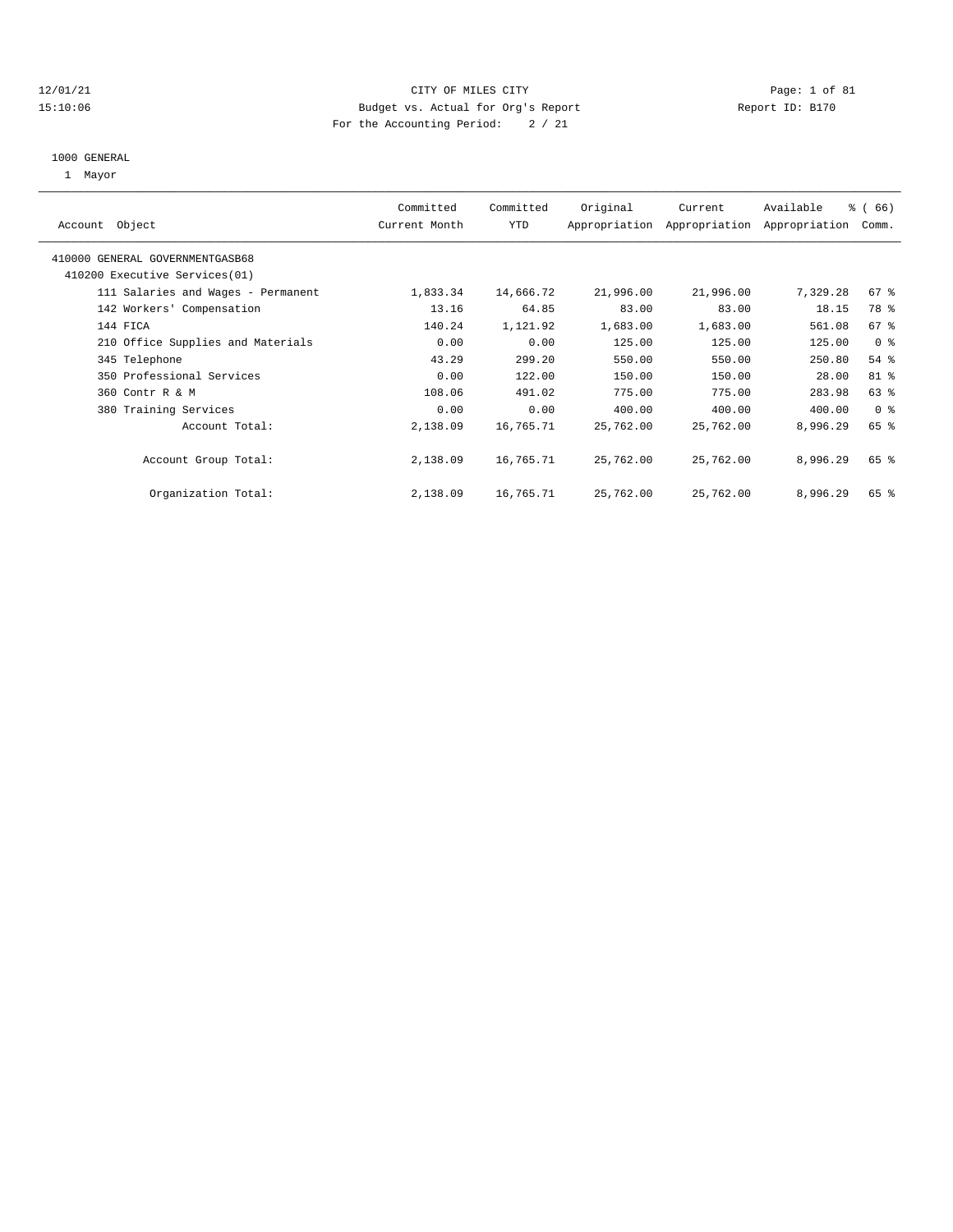#### 12/01/21 CITY OF MILES CITY Page: 2 of 81 15:10:06 Budget vs. Actual for Org's Report Report ID: B170 For the Accounting Period: 2 / 21

#### 1000 GENERAL

2 City Council

| Account Object                           | Committed<br>Current Month | Committed<br><b>YTD</b> | Original   | Current<br>Appropriation Appropriation Appropriation Comm. | Available | % (66)         |
|------------------------------------------|----------------------------|-------------------------|------------|------------------------------------------------------------|-----------|----------------|
| 410000 GENERAL GOVERNMENTGASB68          |                            |                         |            |                                                            |           |                |
| 410100 Legislative Services(02)          |                            |                         |            |                                                            |           |                |
| 111 Salaries and Wages - Permanent       | 2,666.72                   | 20,167.07               | 31,968.00  | 31,968.00                                                  | 11,800.93 | 63 %           |
| 142 Workers' Compensation                | 19.20                      | 89.91                   | 121.00     | 121.00                                                     | 31.09     | 74 %           |
| 144 FICA                                 | 204.00                     | 1,542.75                | 2,445.00   | 2,445.00                                                   | 902.25    | 63%            |
| 145 PERS                                 | 29.24                      | 87.72                   | 350.00     | 350.00                                                     | 262.28    | 25%            |
| 220 Operating Expenses                   | 0.00                       | 0.00                    | 100.00     | 100.00                                                     | 100.00    | 0 <sup>8</sup> |
| 370 Travel                               | 0.00                       | 177.34                  | 380.00     | 380.00                                                     | 202.66    | 47.8           |
| 380 Training Services                    | 0.00                       | 0.00                    | 500.00     | 500.00                                                     | 500.00    | 0 <sup>8</sup> |
| Account Total:                           | 2,919.16                   | 22,064.79               | 35,864.00  | 35,864.00                                                  | 13,799.21 | 62 %           |
| 410105 Safety Culture-Supplies           |                            |                         |            |                                                            |           |                |
| 230 Repair and Maintenance Supplies      | 0.00                       | 0.00                    | 250.00     | 250.00                                                     | 250.00    | 0 <sup>8</sup> |
| Account Total:                           | 0.00                       | 0.00                    | 250.00     | 250.00                                                     | 250.00    | 0 <sup>8</sup> |
| Account Group Total:                     | 2,919.16                   | 22,064.79               | 36, 114.00 | 36,114.00                                                  | 14,049.21 | $61$ $%$       |
| 470000 Housing and Community Development |                            |                         |            |                                                            |           |                |
| 470300 Ecomonic Development              |                            |                         |            |                                                            |           |                |
| 350 Professional Services                | 0.00                       | 15,330.00               | 15,330.00  | 15,330.00                                                  | 0.00      | $100*$         |
| Account Total:                           | 0.00                       | 15,330.00               | 15,330.00  | 15,330.00                                                  | 0.00      | 100 %          |
| Account Group Total:                     | 0.00                       | 15,330.00               | 15,330.00  | 15,330.00                                                  |           | $0.00 100$ %   |
| Organization Total:                      | 2,919.16                   | 37, 394.79              | 51,444.00  | 51,444.00                                                  | 14,049.21 | 73.8           |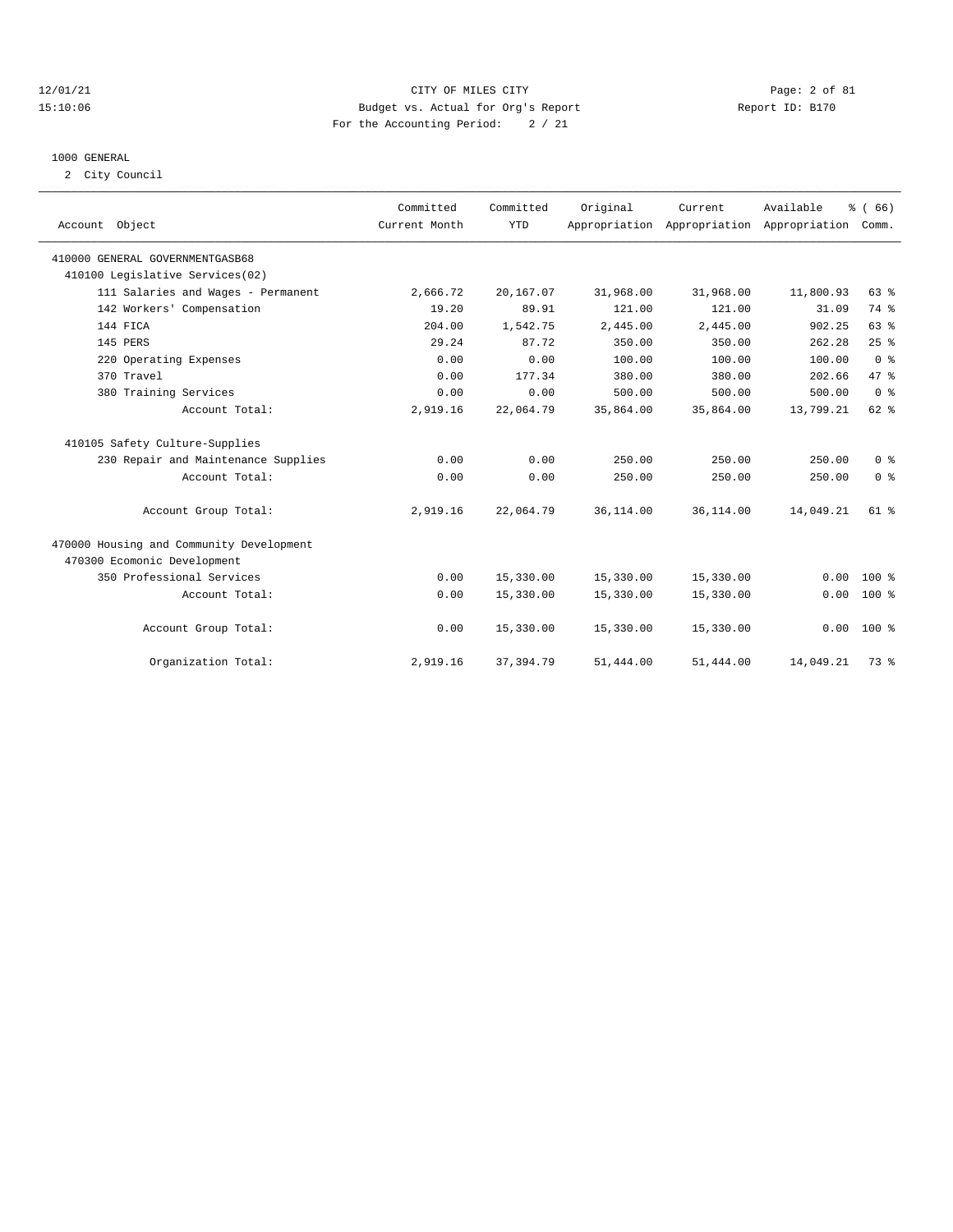#### 12/01/21 CITY OF MILES CITY Page: 3 of 81 15:10:06 Budget vs. Actual for Org's Report Report ID: B170 For the Accounting Period: 2 / 21

#### 1000 GENERAL

3 City Clerk

|                |                                            | Committed     | Committed   | Original    | Current                                         | Available     | 8 ( 66 )        |
|----------------|--------------------------------------------|---------------|-------------|-------------|-------------------------------------------------|---------------|-----------------|
| Account Object |                                            | Current Month | <b>YTD</b>  |             | Appropriation Appropriation Appropriation Comm. |               |                 |
|                | 410000 GENERAL GOVERNMENTGASB68            |               |             |             |                                                 |               |                 |
|                | 410500 Financial Services(03)              |               |             |             |                                                 |               |                 |
|                | 111 Salaries and Wages - Permanent         | 6,964.61      | 70,756.88   | 99,604.00   | 99,604.00                                       | 28,847.12     | 71 %            |
|                | 131 VACATION                               | 0.00          | 13,392.75   | 15,000.00   | 15,000.00                                       | 1,607.25      | 89 %            |
|                | 132 SICK LEAVE                             | 586.45        | 4,566.24    | 4,100.00    | 4,100.00                                        | $-466.24$     | $111*$          |
|                | 133 OTHER LEAVE PAY                        | 0.00          | 2,151.21    | 3,283.00    | 3,283.00                                        | 1,131.79      | 66 %            |
|                | 141 Unemployment Insurance                 | 11.32         | 136.95      | 183.00      | 183.00                                          | 46.05         | 75 %            |
|                | 142 Workers' Compensation                  | 54.20         | 527.63      | 1,957.00    | 1,957.00                                        | 1,429.37      | $27$ %          |
|                | 143 Health Insurance                       | 1,709.05      | 18, 243.35  | 28,199.00   | 28,199.00                                       | 9,955.65      | 65 %            |
|                | 144 FICA                                   | 575.30        | 6,965.58    | 9,332.00    | 9,332.00                                        | 2,366.42      | 75 %            |
|                | 145 PERS                                   | 662.22        | 7,785.64    | 10,698.00   | 10,698.00                                       | 2,912.36      | 73 %            |
|                | 196 CLOTHING ALLOTMENT                     | 0.00          | 435.00      | 450.00      | 450.00                                          | 15.00         | 97 <sub>8</sub> |
|                | 210 Office Supplies and Materials          | 93.32         | 881.94      | 2,200.00    | 2,200.00                                        | 1,318.06      | $40*$           |
|                | 214 Small Items of Equipment               | 0.00          | 0.00        | 2,000.00    | 2,000.00                                        | 2,000.00      | 0 <sup>8</sup>  |
|                | 220 Operating Expenses                     | 5.00          | 2,715.17    | 5,457.00    | 5,457.00                                        | 2,741.83      | 50%             |
|                | 311 Postage, Box Rent, Etc.                | 890.04        | 284.64      | 2,500.00    | 2,500.00                                        | 2,215.36      | 11 <sup>8</sup> |
|                | 320 Printing, Duplicating, Typing &        | 87.85         | 87.85       | 100.00      | 100.00                                          | 12.15         | 88 %            |
|                | 330 Publicity, Subscriptions & Dues        | 53.20         | 686.40      | 2,200.00    | 2,200.00                                        | 1,513.60      | $31$ %          |
|                | 334 Memberships, Registrations & Dues      | 0.00          | 3,157.68    | 3,300.00    | 3,300.00                                        | 142.32        | 96%             |
|                | 345 Telephone                              | 69.63         | 482.97      | 650.00      | 650.00                                          | 167.03        | 74 %            |
|                | 347 Internet                               | 8.70          | 60.90       | 250.00      | 250.00                                          | 189.10        | 24%             |
|                | 350 Professional Services                  | 0.00          | 32,689.90   | 20,500.00   | 20,500.00                                       | $-12, 189.90$ | 159 %           |
|                | 360 Contr R & M                            | 324.18        | 10,157.71   | 16,500.00   | 16,500.00                                       | 6,342.29      | 62 %            |
|                | 370 Travel                                 | 0.00          | 0.00        | 2,800.00    | 2,800.00                                        | 2,800.00      | 0 <sup>8</sup>  |
|                | 380 Training Services                      | 25.00         | 175.00      | 1,600.00    | 1,600.00                                        | 1,425.00      | 11 <sup>8</sup> |
|                | 382 Books                                  | 0.00          | 0.00        | 350.00      | 350.00                                          | 350.00        | 0 <sup>8</sup>  |
|                | 390 Other Purchased Services (Recorded     | 0.00          | 0.00        | 100.00      | 100.00                                          | 100.00        | 0 <sup>8</sup>  |
|                | 513 Liability                              | 0.00          | 97,748.87   | 97,749.00   | 97,749.00                                       | 0.13          | $100*$          |
|                | 521 Surety Bonds for Officials & Employees | 0.00          | 750.00      | 750.00      | 750.00                                          | 0.00          | $100*$          |
|                | 555 Bank Service Charges                   | 36.66         | 315.11      | 500.00      | 500.00                                          | 184.89        | 63 %            |
|                | Account Total:                             | 12, 156.73    | 275, 155.37 | 332, 312.00 | 332, 312.00                                     | 57, 156.63    | 83%             |
|                | 411101 Labor Negotiations                  |               |             |             |                                                 |               |                 |
|                | 350 Professional Services                  | 0.00          | 1,140.00    | 10,000.00   | 10,000.00                                       | 8,860.00      | 11 <sup>8</sup> |
|                | Account Total:                             | 0.00          | 1,140.00    | 10,000.00   | 10,000.00                                       | 8,860.00      | 11 %            |
|                | Account Group Total:                       | 12, 156.73    | 276, 295.37 | 342, 312.00 | 342, 312.00                                     | 66,016.63     | $81*$           |
|                | Organization Total:                        | 12, 156.73    | 276, 295.37 | 342, 312.00 | 342, 312.00                                     | 66,016.63     | 81 %            |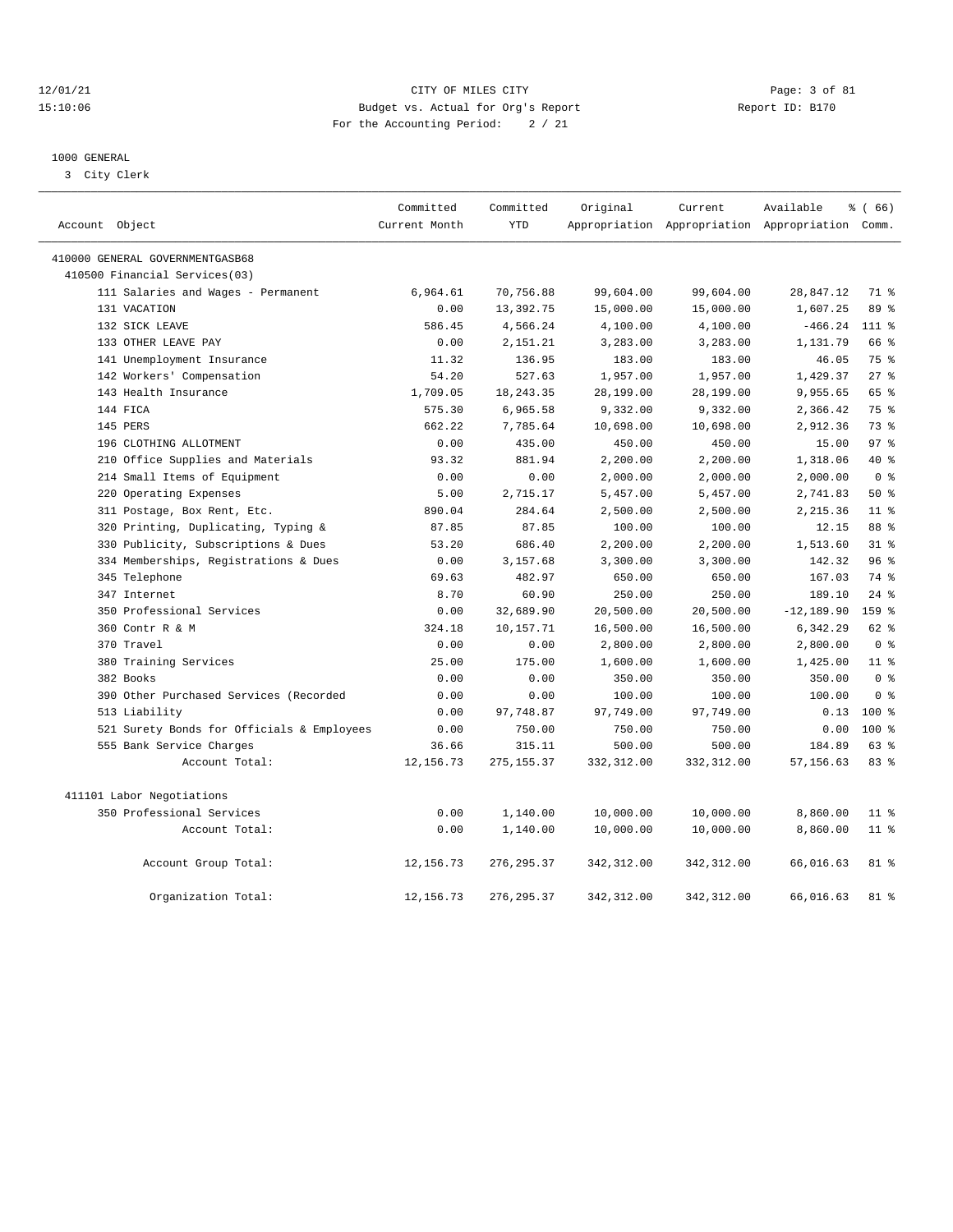#### 12/01/21 CITY OF MILES CITY Page: 4 of 81 15:10:06 Budget vs. Actual for Org's Report Report ID: B170 For the Accounting Period: 2 / 21

# 1000 GENERAL

4 Attorney

| Account Object                     | Committed<br>Current Month | Committed<br><b>YTD</b> | Original   | Current<br>Appropriation Appropriation Appropriation Comm. | Available    | % (66)         |
|------------------------------------|----------------------------|-------------------------|------------|------------------------------------------------------------|--------------|----------------|
| 410000 GENERAL GOVERNMENTGASB68    |                            |                         |            |                                                            |              |                |
| 411100 Legal Services(04)          |                            |                         |            |                                                            |              |                |
| 111 Salaries and Wages - Permanent | 6,414.88                   | 56, 413.01              | 103,880.00 | 103,880.00                                                 | 47,466.99    | 54%            |
| 131 VACATION                       | 0.00                       | 5,636.16                | 2,700.00   | 2,700.00                                                   | $-2,936.16$  | $209$ %        |
| 132 SICK LEAVE                     | 0.00                       | 1,378.66                | 1,900.00   | 1,900.00                                                   | 521.34       | 73.8           |
| 133 OTHER LEAVE PAY                | 0.00                       | 295.38                  | 0.00       | 0.00                                                       | $-295.38$    | $***$ 8        |
| 141 Unemployment Insurance         | 9.63                       | 95.86                   | 163.00     | 163.00                                                     | 67.14        | 59 %           |
| 142 Workers' Compensation          | 45.07                      | 378.86                  | 760.00     | 760.00                                                     | 381.14       | 50%            |
| 143 Health Insurance               | 854.70                     | 5,987.45                | 10,254.00  | 10,254.00                                                  | 4,266.55     | 58 %           |
| 144 FICA                           | 483.23                     | 4,817.12                | 8,299.00   | 8,299.00                                                   | 3,481.88     | 58 %           |
| 145 PERS                           | 562.59                     | 5,483.32                | 9,514.00   | 9,514.00                                                   | 4,030.68     | 58 %           |
| 196 CLOTHING ALLOTMENT             | 0.00                       | 150.00                  | 150.00     | 150.00                                                     | 0.00         | $100*$         |
| 210 Office Supplies and Materials  | 0.00                       | 655.77                  | 1,000.00   | 1,000.00                                                   | 344.23       | 66 %           |
| 214 Small Items of Equipment       | 0.00                       | 0.00                    | 1,000.00   | 1,000.00                                                   | 1,000.00     | 0 <sup>8</sup> |
| 220 Operating Expenses             | 0.00                       | 484.51                  | 1,000.00   | 1,000.00                                                   | 515.49       | 48 %           |
| 311 Postage, Box Rent, Etc.        | 11.53                      | 133.83                  | 500.00     | 500.00                                                     | 366.17       | $27$ $%$       |
| 345 Telephone                      | 78.00                      | 541.56                  | 100.00     | 100.00                                                     | $-441.56$    | 542 %          |
| 350 Professional Services          | 1,409.35                   | 9,914.40                | 4,000.00   | 4,000.00                                                   | $-5, 914.40$ | $248$ %        |
| 360 Contr R & M                    | 0.00                       | 0.00                    | 207.00     | 207.00                                                     | 207.00       | 0 <sup>8</sup> |
| 370 Travel                         | 0.00                       | 0.00                    | 700.00     | 700.00                                                     | 700.00       | 0 <sup>8</sup> |
| Account Total:                     | 9,868.98                   | 92,365.89               | 146,127.00 | 146, 127.00                                                | 53,761.11    | 63 %           |
| Account Group Total:               | 9,868.98                   | 92,365.89               | 146,127.00 | 146,127.00                                                 | 53,761.11    | 63 %           |
| Organization Total:                | 9,868.98                   | 92,365.89               | 146,127.00 | 146,127.00                                                 | 53,761.11    | 63 %           |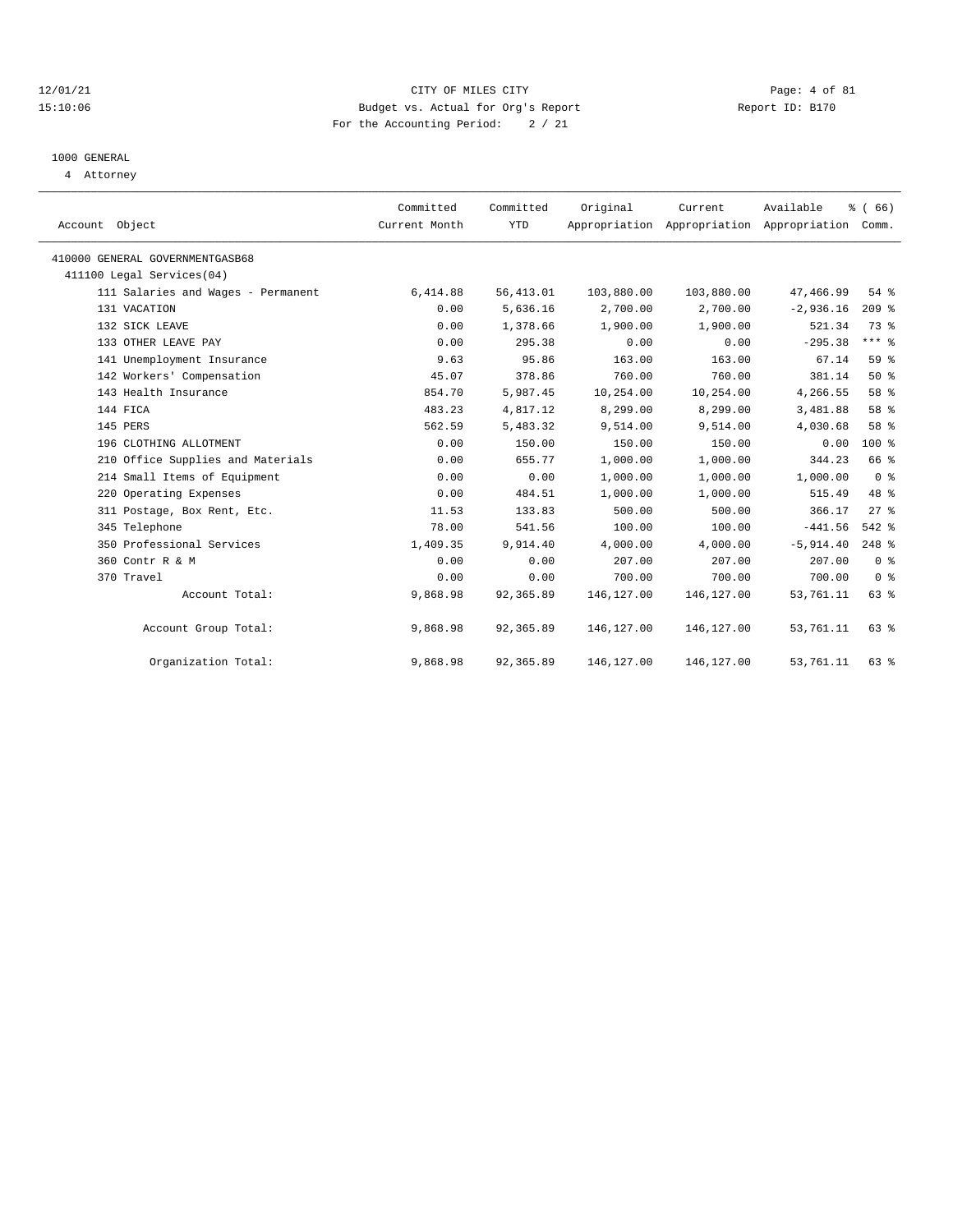#### 12/01/21 Page: 5 of 81 CITY OF MILES CITY OF MILES CITY CONTRIBUTION CONTRIBUTION Page: 5 of 81<br>15:10:06 Budget vs. Actual for Org's Report Contribution (Report ID: B170 15:10:06 Budget vs. Actual for Org's Report For the Accounting Period: 2 / 21

————————————————————————————————————————————————————————————————————————————————————————————————————————————————————————————————————

# 1000 GENERAL

5 Police

|                                                        | Committed         | Committed               | Original           | Current             | Available                                       | % (66)          |
|--------------------------------------------------------|-------------------|-------------------------|--------------------|---------------------|-------------------------------------------------|-----------------|
| Account Object                                         | Current Month     | <b>YTD</b>              |                    |                     | Appropriation Appropriation Appropriation Comm. |                 |
| 420000 PUBLIC SAFETY-GASB68                            |                   |                         |                    |                     |                                                 |                 |
| 420140 Crime Control and Investigation(05)             |                   |                         |                    |                     |                                                 |                 |
| 111 Salaries and Wages - Permanent                     | 65, 271.83        | 459,720.23              | 722,888.00         | 722,888.00          | 263, 167.77                                     | 64 %            |
| 121 OVERTIME-PERMANENT                                 | 6,899.55          | 81,017.25               | 30,000.00          | 30,000.00           | $-51,017.25$                                    | 270%            |
| 131 VACATION                                           | 1,679.11          | 35, 203.83              | 51,000.00          | 51,000.00           | 15,796.17                                       | 69 %            |
| 132 SICK LEAVE                                         | 573.84            | 11,329.64               | 25,000.00          | 25,000.00           | 13,670.36                                       | $45$ %          |
| 133 OTHER LEAVE PAY                                    | 2,031.80          | 30, 223.87              | 31,515.00          | 31,515.00           | 1,291.13                                        | 96%             |
| 134 HOLIDAY PAY                                        | 0.00              | 0.00                    | 10,100.00          | 10,100.00           | 10,100.00                                       | 0 <sup>8</sup>  |
| 141 Unemployment Insurance                             | 114.70            | 935.62                  | 1,306.00           | 1,306.00            | 370.38                                          | 72 %            |
| 142 Workers' Compensation                              | 2,324.66          | 24,902.60               | 37,507.00          | 37,507.00           | 12,604.40                                       | 66 %            |
| 143 Health Insurance                                   | 13,674.50         | 105,975.80              | 158,937.00         | 158,937.00          | 52,961.20                                       | 67 %            |
| 144 FICA                                               | 1,081.83          | 8,808.76                | 12,622.00          | 12,622.00           | 3,813.24                                        | 70 %            |
| 146 Police Pension                                     | 9,858.74          | 71,520.83               | 116,835.00         | 116,835.00          | 45, 314.17                                      | 61 %            |
| 196 CLOTHING ALLOTMENT                                 | 0.00              | 6,180.00                | 0.00               | 0.00                | $-6, 180.00$                                    | $***$ $_{8}$    |
| 210 Office Supplies and Materials                      | 197.77            | 3,783.02                | 6,500.00           | 6,500.00            | 2,716.98                                        | 58 %            |
| 214 Small Items of Equipment                           | 0.00              | 1,550.76                | 8,400.00           | 8,400.00            | 6,849.24                                        | 18 <sup>8</sup> |
| 220 Operating Expenses                                 | 2,063.90          | 45, 254.37              | 45,895.00          | 45,895.00           | 640.63                                          | 99 %            |
| 226 Clothing and Uniforms                              | 0.00              | 44.94                   | 500.00             | 500.00              | 455.06                                          | 9 <sup>8</sup>  |
| 227 Firearm Supplies                                   | 0.00              | 0.00                    | 3,800.00           | 3,800.00            | 3,800.00                                        | 0 <sup>8</sup>  |
| 230 Repair and Maintenance Supplies                    | 1,497.53          | 7,480.04                | 9,000.00           | 9,000.00            | 1,519.96                                        | 83 %            |
| 231 Gas, Oil, Diesel Fuel, Grease, etc.                | 1,781.66          | 10,799.53               | 25,000.00          | 25,000.00           | 14,200.47                                       | 43 %            |
| 311 Postage, Box Rent, Etc.                            | 90.62             | 415.12                  | 1,000.00           | 1,000.00            | 584.88                                          | 42 %            |
| 334 Memberships, Registrations & Dues                  | 0.00              | 1,430.00                | 2,000.00           | 2,000.00            | 570.00                                          | 72 %            |
| 345 Telephone                                          | 300.13            | 2,096.47                |                    |                     | 1,903.53                                        | $52$ $%$        |
| 347 Internet                                           | 57.86             | 405.02                  | 4,000.00<br>800.00 | 4,000.00<br>800.00  | 394.98                                          | $51$ %          |
| 350 Professional Services                              |                   |                         |                    |                     |                                                 | $123$ %         |
| 360 Contr R & M                                        | 1,544.20<br>67.50 | 22,743.17<br>243.00     | 18,454.00          | 18,454.00<br>600.00 | $-4, 289.17$<br>357.00                          | 41 %            |
|                                                        |                   |                         | 600.00             |                     |                                                 | 60 %            |
| 366 R&M Vehicles - Police/Animal Control<br>370 Travel | 2,023.70          | 10,155.03               | 16,980.00          | 16,980.00           | 6,824.97                                        | 71 %            |
|                                                        | 0.00              | 3,193.71                | 4,500.00           | 4,500.00            | 1,306.29                                        |                 |
| 380 Training Services                                  | 674.00            | 3,702.00                | 6,600.00           | 6,600.00            | 2,898.00                                        | 56%             |
| 511 Insurance on Buildings                             | 0.00              | 28.00                   | 28.00              | 28.00               | 0.00                                            | 100 %           |
| 512 Insurance on Vehicles & Equipment                  | 0.00              | 1,017.62                | 1,018.00           | 1,018.00            | 0.38                                            | $100*$          |
| 530 Rent                                               | 0.00              | 21,810.81               | 37,390.00          | 37,390.00           | 15,579.19                                       | 58 %            |
| 700 Grants, Contributions & Indemnities                | 0.00              | 4,000.00                | 0.00               | 0.00                | $-4,000.00$                                     | $***$ $%$       |
| 790 K9 from contributions                              | 0.00              | 365.50                  | 1,000.00           | 1,000.00            | 634.50                                          | 37%             |
| 920 Buildings                                          | 0.00              | 265, 314.00             | 0.00               | 0.00                | $-265, 314.00$                                  | $***$ 8         |
| Account Total:                                         |                   | 113,809.43 1,241,650.54 | 1,391,175.00       | 1,391,175.00        | 149,524.46                                      | 89 %            |
| 420144 School Resource Officer                         |                   |                         |                    |                     |                                                 |                 |
| 111 Salaries and Wages - Permanent                     | 0.00              | 0.00                    | 40,884.00          | 40,884.00           | 40,884.00                                       | 0 <sup>8</sup>  |
| 141 Unemployment Insurance                             | 0.00              | 0.00                    | 61.00              | 61.00               | 61.00                                           | 0 <sup>8</sup>  |
| 142 Workers' Compensation                              | 0.00              | 0.00                    | 1,844.00           | 1,844.00            | 1,844.00                                        | 0 <sup>8</sup>  |
| 143 Health Insurance                                   | 0.00              | 0.00                    | 10,254.00          | 10,254.00           | 10,254.00                                       | 0 <sup>8</sup>  |
| 144 FICA                                               | 0.00              | 0.00                    | 593.00             | 593.00              | 593.00                                          | 0 <sup>8</sup>  |
| 146 Police Pension                                     | 0.00              | 0.00                    | 5,891.00           | 5,891.00            | 5,891.00                                        | 0 <sup>8</sup>  |
| Account Total:                                         | 0.00              | 0.00                    | 59,527.00          | 59,527.00           | 59,527.00                                       | 0 <sup>8</sup>  |
| 420160 Communications-Dispatch                         |                   |                         |                    |                     |                                                 |                 |
| 111 Salaries and Wages - Permanent                     | 19,662.86         | 158,509.01              | 253,384.00         | 253,384.00          | 94,874.99                                       | 63 %            |
| 121 OVERTIME-PERMANENT                                 | 2,609.15          | 19,434.25               | 24,800.00          | 24,800.00           | 5,365.75                                        | 78 %            |
|                                                        |                   |                         |                    |                     |                                                 |                 |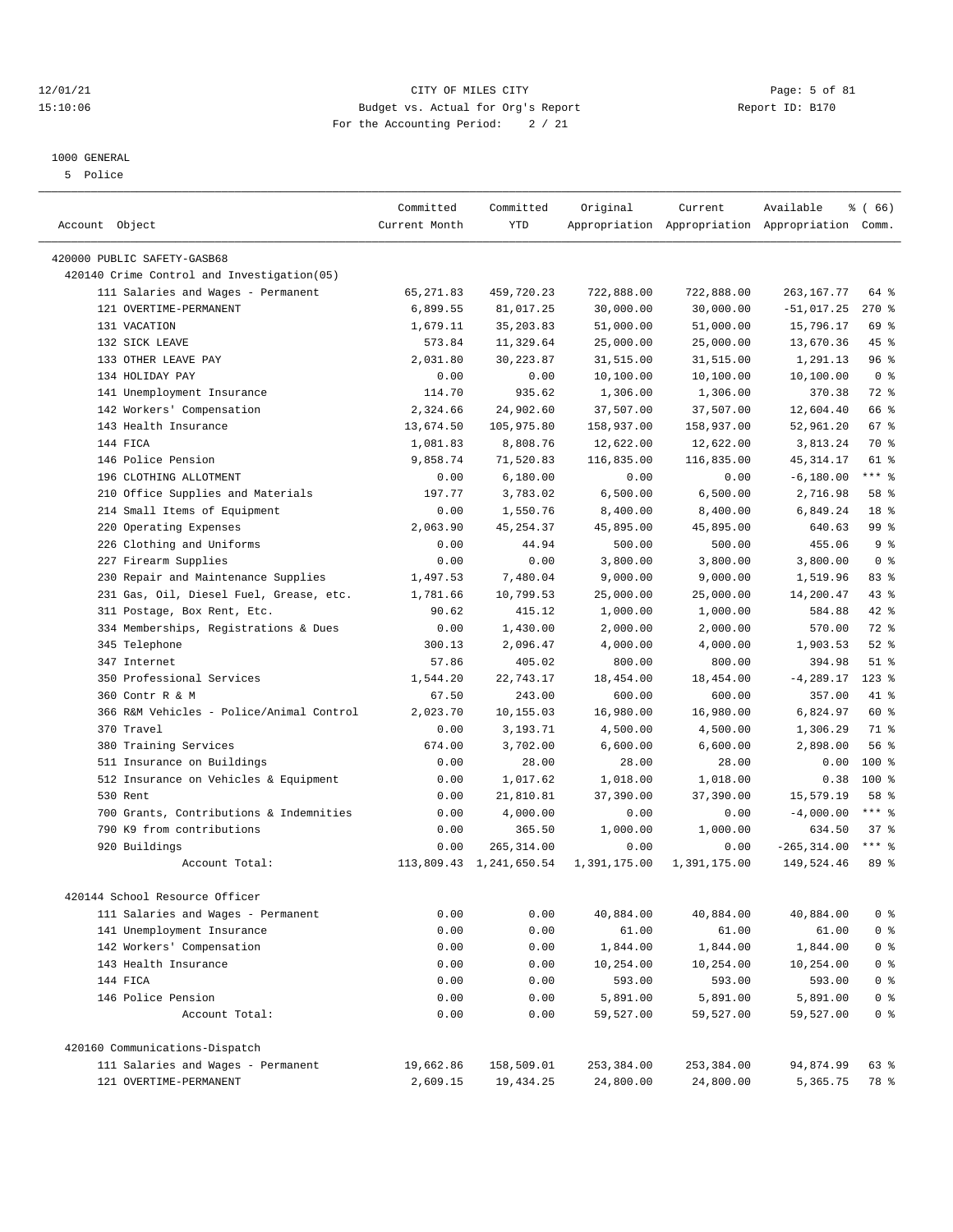#### 12/01/21 CITY OF MILES CITY Page: 6 of 81 15:10:06 Budget vs. Actual for Org's Report Report ID: B170 For the Accounting Period: 2 / 21

#### 1000 GENERAL

5 Police

| Account Object                          | Committed<br>Current Month | Committed<br><b>YTD</b>    | Original     | Current      | Available<br>Appropriation Appropriation Appropriation Comm. | % (66)          |  |
|-----------------------------------------|----------------------------|----------------------------|--------------|--------------|--------------------------------------------------------------|-----------------|--|
| 131 VACATION                            | 1,381.70                   | 10,215.27                  | 13,500.00    | 13,500.00    | 3,284.73                                                     | 76 %            |  |
| 132 SICK LEAVE                          | 412.56                     | 3,958.22                   | 7,400.00     | 7,400.00     | 3,441.78                                                     | 53%             |  |
| 133 OTHER LEAVE PAY                     | 0.00                       | 9,268.89                   | 5,272.00     | 5,272.00     | $-3,996.89$                                                  | $176$ %         |  |
| 134 HOLIDAY PAY                         | 0.00                       | 0.00                       | 3,400.00     | 3,400.00     | 3,400.00                                                     | 0 <sup>8</sup>  |  |
| 141 Unemployment Insurance              | 36.10                      | 303.39                     | 454.00       | 454.00       | 150.61                                                       | 67 %            |  |
| 142 Workers' Compensation               | 727.53                     | 8,267.27                   | 12,372.00    | 12,372.00    | 4,104.73                                                     | 67 %            |  |
| 143 Health Insurance                    | 4,277.35                   | 34,218.80                  | 61,524.00    | 61,524.00    | 27,305.20                                                    | 56 %            |  |
| 144 FICA                                | 1,791.47                   | 15,076.20                  | 23,140.00    | 23,140.00    | 8,063.80                                                     | 65 %            |  |
| 145 PERS                                | 2,110.61                   | 17,005.05                  | 26,990.00    | 26,990.00    | 9,984.95                                                     | 63 %            |  |
| 196 CLOTHING ALLOTMENT                  | 0.00                       | 875.00                     | 2,000.00     | 2,000.00     | 1,125.00                                                     | 44 %            |  |
| 210 Office Supplies and Materials       | 174.45                     | 1,420.30                   | 2,500.00     | 2,500.00     | 1,079.70                                                     | 57%             |  |
| 214 Small Items of Equipment            | 0.00                       | 0.00                       | 1,000.00     | 1,000.00     | 1,000.00                                                     | 0 <sup>8</sup>  |  |
| 220 Operating Expenses                  | 0.00                       | 0.00                       | 1,000.00     | 1,000.00     | 1,000.00                                                     | 0 <sup>8</sup>  |  |
| 231 Gas, Oil, Diesel Fuel, Grease, etc. | 0.00                       | 1,568.33                   | 600.00       | 600.00       | $-968.33$                                                    | $261$ %         |  |
| 311 Postage, Box Rent, Etc.             | 0.00                       | 0.00                       | 100.00       | 100.00       | 100.00                                                       | 0 <sup>8</sup>  |  |
| 320 Printing, Duplicating, Typing &     | 0.00                       | 0.00                       | 200.00       | 200.00       | 200.00                                                       | 0 <sup>8</sup>  |  |
| 330 Publicity, Subscriptions & Dues     | 0.00                       | 0.00                       | 100.00       | 100.00       | 100.00                                                       | 0 <sup>8</sup>  |  |
| 334 Memberships, Registrations & Dues   | 0.00                       | 0.00                       | 100.00       | 100.00       | 100.00                                                       | 0 <sup>8</sup>  |  |
| 345 Telephone                           | 162.11                     | 1,130.33                   | 2,000.00     | 2,000.00     | 869.67                                                       | 57%             |  |
| 350 Professional Services               | 0.00                       | 1,490.03                   | 1,500.00     | 1,500.00     | 9.97                                                         | 99 <sub>8</sub> |  |
| 370 Travel                              | 0.00                       | 1,919.58                   | 2,000.00     | 2,000.00     | 80.42                                                        | 96%             |  |
| 380 Training Services                   | 0.00                       | 0.00                       | 500.00       | 500.00       | 500.00                                                       | 0 <sup>8</sup>  |  |
| Account Total:                          | 33, 345.89                 | 284,659.92                 | 445,836.00   | 445,836.00   | 161, 176.08                                                  | 64 %            |  |
| Account Group Total:                    |                            | 147, 155.32 1, 526, 310.46 | 1,896,538.00 | 1,896,538.00 | 370, 227.54                                                  | $80*$           |  |
| Organization Total:                     |                            | 147, 155.32 1, 526, 310.46 | 1,896,538.00 | 1,896,538.00 | 370, 227.54                                                  | 80%             |  |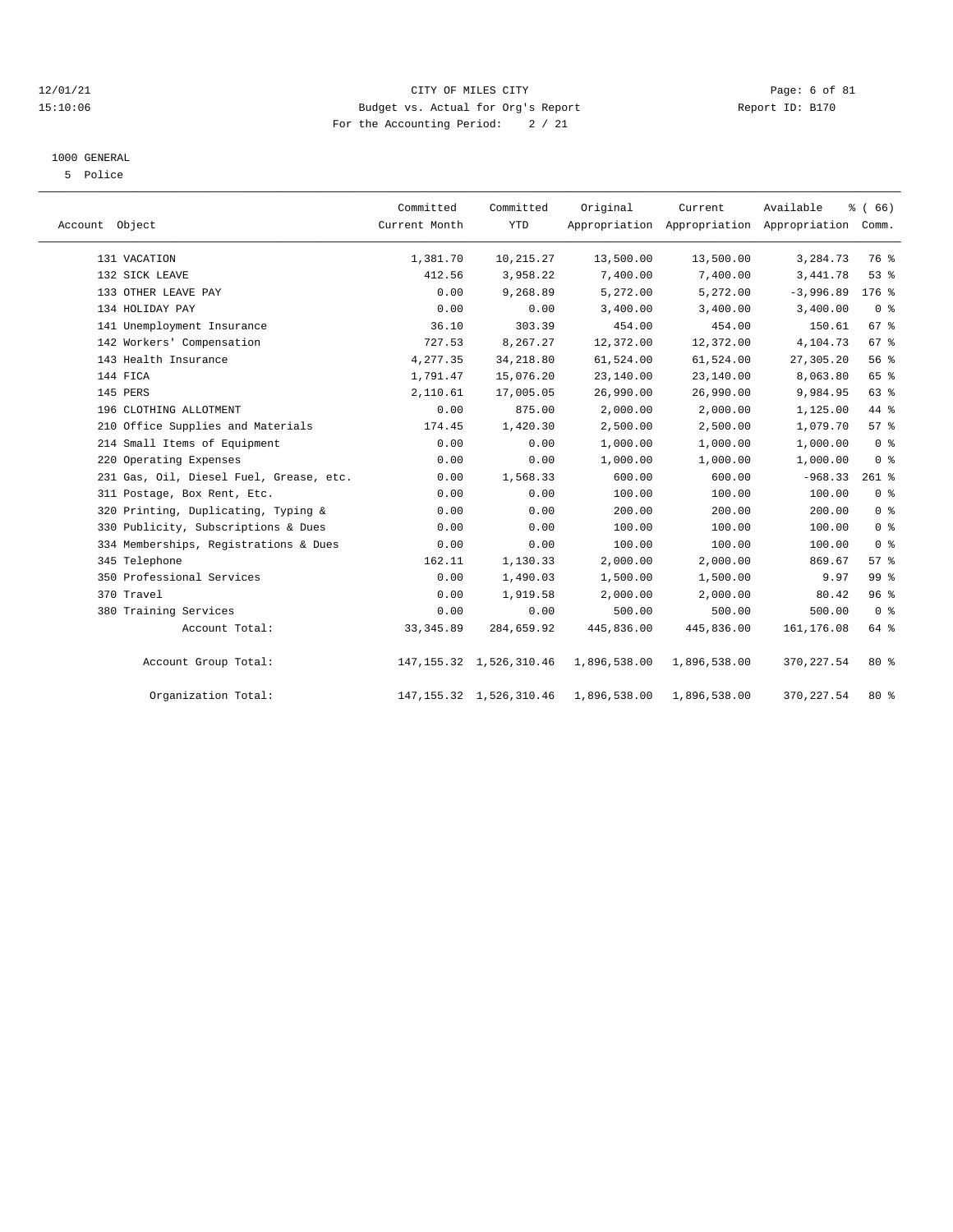#### 12/01/21 CITY OF MILES CITY Page: 7 of 81 15:10:06 Budget vs. Actual for Org's Report Report ID: B170 For the Accounting Period: 2 / 21

# 1000 GENERAL

6 Police Judge

| Account Object                        | Committed<br>Current Month | Committed<br><b>YTD</b> | Original   | Current    | Available<br>Appropriation Appropriation Appropriation | % (66)<br>Comm.  |
|---------------------------------------|----------------------------|-------------------------|------------|------------|--------------------------------------------------------|------------------|
| 410000 GENERAL GOVERNMENTGASB68       |                            |                         |            |            |                                                        |                  |
| 410300 Judicial Services(06)          |                            |                         |            |            |                                                        |                  |
| 111 Salaries and Wages - Permanent    | 8,512.24                   | 57,106.94               | 82,296.00  | 82,296.00  | 25,189.06                                              | 69 %             |
| 131 VACATION                          | 392.70                     | 1,827.01                | 4,000.00   | 4,000.00   | 2,172.99                                               | 46 %             |
| 132 SICK LEAVE                        | 151.28                     | 1,454.92                | 3,500.00   | 3,500.00   | 2,045.08                                               | $42$ $%$         |
| 141 Unemployment Insurance            | 10.84                      | 69.13                   | 102.00     | 102.00     | 32.87                                                  | 68 %             |
| 142 Workers' Compensation             | 60.11                      | 539.55                  | 1,201.00   | 1,201.00   | 661.45                                                 | 45%              |
| 143 Health Insurance                  | 1,708.70                   | 14,523.95               | 20,508.00  | 20,508.00  | 5,984.05                                               | 71 %             |
| 144 FICA                              | 692.79                     | 4,611.71                | 6,869.00   | 6,869.00   | 2,257.29                                               | 67 <sup>8</sup>  |
| 145 PERS                              | 794.21                     | 5,296.06                | 7,875.00   | 7,875.00   | 2,578.94                                               | 67 <sup>8</sup>  |
| 196 CLOTHING ALLOTMENT                | 0.00                       | 300.00                  | 300.00     | 300.00     | 0.00                                                   | 100 %            |
| 210 Office Supplies and Materials     | 110.00                     | 1,361.37                | 2,300.00   | 2,300.00   | 938.63                                                 | 59 %             |
| 220 Operating Expenses                | 0.00                       | 116.83                  | 0.00       | 0.00       | $-116.83$                                              | $***$ $%$        |
| 311 Postage, Box Rent, Etc.           | 0.00                       | 485.10                  | 450.00     | 450.00     | $-35.10$                                               | 108 <sup>8</sup> |
| 334 Memberships, Registrations & Dues | 0.00                       | 0.00                    | 450.00     | 450.00     | 450.00                                                 | 0 <sup>8</sup>   |
| 345 Telephone                         | 121.73                     | 841.43                  | 1,900.00   | 1,900.00   | 1,058.57                                               | 44 %             |
| 347 Internet                          | 30.15                      | 211.05                  | 250.00     | 250.00     | 38.95                                                  | 84 %             |
| 370 Travel                            | 0.00                       | 0.00                    | 2,000.00   | 2,000.00   | 2,000.00                                               | 0 <sup>8</sup>   |
| 380 Training Services                 | 0.00                       | 0.00                    | 850.00     | 850.00     | 850.00                                                 | 0 <sup>8</sup>   |
| 382 Books                             | 0.00                       | 0.00                    | 300.00     | 300.00     | 300.00                                                 | 0 <sup>8</sup>   |
| 394 Jury and Witness Fees             | $-40.00$                   | $-1.00$                 | 500.00     | 500.00     | 501.00                                                 | 0 <sup>8</sup>   |
| Account Total:                        | 12,544.75                  | 88,744.05               | 135,651.00 | 135,651.00 | 46,906.95                                              | 65 %             |
| Account Group Total:                  | 12,544.75                  | 88,744.05               | 135,651.00 | 135,651.00 | 46,906.95                                              | 65 %             |
| Organization Total:                   | 12,544.75                  | 88,744.05               | 135,651.00 | 135,651.00 | 46,906.95                                              | 65 %             |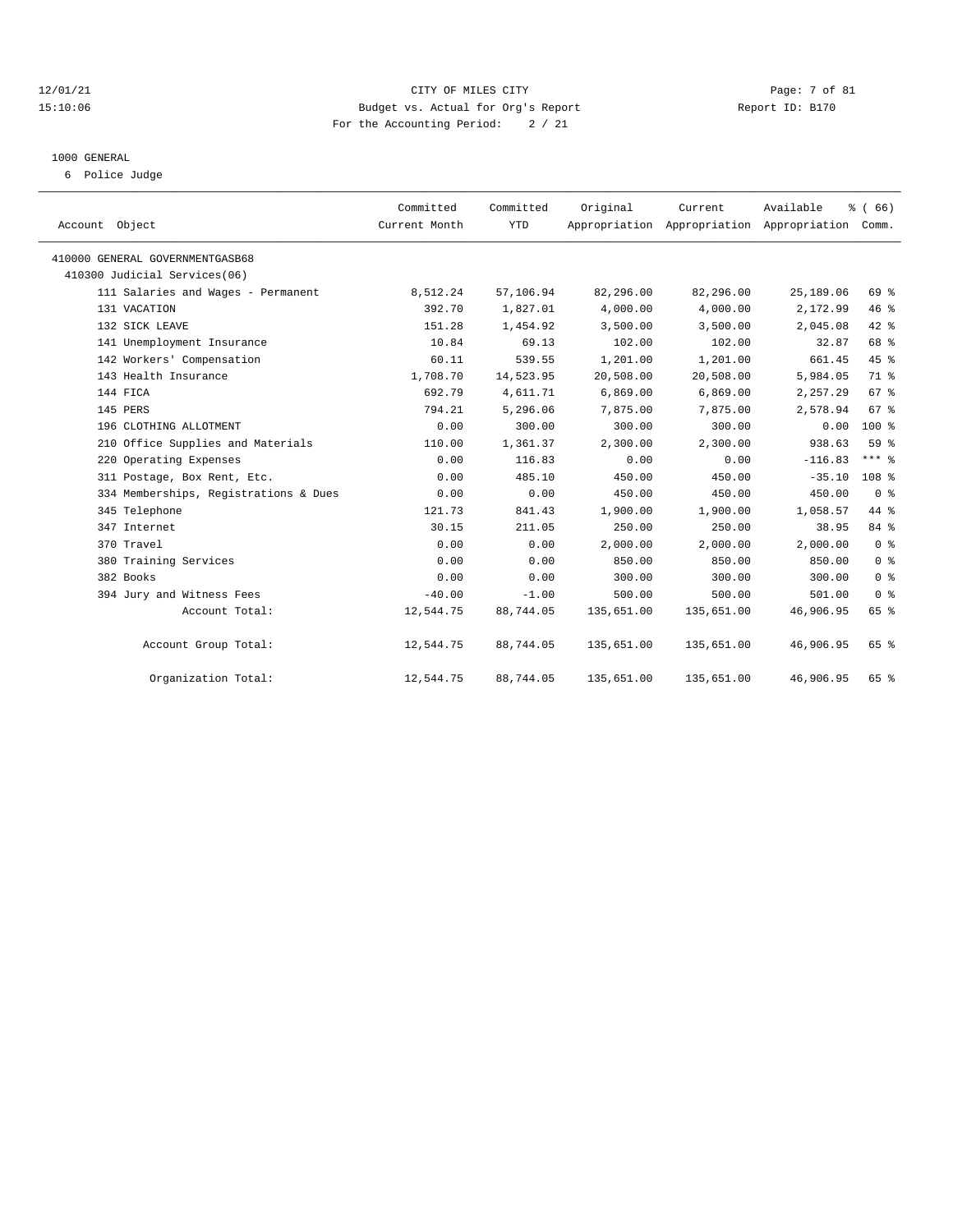#### 12/01/21 CITY OF MILES CITY Page: 8 of 81 15:10:06 Budget vs. Actual for Org's Report Report ID: B170 For the Accounting Period: 2 / 21

————————————————————————————————————————————————————————————————————————————————————————————————————————————————————————————————————

#### 1000 GENERAL

7 Fire

|                                         | Committed     | Committed  | Original     | Current      | Available                                       | $\frac{3}{6}$ (66) |
|-----------------------------------------|---------------|------------|--------------|--------------|-------------------------------------------------|--------------------|
| Account Object                          | Current Month | YTD        |              |              | Appropriation Appropriation Appropriation Comm. |                    |
| 420000 PUBLIC SAFETY-GASB68             |               |            |              |              |                                                 |                    |
| 420460 Fire Suppression(07)             |               |            |              |              |                                                 |                    |
| 111 Salaries and Wages - Permanent      | 35,238.16     | 289,497.16 | 438,580.00   | 438,580.00   | 149,082.84                                      | 66 %               |
| 112 SALARIES AND WAGES - PART PAID      | 1,246.00      | 5,470.00   | 7,380.00     | 7,380.00     | 1,910.00                                        | 74 %               |
| 121 OVERTIME-PERMANENT                  | 6,661.66      | 48,704.51  | 65,000.00    | 65,000.00    | 16,295.49                                       | 75 %               |
| 131 VACATION                            | 2,283.11      | 26, 163.61 | 45,600.00    | 45,600.00    | 19,436.39                                       | 57%                |
| 132 SICK LEAVE                          | 4,007.46      | 18,157.04  | 25,700.00    | 25,700.00    | 7,542.96                                        | 71 %               |
| 133 OTHER LEAVE PAY                     | 1,866.82      | 5,962.55   | 9,578.00     | 9,578.00     | 3,615.45                                        | 62 %               |
| 134 HOLIDAY PAY                         | 962.59        | 10,421.82  | 12,000.00    | 12,000.00    | 1,578.18                                        | 87%                |
| 141 Unemployment Insurance              | 78.44         | 619.17     | 856.00       | 856.00       | 236.83                                          | 72 %               |
| 142 Workers' Compensation               | 3,091.55      | 25,030.06  | 29,357.00    | 29,357.00    | 4,326.94                                        | 85%                |
| 143 Health Insurance                    | 7,789.25      | 58,367.58  | 87,569.00    | 87,569.00    | 29,201.42                                       | 67 %               |
| 144 FICA                                | 832.44        |            |              |              | 1,968.04                                        | 76 %               |
|                                         |               | 6,305.96   | 8,274.00     | 8,274.00     |                                                 |                    |
| 147 Firemen's Pension                   | 6,192.28      | 47,924.34  | 69,819.00    | 69,819.00    | 21,894.66                                       | 69 %               |
| 149 Firemen's 457B Match                | 392.40        | 3,457.70   | 3,081.00     | 3,081.00     | $-376.70$                                       | 112 %              |
| 210 Office Supplies and Materials       | 41.94         | 2,168.95   | 12,000.00    | 12,000.00    | 9,831.05                                        | 18 <sup>8</sup>    |
| 211 Clothing Allotment                  | 0.00          | 3,089.80   | 9,600.00     | 9,600.00     | 6,510.20                                        | 328                |
| 214 Small Items of Equipment            | 111.00        | 3,072.74   | 15,000.00    | 15,000.00    | 11,927.26                                       | $20*$              |
| 217 Small Item Equ/Inspector            | 0.00          | 0.00       | 1,000.00     | 1,000.00     | 1,000.00                                        | 0 <sup>8</sup>     |
| 220 Operating Expenses                  | 2,430.61      | 5,739.29   | 11,000.00    | 11,000.00    | 5,260.71                                        | $52$ $%$           |
| 223 Operating Exp/Inspector             | 0.00          | 1,172.73   | 2,440.00     | 2,440.00     | 1,267.27                                        | 48 %               |
| 226 Clothing and Uniforms               | 3, 164. 24    | 5,311.35   | 16,600.00    | 16,600.00    | 11,288.65                                       | 32 %               |
| 230 Repair and Maintenance Supplies     | 179.80        | 800.03     | 4,000.00     | 4,000.00     | 3,199.97                                        | $20*$              |
| 231 Gas, Oil, Diesel Fuel, Grease, etc. | 475.06        | 4,025.89   | 12,000.00    | 12,000.00    | 7,974.11                                        | 34%                |
| 241 Consumable Tools                    | 0.00          | 103.95     | 3,000.00     | 3,000.00     | 2,896.05                                        | 3%                 |
| 311 Postage, Box Rent, Etc.             | 0.00          | 0.00       | 150.00       | 150.00       | 150.00                                          | 0 <sup>8</sup>     |
| 320 Printing, Duplicating, Typing &     | 0.00          | 0.00       | 750.00       | 750.00       | 750.00                                          | 0 <sup>8</sup>     |
| 330 Publicity, Subscriptions & Dues     | 0.00          | 0.00       | 300.00       | 300.00       | 300.00                                          | 0 <sup>8</sup>     |
| 334 Memberships, Registrations & Dues   | 75.00         | 1,460.00   | 2,000.00     | 2,000.00     | 540.00                                          | 73 %               |
| 341 Electric Utility Services           | 530.56        | 4,194.45   | 5,207.00     | 5,207.00     | 1,012.55                                        | 81 %               |
| 342 Water Utility Services              | 34.77         | 289.97     | 500.00       | 500.00       | 210.03                                          | 58 %               |
| 343 Sewer Utility Services              | 40.29         | 345.88     | 500.00       | 500.00       | 154.12                                          | 69 %               |
| 344 Gas Utility Service                 | 257.20        | 1,127.17   | 2,893.00     | 2,893.00     | 1,765.83                                        | 39%                |
| 345 Telephone                           | 250.34        | 1,765.54   | 3,241.00     | 3,241.00     | 1,475.46                                        | 54 %               |
| 346 Garbage Service                     | 47.41         | 687.58     | 1,500.00     | 1,500.00     | 812.42                                          | 46%                |
| 347 Internet                            | 50.69         | 354.83     | 1,869.00     | 1,869.00     | 1,514.17                                        | 19 <sup>°</sup>    |
| 350 Professional Services               | 4,632.79      | 6,204.02   | 20,000.00    | 20,000.00    | 13,795.98                                       | $31$ %             |
| 360 Contr R & M                         | 0.00          | 5,569.10   | 13,568.00    | 13,568.00    | 7,998.90                                        | 41 %               |
| 364 R&M Vehicles - Fire/Amb             | 168.95        | 24,183.75  | 40,000.00    | 40,000.00    | 15,816.25                                       | 60 %               |
| 370 Travel                              | 0.00          | 0.00       | 7,000.00     | 7,000.00     | 7,000.00                                        | 0 <sup>8</sup>     |
| 375 Travel/Inspector                    | 115.00        | 578.99     | 2,600.00     | 2,600.00     | 2,021.01                                        | $22$ %             |
| 380 Training Services                   | 0.00          | 3,529.79   | 11,160.00    | 11,160.00    | 7,630.21                                        | 32%                |
| 382 Books                               | 0.00          | 342.07     | 2,500.00     | 2,500.00     | 2,157.93                                        | $14$ %             |
| 400 BUILDING MATERIALS                  | 0.00          | 3,581.58   | 13,500.00    | 13,500.00    | 9,918.42                                        | $27$ %             |
| 511 Insurance on Buildings              | 0.00          | 1,578.81   | 1,579.00     | 1,579.00     | 0.19                                            | 100 %              |
| 512 Insurance on Vehicles & Equipment   | 0.00          | 5,170.38   | 5,171.00     | 5,171.00     | 0.62                                            | 100 %              |
| 940 Machinery & Equipment               | 5,815.00      | 5,815.00   | 10,000.00    | 10,000.00    | 4,185.00                                        | 58 %               |
| Account Total:                          | 89,062.81     | 638,345.14 | 1,035,422.00 | 1,035,422.00 | 397,076.86                                      | 62 %               |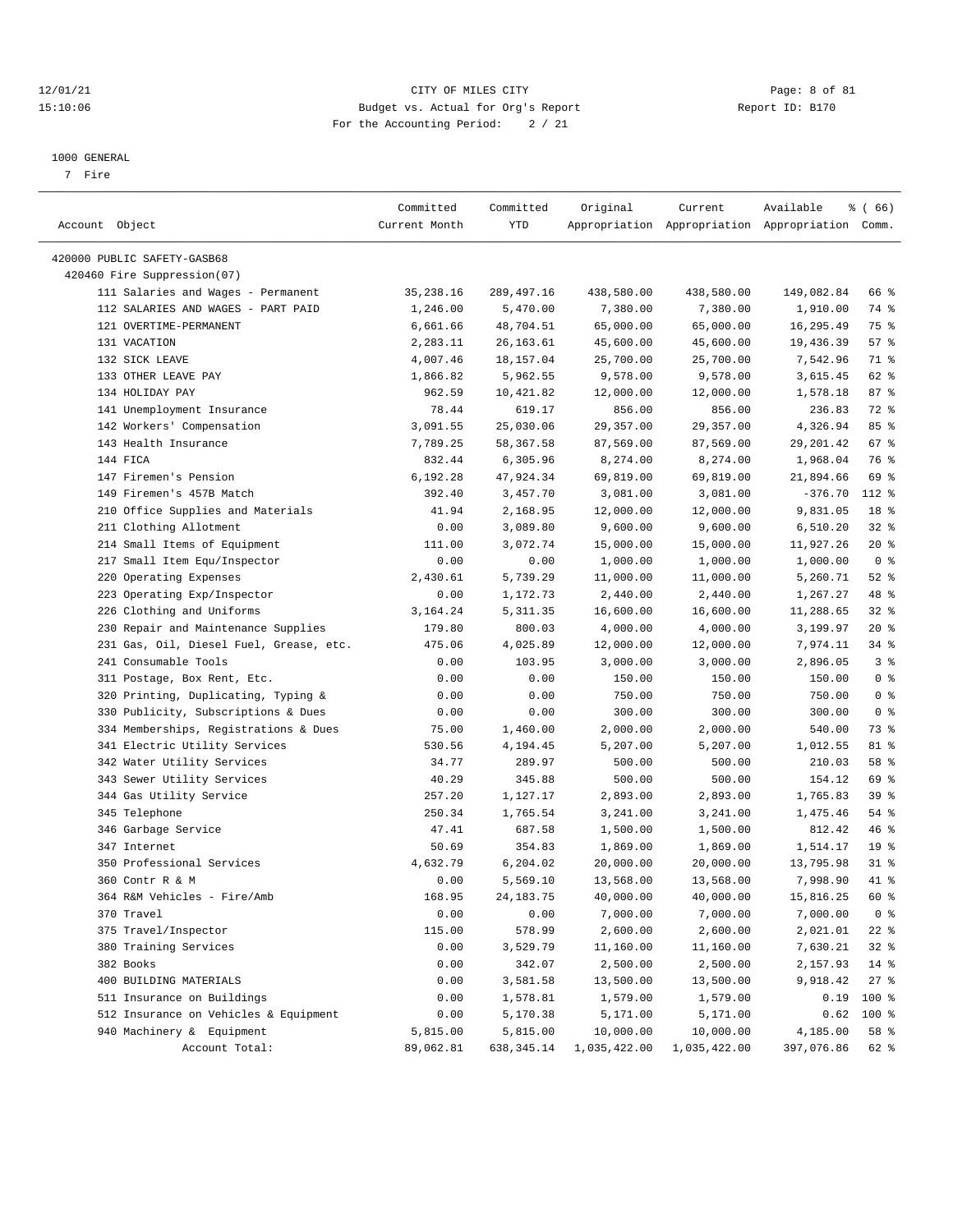#### 12/01/21 CITY OF MILES CITY Page: 9 of 81 15:10:06 Budget vs. Actual for Org's Report Report ID: B170 For the Accounting Period: 2 / 21

### 1000 GENERAL

7 Fire

| Object<br>Account                                         | Committed<br>Current Month | Committed<br>YTD | Original<br>Appropriation | Current<br>Appropriation | Available<br>Appropriation | $\frac{3}{6}$ (66)<br>Comm. |
|-----------------------------------------------------------|----------------------------|------------------|---------------------------|--------------------------|----------------------------|-----------------------------|
| Account Group Total:                                      | 89,062.81                  | 638, 345.14      | 1,035,422.00              | 1,035,422.00             | 397,076.86                 | 62 %                        |
| 490000 DEBT SERVICE<br>490500 Other Debt Service Payments |                            |                  |                           |                          |                            |                             |
| 654 Training Center- Principal                            | 549.08                     | 4,554.50         | 6,938.00                  | 6,938.00                 | 2,383.50                   | 66 %                        |
| 655 Training Center- Interest                             | 613.88                     | 4,749.18         | 7,018.00                  | 7,018.00                 | 2,268.82                   | 68 %                        |
| Account Total:                                            | 1,162.96                   | 9,303.68         | 13,956.00                 | 13,956.00                | 4,652.32                   | $67$ $%$                    |
| Account Group Total:                                      | 1,162.96                   | 9,303.68         | 13,956.00                 | 13,956.00                | 4,652.32                   | $67$ $%$                    |
| Organization Total:                                       | 90,225.77                  | 647,648.82       | 1,049,378.00              | 1,049,378.00             | 401,729.18                 | $62$ $%$                    |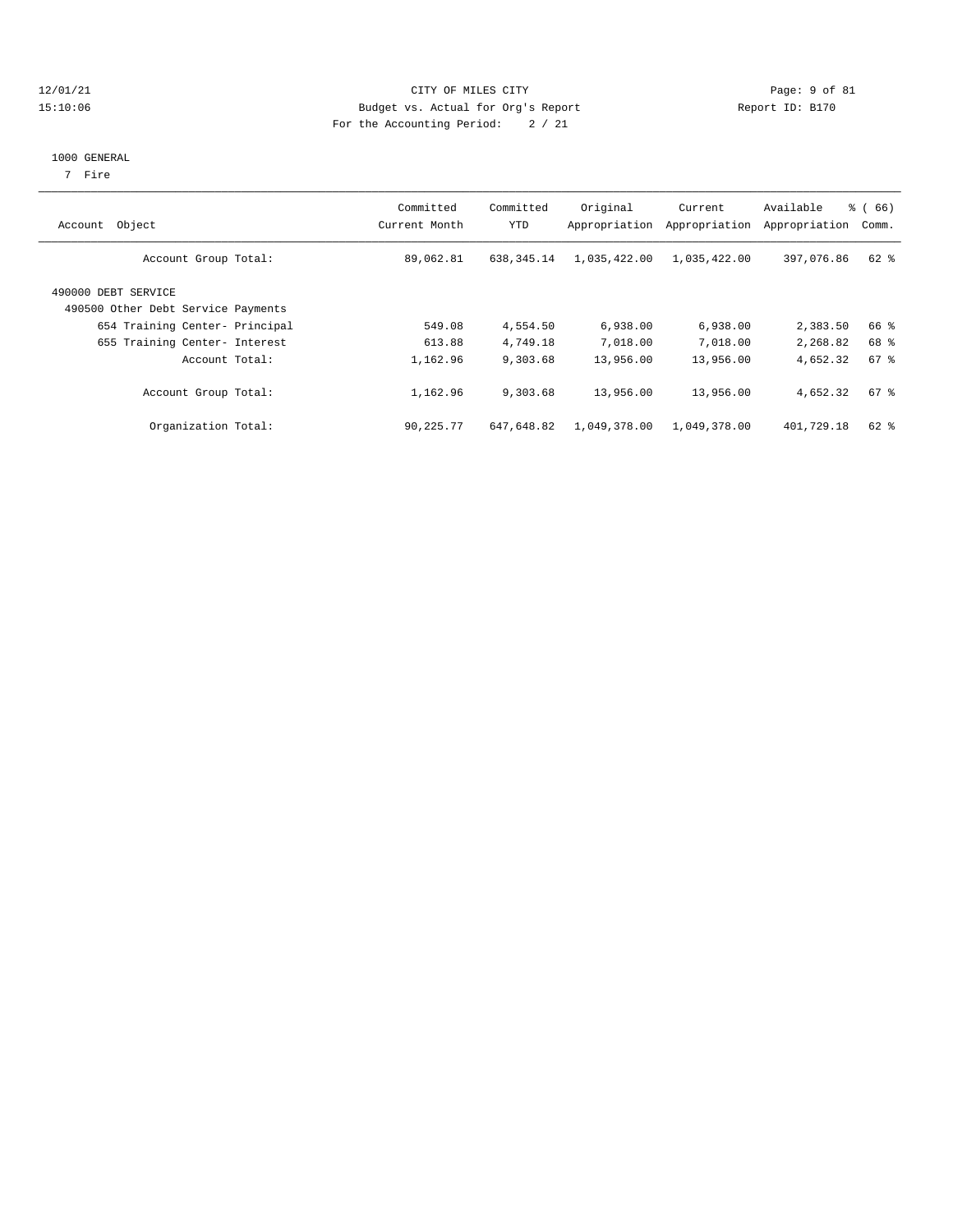#### 12/01/21 Page: 10 of 81 15:10:06 Budget vs. Actual for Org's Report Report ID: B170 For the Accounting Period: 2 / 21

#### 1000 GENERAL

8 City Hall Maintenance

| Account Object                      | Committed<br>Current Month | Committed<br><b>YTD</b> | Original  | Current<br>Appropriation Appropriation Appropriation | Available    | % (66)<br>Comm. |
|-------------------------------------|----------------------------|-------------------------|-----------|------------------------------------------------------|--------------|-----------------|
| 410000 GENERAL GOVERNMENTGASB68     |                            |                         |           |                                                      |              |                 |
| 411230 City Hall                    |                            |                         |           |                                                      |              |                 |
| 214 Small Items of Equipment        | 0.00                       | 0.00                    | 400.00    | 400.00                                               | 400.00       | 0 <sup>8</sup>  |
| 220 Operating Expenses              | 0.00                       | 3,267.08                | 2,000.00  | 2,000.00                                             | $-1, 267.08$ | $163$ %         |
| 230 Repair and Maintenance Supplies | 541.94                     | 577.93                  | 2,000.00  | 2,000.00                                             | 1,422.07     | 29%             |
| 341 Electric Utility Services       | 283.68                     | 3,186.86                | 6,000.00  | 6,000.00                                             | 2,813.14     | 53%             |
| 342 Water Utility Services          | 61.01                      | 471.82                  | 750.00    | 750.00                                               | 278.18       | 63 %            |
| 343 Sewer Utility Services          | 70.68                      | 562.68                  | 800.00    | 800.00                                               | 237.32       | 70 %            |
| 344 Gas Utility Service             | 385.09                     | 1,505.95                | 2,600.00  | 2,600.00                                             | 1,094.05     | 58 %            |
| 346 Garbage Service                 | 47.41                      | 94.82                   | 250.00    | 250.00                                               | 155.18       | 38 %            |
| 360 Contr R & M                     | 2,233.25                   | 12,926.07               | 9,000.00  | 9,000.00                                             | $-3,926.07$  | $144$ %         |
| 511 Insurance on Buildings          | 0.00                       | 3,360.00                | 3,360.00  | 3,360.00                                             | 0.00         | 100 %           |
| Account Total:                      | 3,623.06                   | 25,953.21               | 27,160.00 | 27,160.00                                            | 1,206.79     | 96 <sup>8</sup> |
| Account Group Total:                | 3,623.06                   | 25,953.21               | 27,160.00 | 27,160.00                                            | 1,206.79     | $96*$           |
| Organization Total:                 | 3,623.06                   | 25,953.21               | 27,160.00 | 27,160.00                                            | 1,206.79     | $96*$           |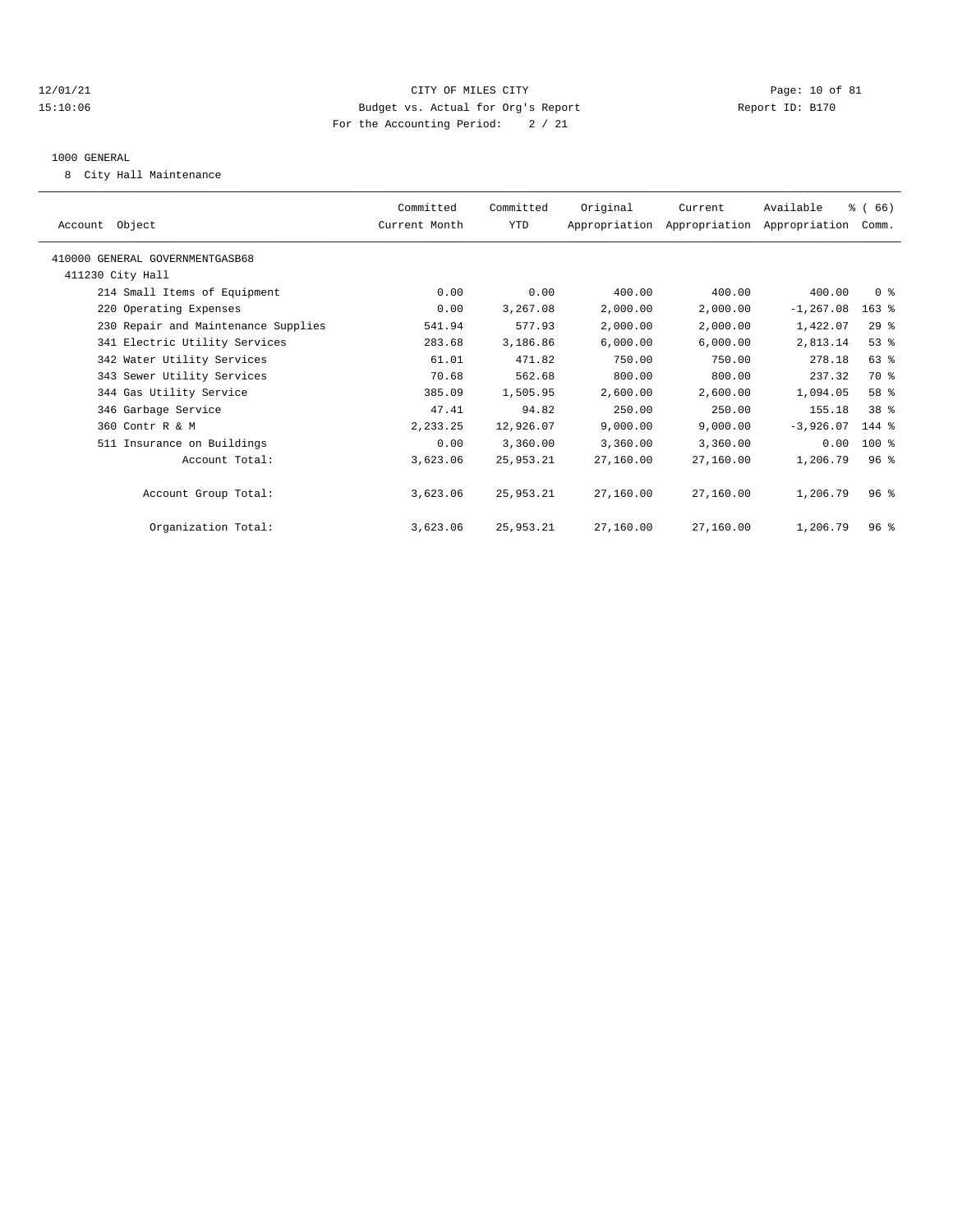#### 12/01/21 Page: 11 of 81 15:10:06 Budget vs. Actual for Org's Report Report ID: B170 For the Accounting Period: 2 / 21

#### 1000 GENERAL

9 Treasurer

| Object<br>Account                  | Committed<br>Current Month | Committed<br><b>YTD</b> | Original  | Current<br>Appropriation Appropriation | Available<br>Appropriation | % (66)<br>Comm.     |  |
|------------------------------------|----------------------------|-------------------------|-----------|----------------------------------------|----------------------------|---------------------|--|
|                                    |                            |                         |           |                                        |                            |                     |  |
| 410000 GENERAL GOVERNMENTGASB68    |                            |                         |           |                                        |                            |                     |  |
| 410540 City Treasurer(09)          |                            |                         |           |                                        |                            |                     |  |
| 111 Salaries and Wages - Permanent | 1,833.34                   | 14,666.72               | 21,996.00 | 21,996.00                              | 7,329.28                   | 67 %                |  |
| 142 Workers' Compensation          | 13.16                      | 64.85                   | 83.00     | 83.00                                  | 18.15                      | 78 %                |  |
| 144 FICA                           | 140.24                     | 1,121.92                | 1,683.00  | 1,683.00                               | 561.08                     | 67 %                |  |
| 145 PERS                           | 160.78                     | 1,286.24                | 1,929.00  | 1,929.00                               | 642.76                     | 67 <sup>8</sup>     |  |
| 214 Small Items of Equipment       | 0.00                       | 199.99                  | 0.00      | 0.00                                   | $-199.99$                  | $***$ $\frac{6}{5}$ |  |
| 345 Telephone                      | 24.86                      | 169.58                  | 50.00     | 50.00                                  | $-119.58$                  | 339 %               |  |
| 350 Professional Services          | 0.00                       | 122.00                  | 550.00    | 550.00                                 | 428.00                     | $22$ $%$            |  |
| 360 Contr R & M                    | 108.06                     | 491.02                  | 1,000.00  | 1,000.00                               | 508.98                     | 49 %                |  |
| Account Total:                     | 2,280.44                   | 18,122.32               | 27,291.00 | 27,291.00                              | 9,168.68                   | 66 %                |  |
| Account Group Total:               | 2,280.44                   | 18,122.32               | 27,291.00 | 27,291.00                              | 9,168.68                   | 66 %                |  |
| Organization Total:                | 2,280.44                   | 18,122.32               | 27,291.00 | 27,291.00                              | 9,168.68                   | 66 %                |  |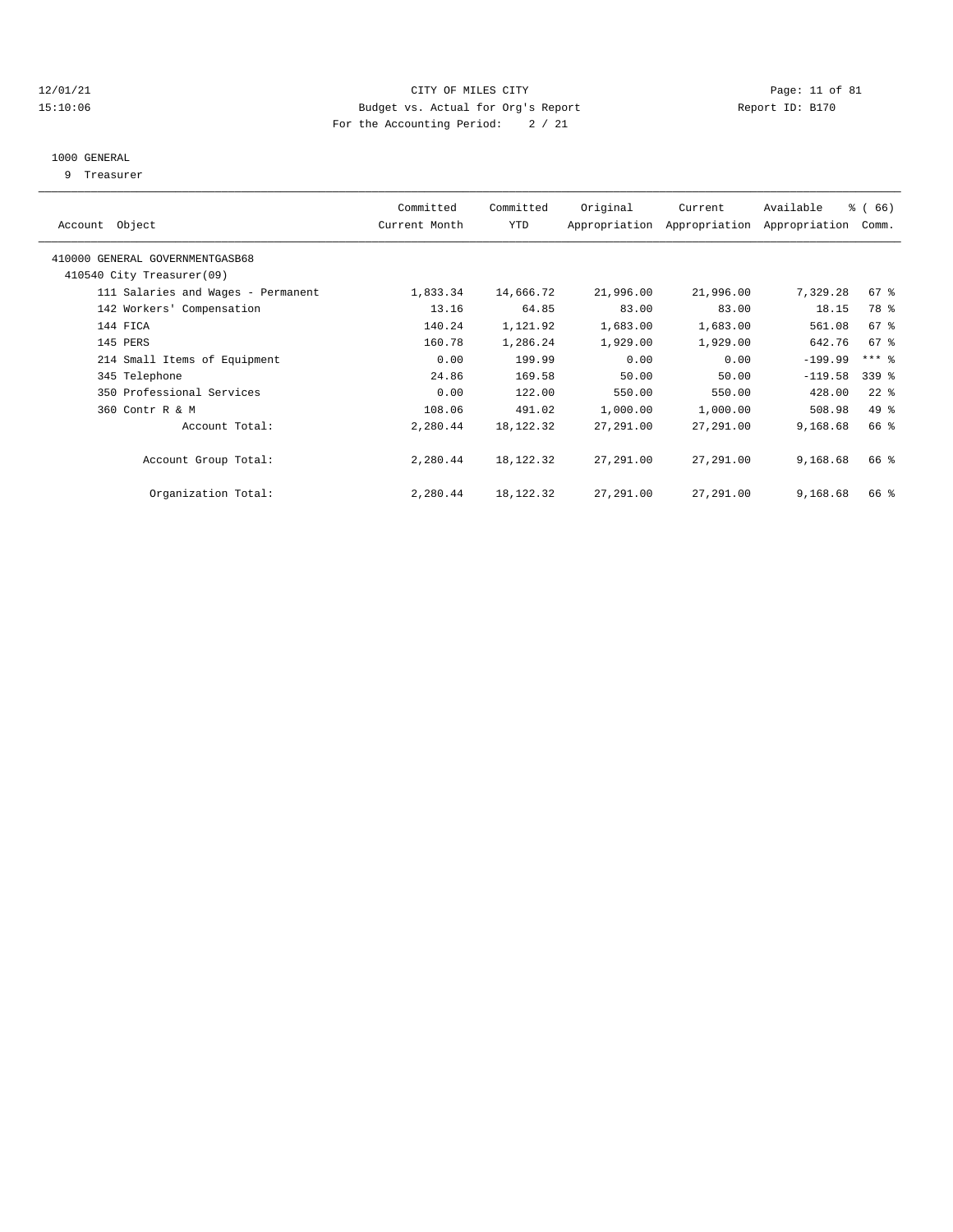#### 12/01/21 Page: 12 of 81 15:10:06 Budget vs. Actual for Org's Report Report ID: B170 For the Accounting Period: 2 / 21

#### 1000 GENERAL

11 Historic Preservation

| Account Object                                                          | Committed<br>Current Month | Committed<br>YTD | Original<br>Appropriation | Current<br>Appropriation | Available<br>Appropriation | $\frac{6}{6}$ (66)<br>Comm. |
|-------------------------------------------------------------------------|----------------------------|------------------|---------------------------|--------------------------|----------------------------|-----------------------------|
| 520000 OTHER FINANCING USES<br>521000 Interfund Operating Transfers Out |                            |                  |                           |                          |                            |                             |
| 820 Transfers to Other Funds                                            | 0.00                       | 3.000.00         | 3.000.00                  | 3,000.00                 | 0.00                       | $100*$                      |
| Account Total:                                                          | 0.00                       | 3.000.00         | 3.000.00                  | 3,000.00                 |                            | $0.00$ 100 %                |
| Account Group Total:                                                    | 0.00                       | 3.000.00         | 3.000.00                  | 3,000.00                 | 0.00                       | $100$ %                     |
| Organization Total:                                                     | 0.00                       | 3.000.00         | 3.000.00                  | 3,000.00                 | 0.00                       | $100$ %                     |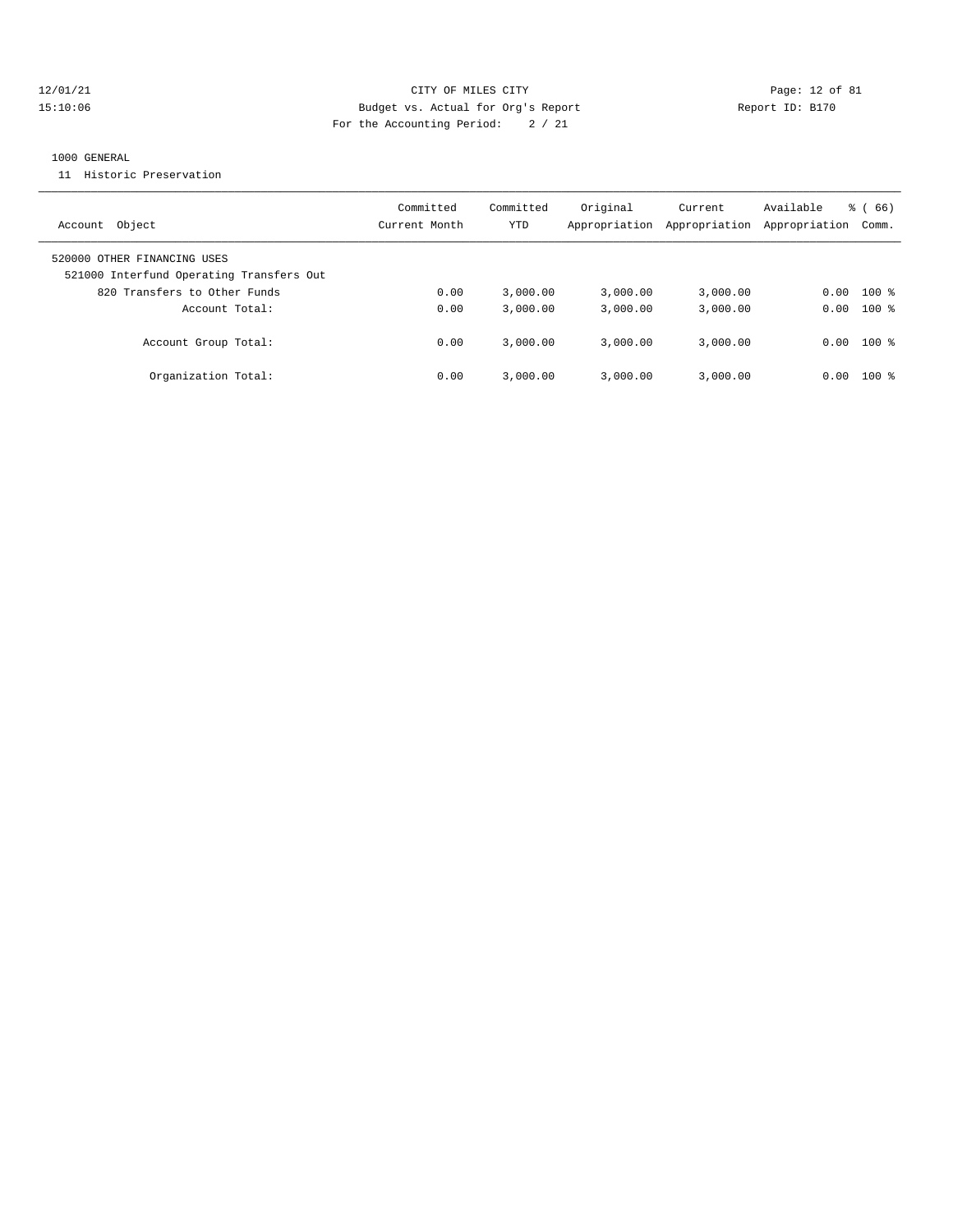#### 12/01/21 Page: 13 of 81 15:10:06 Budget vs. Actual for Org's Report Report ID: B170 For the Accounting Period: 2 / 21

————————————————————————————————————————————————————————————————————————————————————————————————————————————————————————————————————

#### 1000 GENERAL

13 Park

| Account Object                             | Committed<br>Current Month | Committed<br><b>YTD</b> | Original   | Current    | Available<br>Appropriation Appropriation Appropriation Comm. | <sub>රි</sub> (66) |  |
|--------------------------------------------|----------------------------|-------------------------|------------|------------|--------------------------------------------------------------|--------------------|--|
|                                            |                            |                         |            |            |                                                              |                    |  |
| 460000 CULTURE AND RECREATION-GASB68       |                            |                         |            |            |                                                              |                    |  |
| 460433 Park Operations(13)                 |                            |                         |            |            |                                                              |                    |  |
| 111 Salaries and Wages - Permanent         | 14,929.59                  | 120,617.78              | 177,916.00 | 177,916.00 | 57,298.22                                                    | 68 %               |  |
| 121 OVERTIME-PERMANENT                     | 0.00                       | 1,471.56                | 7,000.00   | 7,000.00   | 5,528.44                                                     | $21$ %             |  |
| 131 VACATION                               | 1,746.99                   | 10,702.36               | 12,100.00  | 12,100.00  | 1,397.64                                                     | 88 %               |  |
| 132 SICK LEAVE                             | 251.68                     | 6,636.95                | 9,400.00   | 9,400.00   | 2,763.05                                                     | 71 %               |  |
| 133 OTHER LEAVE PAY                        | 0.00                       | 0.00                    | 748.00     | 748.00     | 748.00                                                       | 0 <sup>8</sup>     |  |
| 134 HOLIDAY PAY                            | 0.00                       | 1,516.44                | 5,500.00   | 5,500.00   | 3,983.56                                                     | $28$ %             |  |
| 141 Unemployment Insurance                 | 25.39                      | 212.88                  | 323.00     | 323.00     | 110.12                                                       | 66 %               |  |
| 142 Workers' Compensation                  | 314.95                     | 6,132.14                | 10,394.00  | 10,394.00  | 4,261.86                                                     | 59 %               |  |
| 143 Health Insurance                       | 3,581.22                   | 28,649.59               | 42,964.00  | 42,964.00  | 14, 314. 41                                                  | 67 %               |  |
| 144 FICA                                   | 1,237.51                   | 10,393.40               | 16,445.00  | 16,445.00  | 6,051.60                                                     | 63 %               |  |
| 145 PERS                                   | 1,484.61                   | 12,038.42               | 18,348.00  | 18,348.00  | 6,309.58                                                     | 66 %               |  |
| 196 CLOTHING ALLOTMENT                     | 0.00                       | 928.50                  | 1,000.00   | 1,000.00   | 71.50                                                        | $93$ $%$           |  |
| 210 Office Supplies and Materials          | 5.29                       | 266.17                  | 350.00     | 350.00     | 83.83                                                        | 76 %               |  |
| 214 Small Items of Equipment               | 0.00                       | 4,745.86                | 3,000.00   | 3,000.00   | $-1,745.86$                                                  | 158 %              |  |
| 220 Operating Expenses                     | 0.00                       | 3,653.16                | 3,500.00   | 3,500.00   | $-153.16$                                                    | 104 %              |  |
| 222 Chemicals, Lab & Med Supplies          | 0.00                       | 2,046.69                | 5,000.00   | 5,000.00   | 2,953.31                                                     | 41 %               |  |
| 226 Clothing and Uniforms                  | 0.00                       | 558.96                  | 850.00     | 850.00     | 291.04                                                       | 66 %               |  |
| 230 Repair and Maintenance Supplies        | 225.30                     | 6,328.85                | 15,000.00  | 15,000.00  | 8,671.15                                                     | 42 %               |  |
| 231 Gas, Oil, Diesel Fuel, Grease, etc.    | 316.88                     | 4,730.63                | 8,000.00   | 8,000.00   | 3,269.37                                                     | 59 %               |  |
| 334 Memberships, Registrations & Dues      | 0.00                       | 255.00                  | 300.00     | 300.00     | 45.00                                                        | 85%                |  |
| 341 Electric Utility Services              | 693.71                     | 5,798.05                | 10,000.00  | 10,000.00  | 4,201.95                                                     | 58 %               |  |
| 342 Water Utility Services                 | 87.47                      | 5,135.58                | 17,000.00  | 17,000.00  | 11,864.42                                                    | $30*$              |  |
| 343 Sewer Utility Services                 | 46.38                      | 1,006.39                | 1,700.00   | 1,700.00   | 693.61                                                       | 59 %               |  |
| 344 Gas Utility Service                    | 339.70                     | 1,543.43                | 3,000.00   | 3,000.00   | 1,456.57                                                     | $51$ %             |  |
| 345 Telephone                              | 43.66                      | 301.18                  | 450.00     | 450.00     | 148.82                                                       | 67 %               |  |
| 346 Garbage Service                        | 237.06                     | 474.12                  | 800.00     | 800.00     | 325.88                                                       | 59 %               |  |
| 347 Internet                               | 26.82                      | 187.74                  | 450.00     | 450.00     | 262.26                                                       | 42 %               |  |
| 350 Professional Services                  | 13.00                      | 3,357.27                | 9,000.00   | 9,000.00   | 5,642.73                                                     | 37%                |  |
| 360 Contr R & M                            | 0.00                       | 1,540.59                | 8,000.00   | 8,000.00   | 6,459.41                                                     | 19 <sup>°</sup>    |  |
| 363 R&M Vehicles/Equip/Labor-PW            | 229.56                     | 522.96                  | 9,000.00   | 9,000.00   | 8,477.04                                                     | 6 %                |  |
| 370 Travel                                 | 0.00                       | 0.00                    | 600.00     | 600.00     | 600.00                                                       | 0 <sup>8</sup>     |  |
| 380 Training Services                      | 0.00                       | 0.00                    | 400.00     | 400.00     | 400.00                                                       | 0 <sup>8</sup>     |  |
| 511 Insurance on Buildings                 | 0.00                       | 3,728.77                | 3,729.00   | 3,729.00   | 0.23                                                         | 100 %              |  |
| 512 Insurance on Vehicles & Equipment      | 0.00                       | 630.00                  | 630.00     | 630.00     | 0.00                                                         | 100 %              |  |
| 940 Machinery & Equipment                  | 0.00                       | 3,593.10                | 3,177.00   | 3,177.00   | $-416.10$                                                    | $113*$             |  |
| Account Total:                             | 25,836.77                  | 249,704.52              | 406,074.00 | 406,074.00 | 156,369.48                                                   | 61 %               |  |
|                                            |                            |                         |            |            |                                                              |                    |  |
| 460434 Fish, Wildlife Trailways            |                            |                         |            |            |                                                              |                    |  |
| 222 Chemicals, Lab & Med Supplies          | 0.00                       | 17.92                   | 0.00       | 0.00       | $-17.92$                                                     | *** *              |  |
| 230 Repair and Maintenance Supplies        | 0.00                       | 412.07                  | 0.00       | 0.00       | $-412.07$                                                    | *** 응              |  |
| 363 R&M Vehicles/Equip/Labor-PW            | 0.00                       | 99.55                   | 0.00       | 0.00       | $-99.55$                                                     | *** 응              |  |
| Account Total:                             | 0.00                       | 529.54                  | 0.00       | 0.00       | $-529.54$                                                    | *** 응              |  |
| 460439 Riverside Park Tennis Court Project |                            |                         |            |            |                                                              |                    |  |
| 230 Repair and Maintenance Supplies        | 0.00                       | 0.00                    | 200.00     | 200.00     | 200.00                                                       | 0 <sup>8</sup>     |  |
| Account Total:                             | 0.00                       | 0.00                    | 200.00     | 200.00     | 200.00                                                       | 0 <sup>8</sup>     |  |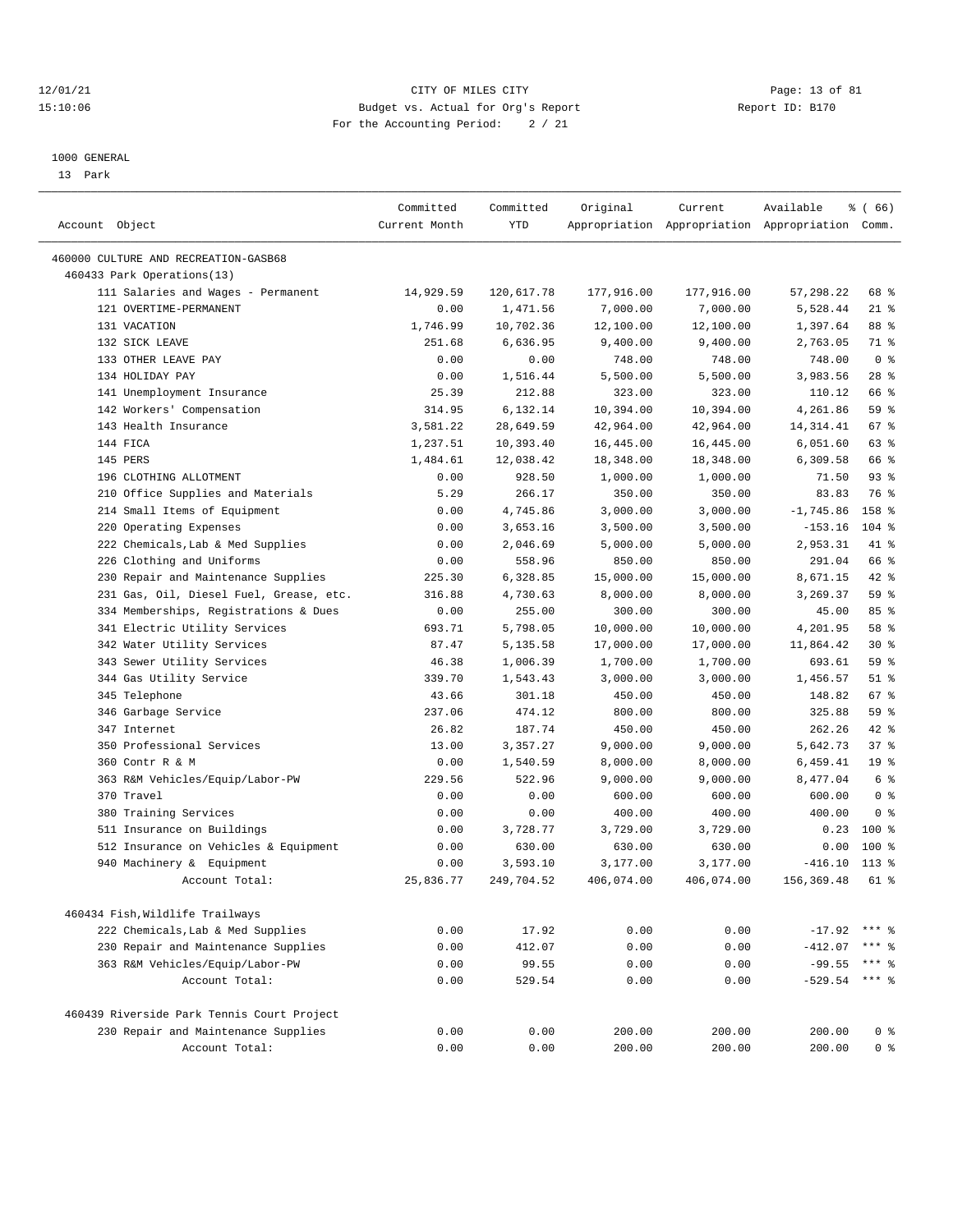#### 12/01/21 Page: 14 of 81<br>
12/01/21 Page: 14 of 81<br>
Budget vs. Actual for Org's Report Physics (Report ID: B170 15:10:06 Budget vs. Actual for Org's Report For the Accounting Period: 2 / 21

#### 1000 GENERAL

13 Park

| Object<br>Account    | Committed<br>Current Month | Committed<br>YTD | Original   | Current      | Available<br>Appropriation Appropriation Appropriation Comm. | <sub>ර</sub> ි (66) |
|----------------------|----------------------------|------------------|------------|--------------|--------------------------------------------------------------|---------------------|
| Account Group Total: | 25,836.77                  | 250,234.06       | 406,274.00 | 406,274.00   | 156,039.94                                                   | 62 %                |
| Organization Total:  | 25,836.77                  | 250, 234, 06     | 406,274.00 | 406, 274, 00 | 156,039.94                                                   | $62$ $%$            |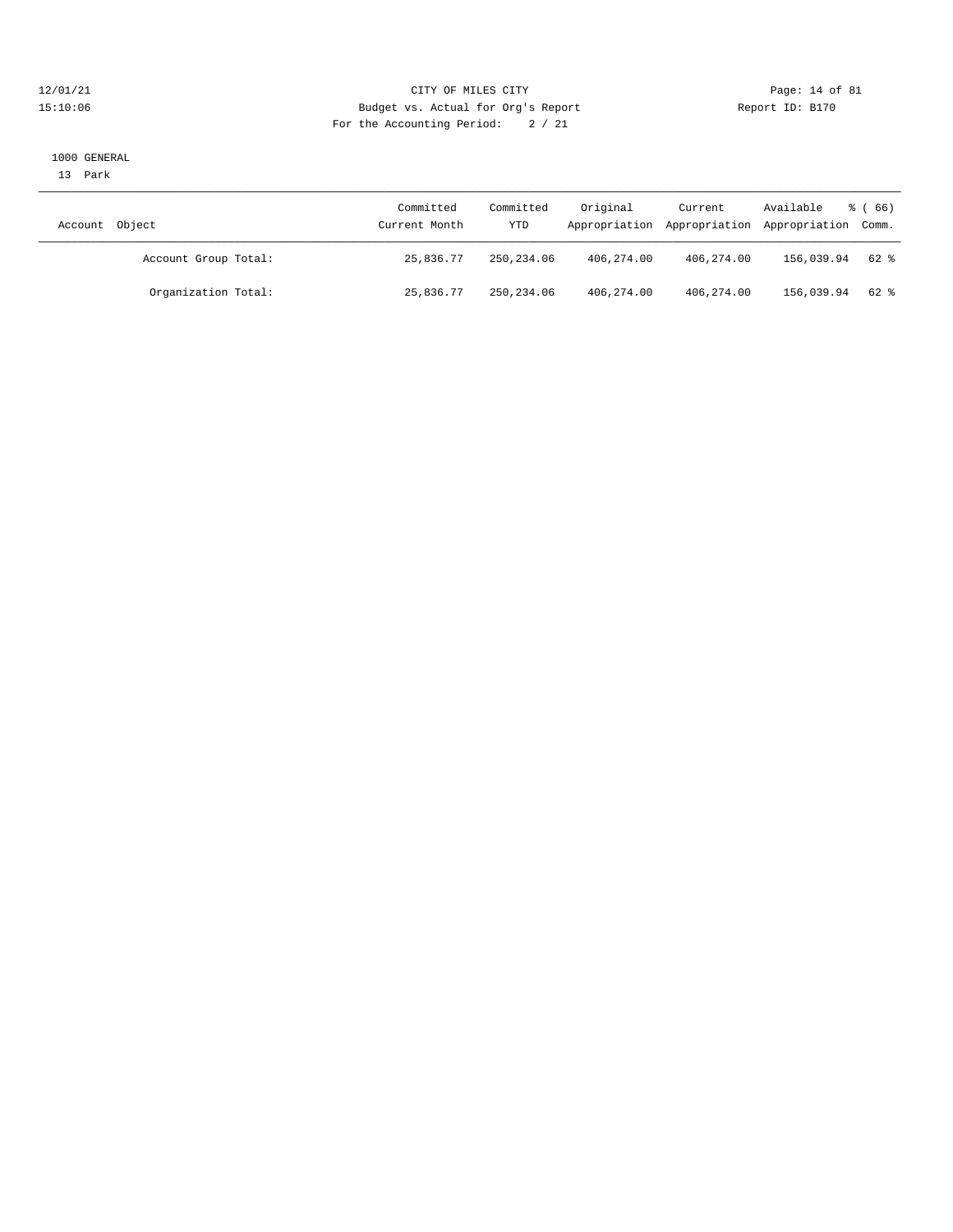#### 12/01/21 Page: 15 of 81 15:10:06 Budget vs. Actual for Org's Report Report ID: B170 For the Accounting Period: 2 / 21

#### 1000 GENERAL

14 Swim Pool

| Account Object                       | Committed<br>Current Month | Committed<br><b>YTD</b> | Original  | Current<br>Appropriation Appropriation Appropriation Comm. | Available   | % (66)           |  |
|--------------------------------------|----------------------------|-------------------------|-----------|------------------------------------------------------------|-------------|------------------|--|
| 460000 CULTURE AND RECREATION-GASB68 |                            |                         |           |                                                            |             |                  |  |
| 460445 Swimming Pool                 |                            |                         |           |                                                            |             |                  |  |
| 111 Salaries and Wages - Permanent   | 0.00                       | 28,730.08               | 46,224.00 | 46,224.00                                                  | 17,493.92   | 62 %             |  |
| 121 OVERTIME-PERMANENT               | 0.00                       | 799.17                  | 500.00    | 500.00                                                     | $-299.17$   | 160%             |  |
| 141 Unemployment Insurance           | 0.00                       | 44.30                   | 70.00     | 70.00                                                      | 25.70       | 63%              |  |
| 142 Workers' Compensation            | 0.00                       | 1,518.63                | 2,399.00  | 2,399.00                                                   | 880.37      | 63%              |  |
| 144 FICA                             | 0.00                       | 2,259.05                | 3,536.00  | 3,536.00                                                   | 1,276.95    | 64 %             |  |
| 145 PERS                             | 0.00                       | 444.80                  | 1,029.00  | 1,029.00                                                   | 584.20      | 43.8             |  |
| 214 Small Items of Equipment         | 0.00                       | 648.18                  | 300.00    | 300.00                                                     | $-348.18$   | $216$ %          |  |
| 220 Operating Expenses               | 0.00                       | 0.00                    | 1,000.00  | 1,000.00                                                   | 1,000.00    | 0 <sup>8</sup>   |  |
| 222 Chemicals, Lab & Med Supplies    | 0.00                       | 940.00                  | 3,500.00  | 3,500.00                                                   | 2,560.00    | $27$ $%$         |  |
| 226 Clothing and Uniforms            | 0.00                       | 0.00                    | 550.00    | 550.00                                                     | 550.00      | 0 <sup>8</sup>   |  |
| 230 Repair and Maintenance Supplies  | 0.00                       | 0.00                    | 500.00    | 500.00                                                     | 500.00      | 0 <sup>8</sup>   |  |
| 341 Electric Utility Services        | 97.86                      | 1,393.46                | 1,700.00  | 1,700.00                                                   | 306.54      | 82 %             |  |
| 342 Water Utility Services           | 0.00                       | 162.07                  | 300.00    | 300.00                                                     | 137.93      | 54%              |  |
| 343 Sewer Utility Services           | 0.00                       | 184.62                  | 200.00    | 200.00                                                     | 15.38       | 92%              |  |
| 345 Telephone                        | 0.00                       | 118.78                  | 150.00    | 150.00                                                     | 31.22       | 79 %             |  |
| 350 Professional Services            | 0.00                       | 0.00                    | 250.00    | 250.00                                                     | 250.00      | 0 <sup>8</sup>   |  |
| 360 Contr R & M                      | 0.00                       | 0.00                    | 200.00    | 200.00                                                     | 200.00      | 0 <sup>8</sup>   |  |
| 363 R&M Vehicles/Equip/Labor-PW      | 0.00                       | 3,944.09                | 300.00    | 300.00                                                     | $-3,644.09$ | $***$ $-$        |  |
| 380 Training Services                | 0.00                       | 840.00                  | 1,000.00  | 1,000.00                                                   | 160.00      | 84 %             |  |
| 540 Special Assessments              | 0.00                       | 1,362.50                | 700.00    | 700.00                                                     | $-662.50$   | 195 <sub>8</sub> |  |
| Account Total:                       | 97.86                      | 43,389.73               | 64,408.00 | 64,408.00                                                  | 21,018.27   | 67%              |  |
| Account Group Total:                 | 97.86                      | 43,389.73               | 64,408.00 | 64,408.00                                                  | 21,018.27   | 67%              |  |
| Organization Total:                  | 97.86                      | 43,389.73               | 64,408.00 | 64,408.00                                                  | 21,018.27   | 67%              |  |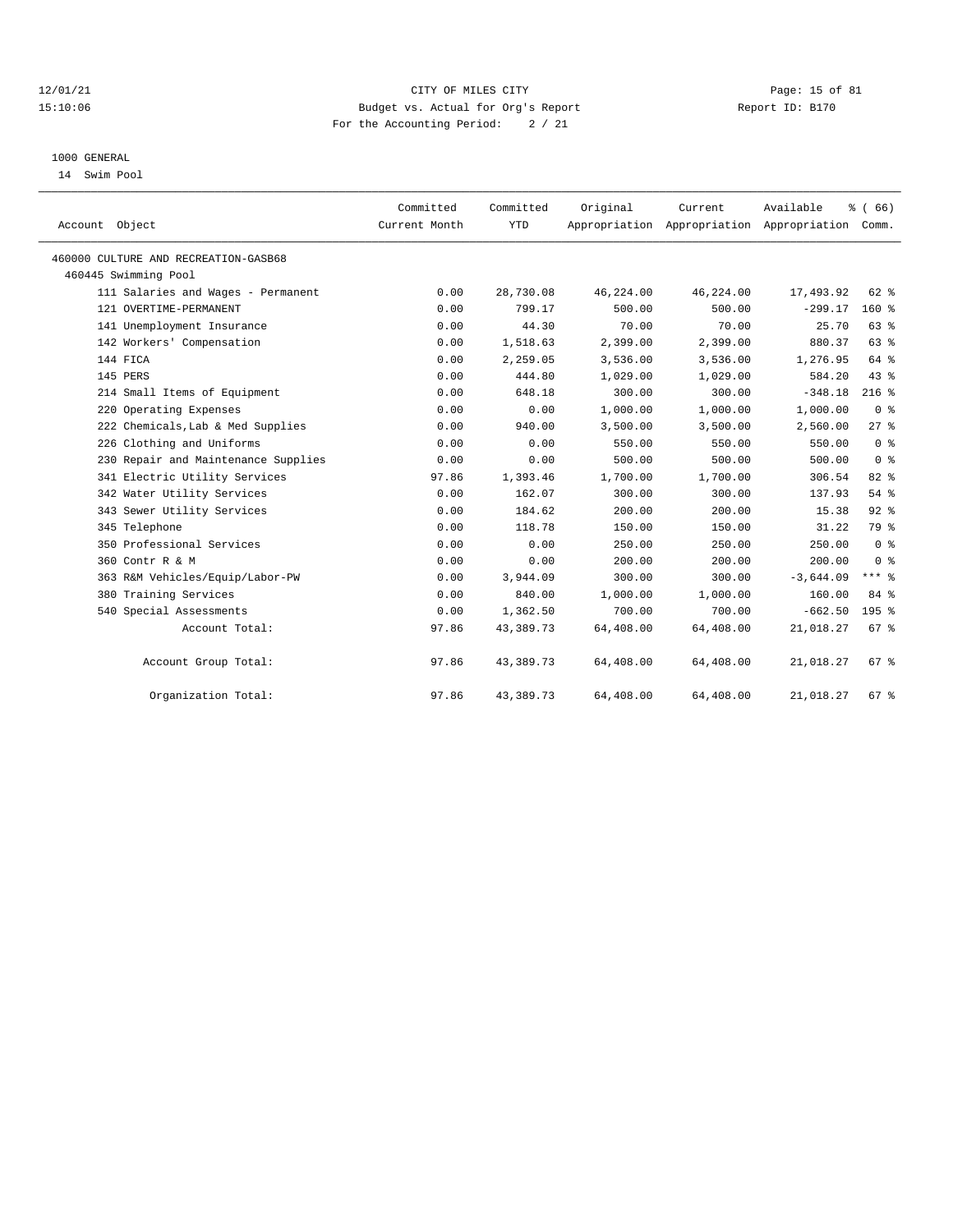#### 12/01/21 Page: 16 of 81 15:10:06 Budget vs. Actual for Org's Report Report ID: B170 For the Accounting Period: 2 / 21

## 1000 GENERAL 16 Library

| Object<br>Account                                                       | Committed<br>Current Month | Committed<br>YTD | Original<br>Appropriation | Current<br>Appropriation | Available<br>Appropriation Comm. | $\frac{3}{6}$ (66) |
|-------------------------------------------------------------------------|----------------------------|------------------|---------------------------|--------------------------|----------------------------------|--------------------|
| 520000 OTHER FINANCING USES<br>521000 Interfund Operating Transfers Out |                            |                  |                           |                          |                                  |                    |
| 820 Transfers to Other Funds                                            | 25,829.58                  | 206,636.64       | 309,955.00                | 309,955.00               | 103,318.36                       | 67 %               |
| Account Total:                                                          | 25,829.58                  | 206,636.64       | 309,955.00                | 309,955.00               | 103, 318, 36                     | 67 %               |
| Account Group Total:                                                    | 25,829.58                  | 206,636.64       | 309,955.00                | 309,955.00               | 103, 318, 36                     | $67$ %             |
| Organization Total:                                                     | 25,829.58                  | 206,636.64       | 309,955.00                | 309,955.00               | 103,318.36                       | 67 %               |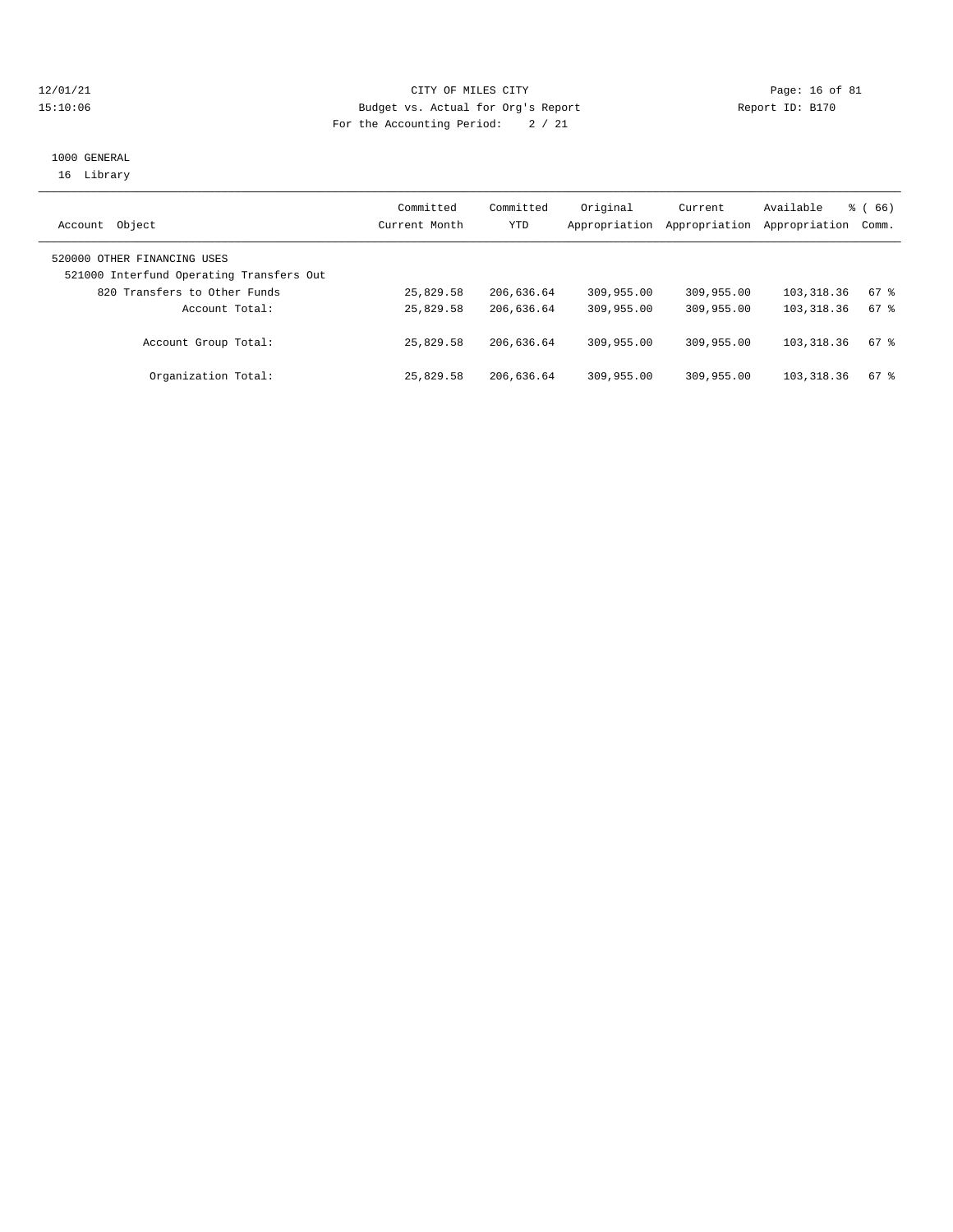#### 12/01/21 Page: 17 of 81 15:10:06 Budget vs. Actual for Org's Report Report ID: B170 For the Accounting Period: 2 / 21

#### 1000 GENERAL

21 Animal Control

|                                          | Committed     | Committed  | Original  | Current   | Available                                       | <sub>ර</sub> ි (66) |
|------------------------------------------|---------------|------------|-----------|-----------|-------------------------------------------------|---------------------|
| Account Object                           | Current Month | YTD        |           |           | Appropriation Appropriation Appropriation Comm. |                     |
| 440000 PUBLIC HEALTH-GASB68              |               |            |           |           |                                                 |                     |
| 440600 Animal Control Services (21)      |               |            |           |           |                                                 |                     |
| 111 Salaries and Wages - Permanent       | 3,119.04      | 26, 357.94 | 45,056.00 | 45,056.00 | 18,698.06                                       | 59%                 |
| 121 OVERTIME-PERMANENT                   | 246.24        | 246.24     | 500.00    | 500.00    | 253.76                                          | 49 %                |
| 131 VACATION                             | 492.48        | 2,472.66   | 1,500.00  | 1,500.00  | $-972.66$                                       | $165$ %             |
| 132 SICK LEAVE                           | 0.00          | 0.00       | 700.00    | 700.00    | 700.00                                          | 0 <sup>8</sup>      |
| 133 OTHER LEAVE PAY                      | 0.00          | 164.16     | 500.00    | 500.00    | 335.84                                          | 338                 |
| 134 HOLIDAY PAY                          | 0.00          | 0.00       | 300.00    | 300.00    | 300.00                                          | 0 <sup>8</sup>      |
| 141 Unemployment Insurance               | 5.79          | 44.51      | 73.00     | 73.00     | 28.49                                           | 61 %                |
| 142 Workers' Compensation                | 120.13        | 1,260.32   | 2,452.00  | 2,452.00  | 1,191.68                                        | $51$ %              |
| 143 Health Insurance                     | 854.70        | 6,837.60   | 10,254.00 | 10,254.00 | 3,416.40                                        | 67 %                |
| 144 FICA                                 | 295.11        | 2,270.20   | 3,715.00  | 3,715.00  | 1,444.80                                        | 61 %                |
| 145 PERS                                 | 338.33        | 2,564.48   | 3,622.00  | 3,622.00  | 1,057.52                                        | 71 %                |
| 196 CLOTHING ALLOTMENT                   | 0.00          | 435.00     | 807.00    | 807.00    | 372.00                                          | 54%                 |
| 210 Office Supplies and Materials        | 0.00          | 0.00       | 150.00    | 150.00    | 150.00                                          | 0 <sup>8</sup>      |
| 214 Small Items of Equipment             | 0.00          | 0.00       | 400.00    | 400.00    | 400.00                                          | 0 <sup>8</sup>      |
| 220 Operating Expenses                   | 121.98        | 893.83     | 1,200.00  | 1,200.00  | 306.17                                          | 74 %                |
| 230 Repair and Maintenance Supplies      | 0.00          | 0.00       | 250.00    | 250.00    | 250.00                                          | 0 <sup>8</sup>      |
| 231 Gas, Oil, Diesel Fuel, Grease, etc.  | 71.79         | 1,114.98   | 1,400.00  | 1,400.00  | 285.02                                          | $80*$               |
| 311 Postage, Box Rent, Etc.              | 0.00          | 104.25     | 80.00     | 80.00     | $-24.25$                                        | $130*$              |
| 320 Printing, Duplicating, Typing &      | 0.00          | 0.00       | 25.00     | 25.00     | 25.00                                           | 0 <sup>8</sup>      |
| 330 Publicity, Subscriptions & Dues      | 0.00          | 0.00       | 25.00     | 25.00     | 25.00                                           | 0 <sup>8</sup>      |
| 341 Electric Utility Services            | 37.81         | 522.52     | 529.00    | 529.00    | 6.48                                            | 99 <sub>8</sub>     |
| 342 Water Utility Services               | 25.90         | 192.32     | 350.00    | 350.00    | 157.68                                          | 55 <sup>8</sup>     |
| 343 Sewer Utility Services               | 28.16         | 224.18     | 150.00    | 150.00    | $-74.18$                                        | $149$ %             |
| 344 Gas Utility Service                  | 74.95         | 309.40     | 635.00    | 635.00    | 325.60                                          | 49 %                |
| 345 Telephone                            | 42.31         | 291.73     | 500.00    | 500.00    | 208.27                                          | 58 %                |
| 347 Internet                             | 44.95         | 314.65     | 560.00    | 560.00    | 245.35                                          | 56 %                |
| 350 Professional Services                | 0.00          | 2,946.31   | 3,000.00  | 3,000.00  | 53.69                                           | 98 %                |
| 366 R&M Vehicles - Police/Animal Control | 0.00          | 0.00       | 100.00    | 100.00    | 100.00                                          | 0 <sup>8</sup>      |
| 370 Travel                               | 0.00          | 0.00       | 200.00    | 200.00    | 200.00                                          | 0 <sup>8</sup>      |
| 380 Training Services                    | 0.00          | 0.00       | 100.00    | 100.00    | 100.00                                          | 0 <sup>8</sup>      |
| 511 Insurance on Buildings               | 0.00          | 97.54      | 98.00     | 98.00     | 0.46                                            | $100*$              |
| Account Total:                           | 5,919.67      | 49,664.82  | 79,231.00 | 79,231.00 | 29,566.18                                       | 63%                 |
| Account Group Total:                     | 5,919.67      | 49,664.82  | 79,231.00 | 79,231.00 | 29,566.18                                       | 63%                 |
| Organization Total:                      | 5,919.67      | 49,664.82  | 79,231.00 | 79,231.00 | 29,566.18                                       | 63%                 |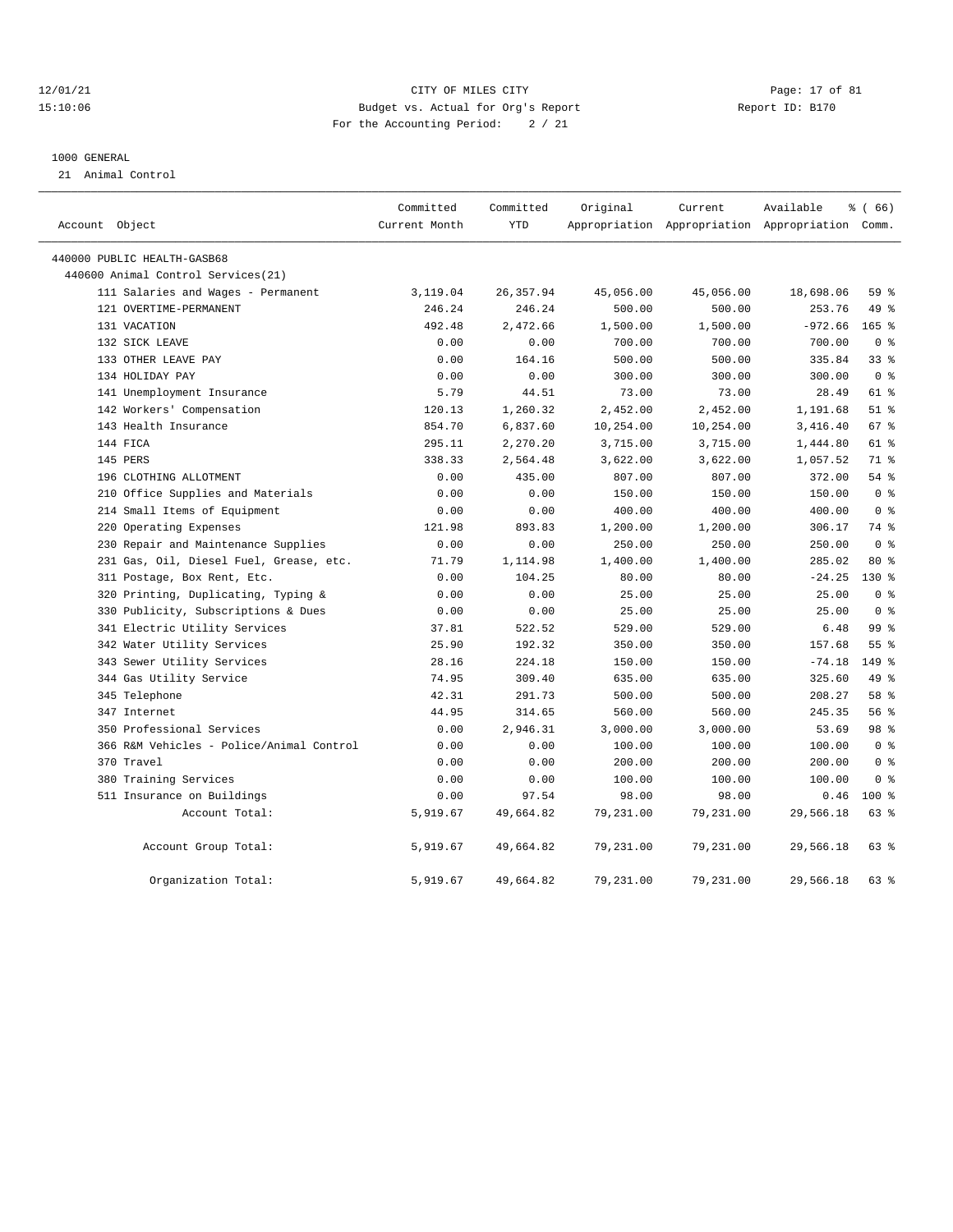#### $12/01/21$  Page: 18 of 81 15:10:06 Budget vs. Actual for Org's Report Report ID: B170 For the Accounting Period: 2 / 21

#### 1000 GENERAL

36 Planning & Community Services

| Account Object                            | Committed<br>Current Month | Committed<br><b>YTD</b> | Original  | Current   | Available<br>Appropriation Appropriation Appropriation Comm. | $*(66)$        |
|-------------------------------------------|----------------------------|-------------------------|-----------|-----------|--------------------------------------------------------------|----------------|
| 410000 GENERAL GOVERNMENTGASB68           |                            |                         |           |           |                                                              |                |
| 411020 Community Services & Planning      |                            |                         |           |           |                                                              |                |
| 111 Salaries and Wages - Permanent        | 816.48                     | 6,382.08                | 7,228.00  | 7,228.00  | 845.92                                                       | 88 %           |
| 121 OVERTIME-PERMANENT                    | 0.00                       | 5.42                    | 200.00    | 200.00    | 194.58                                                       | 3 <sup>8</sup> |
| 131 VACATION                              | 32.53                      | 309.62                  | 2,800.00  | 2,800.00  | 2,490.38                                                     | $11$ %         |
| 132 SICK LEAVE                            | 80.42                      | 658.92                  | 1,300.00  | 1,300.00  | 641.08                                                       | $51$ %         |
| 133 OTHER LEAVE PAY                       | 0.00                       | 55.13                   | 424.00    | 424.00    | 368.87                                                       | $13*$          |
| 141 Unemployment Insurance                | 1.42                       | 11.13                   | 18.00     | 18.00     | 6.87                                                         | 62 %           |
| 142 Workers' Compensation                 | 6.40                       | 47.93                   | 95.00     | 95.00     | 47.07                                                        | 50%            |
| 143 Health Insurance                      | 230.74                     | 1,845.58                | 2,769.00  | 2,769.00  | 923.42                                                       | 67%            |
| 144 FICA                                  | 71.13                      | 570.26                  | 914.00    | 914.00    | 343.74                                                       | 62 %           |
| 145 PERS                                  | 81.52                      | 649.91                  | 1,048.00  | 1,048.00  | 398.09                                                       | 62 %           |
| 196 CLOTHING ALLOTMENT                    | 0.00                       | 40.50                   | 164.00    | 164.00    | 123.50                                                       | $25$ %         |
| 210 Office Supplies and Materials         | 12.30                      | 220.16                  | 500.00    | 500.00    | 279.84                                                       | 44 %           |
| 214 Small Items of Equipment              | 0.00                       | 465.71                  | 800.00    | 800.00    | 334.29                                                       | 58 %           |
| 220 Operating Expenses                    | 0.00                       | 20.16                   | 300.00    | 300.00    | 279.84                                                       | 7 <sup>°</sup> |
| 231 Gas, Oil, Diesel Fuel, Grease, etc.   | 0.00                       | 0.00                    | 400.00    | 400.00    | 400.00                                                       | 0 <sup>8</sup> |
| 311 Postage, Box Rent, Etc.               | 0.00                       | 0.50                    | 3,000.00  | 3,000.00  | 2,999.50                                                     | 0 <sup>8</sup> |
| 320 Printing, Duplicating, Typing &       | 0.00                       | 357.63                  | 1,000.00  | 1,000.00  | 642.37                                                       | 36%            |
| 327 Map Printing                          | 0.00                       | 0.00                    | 200.00    | 200.00    | 200.00                                                       | 0 <sup>8</sup> |
| 330 Publicity, Subscriptions & Dues       | 0.00                       | 12.96                   | 1,000.00  | 1,000.00  | 987.04                                                       | 1 <sup>8</sup> |
| 331 Publication of Formal & Legal Notices | 0.00                       | 0.00                    | 1,000.00  | 1,000.00  | 1,000.00                                                     | 0 <sup>8</sup> |
| 334 Memberships, Registrations & Dues     | 30.00                      | 565.03                  | 500.00    | 500.00    | $-65.03$                                                     | $113*$         |
| 345 Telephone                             | 9.90                       | 64.86                   | 900.00    | 900.00    | 835.14                                                       | 7 %            |
| 347 Internet                              | 0.00                       | 0.00                    | 170.00    | 170.00    | 170.00                                                       | 0 <sup>8</sup> |
| 350 Professional Services                 | 0.00                       | 10,090.94               | 30,000.00 | 30,000.00 | 19,909.06                                                    | 34 %           |
| 360 Contr R & M                           | 108.06                     | 491.02                  | 5,000.00  | 5,000.00  | 4,508.98                                                     | $10*$          |
| 370 Travel                                | 0.00                       | 0.00                    | 2,000.00  | 2,000.00  | 2,000.00                                                     | 0 <sup>8</sup> |
| 380 Training Services                     | 0.00                       | 177.25                  | 3,000.00  | 3,000.00  | 2,822.75                                                     | 6 %            |
| 382 Books                                 | 0.00                       | 0.00                    | 200.00    | 200.00    | 200.00                                                       | 0 <sup>8</sup> |
| Account Total:                            | 1,480.90                   | 23,042.70               | 66,930.00 | 66,930.00 | 43,887.30                                                    | 34 %           |
| Account Group Total:                      | 1,480.90                   | 23,042.70               | 66,930.00 | 66,930.00 | 43,887.30                                                    | $34$ $%$       |
| Organization Total:                       | 1,480.90                   | 23,042.70               | 66,930.00 | 66,930.00 | 43,887.30                                                    | $34$ $%$       |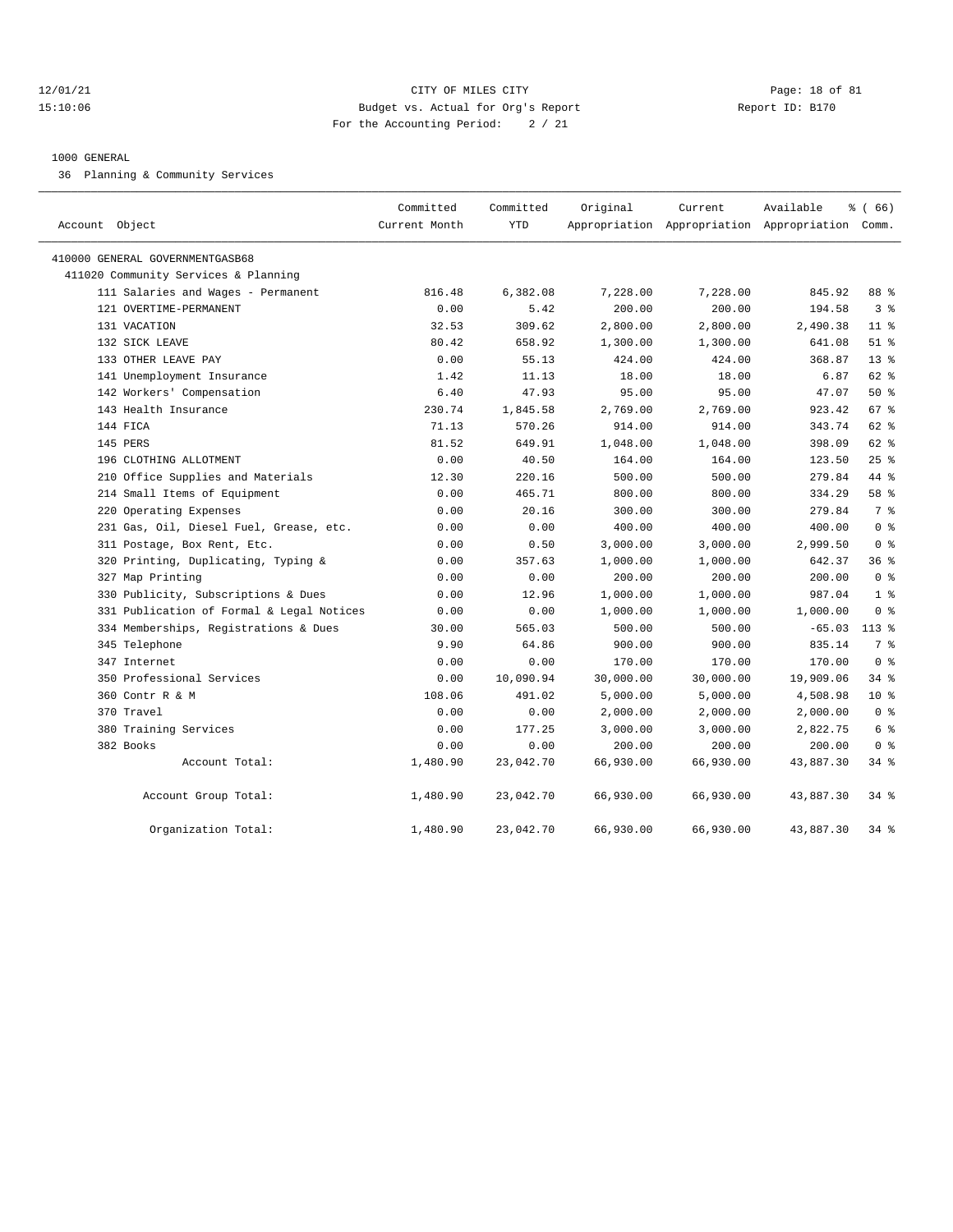#### 12/01/21 Page: 19 of 81 15:10:06 Budget vs. Actual for Org's Report Report ID: B170 For the Accounting Period: 2 / 21

# 1000 GENERAL

37 CITY HEALTH

| Object<br>Account                                                       | Committed<br>Current Month | Committed<br>YTD | Original<br>Appropriation | Current<br>Appropriation | Available<br>Appropriation | 66)<br>ී (<br>Comm. |
|-------------------------------------------------------------------------|----------------------------|------------------|---------------------------|--------------------------|----------------------------|---------------------|
| 520000 OTHER FINANCING USES<br>521000 Interfund Operating Transfers Out |                            |                  |                           |                          |                            |                     |
| 820 Transfers to Other Funds                                            | 0.00                       | 13,000.00        | 13,000.00                 | 13,000.00                | 0.00                       | $100$ %             |
| Account Total:                                                          | 0.00                       | 13,000.00        | 13,000.00                 | 13,000.00                | 0.00                       | $100$ %             |
| Account Group Total:                                                    | 0.00                       | 13,000.00        | 13,000.00                 | 13,000.00                |                            | $0.00$ 100 %        |
| Organization Total:                                                     | 0.00                       | 13,000.00        | 13,000.00                 | 13,000.00                | 0.00                       | $100$ %             |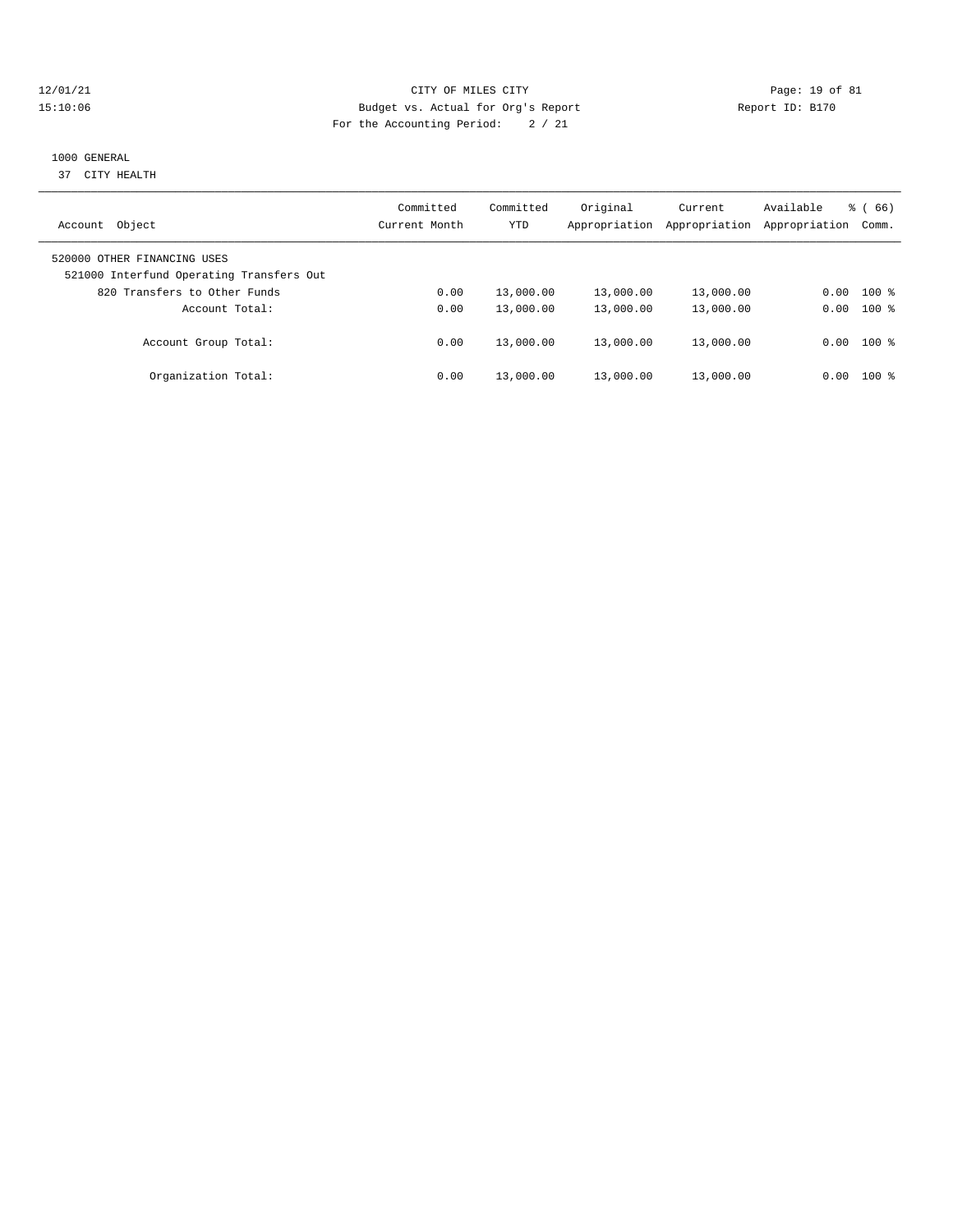#### 12/01/21 Page: 20 of 81 15:10:06 Budget vs. Actual for Org's Report Report ID: B170 For the Accounting Period: 2 / 21

#### 1000 GENERAL

201 Flood Prevention

|                                                                        | Committed           | Committed  | Original   | Current    | Available                                       | % (66)           |  |
|------------------------------------------------------------------------|---------------------|------------|------------|------------|-------------------------------------------------|------------------|--|
| Account Object                                                         | Current Month       | <b>YTD</b> |            |            | Appropriation Appropriation Appropriation Comm. |                  |  |
|                                                                        |                     |            |            |            |                                                 |                  |  |
| 430000 Public Works-GASB68<br>430550 Transmission and Distribution(23) |                     |            |            |            |                                                 |                  |  |
| 330 Publicity, Subscriptions & Dues                                    | 297.50              | 297.50     | 0.00       | 0.00       | $-297.50$                                       | $***$ $%$        |  |
| Account Total:                                                         | 297.50              | 297.50     | 0.00       | 0.00       | $-297.50$                                       | $***$ $%$        |  |
|                                                                        |                     |            |            |            |                                                 |                  |  |
| 431200 Flood Control                                                   |                     |            |            |            |                                                 |                  |  |
| 111 Salaries and Wages - Permanent                                     | 1,414.36            | 11,007.63  | 16,164.00  | 16, 164.00 | 5,156.37                                        | 68 %             |  |
| 131 VACATION                                                           | 0.00                | 509.94     | 1,000.00   | 1,000.00   | 490.06                                          | $51$ %           |  |
| 132 SICK LEAVE                                                         | 0.00                | 207.41     | 500.00     | 500.00     | 292.59                                          | 41 %             |  |
| 133 OTHER LEAVE PAY                                                    | 83.20               | 255.63     | 1,019.00   | 1,019.00   | 763.37                                          | 25%              |  |
| 141 Unemployment Insurance                                             | 2.26                | 17.99      | 28.00      | 28.00      | 10.01                                           | 64 %             |  |
| 142 Workers' Compensation                                              | 10.76               | 53.22      | 970.00     | 970.00     | 916.78                                          | 5 <sup>°</sup>   |  |
| 143 Health Insurance                                                   | 341.88              | 2,735.05   | 4,102.00   | 4,102.00   | 1,366.95                                        | 67%              |  |
| 144 FICA                                                               | 113.32              | 911.51     | 1,429.00   | 1,429.00   | 517.49                                          | 64 %             |  |
| 145 PERS                                                               | 131.35              | 1,050.67   | 1,638.00   | 1,638.00   | 587.33                                          | 64 %             |  |
| 196 CLOTHING ALLOTMENT                                                 | 0.00                | 60.00      | 60.00      | 60.00      | 0.00                                            | $100*$           |  |
| 210 Office Supplies and Materials                                      | 9.84                | 733.20     | 500.00     | 500.00     | $-233.20$                                       | $147*$           |  |
| 214 Small Items of Equipment                                           | 0.00                | 232.60     | 500.00     | 500.00     | 267.40                                          | 47.8             |  |
| 220 Operating Expenses                                                 | 0.00                | 20.17      | 500.00     | 500.00     | 479.83                                          | 4%               |  |
| 231 Gas, Oil, Diesel Fuel, Grease, etc.                                | 0.00                | 0.00       | 500.00     | 500.00     | 500.00                                          | 0 <sup>8</sup>   |  |
| 311 Postage, Box Rent, Etc.                                            | 17.98               | 60.93      | 2,500.00   | 2,500.00   | 2,439.07                                        | 2 <sup>8</sup>   |  |
| 330 Publicity, Subscriptions & Dues                                    | 0.00                | 0.00       | 50.00      | 50.00      | 50.00                                           | 0 <sup>8</sup>   |  |
| 331 Publication of Formal & Legal Notices                              | 429.00              | 825.50     | 2,000.00   | 2,000.00   | 1,174.50                                        | 41 %             |  |
| 334 Memberships, Registrations & Dues                                  | 0.00                | 203.88     | 250.00     | 250.00     | 46.12                                           | 82 %             |  |
| 345 Telephone                                                          | 21.07               | 143.05     | 50.00      | 50.00      | $-93.05$                                        | 286%             |  |
| 350 Professional Services                                              | 0.00                | 5,952.58   | 137,520.00 | 137,520.00 | 131,567.42                                      | 4%               |  |
| 370 Travel                                                             | 0.00                | 0.00       | 1,000.00   | 1,000.00   | 1,000.00                                        | 0 <sup>8</sup>   |  |
| 380 Training Services                                                  | 0.00                | 40.00      | 200.00     | 200.00     | 160.00                                          | $20*$            |  |
| 382 Books                                                              | 0.00                | 0.00       | 50.00      | 50.00      | 50.00                                           | 0 <sup>8</sup>   |  |
| 532 Land Rental                                                        | 0.00                | 0.00       | 200.00     | 200.00     | 200.00                                          | 0 <sup>8</sup>   |  |
| 540 Special Assessments                                                | 0.00                | 0.00       | 300.00     | 300.00     | 300.00                                          | 0 <sup>8</sup>   |  |
| Account Total:                                                         | 2,575.02            | 25,020.96  | 173,030.00 | 173,030.00 | 148,009.04                                      | $14$ %           |  |
|                                                                        |                     |            |            |            |                                                 |                  |  |
| Account Group Total:                                                   | 2,872.52            | 25, 318.46 | 173,030.00 | 173,030.00 | 147,711.54                                      | 15 <sup>8</sup>  |  |
| 490000 DEBT SERVICE                                                    |                     |            |            |            |                                                 |                  |  |
| 490500 Other Debt Service Payments                                     |                     |            |            |            |                                                 |                  |  |
|                                                                        |                     |            |            |            |                                                 |                  |  |
| 652 Principle- Flood Study Loan                                        | 14,847.19<br>948.01 | 29,522.25  | 29,523.00  | 29,523.00  | 0.75<br>0.93                                    | $100*$<br>$100*$ |  |
| 653 Interest- Flood Study Loan                                         |                     | 1,396.07   | 1,397.00   | 1,397.00   |                                                 |                  |  |
| Account Total:                                                         | 15,795.20           | 30,918.32  | 30,920.00  | 30,920.00  | 1.68                                            | $100$ %          |  |
| Account Group Total:                                                   | 15,795.20           | 30,918.32  | 30,920.00  | 30,920.00  | 1.68                                            | $100*$           |  |
|                                                                        |                     |            |            |            |                                                 |                  |  |
| Organization Total:                                                    | 18,667.72           | 56,236.78  | 203,950.00 | 203,950.00 | 147, 713. 22                                    | $28$ %           |  |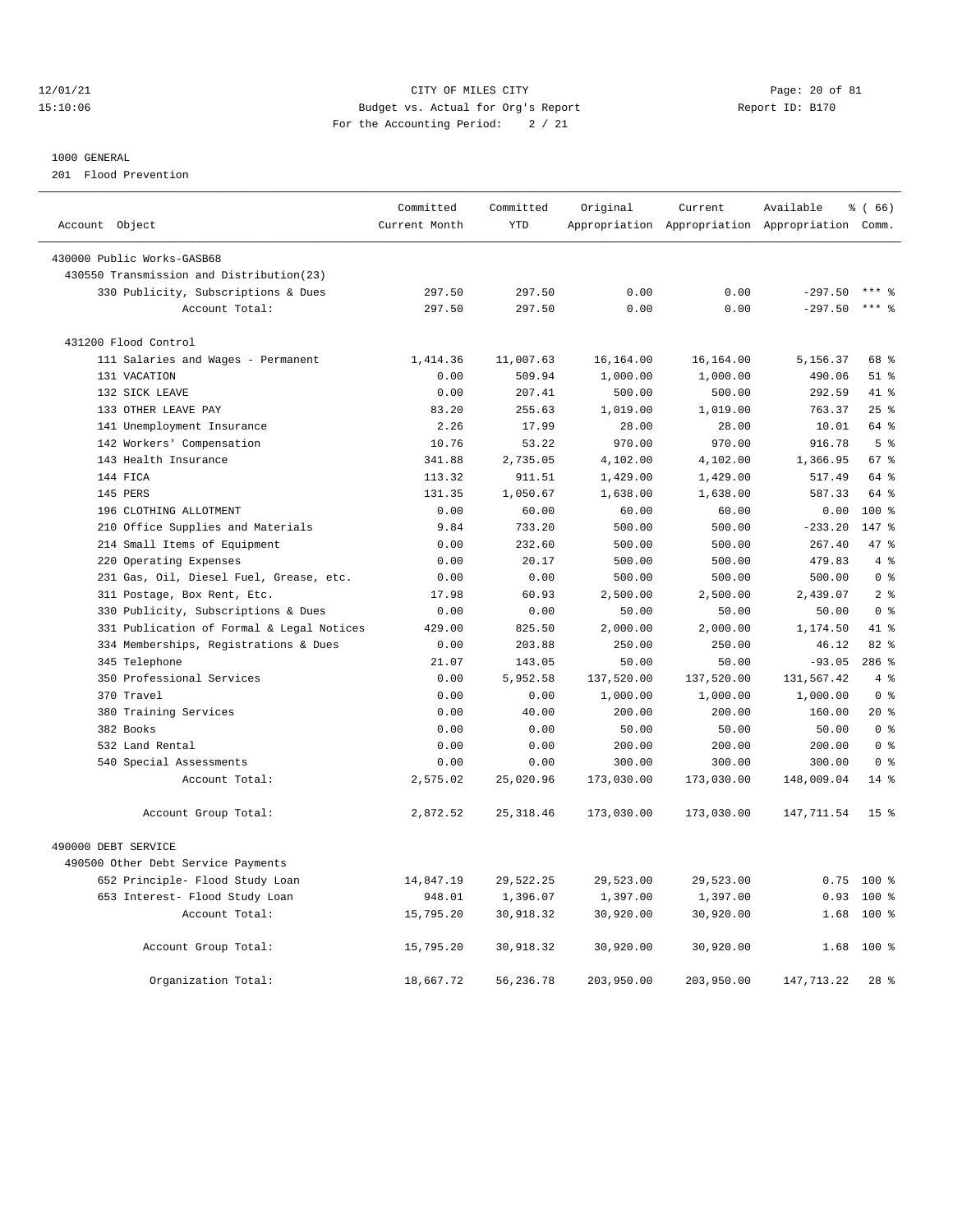#### 12/01/21 Page: 21 of 81 15:10:06 Budget vs. Actual for Org's Report Report ID: B170 For the Accounting Period: 2 / 21

# 1000 GENERAL

301 Elections

| Object<br>Account                                   | Committed<br>Current Month | Committed<br>YTD | Original<br>Appropriation | Current<br>Appropriation | Available<br>Appropriation | $\frac{3}{6}$ (66)<br>Comm. |
|-----------------------------------------------------|----------------------------|------------------|---------------------------|--------------------------|----------------------------|-----------------------------|
| 410000 GENERAL GOVERNMENTGASB68<br>410600 Elections |                            |                  |                           |                          |                            |                             |
| PURCHASED SERVICES<br>300                           | 0.00                       | 0.00             | 10,000.00                 | 10,000.00                | 10,000.00                  | 0 %                         |
| Account Total:                                      | 0.00                       | 0.00             | 10,000.00                 | 10,000.00                | 10,000.00                  | 0 <sup>8</sup>              |
| Account Group Total:                                | 0.00                       | 0.00             | 10,000.00                 | 10,000.00                | 10,000.00                  | 0 <sup>8</sup>              |
| Organization Total:                                 | 0.00                       | 0.00             | 10,000.00                 | 10,000.00                | 10,000.00                  | 0 %                         |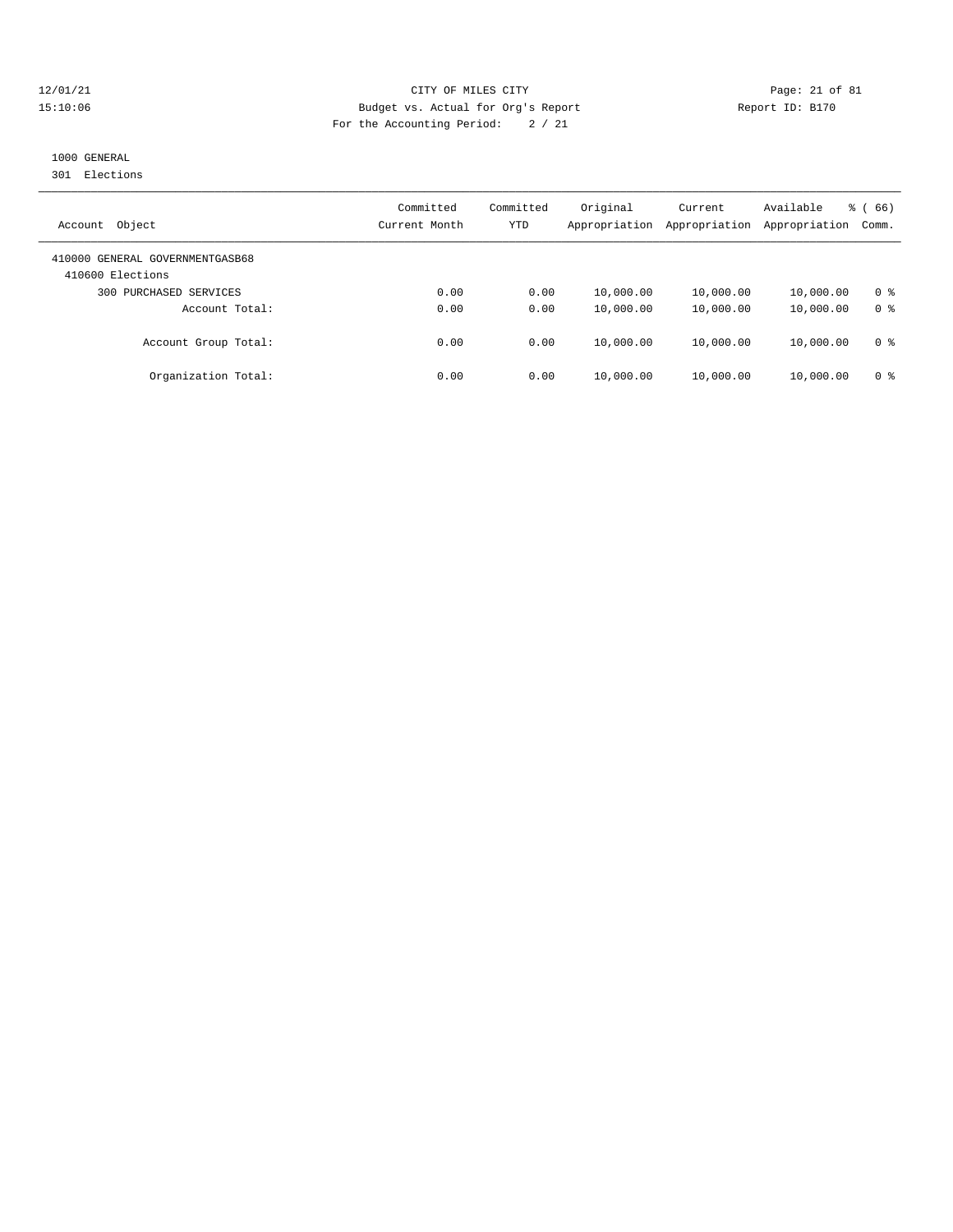#### $12/01/21$  Page: 22 of 81<br>15:10:06 Budget vs. Actual for Org's Report Physics (Page: 22 of 81<br>15:10:06 Page: 22 of 81 15:10:06 Budget vs. Actual for Org's Report Report ID: B170 For the Accounting Period: 2 / 21

#### 1000 GENERAL

402 Public Nuisance

| Account Object                                                | Committed<br>Current Month | Committed<br><b>YTD</b> | Original | Current<br>Appropriation Appropriation | Available<br>Appropriation | % (66)<br>Comm. |
|---------------------------------------------------------------|----------------------------|-------------------------|----------|----------------------------------------|----------------------------|-----------------|
| 420000 PUBLIC SAFETY-GASB68<br>420532 Public Nuisance Cleanup |                            |                         |          |                                        |                            |                 |
| 350 Professional Services                                     | 0.00                       | 1,256.18                | 0.00     | 0.00                                   | $-1, 256.18$               | $***$ %         |
| 360 Contr R & M                                               | 0.00                       | 9,103.15                | 8,000.00 | 8,000.00                               | $-1, 103.15$ 114 %         |                 |
| Account Total:                                                | 0.00                       | 10,359.33               | 8,000.00 | 8,000.00                               | $-2,359.33$ 129 %          |                 |
| Account Group Total:                                          | 0.00                       | 10,359.33               | 8,000.00 | 8.000.00                               | $-2,359.33$ 129 %          |                 |
| Organization Total:                                           | 0.00                       | 10,359.33               | 8,000.00 | 8.000.00                               | $-2,359.33$ 129 %          |                 |
|                                                               |                            |                         |          |                                        |                            |                 |
|                                                               |                            |                         |          |                                        |                            |                 |

Fund Total: 360,744.80 3,385,164.68 4,866,411.00 4,866,411.00 1,481,246.32 70 %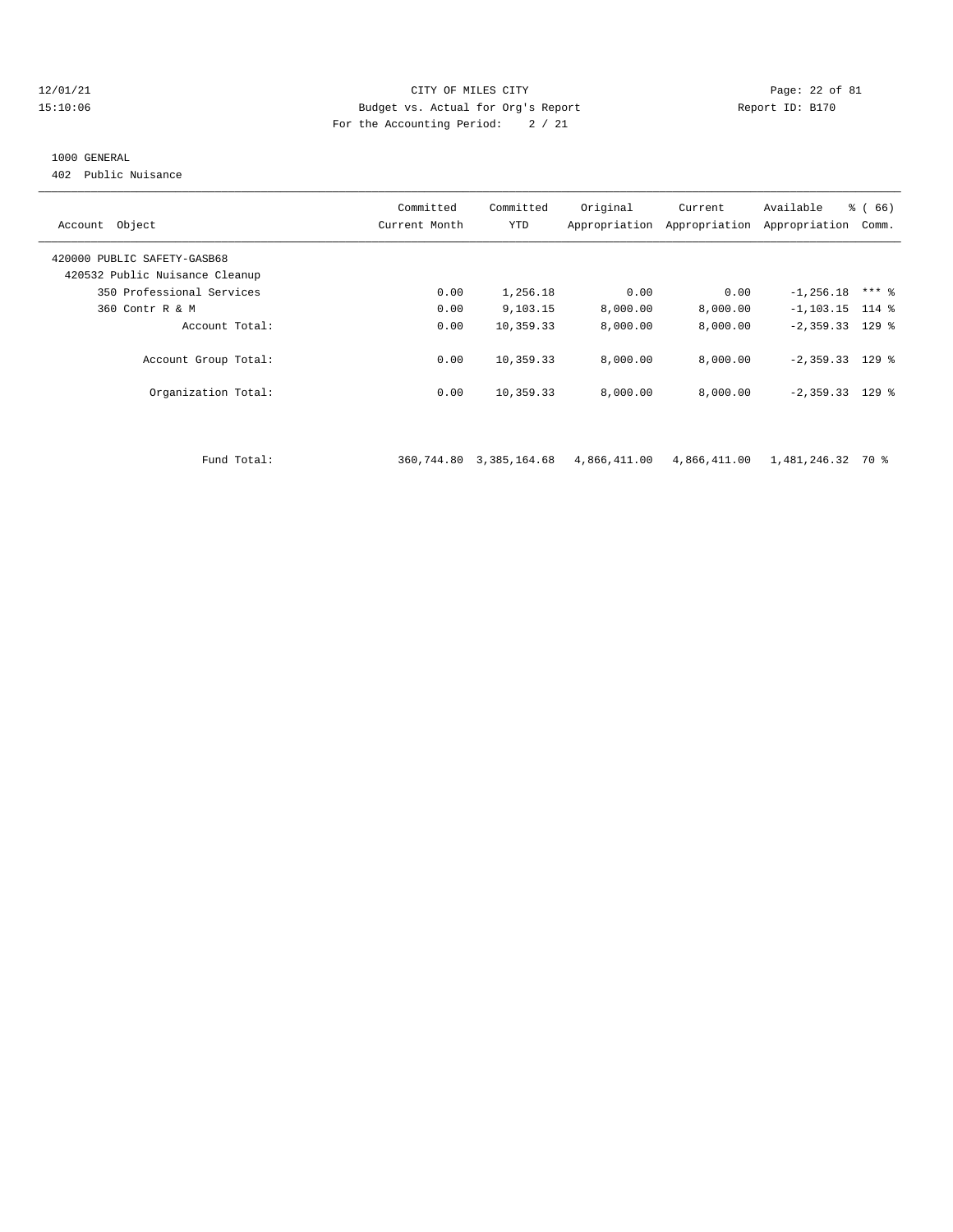#### 12/01/21 Page: 23 of 81 CITY OF MILES CITY CONTRIBUTE CONTRIBUTE CONTRIBUTE CITY PAGE: 23 of 81 CITY CONTRIBUTE CONTRIBUTE CONTRIBUTE CONTRIBUTE CONTRIBUTE CONTRIBUTE CONTRIBUTE CONTRIBUTE CONTRIBUTE CONTRIBUTE CONTRIBUTE 15:10:06 Budget vs. Actual for Org's Report For the Accounting Period: 2 / 21

————————————————————————————————————————————————————————————————————————————————————————————————————————————————————————————————————

# 2220 LIBRARY

16 Library

|                |                                          | Committed     | Committed    | Original   | Current                                         | Available   | % (66)          |  |
|----------------|------------------------------------------|---------------|--------------|------------|-------------------------------------------------|-------------|-----------------|--|
| Account Object |                                          | Current Month | <b>YTD</b>   |            | Appropriation Appropriation Appropriation Comm. |             |                 |  |
|                | 460000 CULTURE AND RECREATION-GASB68     |               |              |            |                                                 |             |                 |  |
|                | 460100 Library Services(16)              |               |              |            |                                                 |             |                 |  |
|                | 111 Salaries and Wages - Permanent       | 10,675.83     | 96,676.08    | 179,536.00 | 179,536.00                                      | 82,859.92   | 54%             |  |
|                | 121 OVERTIME-PERMANENT                   | 0.00          | 0.00         | 600.00     | 600.00                                          | 600.00      | 0 <sup>8</sup>  |  |
|                | 131 VACATION                             | 77.92         | 5,456.65     | 16,000.00  | 16,000.00                                       | 10,543.35   | 34 %            |  |
|                | 132 SICK LEAVE                           | 2,852.64      | 5,680.01     | 7,300.00   | 7,300.00                                        | 1,619.99    | 78 %            |  |
|                | 133 OTHER LEAVE PAY                      | 0.00          | 0.00         | 4,079.00   | 4,079.00                                        | 4,079.00    | 0 <sup>8</sup>  |  |
|                | 141 Unemployment Insurance               | 20.42         | 162.74       | 311.00     | 311.00                                          | 148.26      | $52$ $%$        |  |
|                | 142 Workers' Compensation                | 97.67         | 477.98       | 785.00     | 785.00                                          | 307.02      | 61 %            |  |
|                | 143 Health Insurance                     | 3,418.10      | 27, 344.80   | 51,270.00  | 51,270.00                                       | 23,925.20   | 53%             |  |
| 144 FICA       |                                          | 1,037.92      | 8,269.90     | 15,875.00  | 15,875.00                                       | 7,605.10    | 52%             |  |
| 145 PERS       |                                          | 1,193.29      | 9,455.18     | 18,199.00  | 18,199.00                                       | 8,743.82    | $52$ $%$        |  |
|                | 196 CLOTHING ALLOTMENT                   | 0.00          | 600.00       | 750.00     | 750.00                                          | 150.00      | $80*$           |  |
|                | 210 Office Supplies and Materials        | 0.00          | 189.41       | 500.00     | 500.00                                          | 310.59      | 38 %            |  |
|                | 214 Small Items of Equipment             | 0.00          | 2,348.26     | 3,300.00   | 3,300.00                                        | 951.74      | 71 %            |  |
|                | 220 Operating Expenses                   | 0.00          | 0.00         | 500.00     | 500.00                                          | 500.00      | 0 <sup>8</sup>  |  |
|                | 224 Janitorial Supplies                  | 0.00          | 135.64       | 1,200.00   | 1,200.00                                        | 1,064.36    | $11$ %          |  |
|                | 311 Postage, Box Rent, Etc.              | 80.98         | 675.73       | 1,500.00   | 1,500.00                                        | 824.27      | 45 %            |  |
|                | 320 Printing, Duplicating, Typing &      | 0.00          | 480.30       | 1,500.00   | 1,500.00                                        | 1,019.70    | 32%             |  |
|                | 334 Memberships, Registrations & Dues    | 0.00          | 0.00         | 250.00     | 250.00                                          | 250.00      | 0 <sup>8</sup>  |  |
|                | 341 Electric Utility Services            | 448.71        | 5,185.52     | 9,000.00   | 9,000.00                                        | 3,814.48    | 58 %            |  |
|                | 342 Water Utility Services               | 25.90         | 192.32       | 750.00     | 750.00                                          | 557.68      | 26%             |  |
|                | 343 Sewer Utility Services               | 28.16         | 224.18       | 500.00     | 500.00                                          | 275.82      | $45$ %          |  |
|                | 344 Gas Utility Service                  | 337.88        | 1,230.72     | 5,000.00   | 5,000.00                                        | 3,769.28    | 25%             |  |
|                | 345 Telephone                            | 97.23         | 673.06       | 1,750.00   | 1,750.00                                        | 1,076.94    | 38 %            |  |
|                | 346 Garbage Service                      | 0.00          | 0.00         | 400.00     | 400.00                                          | 400.00      | 0 <sup>8</sup>  |  |
|                | 347 Internet                             | 129.70        | 907.69       | 2,500.00   | 2,500.00                                        | 1,592.31    | 36%             |  |
|                | 350 Professional Services                | 0.00          | 1,290.21     | 8,500.00   | 8,500.00                                        | 7,209.79    | 15 <sup>°</sup> |  |
|                | 360 Contr R & M                          | 0.00          | 4,733.79     | 11,000.00  | 11,000.00                                       | 6,266.21    | 43 %            |  |
|                | 370 Travel                               | 0.00          | 0.00         | 1,500.00   | 1,500.00                                        | 1,500.00    | 0 <sup>8</sup>  |  |
|                | 380 Training Services                    | 0.00          | 0.00         | 1,000.00   | 1,000.00                                        | 1,000.00    | 0 <sup>°</sup>  |  |
|                | 382 Books                                | 24.49         | 5,521.55     | 15,000.00  | 15,000.00                                       | 9,478.45    | 37%             |  |
|                | 511 Insurance on Buildings               | 0.00          | 3,421.78     | 3,422.00   | 3,422.00                                        | 0.22        | $100$ %         |  |
|                | 513 Liability                            | 0.00          | 3,151.21     | 3,152.00   | 3,152.00                                        | 0.79        | $100*$          |  |
|                | 920 Buildings                            | 0.00          | 0.00         | 20,000.00  | 20,000.00                                       | 20,000.00   | 0 <sup>8</sup>  |  |
|                | Account Total:                           | 20,546.84     | 184, 484. 71 | 386,929.00 | 386,929.00                                      | 202, 444.29 | 48 %            |  |
|                | Account Group Total:                     | 20,546.84     | 184,484.71   | 386,929.00 | 386,929.00                                      | 202, 444.29 | 48 %            |  |
|                | 520000 OTHER FINANCING USES              |               |              |            |                                                 |             |                 |  |
|                | 521000 Interfund Operating Transfers Out |               |              |            |                                                 |             |                 |  |
|                | 820 Transfers to Other Funds             | 1,664.83      | 13,318.64    | 19,978.00  | 19,978.00                                       | 6,659.36    | 67 %            |  |
|                | Account Total:                           | 1,664.83      | 13,318.64    | 19,978.00  | 19,978.00                                       | 6,659.36    | 67 %            |  |
|                |                                          |               |              |            |                                                 |             |                 |  |
|                | Account Group Total:                     | 1,664.83      | 13,318.64    | 19,978.00  | 19,978.00                                       | 6,659.36    | 67%             |  |
|                | Organization Total:                      | 22, 211.67    | 197,803.35   | 406,907.00 | 406,907.00                                      | 209,103.65  | 49 %            |  |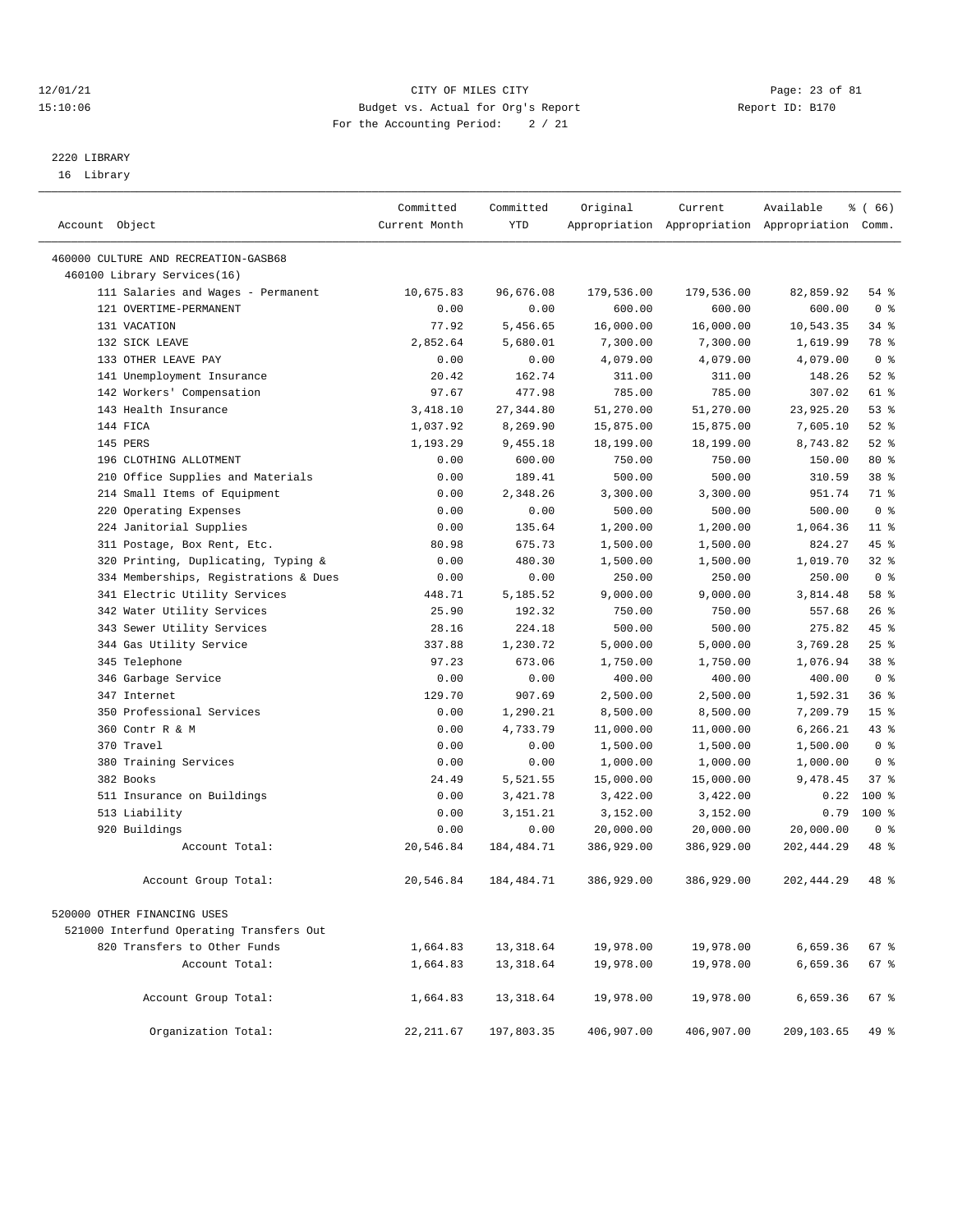#### $12/01/21$  Page: 24 of 81 15:10:06 Budget vs. Actual for Org's Report Report ID: B170 For the Accounting Period: 2 / 21

#### 2220 LIBRARY 16 Library

| Account Object |             | Committed<br>Current Month | Committed<br>YTD | Original   | Current    | Available<br>Appropriation Appropriation Appropriation Comm. | ී (66) |
|----------------|-------------|----------------------------|------------------|------------|------------|--------------------------------------------------------------|--------|
|                | Fund Total: | 22, 211, 67                | 197,803.35       | 406,907.00 | 406,907.00 | 209,103.65 49 %                                              |        |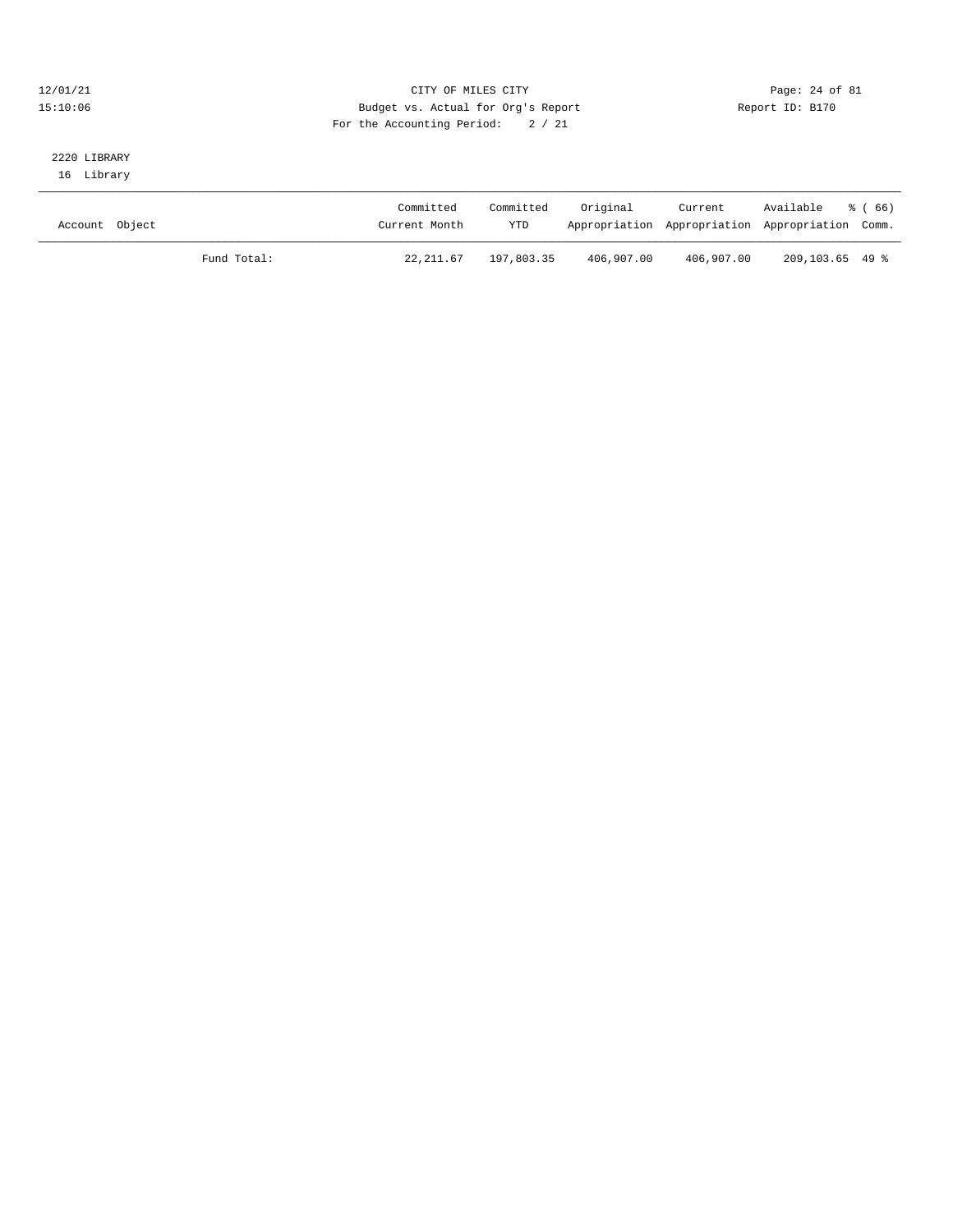#### 12/01/21 Page: 25 of 81 15:10:06 Budget vs. Actual for Org's Report Changer Report ID: B170 For the Accounting Period: 2 / 21

# 2260 EMERGENCY DISASTER

201 Flood Prevention

| Account Object                                                          | Committed<br>Current Month | Committed<br><b>YTD</b> | Original | Current<br>Appropriation Appropriation Appropriation | Available | % (66)<br>Comm. |
|-------------------------------------------------------------------------|----------------------------|-------------------------|----------|------------------------------------------------------|-----------|-----------------|
| 520000 OTHER FINANCING USES<br>521000 Interfund Operating Transfers Out |                            |                         |          |                                                      |           |                 |
| 820 Transfers to Other Funds                                            | 0.00                       | 0.00                    | 330.00   | 330.00                                               | 330.00    | 0 <sup>8</sup>  |
| Account Total:                                                          | 0.00                       | 0.00                    | 330.00   | 330.00                                               | 330.00    | 0 <sup>8</sup>  |
| Account Group Total:                                                    | 0.00                       | 0.00                    | 330.00   | 330.00                                               | 330.00    | 0 <sup>8</sup>  |
| Organization Total:                                                     | 0.00                       | 0.00                    | 330.00   | 330.00                                               | 330.00    | 0 <sup>8</sup>  |
|                                                                         |                            |                         |          |                                                      |           |                 |
| Fund Total:                                                             | 0.00                       | 0.00                    | 330.00   | 330.00                                               | 330.00    | 0 ៖             |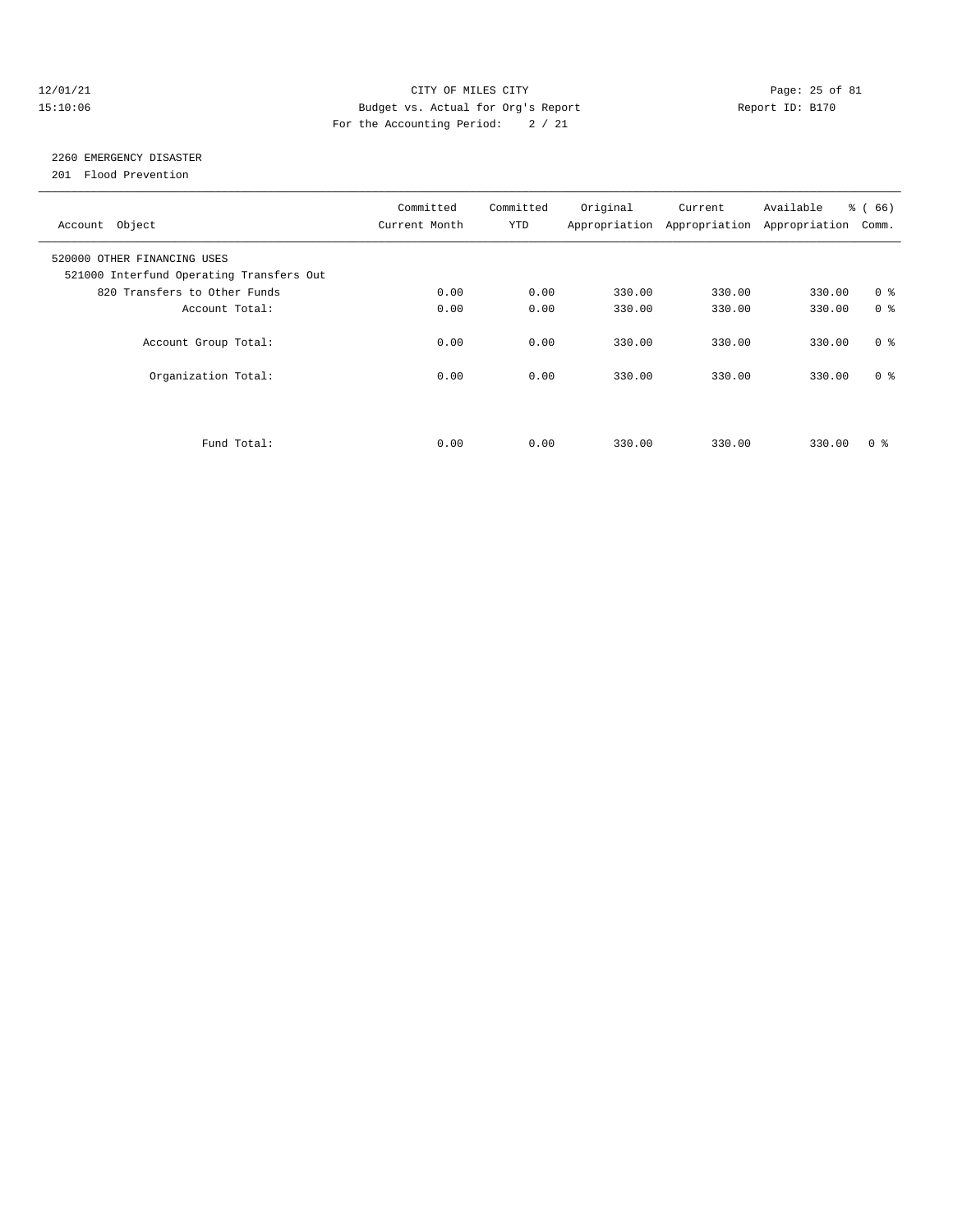#### $12/01/21$  Page: 26 of 81 15:10:06 Budget vs. Actual for Org's Report Report ID: B170 For the Accounting Period: 2 / 21

#### 2270 Health 37 CITY HEALTH

| Account Object                                                    | Committed<br>Current Month | Committed<br><b>YTD</b> | Original<br>Appropriation | Current<br>Appropriation | Available<br>Appropriation | % (66)<br>Comm. |
|-------------------------------------------------------------------|----------------------------|-------------------------|---------------------------|--------------------------|----------------------------|-----------------|
| 440000 PUBLIC HEALTH-GASB68<br>440140 Registration and Inspection |                            |                         |                           |                          |                            |                 |
| 350 Professional Services                                         | 0.00                       | 0.00                    | 14,500.00                 | 14,500.00                | 14,500.00                  | 0 <sup>8</sup>  |
| Account Total:                                                    | 0.00                       | 0.00                    | 14,500.00                 | 14,500.00                | 14,500.00                  | 0 <sup>8</sup>  |
| Account Group Total:                                              | 0.00                       | 0.00                    | 14,500.00                 | 14,500.00                | 14,500.00                  | 0 <sup>8</sup>  |
| Organization Total:                                               | 0.00                       | 0.00                    | 14,500.00                 | 14,500.00                | 14,500.00                  | 0 <sup>8</sup>  |
|                                                                   |                            |                         |                           |                          |                            |                 |
| Fund Total:                                                       | 0.00                       | 0.00                    | 14,500.00                 | 14,500.00                | 14,500.00                  | 0 <sup>8</sup>  |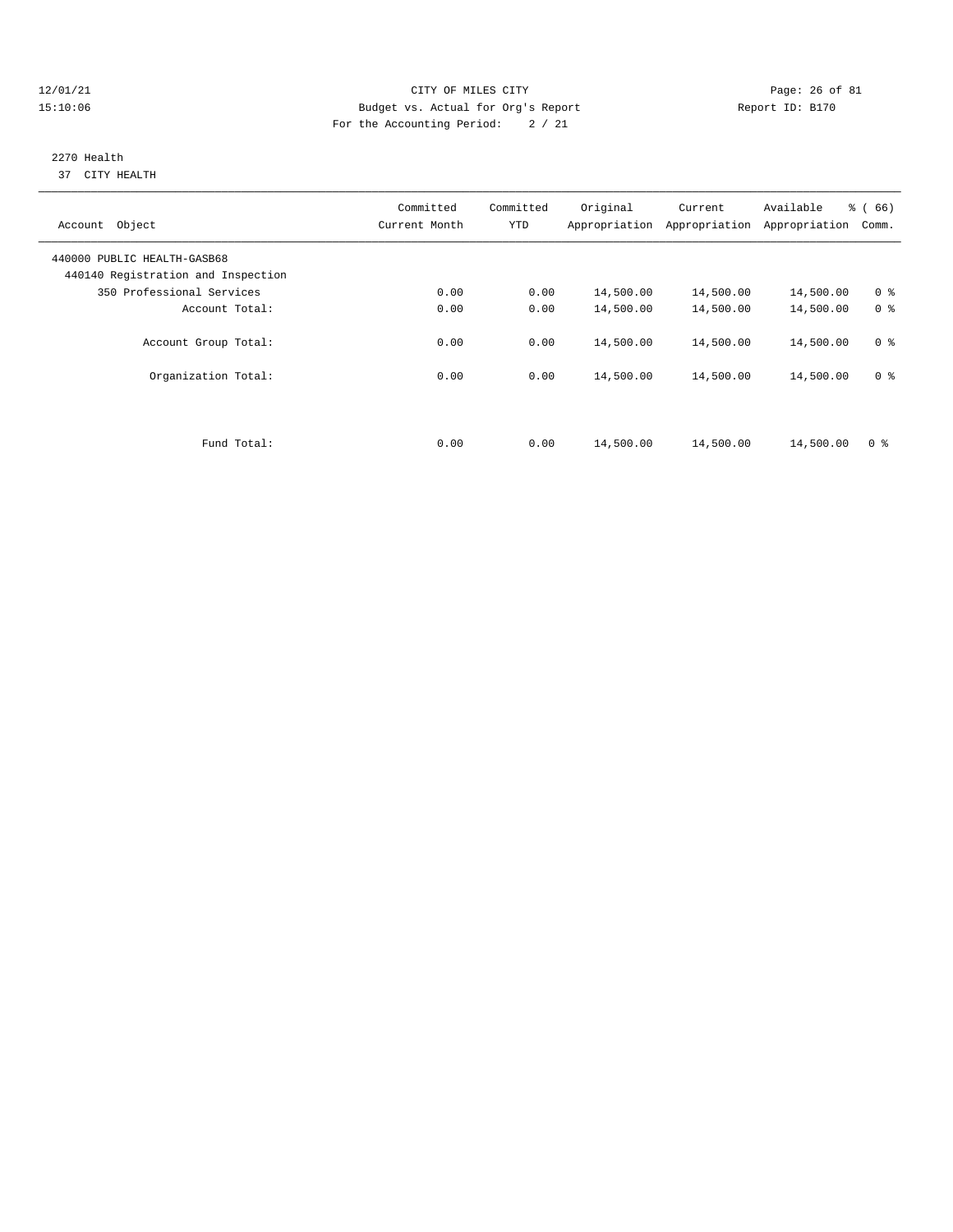#### 12/01/21 Page: 27 of 81 15:10:06 Budget vs. Actual for Org's Report Report ID: B170 For the Accounting Period: 2 / 21

#### 2310 TIFD-Downtown

11 Historic Preservation

| Account Object                                | Committed<br>Current Month | Committed<br><b>YTD</b> | Original  | Current   | Available<br>Appropriation Appropriation Appropriation Comm. | $\frac{3}{6}$ (66) |
|-----------------------------------------------|----------------------------|-------------------------|-----------|-----------|--------------------------------------------------------------|--------------------|
|                                               |                            |                         |           |           |                                                              |                    |
| 460000 CULTURE AND RECREATION-GASB68          |                            |                         |           |           |                                                              |                    |
| 460462 Urban Renewal District                 |                            |                         |           |           |                                                              |                    |
| 111 Salaries and Wages - Permanent            | 150.45                     | 1,149.09                | 5,356.00  | 5,356.00  | 4,206.91                                                     | $21*$              |
| 131 VACATION                                  | 0.99                       | 47.85                   | 1,600.00  | 1,600.00  | 1,552.15                                                     | 3%                 |
| 132 SICK LEAVE                                | 18.31                      | 147.31                  | 400.00    | 400.00    | 252.69                                                       | 37 <sup>8</sup>    |
| 133 OTHER LEAVE PAY                           | 0.00                       | 14.92                   | 424.00    | 424.00    | 409.08                                                       | 4%                 |
| 141 Unemployment Insurance                    | 0.24                       | 2.02                    | 12.00     | 12.00     | 9.98                                                         | $17*$              |
| 142 Workers' Compensation                     | 1.22                       | 6.04                    | 29.00     | 29.00     | 22.96                                                        | $21$ %             |
| 143 Health Insurance                          | 42.71                      | 341.93                  | 1,846.00  | 1,846.00  | 1,504.07                                                     | 19 <sup>°</sup>    |
| 144 FICA                                      | 12.98                      | 104.53                  | 595.00    | 595.00    | 490.47                                                       | 18 <sup>8</sup>    |
| 145 PERS                                      | 14.88                      | 119.20                  | 682.00    | 682.00    | 562.80                                                       | $17*$              |
| 196 CLOTHING ALLOTMENT                        | 0.00                       | 7.50                    | 0.00      | 0.00      | $-7.50$                                                      | $***$ 8            |
| 210 Office Supplies and Materials             | 0.00                       | 0.00                    | 200.00    | 200.00    | 200.00                                                       | 0 <sup>8</sup>     |
| 220 Operating Expenses                        | 0.00                       | 0.00                    | 500.00    | 500.00    | 500.00                                                       | 0 <sup>8</sup>     |
| 231 Gas, Oil, Diesel Fuel, Grease, etc.       | 0.00                       | 0.00                    | 200.00    | 200.00    | 200.00                                                       | 0 <sup>8</sup>     |
| 311 Postage, Box Rent, Etc.                   | 0.00                       | 0.00                    | 100.00    | 100.00    | 100.00                                                       | 0 <sup>8</sup>     |
| 320 Printing, Duplicating, Typing &           | 0.00                       | 0.00                    | 200.00    | 200.00    | 200.00                                                       | 0 <sup>8</sup>     |
| 330 Publicity, Subscriptions & Dues           | 0.00                       | 12.96                   | 100.00    | 100.00    | 87.04                                                        | $13*$              |
| 331 Publication of Formal & Legal Notices     | 0.00                       | 45.50                   | 200.00    | 200.00    | 154.50                                                       | 23%                |
| 345 Telephone                                 | 9.40                       | 61.36                   | 175.00    | 175.00    | 113.64                                                       | 35 <sup>8</sup>    |
| 347 Internet                                  | 0.49                       | 3.43                    | 300.00    | 300.00    | 296.57                                                       | 1 <sup>8</sup>     |
| 350 Professional Services                     | 0.00                       | 72.43                   | 400.00    | 400.00    | 327.57                                                       | 18 <sup>8</sup>    |
| 360 Contr R & M                               | 108.06                     | 491.02                  | 2,000.00  | 2,000.00  | 1,508.98                                                     | 25%                |
| 370 Travel                                    | 0.00                       | 0.00                    | 500.00    | 500.00    | 500.00                                                       | 0 <sup>8</sup>     |
| 380 Training Services                         | 0.00                       | 0.00                    | 200.00    | 200.00    | 200.00                                                       | 0 <sup>8</sup>     |
| 513 Liability                                 | 0.00                       | 45.04                   | 46.00     | 46.00     | 0.96                                                         | 98 %               |
| 721 Redevelopment                             | 0.00                       | 0.00                    | 25,000.00 | 25,000.00 | 25,000.00                                                    | 0 <sup>8</sup>     |
| Account Total:                                | 359.73                     | 2,672.13                | 41,065.00 | 41,065.00 | 38, 392.87                                                   | 7%                 |
| 460466 Historic Preservation- Montana Main St |                            |                         |           |           |                                                              |                    |
| 730 Grants & Donations to Other               | 0.00                       | 13,925.00               | 22,000.00 | 22,000.00 | 8,075.00                                                     | 63 %               |
| Account Total:                                | 0.00                       | 13,925.00               | 22,000.00 | 22,000.00 | 8,075.00                                                     | $63$ $%$           |
| Account Group Total:                          | 359.73                     | 16,597.13               | 63,065.00 | 63,065.00 | 46, 467.87                                                   | 26%                |
| Organization Total:                           | 359.73                     | 16,597.13               | 63,065.00 | 63,065.00 | 46, 467.87                                                   | 26%                |
| Fund Total:                                   | 359.73                     | 16,597.13               | 63,065.00 | 63,065.00 | 46, 467, 87 26 %                                             |                    |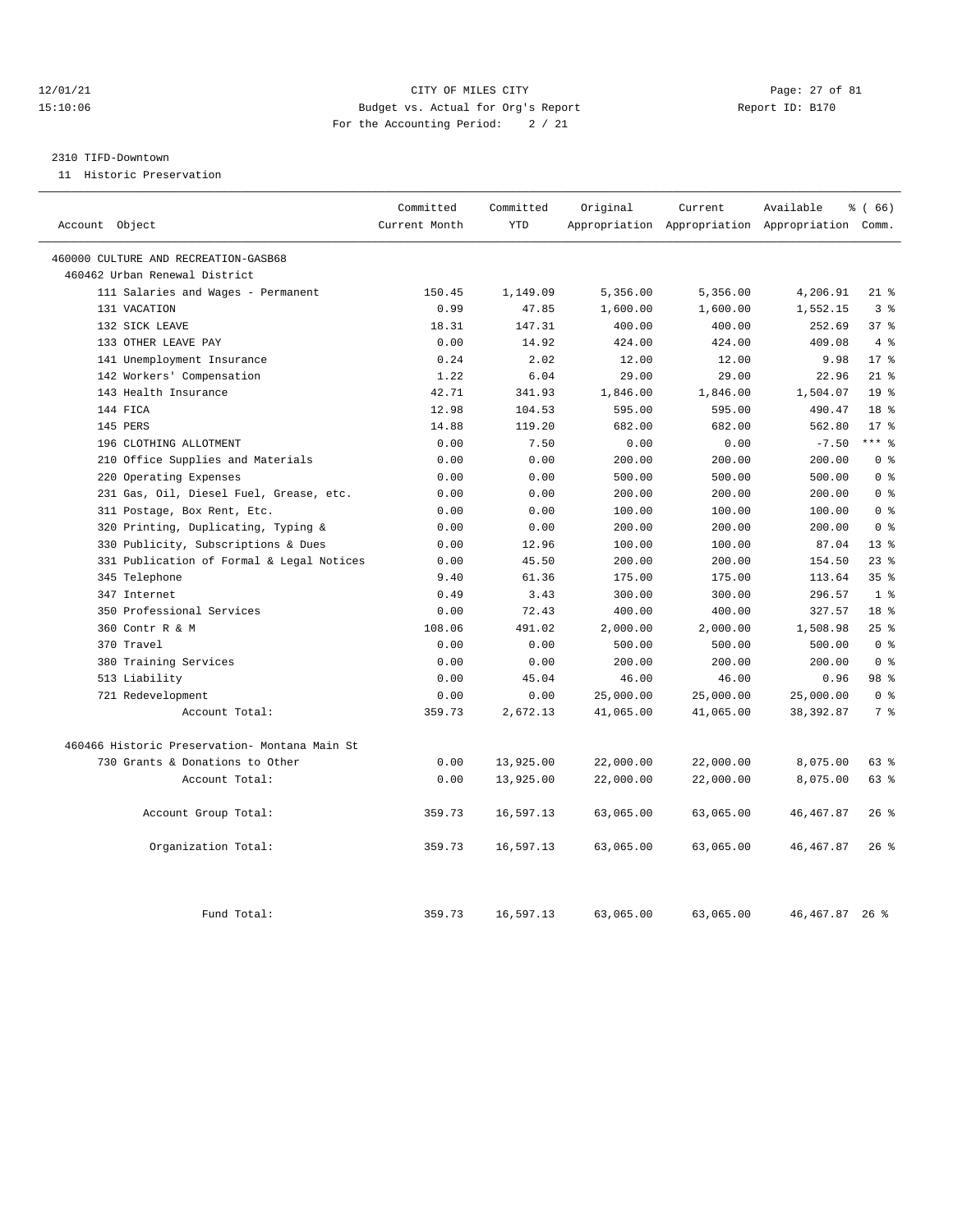#### $12/01/21$  Page: 28 of 81 15:10:06 Budget vs. Actual for Org's Report Report ID: B170 For the Accounting Period: 2 / 21

# 2372 Permissive Medical Levy

20 Permissive Medical Levy

| Account Object                                                          | Committed<br>Current Month | Committed<br><b>YTD</b> | Original     | Current<br>Appropriation Appropriation | Available<br>Appropriation | % (66)<br>Comm. |
|-------------------------------------------------------------------------|----------------------------|-------------------------|--------------|----------------------------------------|----------------------------|-----------------|
| 520000 OTHER FINANCING USES<br>521000 Interfund Operating Transfers Out |                            |                         |              |                                        |                            |                 |
| 820 Transfers to Other Funds                                            | 0.00                       | 0.00                    | 287,119.00   | 287,119.00                             | 287,119.00                 | 0 <sup>8</sup>  |
| Account Total:                                                          | 0.00                       | 0.00                    | 287,119.00   | 287,119.00                             | 287,119.00                 | 0 <sup>8</sup>  |
| Account Group Total:                                                    | 0.00                       | 0.00                    | 287, 119, 00 | 287, 119, 00                           | 287, 119, 00               | 0 <sup>8</sup>  |
| Organization Total:                                                     | 0.00                       | 0.00                    | 287,119.00   | 287,119.00                             | 287,119.00                 | 0 %             |
|                                                                         |                            |                         |              |                                        |                            |                 |
| Fund Total:                                                             | 0.00                       | 0.00                    | 287,119.00   | 287,119.00                             | 287,119.00                 | 0 ક             |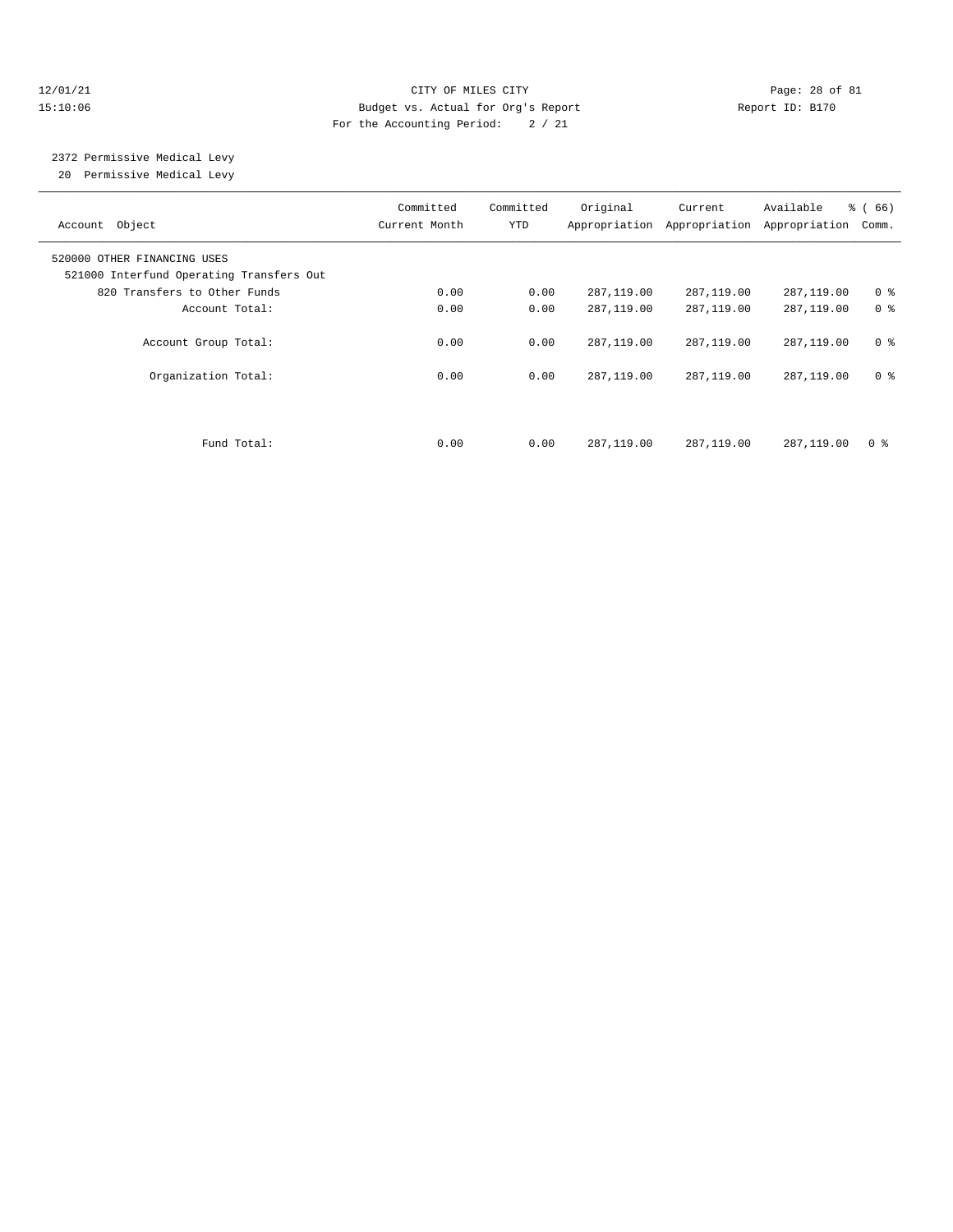#### 12/01/21 Page: 29 of 81 15:10:06 Budget vs. Actual for Org's Report Report ID: B170 For the Accounting Period: 2 / 21

### 2390 DRUG FORFEITURE

5 Police

| Account Object                    | Committed<br>Current Month | Committed<br><b>YTD</b> | Original | Current<br>Appropriation Appropriation | Available<br>Appropriation | % (66)<br>Comm.         |
|-----------------------------------|----------------------------|-------------------------|----------|----------------------------------------|----------------------------|-------------------------|
| 420000 PUBLIC SAFETY-GASB68       |                            |                         |          |                                        |                            |                         |
| 420100 Law Enforcement Services   |                            |                         |          |                                        |                            |                         |
| 210 Office Supplies and Materials | 0.00                       | 0.00                    | 100.00   | 100.00                                 | 100.00                     | 0 <sup>8</sup>          |
| 220 Operating Expenses            | 0.00                       | 0.00                    | 500.00   | 500.00                                 | 500.00                     | 0 <sup>8</sup>          |
| 380 Training Services             | 0.00                       | 0.00                    | 1,000.00 | 1,000.00                               | 1,000.00                   | 0 <sup>8</sup>          |
| 900 Capital Outlay                | 0.00                       | 0.00                    | 100.00   | 100.00                                 | 100.00                     | 0 <sup>8</sup>          |
| Account Total:                    | 0.00                       | 0.00                    | 1,700.00 | 1,700.00                               | 1,700.00                   | 0 <sup>8</sup>          |
| Account Group Total:              | 0.00                       | 0.00                    | 1,700.00 | 1,700.00                               | 1,700.00                   | 0 <sup>8</sup>          |
| Organization Total:               | 0.00                       | 0.00                    | 1,700.00 | 1,700.00                               | 1,700.00                   | 0 <sup>8</sup>          |
|                                   |                            |                         |          |                                        |                            |                         |
| Fund Total:                       | 0.00                       | 0.00                    | 1,700.00 | 1,700.00                               | 1,700.00                   | $0 \text{ }$ $\text{*}$ |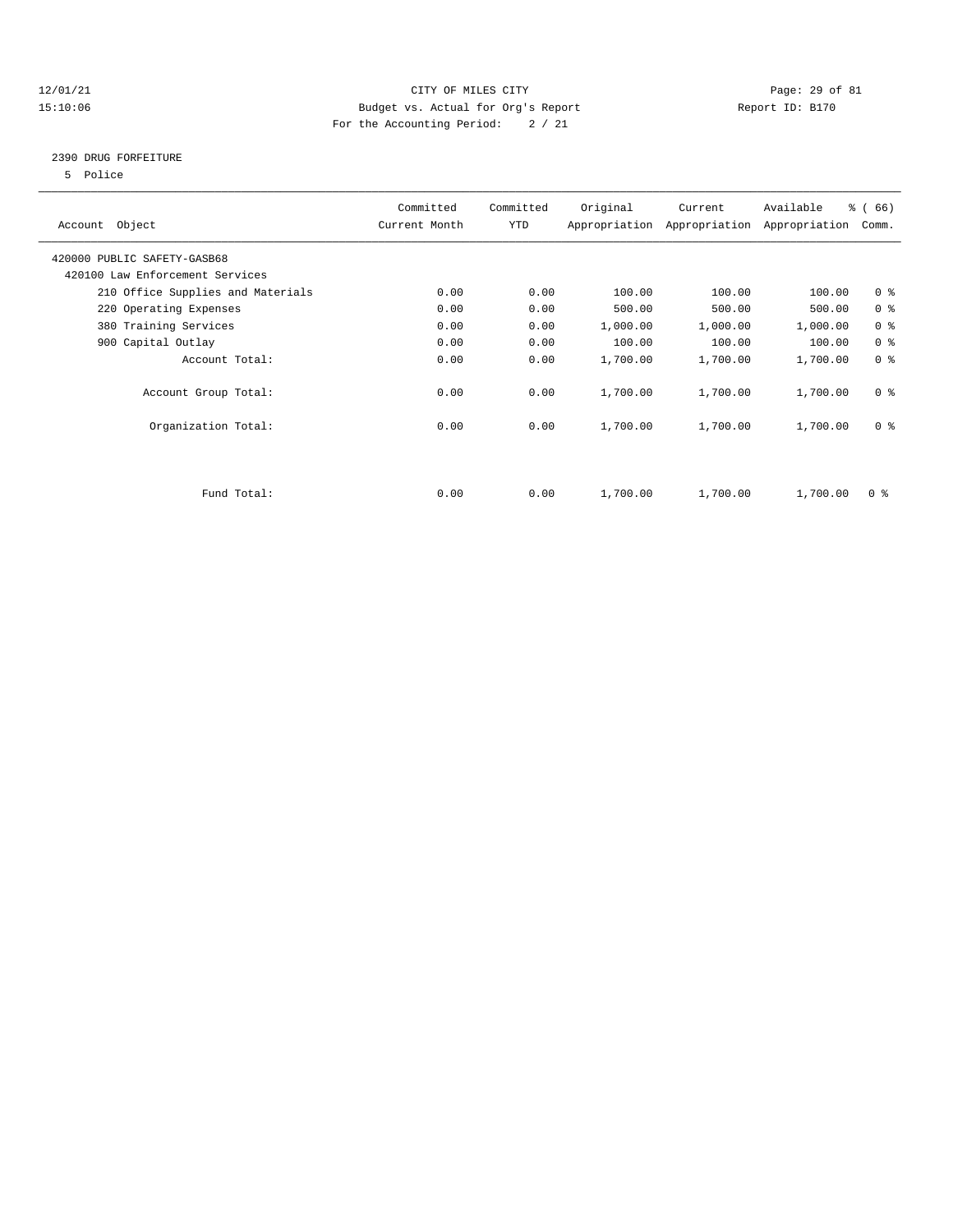#### 12/01/21 Page: 30 of 81 15:10:06 Budget vs. Actual for Org's Report Report ID: B170 For the Accounting Period: 2 / 21

————————————————————————————————————————————————————————————————————————————————————————————————————————————————————————————————————

# 2394 BUILDING CODE ENFORCEMENT

18 BUILDING INSPECTION

|                                           | Committed     | Committed  | Original   | Current    | Available                                       | <sub>ර</sub> ි (66) |  |
|-------------------------------------------|---------------|------------|------------|------------|-------------------------------------------------|---------------------|--|
| Account Object                            | Current Month | <b>YTD</b> |            |            | Appropriation Appropriation Appropriation Comm. |                     |  |
| 420000 PUBLIC SAFETY-GASB68               |               |            |            |            |                                                 |                     |  |
| 420531 Building Inspection                |               |            |            |            |                                                 |                     |  |
| 111 Salaries and Wages - Permanent        | 964.34        | 7,746.35   | 11,648.00  | 11,648.00  | 3,901.65                                        | 67%                 |  |
| 121 OVERTIME-PERMANENT                    | 0.00          | 12.05      | 240.00     | 240.00     | 227.95                                          | 5 <sup>8</sup>      |  |
| 131 VACATION                              | 64.29         | 432.52     | 1,000.00   | 1,000.00   | 567.48                                          | 43 %                |  |
| 132 SICK LEAVE                            | 32.14         | 340.15     | 600.00     | 600.00     | 259.85                                          | 57%                 |  |
| 133 OTHER LEAVE PAY                       | 20.80         | 67.91      | 255.00     | 255.00     | 187.09                                          | $27$ %              |  |
| 141 Unemployment Insurance                | 1.62          | 13.02      | 21.00      | 21.00      | 7.98                                            | 62 %                |  |
| 142 Workers' Compensation                 | 7.28          | 72.21      | 375.00     | 375.00     | 302.79                                          | 19 <sup>°</sup>     |  |
| 143 Health Insurance                      | 256.33        | 2,050.69   | 3,076.00   | 3,076.00   | 1,025.31                                        | 67 %                |  |
| 144 FICA                                  | 82.46         | 658.90     | 1,051.00   | 1,051.00   | 392.10                                          | 63 %                |  |
| 145 PERS                                  | 94.85         | 754.13     | 1,205.00   | 1,205.00   | 450.87                                          | 63 %                |  |
| 196 CLOTHING ALLOTMENT                    | 0.00          | 45.00      | 45.00      | 45.00      | 0.00                                            | $100$ %             |  |
| 210 Office Supplies and Materials         | 25.81         | 169.87     | 3,000.00   | 3,000.00   | 2,830.13                                        | 6 %                 |  |
| 214 Small Items of Equipment              | 0.00          | 155.72     | 4,000.00   | 4,000.00   | 3,844.28                                        | 4%                  |  |
| 220 Operating Expenses                    | 0.00          | 0.00       | 3,000.00   | 3,000.00   | 3,000.00                                        | 0 <sup>8</sup>      |  |
| 311 Postage, Box Rent, Etc.               | 1.53          | 709.99     | 600.00     | 600.00     | $-109.99$                                       | 118 %               |  |
| 320 Printing, Duplicating, Typing &       | 0.00          | 0.00       | 500.00     | 500.00     | 500.00                                          | 0 <sup>8</sup>      |  |
| 330 Publicity, Subscriptions & Dues       | 0.00          | 0.00       | 500.00     | 500.00     | 500.00                                          | 0 <sup>8</sup>      |  |
| 331 Publication of Formal & Legal Notices | 91.00         | 369.74     | 1,000.00   | 1,000.00   | 630.26                                          | 37%                 |  |
| 334 Memberships, Registrations & Dues     | 0.00          | 247.00     | 400.00     | 400.00     | 153.00                                          | 62 %                |  |
| 345 Telephone                             | 47.12         | 325.40     | 500.00     | 500.00     | 174.60                                          | 65 %                |  |
| 347 Internet                              | 0.00          | 0.00       | 200.00     | 200.00     | 200.00                                          | 0 <sup>8</sup>      |  |
| 350 Professional Services                 | 926.40        | 42,788.19  | 130,000.00 | 130,000.00 | 87, 211.81                                      | 33%                 |  |
| 360 Contr R & M                           | 233.41        | 3,288.57   | 15,000.00  | 15,000.00  | 11,711.43                                       | $22$ %              |  |
| 380 Training Services                     | 0.00          | 0.00       | 6,000.00   | 6,000.00   | 6,000.00                                        | 0 <sup>8</sup>      |  |
| 382 Books                                 | 0.00          | 0.00       | 6,000.00   | 6,000.00   | 6,000.00                                        | 0 <sup>8</sup>      |  |
| 531 Building & Office Rental              | 200.00        | 1,600.00   | 2,000.00   | 2,000.00   | 400.00                                          | $80*$               |  |
| 540 Special Assessments                   | 0.00          | 0.00       | 800.00     | 800.00     | 800.00                                          | 0 <sup>8</sup>      |  |
| Account Total:                            | 3,049.38      | 61,847.41  | 193,016.00 | 193,016.00 | 131,168.59                                      | $32$ $%$            |  |
| Account Group Total:                      | 3,049.38      | 61,847.41  | 193,016.00 | 193,016.00 | 131,168.59                                      | 328                 |  |
| 510000 MISCELLANEOUS                      |               |            |            |            |                                                 |                     |  |
| 510330 Comprehensive Liability Insurance  |               |            |            |            |                                                 |                     |  |
| 513 Liability                             | 0.00          | 238.00     | 238.00     | 238.00     | 0.00                                            | $100*$              |  |
| Account Total:                            | 0.00          | 238.00     | 238.00     | 238.00     | 0.00                                            | 100 %               |  |
| Account Group Total:                      | 0.00          | 238.00     | 238.00     | 238.00     |                                                 | $0.00 100$ %        |  |
| 520000 OTHER FINANCING USES               |               |            |            |            |                                                 |                     |  |
| 521000 Interfund Operating Transfers Out  |               |            |            |            |                                                 |                     |  |
| 820 Transfers to Other Funds              | 453.33        | 3,626.64   | 5,440.00   | 5,440.00   | 1,813.36                                        | 67 %                |  |
| Account Total:                            | 453.33        | 3,626.64   | 5,440.00   | 5,440.00   | 1,813.36                                        | 67%                 |  |
| Account Group Total:                      | 453.33        | 3,626.64   | 5,440.00   | 5,440.00   | 1,813.36                                        | 67%                 |  |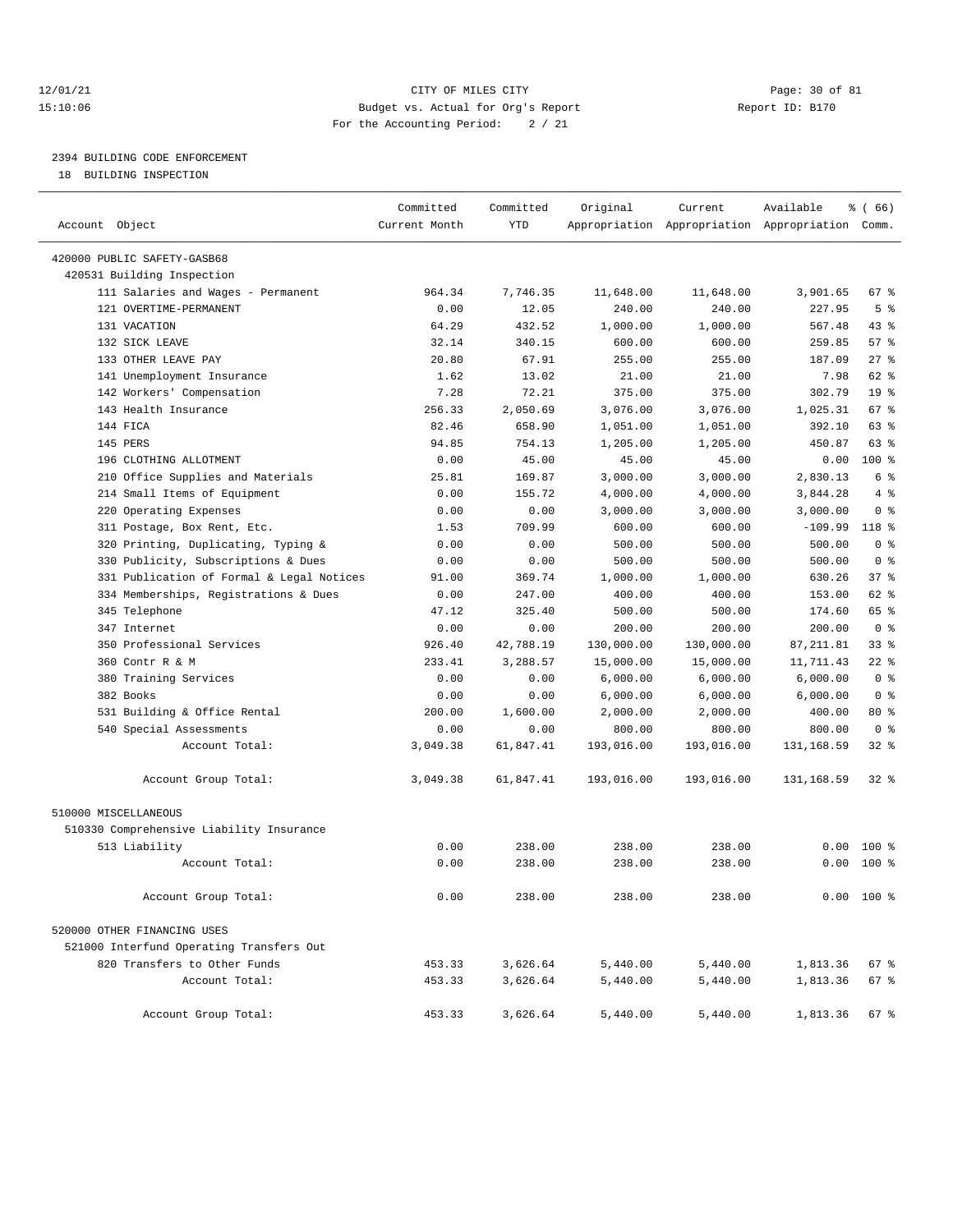#### 12/01/21 Page: 31 of 81 15:10:06 Budget vs. Actual for Org's Report Report ID: B170 For the Accounting Period: 2 / 21

## 2394 BUILDING CODE ENFORCEMENT

18 BUILDING INSPECTION

| Object<br>Account   | Committed<br>Current Month | Committed<br>YTD | Original   | Current    | Available<br>Appropriation Appropriation Appropriation Comm. | $\frac{6}{6}$ (66) |
|---------------------|----------------------------|------------------|------------|------------|--------------------------------------------------------------|--------------------|
| Organization Total: | 3,502.71                   | 65,712.05        | 198,694.00 | 198,694.00 | 132,981.95                                                   | 338                |
| Fund Total:         | 3,502.71                   | 65,712.05        | 198,694.00 | 198,694.00 | 132,981.95 33 %                                              |                    |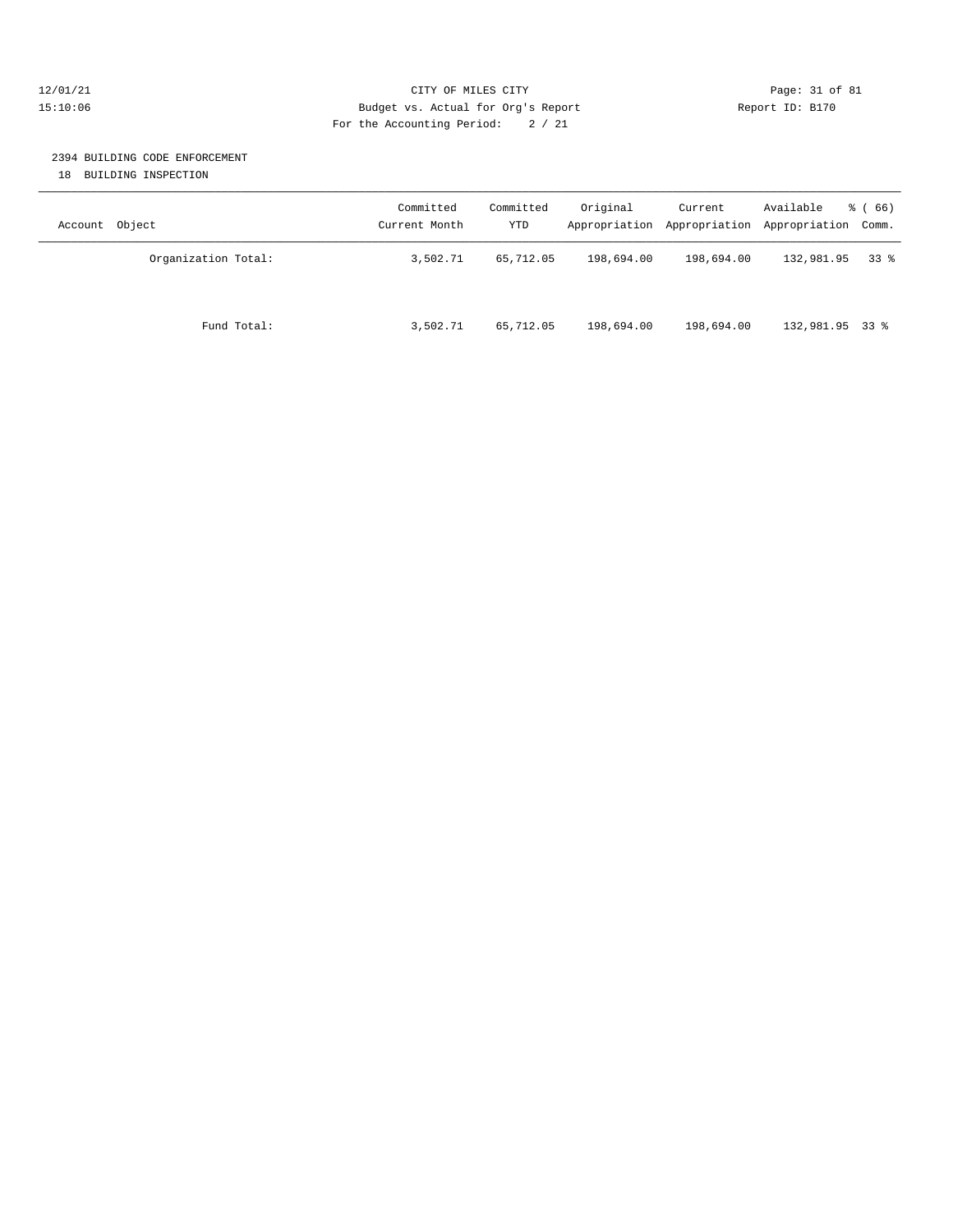#### 12/01/21 Page: 32 of 81 CITY OF MILES CITY CONTRIBUTE CITY PAGE: 32 of 81 Page: 32 of 81 CITY CHANGER PAGE: 15<br>15:10:06 Budget vs. Actual for Org's Report Changer of Report ID: B170 15:10:06 Budget vs. Actual for Org's Report For the Accounting Period: 2 / 21

#### 2400 LTG M D#165-(Gen City) 46 SID #165

| Account Object                           | Committed<br>Current Month | Committed<br><b>YTD</b> | Original   | Current    | Available<br>Appropriation Appropriation Appropriation | % (66)<br>Comm. |  |
|------------------------------------------|----------------------------|-------------------------|------------|------------|--------------------------------------------------------|-----------------|--|
| 430000 Public Works-GASB68               |                            |                         |            |            |                                                        |                 |  |
| 430263 STREET LIGHTING                   |                            |                         |            |            |                                                        |                 |  |
| 341 Electric Utility Services            | 3,584.88                   | 31,545.84               | 50,000.00  | 50,000.00  | 18,454.16                                              | 63%             |  |
| 533 Machinery and Equipment Rental       | 8,836.60                   | 70,692.80               | 120,000.00 | 120,000.00 | 49,307.20                                              | 59 %            |  |
| Account Total:                           | 12,421.48                  | 102,238.64              | 170,000.00 | 170,000.00 | 67,761.36                                              | 60 %            |  |
| Account Group Total:                     | 12,421.48                  | 102,238.64              | 170,000.00 | 170,000.00 | 67,761.36                                              | $60*$           |  |
| 520000 OTHER FINANCING USES              |                            |                         |            |            |                                                        |                 |  |
| 521000 Interfund Operating Transfers Out |                            |                         |            |            |                                                        |                 |  |
| 820 Transfers to Other Funds             | 0.00                       | 1,000.00                | 1,000.00   | 1,000.00   | 0.00                                                   | $100*$          |  |
| Account Total:                           | 0.00                       | 1,000.00                | 1,000.00   | 1,000.00   | 0.00                                                   | $100$ %         |  |
| Account Group Total:                     | 0.00                       | 1,000.00                | 1,000.00   | 1,000.00   |                                                        | $0.00 100$ %    |  |
| Organization Total:                      | 12,421.48                  | 103,238.64              | 171,000.00 | 171,000.00 | 67,761.36                                              | 60 %            |  |
| Fund Total:                              | 12,421.48                  | 103,238.64              | 171,000.00 | 171,000.00 | 67,761.36                                              | 60 %            |  |
|                                          |                            |                         |            |            |                                                        |                 |  |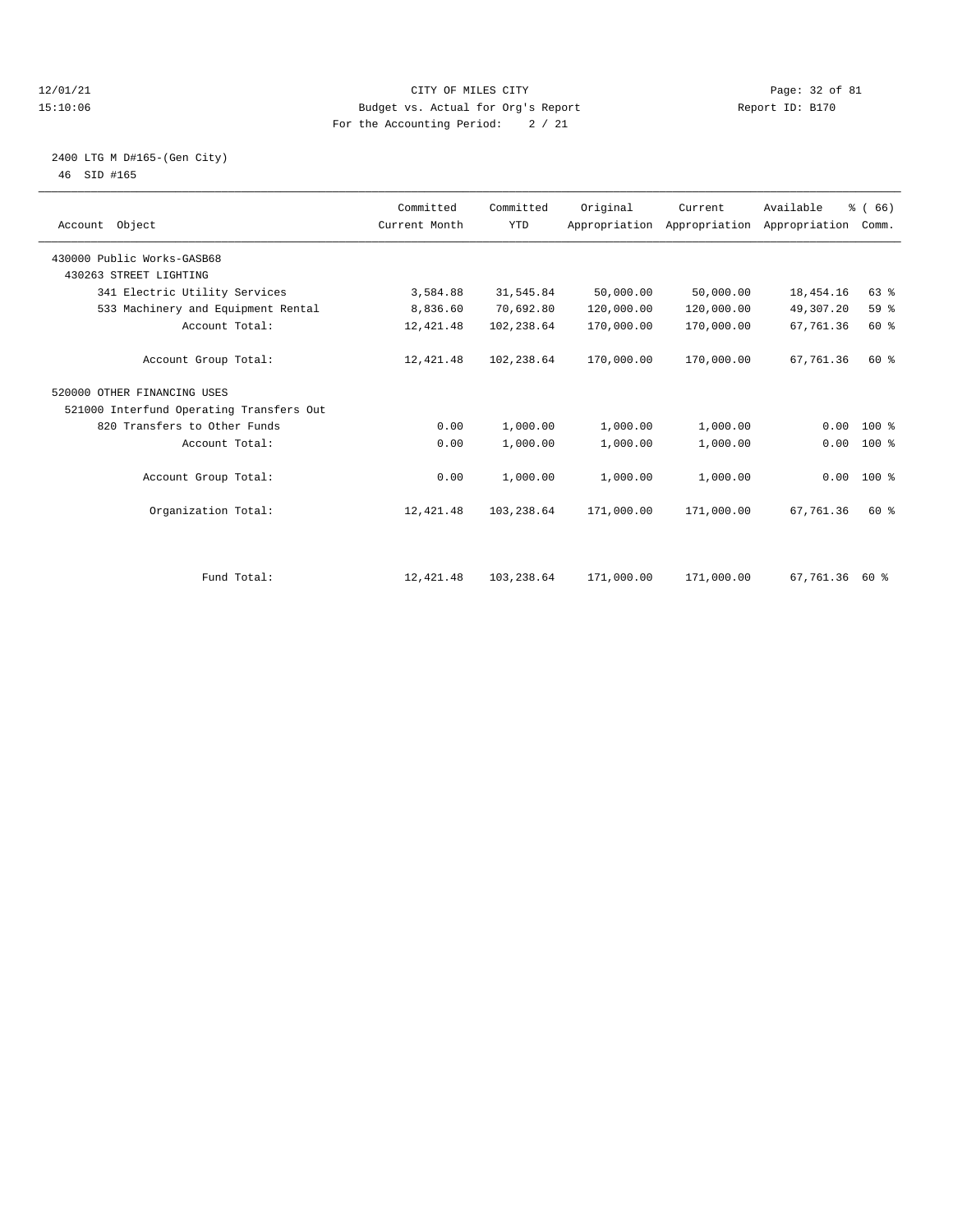#### 12/01/21 Page: 33 of 81 CITY OF MILES CITY CONTRIBUTE CITY PAGE: 33 of 81 Page: 33 of 81 CITY CHES CITY CONTRIBUTE CITY 15:10:06 Budget vs. Actual for Org's Report For the Accounting Period: 2 / 21

# 2420 LTG M D#167-(MilesAddn Etc)

48 SID #167

| Account Object                           | Committed<br>Current Month | Committed<br><b>YTD</b> | Original  | Current<br>Appropriation Appropriation Appropriation | Available | % (66)<br>Comm. |  |
|------------------------------------------|----------------------------|-------------------------|-----------|------------------------------------------------------|-----------|-----------------|--|
| 430000 Public Works-GASB68               |                            |                         |           |                                                      |           |                 |  |
| 430263 STREET LIGHTING                   |                            |                         |           |                                                      |           |                 |  |
| 341 Electric Utility Services            | 505.85                     | 4,451.33                | 8,000.00  | 8,000.00                                             | 3,548.67  | 56 %            |  |
| 533 Machinery and Equipment Rental       | 1,054.80                   | 8,438.40                | 16,000.00 | 16,000.00                                            | 7,561.60  | 53%             |  |
| Account Total:                           | 1,560.65                   | 12,889.73               | 24,000.00 | 24,000.00                                            | 11,110.27 | 54 %            |  |
| Account Group Total:                     | 1,560.65                   | 12,889.73               | 24,000.00 | 24,000.00                                            | 11,110.27 | $54$ $%$        |  |
| 520000 OTHER FINANCING USES              |                            |                         |           |                                                      |           |                 |  |
| 521000 Interfund Operating Transfers Out |                            |                         |           |                                                      |           |                 |  |
| 820 Transfers to Other Funds             | 0.00                       | 1,000.00                | 1,000.00  | 1,000.00                                             | 0.00      | $100*$          |  |
| Account Total:                           | 0.00                       | 1,000.00                | 1,000.00  | 1,000.00                                             | 0.00      | 100 %           |  |
| Account Group Total:                     | 0.00                       | 1,000.00                | 1,000.00  | 1,000.00                                             | 0.00      | $100*$          |  |
| Organization Total:                      | 1,560.65                   | 13,889.73               | 25,000.00 | 25,000.00                                            | 11,110.27 | 56%             |  |
|                                          |                            |                         |           |                                                      |           |                 |  |
| Fund Total:                              | 1,560.65                   | 13,889.73               | 25,000.00 | 25,000.00                                            | 11,110.27 | 56 <sup>8</sup> |  |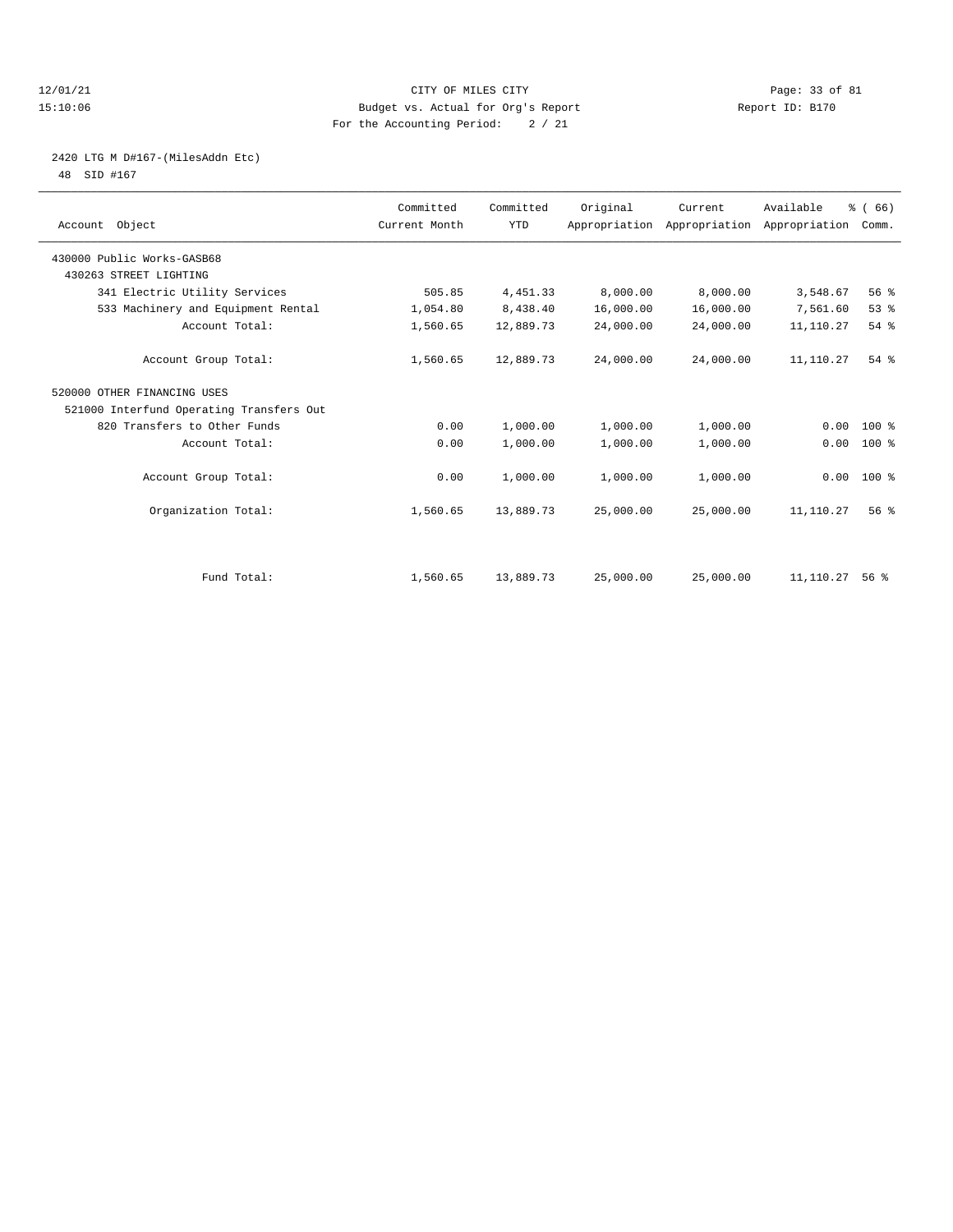#### 12/01/21 Page: 34 of 81 CITY OF MILES CITY CONTRIBUTE CITY PAGE: 34 of 81 Page: 34 of 81 CITY CHRIS CITY CONTRIBUTE CITY PAGE: 34 OF 81 15:10:06 Budget vs. Actual for Org's Report For the Accounting Period: 2 / 21

 2430 LTG M D#171-(Balsam Est) 48 SID #167

| Account Object                                                | Committed<br>Current Month | Committed<br>YTD | Original | Current<br>Appropriation Appropriation | Available<br>Appropriation | $\frac{6}{6}$ (66)<br>Comm. |
|---------------------------------------------------------------|----------------------------|------------------|----------|----------------------------------------|----------------------------|-----------------------------|
| 430000 Public Works-GASB68<br>430236 Darling Addition Project |                            |                  |          |                                        |                            |                             |
| 350 Professional Services                                     | 87.50                      | 87.50            | 0.00     | 0.00                                   | $-87.50$                   | $***$ 2                     |
| Account Total:                                                | 87.50                      | 87.50            | 0.00     | 0.00                                   | $-87.50$ *** $%$           |                             |
| Account Group Total:                                          | 87.50                      | 87.50            | 0.00     | 0.00                                   | $-87.50$                   | $***$ 2                     |
| Organization Total:                                           | 87.50                      | 87.50            | 0.00     | 0.00                                   | $-87.50$                   | $***$ 2                     |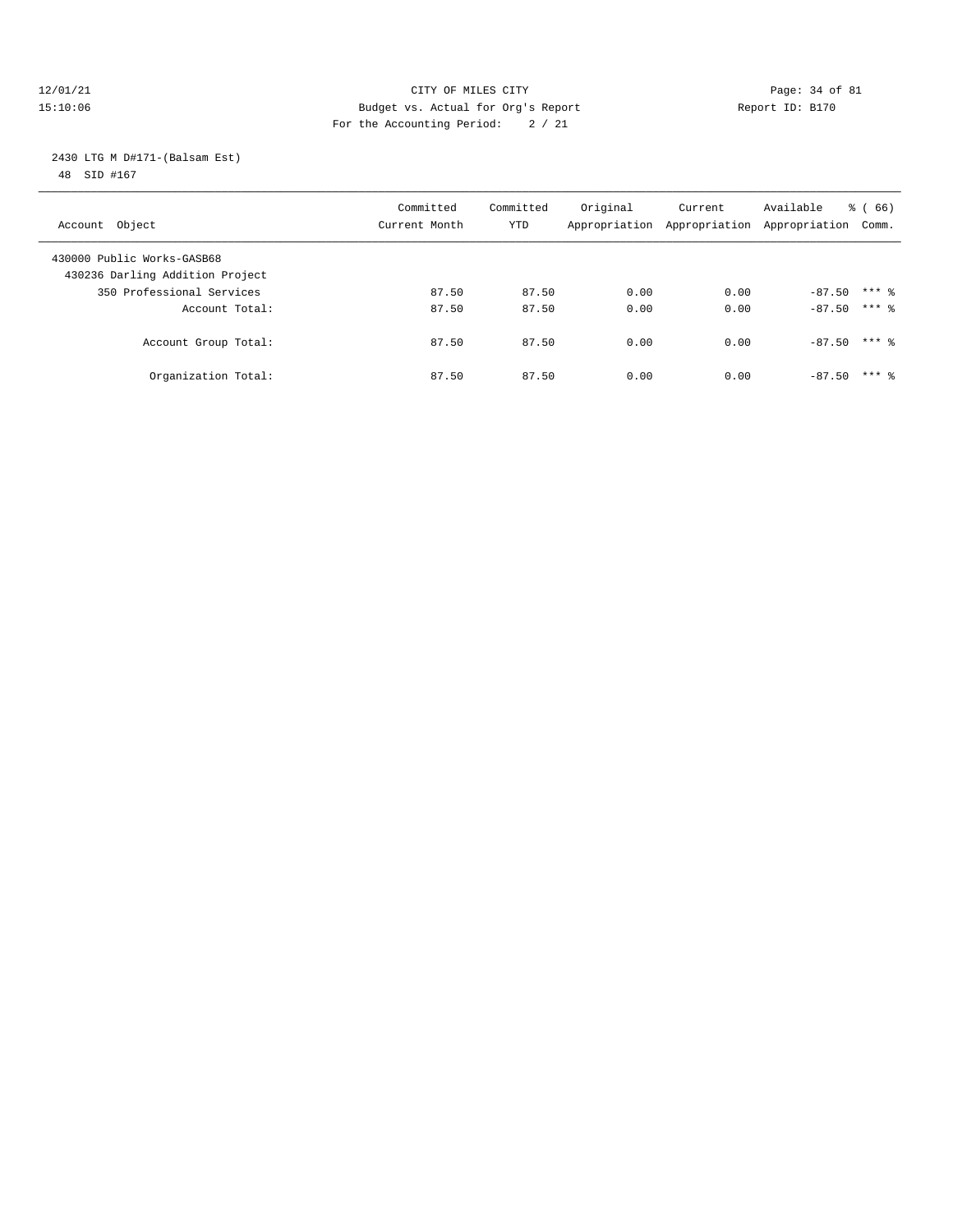#### 12/01/21 Page: 35 of 81 CITY OF MILES CITY CONTRIBUTE CITY PAGE: 35 of 81 Page: 35 of 81 CITY CHANGER PAGE: 15<br>15:10:06 Budget vs. Actual for Org's Report Changer of Report ID: B170 15:10:06 Budget vs. Actual for Org's Report For the Accounting Period: 2 / 21

#### 2430 LTG M D#171-(Balsam Est) 49 SID #171

| Account Object                           | Committed<br>Current Month | Committed<br><b>YTD</b> | Original | Current<br>Appropriation Appropriation Appropriation Comm. | Available    | % (66)           |
|------------------------------------------|----------------------------|-------------------------|----------|------------------------------------------------------------|--------------|------------------|
| 430000 Public Works-GASB68               |                            |                         |          |                                                            |              |                  |
| 430263 STREET LIGHTING                   |                            |                         |          |                                                            |              |                  |
| 230 Repair and Maintenance Supplies      | 0.00                       | 2,050.00                | 1,500.00 | 1,500.00                                                   | $-550.00$    | 137 <sub>8</sub> |
| 341 Electric Utility Services            | 148.72                     | 1,867.35                | 2,000.00 | 2,000.00                                                   | 132.65       | 93%              |
| 360 Contr R & M                          | 207.50                     | 960.00                  | 1,500.00 | 1,500.00                                                   | 540.00       | 64 %             |
| Account Total:                           | 356.22                     | 4,877.35                | 5,000.00 | 5,000.00                                                   | 122.65       | 98 %             |
| Account Group Total:                     | 356.22                     | 4,877.35                | 5,000.00 | 5,000.00                                                   | 122.65       | 98 <sup>8</sup>  |
| 520000 OTHER FINANCING USES              |                            |                         |          |                                                            |              |                  |
| 521000 Interfund Operating Transfers Out |                            |                         |          |                                                            |              |                  |
| 820 Transfers to Other Funds             | 0.00                       | 1,000.00                | 1,000.00 | 1,000.00                                                   | 0.00         | $100*$           |
| Account Total:                           | 0.00                       | 1,000.00                | 1,000.00 | 1,000.00                                                   | 0.00         | $100*$           |
| Account Group Total:                     | 0.00                       | 1,000.00                | 1,000.00 | 1,000.00                                                   | 0.00         | $100*$           |
| Organization Total:                      | 356.22                     | 5,877.35                | 6.000.00 | 6,000.00                                                   | 122.65       | 98 <sup>8</sup>  |
|                                          |                            |                         |          |                                                            |              |                  |
| Fund Total:                              | 443.72                     | 5,964.85                | 6,000.00 | 6,000.00                                                   | $35.15$ 99 % |                  |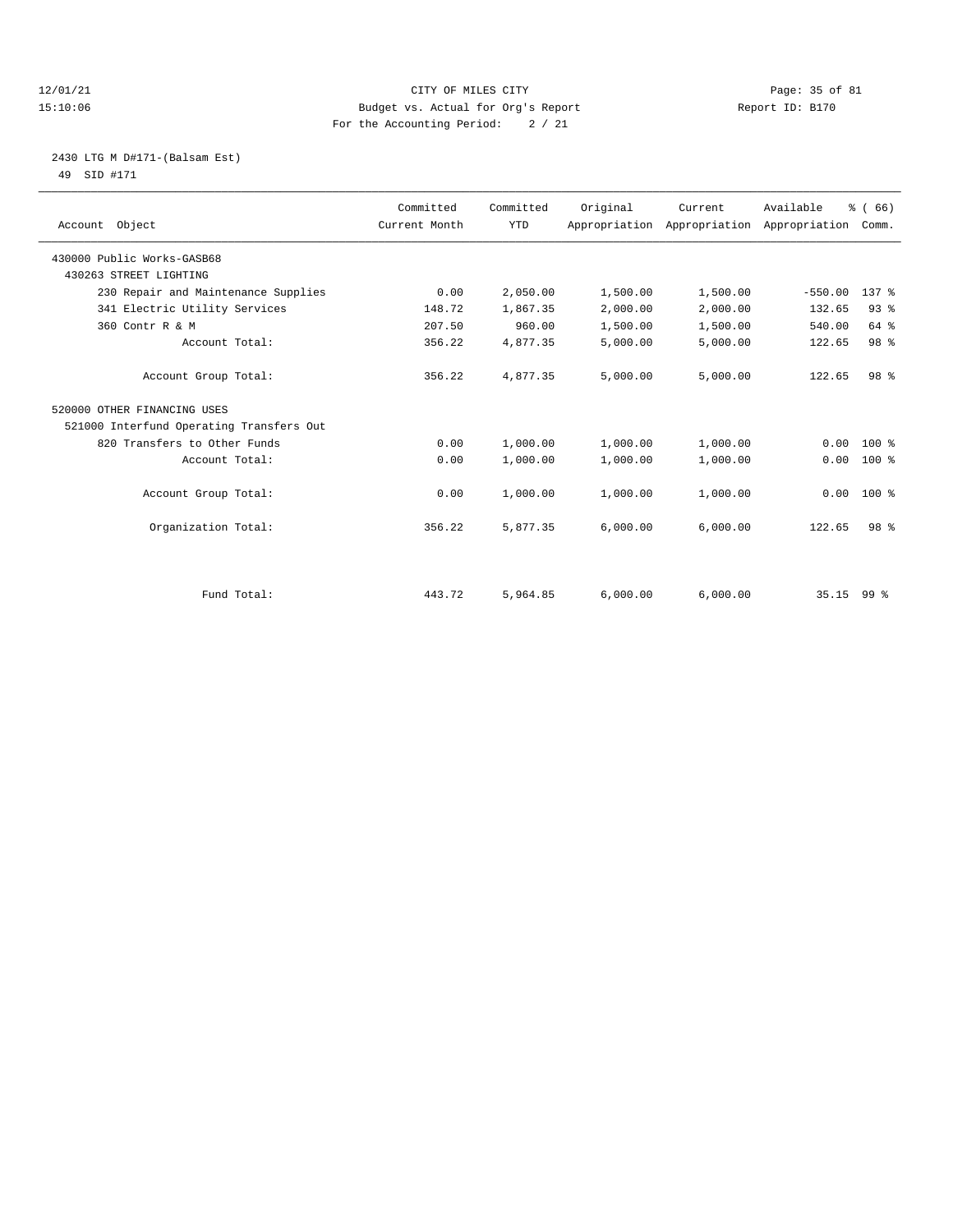#### 12/01/21 Page: 36 of 81 CITY OF MILES CITY CONTRIBUTE CITY PAGE: 36 of 81 Page: 36 of 81 CITY CHANGER PAGE: 15<br>15:10:06 Budget vs. Actual for Org's Report Changer of Report ID: B170 15:10:06 Budget vs. Actual for Org's Report For the Accounting Period: 2 / 21

#### 2440 LTG M D#172-(Main Str) 50 SID #172

| Account Object                           | Committed<br>Current Month | Committed<br><b>YTD</b> | Original  | Current<br>Appropriation Appropriation | Available<br>Appropriation | % (66)<br>Comm. |
|------------------------------------------|----------------------------|-------------------------|-----------|----------------------------------------|----------------------------|-----------------|
| 430000 Public Works-GASB68               |                            |                         |           |                                        |                            |                 |
| 430263 STREET LIGHTING                   |                            |                         |           |                                        |                            |                 |
| 230 Repair and Maintenance Supplies      | 112.50                     | 4,995.06                | 6,000.00  | 6,000.00                               | 1,004.94                   | 83 %            |
| 341 Electric Utility Services            | 1,281.32                   | 11,820.45               | 20,000.00 | 20,000.00                              | 8,179.55                   | 59 %            |
| 360 Contr R & M                          | 0.00                       | 1,533.95                | 3,000.00  | 3,000.00                               | 1,466.05                   | $51$ $%$        |
| Account Total:                           | 1,393.82                   | 18,349.46               | 29,000.00 | 29,000.00                              | 10,650.54                  | 63 %            |
| Account Group Total:                     | 1,393.82                   | 18,349.46               | 29,000.00 | 29,000.00                              | 10,650.54                  | 63%             |
| 520000 OTHER FINANCING USES              |                            |                         |           |                                        |                            |                 |
| 521000 Interfund Operating Transfers Out |                            |                         |           |                                        |                            |                 |
| 820 Transfers to Other Funds             | 0.00                       | 1,000.00                | 1,000.00  | 1,000.00                               | 0.00                       | $100*$          |
| Account Total:                           | 0.00                       | 1,000.00                | 1,000.00  | 1,000.00                               | 0.00                       | 100 %           |
| Account Group Total:                     | 0.00                       | 1,000.00                | 1,000.00  | 1,000.00                               | 0.00                       | $100*$          |
| Organization Total:                      | 1,393.82                   | 19,349.46               | 30,000.00 | 30,000.00                              | 10,650.54                  | 64 %            |
|                                          |                            |                         |           |                                        |                            |                 |
| Fund Total:                              | 1,393.82                   | 19,349.46               | 30,000.00 | 30,000.00                              | 10,650.54                  | 64 %            |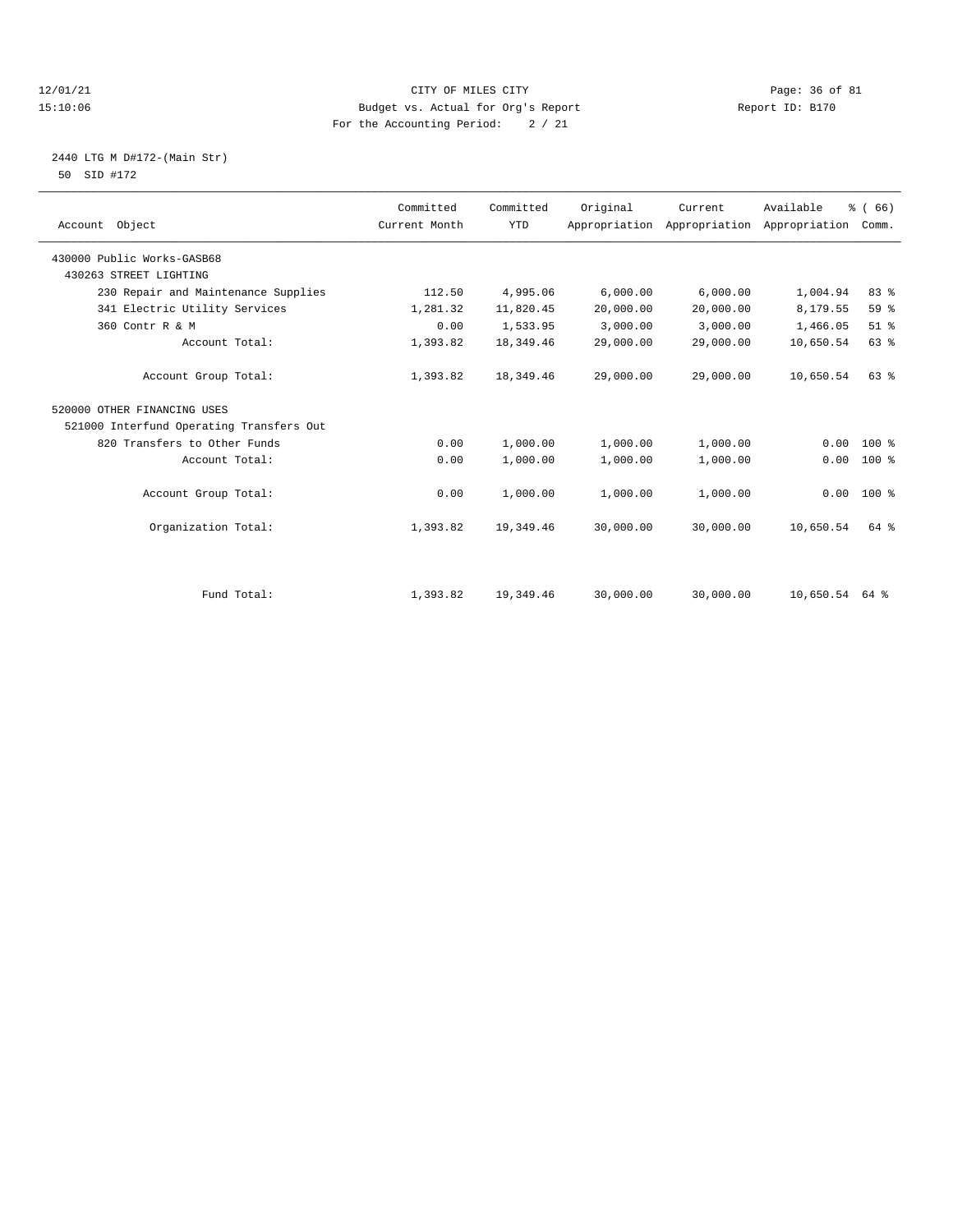## 12/01/21 Page: 37 of 81 CITY OF MILES CITY CONTRIBUTE CITY PAGE: 37 of 81 Page: 37 of 81 CITY CHILES CITY CONTRIBUTE CITY PAGE: 27 OF 81 15:10:06 Budget vs. Actual for Org's Report For the Accounting Period: 2 / 21

## 2450 LTG M D#195-(SG-Trico) 51 SID #195

| Account Object                           | Committed<br>Current Month | Committed<br><b>YTD</b> | Original | Current<br>Appropriation Appropriation Appropriation Comm. | Available     | % (66)       |  |
|------------------------------------------|----------------------------|-------------------------|----------|------------------------------------------------------------|---------------|--------------|--|
| 430000 Public Works-GASB68               |                            |                         |          |                                                            |               |              |  |
| 430263 STREET LIGHTING                   |                            |                         |          |                                                            |               |              |  |
| 341 Electric Utility Services            | 525.00                     | 4,076.84                | 5,000.00 | 5,000.00                                                   | 923.16        | $82*$        |  |
| Account Total:                           | 525.00                     | 4,076.84                | 5,000.00 | 5,000.00                                                   | 923.16        | 82 %         |  |
| Account Group Total:                     | 525.00                     | 4,076.84                | 5,000.00 | 5,000.00                                                   | 923.16        | $82*$        |  |
| 520000 OTHER FINANCING USES              |                            |                         |          |                                                            |               |              |  |
| 521000 Interfund Operating Transfers Out |                            |                         |          |                                                            |               |              |  |
| 820 Transfers to Other Funds             | 0.00                       | 1,000.00                | 1,000.00 | 1,000.00                                                   |               | $0.00 100$ % |  |
| Account Total:                           | 0.00                       | 1,000.00                | 1,000.00 | 1,000.00                                                   | 0.00          | 100 %        |  |
|                                          |                            |                         |          |                                                            |               |              |  |
| Account Group Total:                     | 0.00                       | 1,000.00                | 1,000.00 | 1,000.00                                                   |               | $0.00$ 100 % |  |
| Organization Total:                      | 525.00                     | 5,076.84                | 6.000.00 | 6,000.00                                                   | 923.16        | 85%          |  |
|                                          |                            |                         |          |                                                            |               |              |  |
| Fund Total:                              | 525.00                     | 5,076.84                | 6,000.00 | 6,000.00                                                   | $923.16$ 85 % |              |  |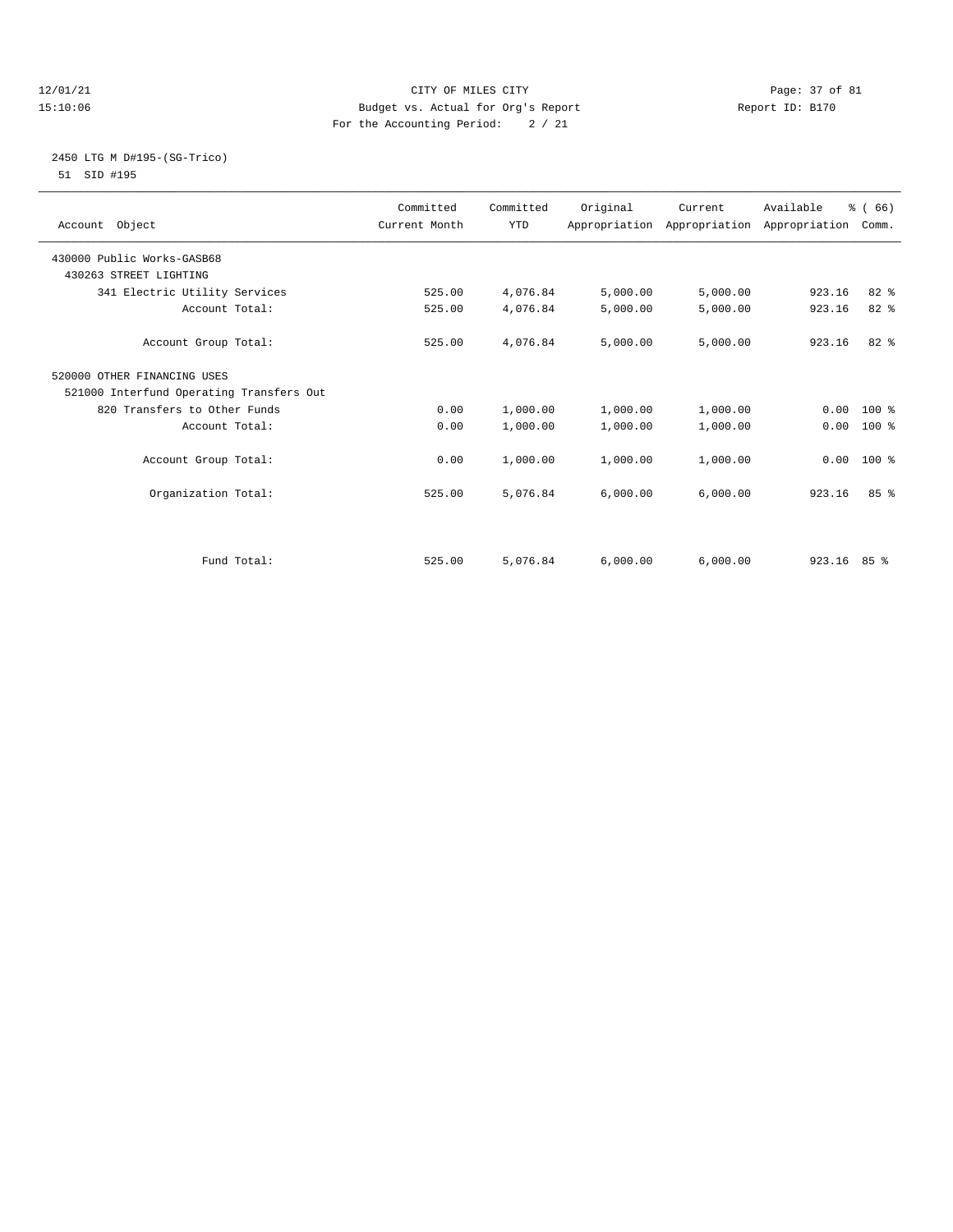## 12/01/21 Page: 38 of 81 CITY OF MILES CITY CONTRIBUTE CITY PAGE: 38 of 81 Page: 38 of 81 CITY CHES CITY CONTRIBUTE CITY PAGE: 15:10:06 15:10:06 Budget vs. Actual for Org's Report For the Accounting Period: 2 / 21

## 2470 LTG M D#202-(SG-MDU&NV) 72 SID #202

| Account Object                           | Committed<br>Current Month | Committed<br><b>YTD</b> | Original | Current<br>Appropriation Appropriation Appropriation | Available | % (66)<br>Comm. |  |
|------------------------------------------|----------------------------|-------------------------|----------|------------------------------------------------------|-----------|-----------------|--|
| 430000 Public Works-GASB68               |                            |                         |          |                                                      |           |                 |  |
| 430263 STREET LIGHTING                   |                            |                         |          |                                                      |           |                 |  |
| 341 Electric Utility Services            | 325.90                     | 1,144.37                | 2,000.00 | 2,000.00                                             | 855.63    | 57%             |  |
| 533 Machinery and Equipment Rental       | 104.93                     | 2,386.23                | 5,000.00 | 5,000.00                                             | 2,613.77  | 48 %            |  |
| Account Total:                           | 430.83                     | 3,530.60                | 7,000.00 | 7,000.00                                             | 3,469.40  | 50%             |  |
| Account Group Total:                     | 430.83                     | 3,530.60                | 7,000.00 | 7,000.00                                             | 3,469.40  | 50%             |  |
| 520000 OTHER FINANCING USES              |                            |                         |          |                                                      |           |                 |  |
| 521000 Interfund Operating Transfers Out |                            |                         |          |                                                      |           |                 |  |
| 820 Transfers to Other Funds             | 0.00                       | 1,000.00                | 1,000.00 | 1,000.00                                             | 0.00      | $100*$          |  |
| Account Total:                           | 0.00                       | 1,000.00                | 1,000.00 | 1,000.00                                             | 0.00      | 100 %           |  |
| Account Group Total:                     | 0.00                       | 1,000.00                | 1,000.00 | 1,000.00                                             |           | $0.00$ 100 %    |  |
| Organization Total:                      | 430.83                     | 4,530.60                | 8,000.00 | 8,000.00                                             | 3,469.40  | 57 <sup>8</sup> |  |
|                                          |                            |                         |          |                                                      |           |                 |  |
| Fund Total:                              | 430.83                     | 4,530.60                | 8,000.00 | 8,000.00                                             | 3,469.40  | $57*$           |  |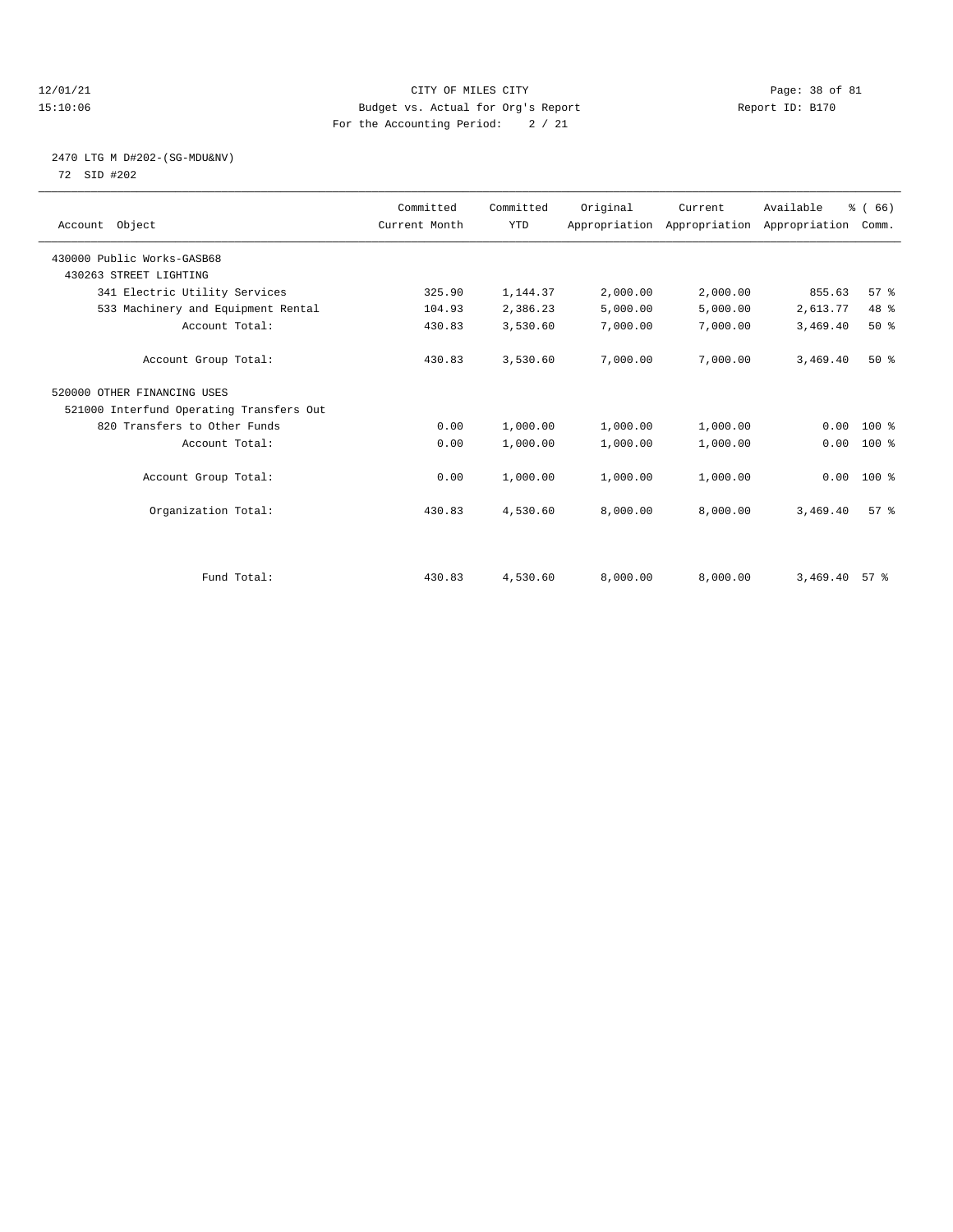## 12/01/21 Page: 39 of 81 15:10:06 Budget vs. Actual for Org's Report Report ID: B170 For the Accounting Period: 2 / 21

## 2480 LTG M M#173-(Milestown Estates)

47 SID #173(Ltg-Milestown)

| Account Object                           | Committed<br>Current Month | Committed<br><b>YTD</b> | Original | Current  | Available<br>Appropriation Appropriation Appropriation Comm. | % (66)       |  |
|------------------------------------------|----------------------------|-------------------------|----------|----------|--------------------------------------------------------------|--------------|--|
| 430000 Public Works-GASB68               |                            |                         |          |          |                                                              |              |  |
| 430263 STREET LIGHTING                   |                            |                         |          |          |                                                              |              |  |
| 230 Repair and Maintenance Supplies      | 0.00                       | 1,000.00                | 1,000.00 | 1,000.00 | 0.00                                                         | $100*$       |  |
| 341 Electric Utility Services            | 29.77                      | 884.08                  | 1,600.00 | 1,600.00 | 715.92                                                       | 55%          |  |
| 360 Contr R & M                          | 0.00                       | 175.00                  | 350.00   | 350.00   | 175.00                                                       | 50%          |  |
| Account Total:                           | 29.77                      | 2,059.08                | 2,950.00 | 2,950.00 | 890.92                                                       | 70 %         |  |
| Account Group Total:                     | 29.77                      | 2,059.08                | 2,950.00 | 2,950.00 | 890.92                                                       | 70 %         |  |
| 520000 OTHER FINANCING USES              |                            |                         |          |          |                                                              |              |  |
| 521000 Interfund Operating Transfers Out |                            |                         |          |          |                                                              |              |  |
| 820 Transfers to Other Funds             | 0.00                       | 250.00                  | 250.00   | 250.00   | 0.00                                                         | $100*$       |  |
| Account Total:                           | 0.00                       | 250.00                  | 250.00   | 250.00   | 0.00                                                         | $100*$       |  |
| Account Group Total:                     | 0.00                       | 250.00                  | 250.00   | 250.00   |                                                              | $0.00 100$ % |  |
| Organization Total:                      | 29.77                      | 2,309.08                | 3,200.00 | 3,200.00 | 890.92                                                       | $72$ $%$     |  |
|                                          |                            |                         |          |          |                                                              |              |  |
| Fund Total:                              | 29.77                      | 2,309.08                | 3,200.00 | 3,200.00 | 890.92 72 %                                                  |              |  |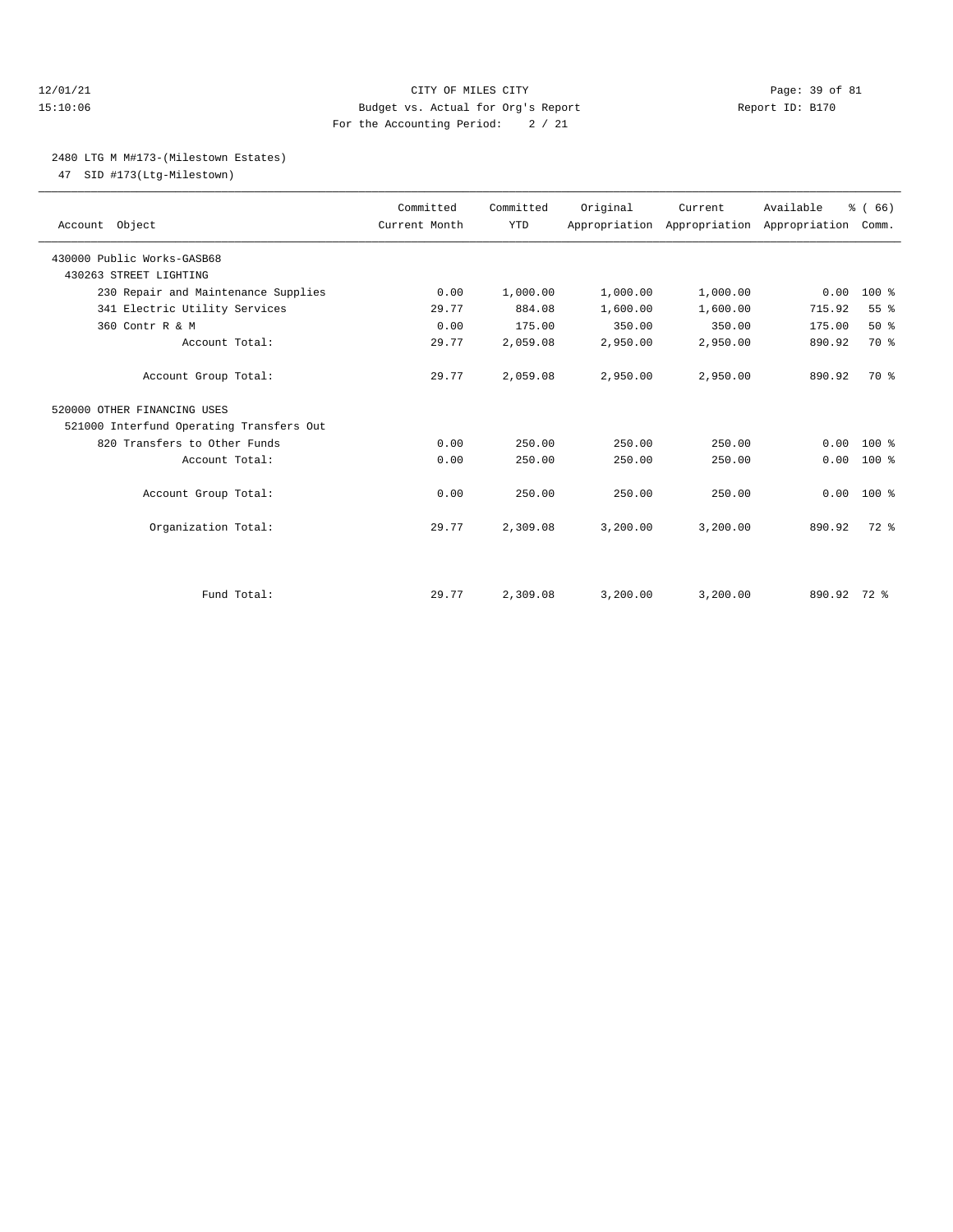## 12/01/21 Page: 40 of 81 15:10:06 Budget vs. Actual for Org's Report Report ID: B170 For the Accounting Period: 2 / 21

————————————————————————————————————————————————————————————————————————————————————————————————————————————————————————————————————

2510 STR MAINT DIST #204

107 Paved St. Maint. Dist.#204

|                                           | Committed     | Committed  | Original   | Current    | Available                                       | % ( 66)         |
|-------------------------------------------|---------------|------------|------------|------------|-------------------------------------------------|-----------------|
| Account Object                            | Current Month | YTD        |            |            | Appropriation Appropriation Appropriation Comm. |                 |
|                                           |               |            |            |            |                                                 |                 |
| 430000 Public Works-GASB68                |               |            |            |            |                                                 |                 |
| 430220 Operations                         |               |            |            |            |                                                 |                 |
| 111 Salaries and Wages - Permanent        | 21,288.55     | 163,202.70 | 289,696.00 | 289,696.00 | 126, 493.30                                     | 56 %            |
| 121 OVERTIME-PERMANENT                    | 326.77        | 1,339.97   | 9,100.00   | 9,100.00   | 7,760.03                                        | 15 <sup>°</sup> |
| 131 VACATION                              | 396.42        | 7,647.51   | 19,600.00  | 19,600.00  | 11,952.49                                       | 39%             |
| 132 SICK LEAVE                            | 439.76        | 6,605.31   | 13,000.00  | 13,000.00  | 6,394.69                                        | $51$ %          |
| 133 OTHER LEAVE PAY                       | 49.92         | 243.02     | 4,921.00   | 4,921.00   | 4,677.98                                        | 5 <sup>8</sup>  |
| 134 HOLIDAY PAY                           | 156.51        | 858.14     | 3,000.00   | 3,000.00   | 2,141.86                                        | 29%             |
| 141 Unemployment Insurance                | 34.02         | 271.44     | 509.00     | 509.00     | 237.56                                          | 53%             |
| 142 Workers' Compensation                 | 759.28        | 8,296.51   | 15,202.00  | 15,202.00  | 6,905.49                                        | 55%             |
| 143 Health Insurance                      | 5,169.98      | 45,859.86  | 76,290.00  | 76,290.00  | 30,430.14                                       | 60 %            |
| 144 FICA                                  | 1,672.81      | 13,347.84  | 25,958.00  | 25,958.00  | 12,610.16                                       | $51$ %          |
| 145 PERS                                  | 1,987.10      | 15,777.02  | 29,758.00  | 29,758.00  | 13,980.98                                       | 53%             |
| 196 CLOTHING ALLOTMENT                    | 0.00          | 907.50     | 1,000.00   | 1,000.00   | 92.50                                           | $91$ %          |
| 210 Office Supplies and Materials         | 9.84          | 2,725.25   | 3,000.00   | 3,000.00   | 274.75                                          | 91 %            |
| 214 Small Items of Equipment              | 0.00          | 8,631.31   | 10,000.00  | 10,000.00  | 1,368.69                                        | 86 %            |
| 220 Operating Expenses                    | 4,374.65      | 12,883.38  | 20,000.00  | 20,000.00  | 7,116.62                                        | 64 %            |
| 222 Chemicals, Lab & Med Supplies         | 0.00          | 292.96     | 1,500.00   | 1,500.00   | 1,207.04                                        | $20*$           |
| 226 Clothing and Uniforms                 | 119.99        | 382.98     | 1,200.00   | 1,200.00   | 817.02                                          | $32$ $%$        |
| 230 Repair and Maintenance Supplies       | 563.11        | 3,838.48   | 10,000.00  | 10,000.00  | 6,161.52                                        | 38 %            |
| 231 Gas, Oil, Diesel Fuel, Grease, etc.   | 1,892.48      | 13,568.75  | 40,000.00  | 40,000.00  | 26, 431.25                                      | $34$ $%$        |
| 242 Sign Parts and Supplies               | 1,922.98      | 2,889.64   | 8,000.00   | 8,000.00   | 5,110.36                                        | 36%             |
| 311 Postage, Box Rent, Etc.               | 1.02          | 14.14      | 100.00     | 100.00     | 85.86                                           | $14$ %          |
| 320 Printing, Duplicating, Typing &       | 0.00          | 0.00       | 100.00     | 100.00     | 100.00                                          | 0 <sup>8</sup>  |
| 330 Publicity, Subscriptions & Dues       | 0.00          | 105.14     | 200.00     | 200.00     | 94.86                                           | 53%             |
| 331 Publication of Formal & Legal Notices | 0.00          | 0.00       | 600.00     | 600.00     | 600.00                                          | 0 <sup>8</sup>  |
| 334 Memberships, Registrations & Dues     | 0.00          | 412.39     | 300.00     | 300.00     | $-112.39$                                       | 137 %           |
| 341 Electric Utility Services             | 99.30         | 1,094.51   | 1,500.00   | 1,500.00   | 405.49                                          | 73 %            |
| 344 Gas Utility Service                   | 0.00          | 246.26     | 700.00     | 700.00     | 453.74                                          | 35%             |
| 345 Telephone                             | 104.04        | 723.84     | 1,000.00   | 1,000.00   | 276.16                                          | 72 %            |
| 346 Garbage Service                       | 0.00          | 0.00       | 175.00     | 175.00     | 175.00                                          | 0 <sup>8</sup>  |
| 347 Internet                              | 0.00          | 0.00       | 200.00     | 200.00     | 200.00                                          | 0 <sup>8</sup>  |
| 350 Professional Services                 | 1,272.86      | 25, 111.09 | 50,000.00  | 50,000.00  | 24,888.91                                       | 50%             |
| 360 Contr R & M                           | 153.45        | 2,382.34   | 10,000.00  | 10,000.00  | 7,617.66                                        | $24$ %          |
| 363 R&M Vehicles/Equip/Labor-PW           | 4,027.79      | 28,535.27  | 100,000.00 | 100,000.00 | 71,464.73                                       | 29%             |
| 370 Travel                                | 0.00          | 0.00       | 1,000.00   | 1,000.00   | 1,000.00                                        | 0 <sup>8</sup>  |
| 380 Training Services                     | 0.00          | 0.00       | 1,000.00   | 1,000.00   | 1,000.00                                        | 0 <sup>8</sup>  |
| 382 Books                                 | 0.00          | 0.00       | 100.00     | 100.00     | 100.00                                          | 0 <sup>8</sup>  |
| 511 Insurance on Buildings                | 0.00          | 803.23     | 804.00     | 804.00     | 0.77                                            | $100*$          |
| 512 Insurance on Vehicles & Equipment     | 0.00          | 3,371.68   | 3,372.00   | 3,372.00   |                                                 | $0.32$ 100 %    |
| 513 Liability                             | 0.00          | 16,498.46  | 16,499.00  | 16,499.00  | 0.54                                            | 100 %           |
| 531 Building & Office Rental              | 350.00        | 2,800.00   | 4,200.00   | 4,200.00   | 1,400.00                                        | 67 %            |
| 532 Land Rental                           | 0.00          | 0.00       | 8,000.00   | 8,000.00   | 8,000.00                                        | 0 <sup>8</sup>  |
| Account Total:                            | 47, 172.63    | 391,667.92 | 781,584.00 | 781,584.00 | 389,916.08                                      | 50%             |
| 430230 Road and Street Contruction        |               |            |            |            |                                                 |                 |
| 230 Repair and Maintenance Supplies       | 1,080.00      | 1,080.00   | 0.00       | 0.00       | $-1,080.00$                                     | $***$ $%$       |
| Account Total:                            | 1,080.00      | 1,080.00   | 0.00       | 0.00       | $-1,080.00$                                     | *** 응           |

430233 Roadway/Re-surfacing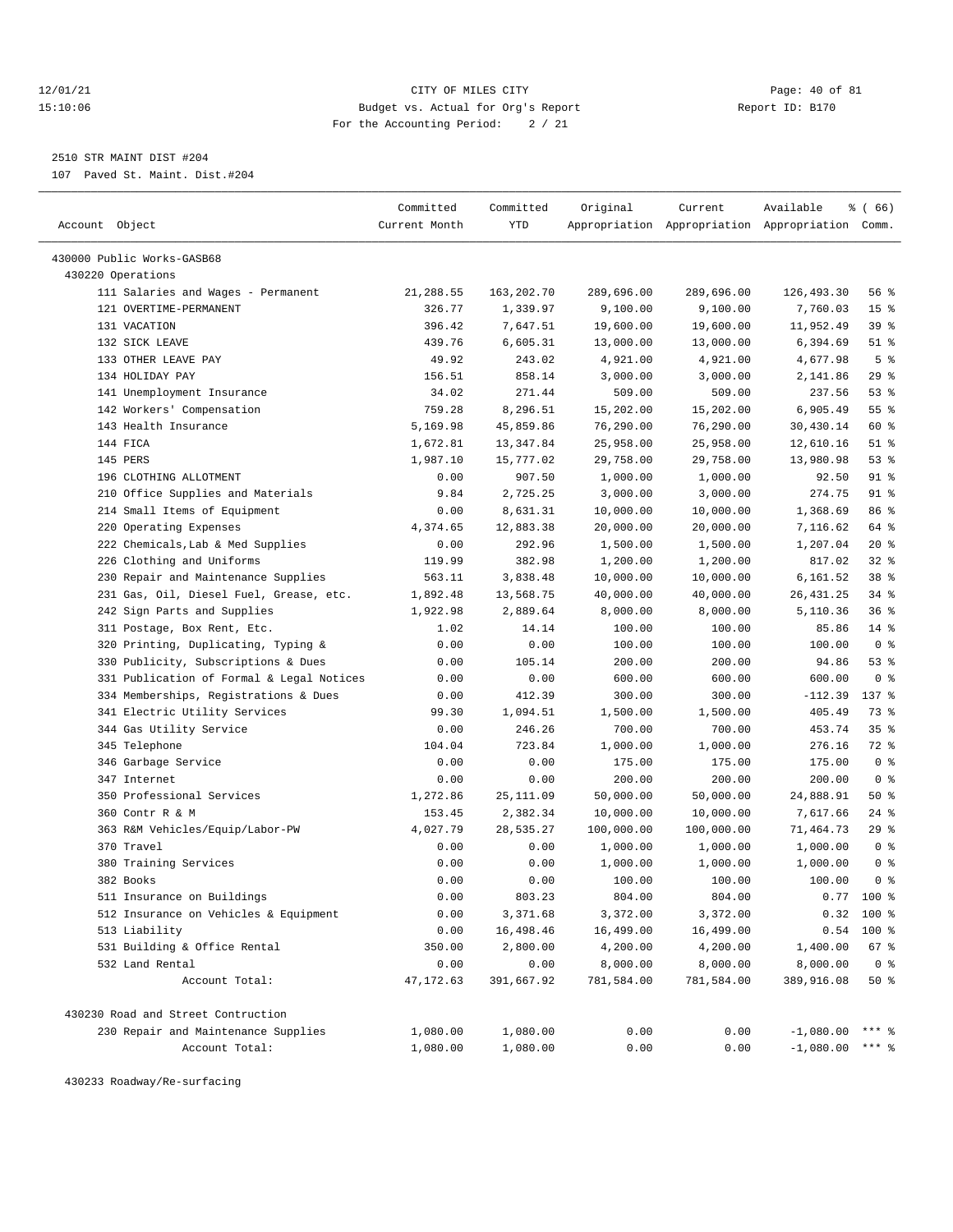## 12/01/21 Page: 41 of 81 CITY OF MILES CITY CONTRIBUTE CITY PAGE: 41 of 81 Page: 41 of 81 CITY CHINES CITY CONTRIBUTE CITY PAGE: 41 OF 81 PAGE: 41 OF 81 PAGE: 41 OF 81 PAGE: 5:10:06 15:10:06 Budget vs. Actual for Org's Report For the Accounting Period: 2 / 21

# 2510 STR MAINT DIST #204

107 Paved St. Maint. Dist.#204

|                                          | Committed     | Committed                   | Original     | Current      | Available                                       | % (66)          |
|------------------------------------------|---------------|-----------------------------|--------------|--------------|-------------------------------------------------|-----------------|
| Account Object                           | Current Month | <b>YTD</b>                  |              |              | Appropriation Appropriation Appropriation Comm. |                 |
| 230 Repair and Maintenance Supplies      | 71.27         | 14,099.10                   | 80,000.00    | 80,000.00    | 65,900.90                                       | 18 %            |
| 350 Professional Services                | 0.00          | 0.00                        | 5,000.00     | 5,000.00     | 5,000.00                                        | 0 <sup>8</sup>  |
| Account Total:                           | 71.27         | 14,099.10                   | 85,000.00    | 85,000.00    | 70,900.90                                       | $17*$           |
| 430234 CURB AND GUTTER                   |               |                             |              |              |                                                 |                 |
| 350 Professional Services                | 0.00          | 15,040.54                   | 40,000.00    | 40,000.00    | 24,959.46                                       | 38 %            |
| Account Total:                           | 0.00          | 15,040.54                   | 40,000.00    | 40,000.00    | 24,959.46                                       | 38 <sup>8</sup> |
| 430235 Storm Drain & Culvert Maintenance |               |                             |              |              |                                                 |                 |
| 220 Operating Expenses                   | 0.00          | 972.38                      | 35,000.00    | 35,000.00    | 34,027.62                                       | 3%              |
| 230 Repair and Maintenance Supplies      | 0.00          | 15,035.30                   | 0.00         | 0.00         | $-15,035.30$                                    | $***$ $-$       |
| 350 Professional Services                | 0.00          | 9,272.97                    | 25,000.00    | 25,000.00    | 15,727.03                                       | 37%             |
| Account Total:                           | 0.00          | 25,280.65                   | 60,000.00    | 60,000.00    | 34,719.35                                       | $42$ $%$        |
| 430236 Darling Addition Project          |               |                             |              |              |                                                 |                 |
| 220 Operating Expenses                   | 0.00          | 490,010.03                  | 500,000.00   | 500,000.00   | 9,989.97                                        | 98 <sup>8</sup> |
| 230 Repair and Maintenance Supplies      | 0.00          | 895,100.98                  | 600,000.00   | 600,000.00   | $-295, 100.98$                                  | 149 %           |
| 350 Professional Services                | 0.00          | 85, 494.85                  | 200,000.00   | 200,000.00   | 114,505.15                                      | $43*$           |
| Account Total:                           | 0.00          | 1,470,605.86                | 1,300,000.00 | 1,300,000.00 | $-170,605.86$                                   | $113*$          |
| Account Group Total:                     |               | 48, 323.90 1, 917, 774.07   | 2,266,584.00 | 2,266,584.00 | 348,809.93                                      | 85%             |
| 520000 OTHER FINANCING USES              |               |                             |              |              |                                                 |                 |
| 521000 Interfund Operating Transfers Out |               |                             |              |              |                                                 |                 |
| 820 Transfers to Other Funds             | 5,807.42      | 146,459.36                  | 235, 297.00  | 235, 297.00  | 88,837.64                                       | $62$ $%$        |
| Account Total:                           | 5,807.42      | 146,459.36                  | 235, 297.00  | 235, 297.00  | 88,837.64                                       | 62 %            |
| Account Group Total:                     | 5,807.42      | 146, 459.36                 | 235, 297.00  | 235, 297.00  | 88,837.64                                       | $62$ $%$        |
| Organization Total:                      |               | 54, 131. 32 2, 064, 233. 43 | 2,501,881.00 | 2,501,881.00 | 437,647.57                                      | 83%             |
| Fund Total:                              |               | 54, 131, 32 2, 064, 233, 43 | 2,501,881.00 | 2,501,881.00 | 437,647.57 83 %                                 |                 |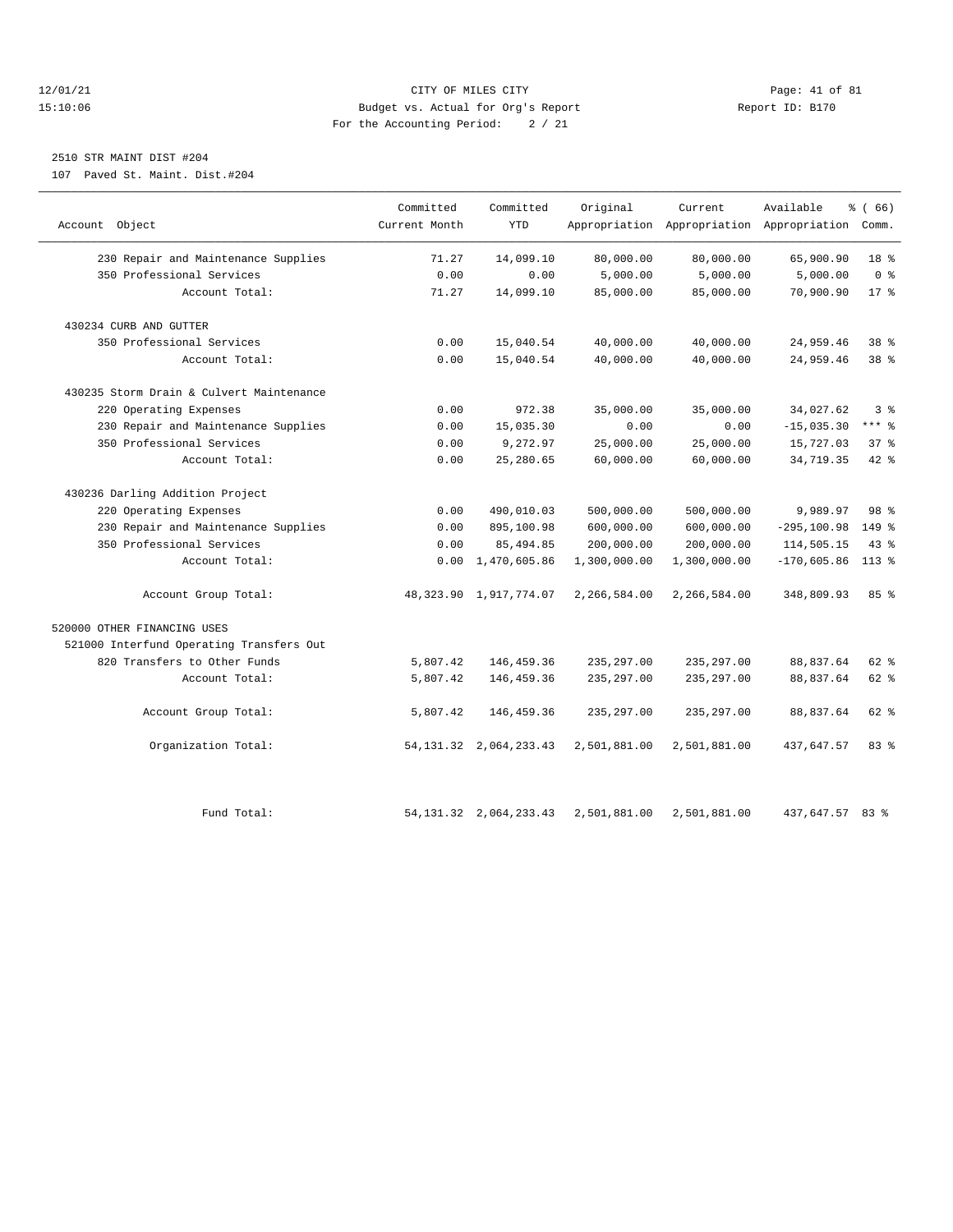## $\verb|12/01/21| \quad \verb|22/01/21| \quad \verb|23/01/21| \quad \verb|24.06| \quad \verb|24.07| \quad \verb|24.07| \quad \verb|24.07| \quad \verb|24.07| \quad \verb|24.07| \quad \verb|24.07| \quad \verb|24.07| \quad \verb|24.07| \quad \verb|24.07| \quad \verb|24.07| \quad \verb|24.07| \quad \verb|24.07| \quad \verb|24.07| \quad \verb|24.07| \quad \verb|24.07| \quad \verb$ 15:10:06 Budget vs. Actual for Org's Report Report ID: B170 For the Accounting Period: 2 / 21

2520 STR MAINT DIST #205

107 Paved St. Maint. Dist.#204

| Account Object                                  | Committed<br>Current Month | Committed<br>YTD | Original | Current<br>Appropriation Appropriation | Available<br>Appropriation | $\frac{6}{6}$ (66)<br>Comm. |
|-------------------------------------------------|----------------------------|------------------|----------|----------------------------------------|----------------------------|-----------------------------|
| 430000 Public Works-GASB68<br>430220 Operations |                            |                  |          |                                        |                            |                             |
| 363 R&M Vehicles/Equip/Labor-PW                 | 192.14                     | 192.14           | 0.00     | 0.00                                   | $-192.14$                  | $***$ 2                     |
| Account Total:                                  | 192.14                     | 192.14           | 0.00     | 0.00                                   | $-192.14$ *** 8            |                             |
| Account Group Total:                            | 192.14                     | 192.14           | 0.00     | 0.00                                   | $-192.14$                  | $***$ 2                     |
| Organization Total:                             | 192.14                     | 192.14           | 0.00     | 0.00                                   | $-192.14$                  | $***$ 2                     |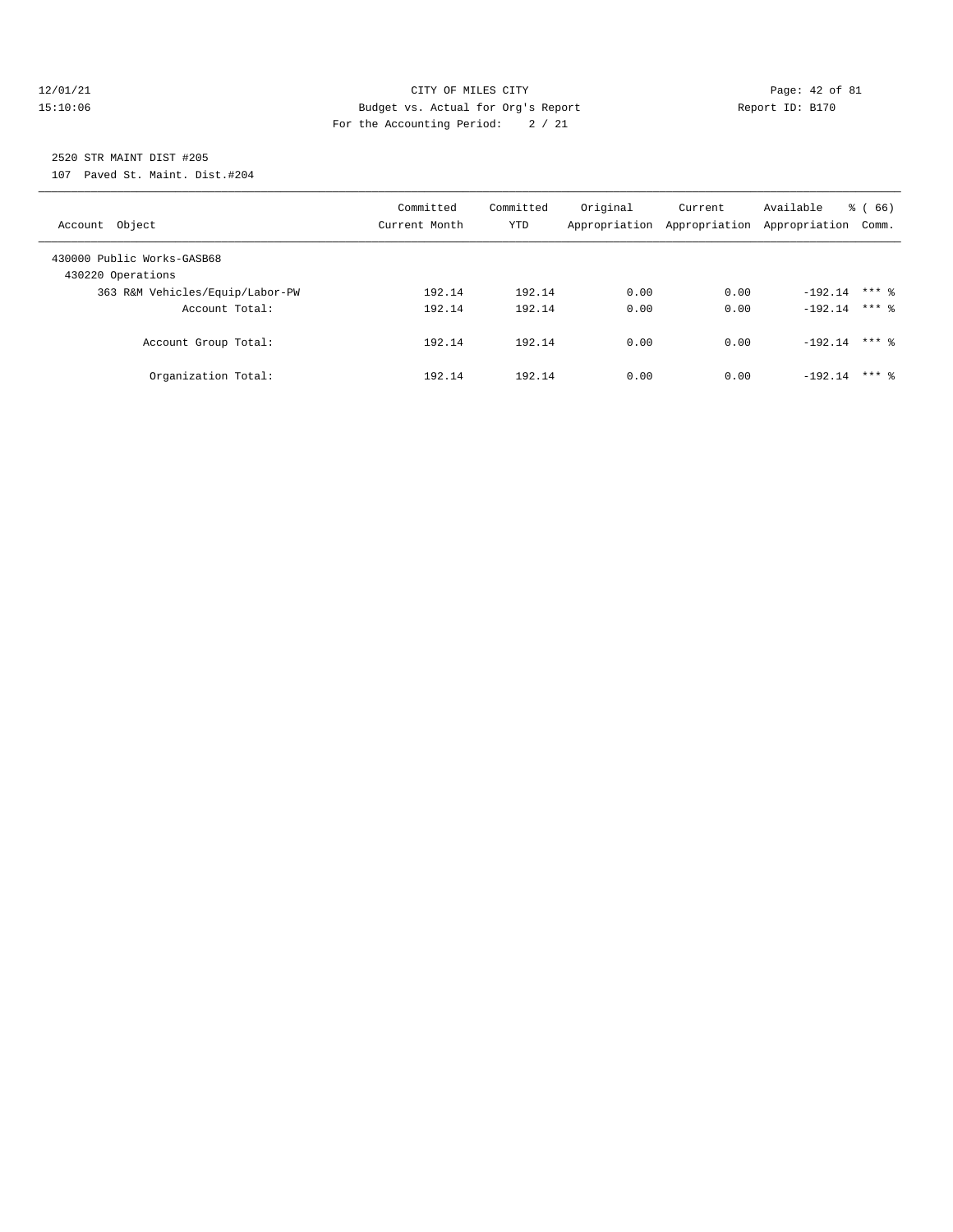## 12/01/21 Page: 43 of 81 15:10:06 Budget vs. Actual for Org's Report Report ID: B170 For the Accounting Period: 2 / 21

————————————————————————————————————————————————————————————————————————————————————————————————————————————————————————————————————

#### 2520 STR MAINT DIST #205

108 Street Maintenance (North Side)

|                                           | Committed     | Committed  | Original   | Current    | Available                                       | ៖ ( 66)         |
|-------------------------------------------|---------------|------------|------------|------------|-------------------------------------------------|-----------------|
| Account Object                            | Current Month | <b>YTD</b> |            |            | Appropriation Appropriation Appropriation Comm. |                 |
| 430000 Public Works-GASB68                |               |            |            |            |                                                 |                 |
| 430220 Operations                         |               |            |            |            |                                                 |                 |
| 111 Salaries and Wages - Permanent        | 6,089.08      | 46,648.99  | 97,876.00  | 97,876.00  | 51,227.01                                       | 48 %            |
| 121 OVERTIME-PERMANENT                    | 81.50         | 343.42     | 2,500.00   | 2,500.00   | 2,156.58                                        | $14$ %          |
| 131 VACATION                              | 160.34        | 2,310.88   | 6,000.00   | 6,000.00   | 3,689.12                                        | 39%             |
| 132 SICK LEAVE                            | 130.07        | 2,161.54   | 3,800.00   | 3,800.00   | 1,638.46                                        | 57%             |
| 133 OTHER LEAVE PAY                       | 12.48         | 62.58      | 1,717.00   | 1,717.00   | 1,654.42                                        | 4%              |
| 134 HOLIDAY PAY                           | 39.61         | 217.07     | 800.00     | 800.00     | 582.93                                          | $27$ %          |
| 141 Unemployment Insurance                | 9.77          | 78.03      | 169.00     | 169.00     | 90.97                                           | 46 %            |
| 142 Workers' Compensation                 | 196.66        | 2,126.09   | 5,288.00   | 5,288.00   | 3,161.91                                        | 40 %            |
| 143 Health Insurance                      | 1,452.67      | 12,220.33  | 25,738.00  | 25,738.00  | 13,517.67                                       | 47 %            |
| 144 FICA                                  | 482.17        | 3,849.56   | 8,977.00   | 8,977.00   | 5,127.44                                        | $43$ %          |
| 145 PERS                                  | 571.21        | 4,537.92   | 9,883.00   | 9,883.00   | 5,345.08                                        | 46%             |
| 196 CLOTHING ALLOTMENT                    | 0.00          | 255.00     | 300.00     | 300.00     | 45.00                                           | 85%             |
| 210 Office Supplies and Materials         | 2.46          | 744.14     | 1,000.00   | 1,000.00   | 255.86                                          | 74 %            |
| 214 Small Items of Equipment              | 0.00          | 2,165.85   | 2,000.00   | 2,000.00   | $-165.85$                                       | 108 %           |
| 220 Operating Expenses                    | 1,093.66      | 3,220.96   | 5,000.00   | 5,000.00   | 1,779.04                                        | 64 %            |
| 222 Chemicals, Lab & Med Supplies         | 0.00          | 73.24      | 500.00     | 500.00     | 426.76                                          | 15 <sup>°</sup> |
| 226 Clothing and Uniforms                 | 30.00         | 92.00      | 300.00     | 300.00     | 208.00                                          | $31$ %          |
| 230 Repair and Maintenance Supplies       | 148.29        | 959.13     | 5,000.00   | 5,000.00   | 4,040.87                                        | 19 <sup>°</sup> |
| 231 Gas, Oil, Diesel Fuel, Grease, etc.   | 473.12        | 3,392.20   | 10,000.00  | 10,000.00  | 6,607.80                                        | $34$ $%$        |
| 242 Sign Parts and Supplies               | 480.74        | 671.47     | 2,500.00   | 2,500.00   | 1,828.53                                        | $27$ %          |
| 311 Postage, Box Rent, Etc.               | 1.02          | 5.80       | 60.00      | 60.00      | 54.20                                           | $10*$           |
| 330 Publicity, Subscriptions & Dues       | 0.00          | 0.00       | 100.00     | 100.00     | 100.00                                          | 0 <sup>8</sup>  |
| 331 Publication of Formal & Legal Notices | 0.00          | 26.28      | 0.00       | 0.00       | $-26.28$                                        | $***$ $%$       |
| 334 Memberships, Registrations & Dues     | 0.00          | 103.11     | 100.00     | 100.00     | $-3.11$                                         | $103$ %         |
| 341 Electric Utility Services             | 0.00          | 58.91      | 150.00     | 150.00     | 91.09                                           | 39%             |
| 344 Gas Utility Service                   | 0.00          | 61.57      | 300.00     | 300.00     | 238.43                                          | $21$ %          |
| 345 Telephone                             | 46.16         | 318.68     | 400.00     | 400.00     | 81.32                                           | 80 %            |
| 350 Professional Services                 | 93.21         | 603.30     | 10,000.00  | 10,000.00  | 9,396.70                                        | 6 %             |
| 360 Contr R & M                           | 82.14         | 511.83     | 1,500.00   | 1,500.00   | 988.17                                          | 34 %            |
| 363 R&M Vehicles/Equip/Labor-PW           | 814.83        | 12,222.39  | 35,000.00  | 35,000.00  | 22,777.61                                       | 35%             |
| 370 Travel                                | 0.00          | 0.00       | 250.00     | 250.00     | 250.00                                          | 0 <sup>8</sup>  |
| 380 Training Services                     | 0.00          | 0.00       | 200.00     | 200.00     | 200.00                                          | 0 <sup>8</sup>  |
| 382 Books                                 | 0.00          | 0.00       | 100.00     | 100.00     | 100.00                                          | 0 <sup>8</sup>  |
| 511 Insurance on Buildings                | 0.00          | 200.81     | 201.00     | 201.00     | 0.19                                            | $100*$          |
| 512 Insurance on Vehicles & Equipment     | 0.00          | 842.92     | 843.00     | 843.00     | 0.08                                            | $100$ %         |
| 513 Liability                             | 0.00          | 4,321.63   | 4,322.00   | 4,322.00   | 0.37                                            | $100*$          |
| 531 Building & Office Rental              | 166.66        | 1,333.28   | 2,000.00   | 2,000.00   | 666.72 67 %                                     |                 |
| Account Total:                            | 12,657.85     |            |            |            |                                                 | 44 %            |
|                                           |               | 106,740.91 | 244,874.00 | 244,874.00 | 138,133.09                                      |                 |
| 430233 Roadway/Re-surfacing               |               |            |            |            |                                                 |                 |
| 230 Repair and Maintenance Supplies       | 0.00          | 659.60     | 0.00       | 0.00       | $-659.60$                                       | *** 응           |
| 350 Professional Services                 | 287.82        | 3,116.00   | 50,000.00  | 50,000.00  | 46,884.00                                       | 6 %             |
| Account Total:                            | 287.82        | 3,775.60   | 50,000.00  | 50,000.00  | 46,224.40                                       | 8 %             |
| 430235 Storm Drain & Culvert Maintenance  |               |            |            |            |                                                 |                 |
| 230 Repair and Maintenance Supplies       | 0.00          | 226.34     | 5,000.00   | 5,000.00   | 4,773.66                                        | 5 %             |
| 350 Professional Services                 | 0.00          | 0.00       | 5,500.00   | 5,500.00   | 5,500.00                                        | 0 %             |
|                                           |               |            |            |            |                                                 |                 |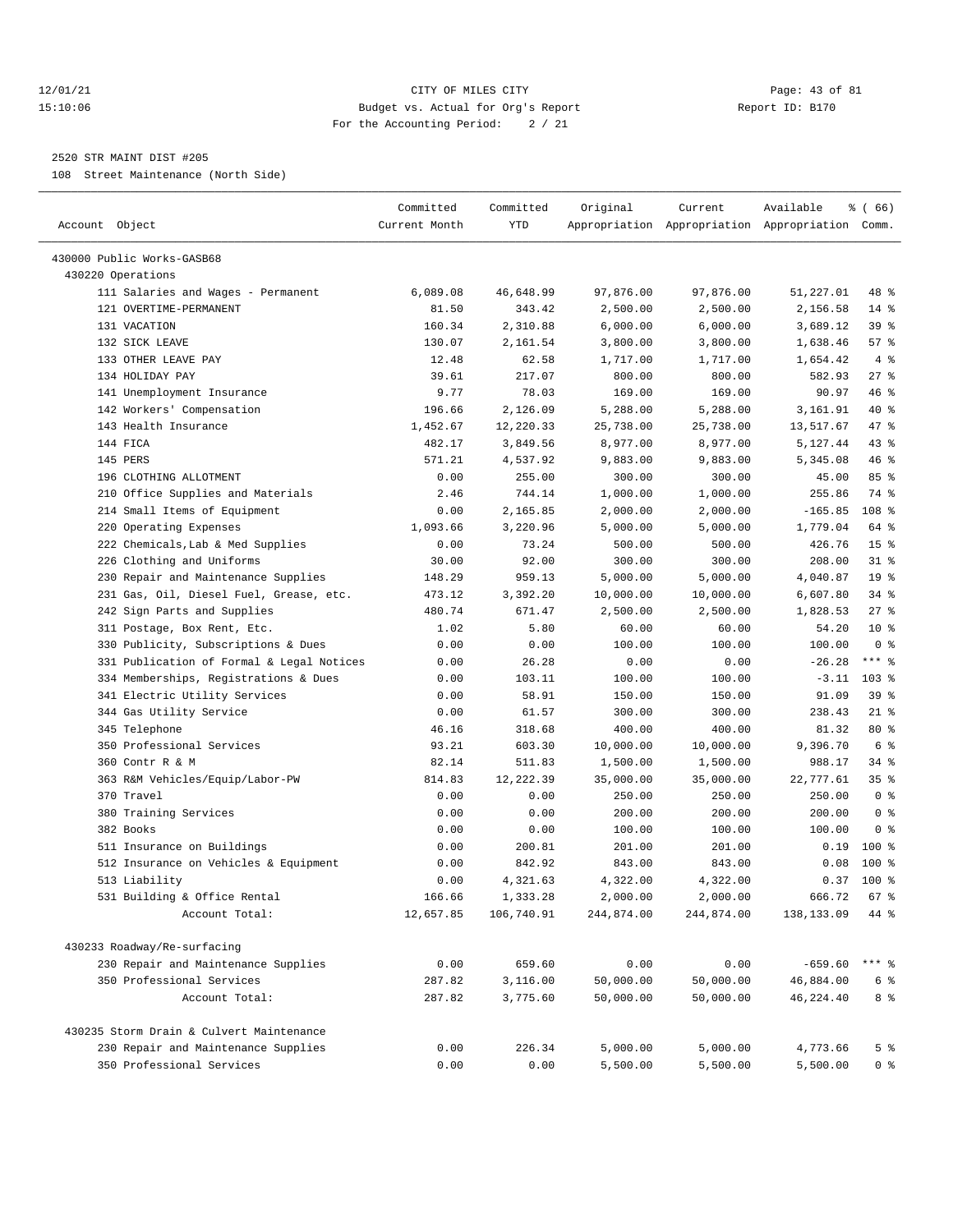## 12/01/21 Page: 44 of 81 15:10:06 Budget vs. Actual for Org's Report Report ID: B170 For the Accounting Period: 2 / 21

## 2520 STR MAINT DIST #205

108 Street Maintenance (North Side)

| Account Object                                                                                                            | Committed<br>Current Month | Committed<br>YTD       | Original               | Current<br>Appropriation Appropriation | Available<br>Appropriation | % (66)<br>Comm. |
|---------------------------------------------------------------------------------------------------------------------------|----------------------------|------------------------|------------------------|----------------------------------------|----------------------------|-----------------|
| Account Total:                                                                                                            | 0.00                       | 226.34                 | 10,500.00              | 10,500.00                              | 10,273.66                  | 2 <sup>8</sup>  |
| Account Group Total:                                                                                                      | 12,945.67                  | 110,742.85             | 305, 374.00            | 305, 374.00                            | 194,631.15                 | 36 <sup>8</sup> |
| 520000 OTHER FINANCING USES<br>521000 Interfund Operating Transfers Out<br>820 Transfers to Other Funds<br>Account Total: | 1,725.08<br>1,725.08       | 13,800.64<br>13,800.64 | 35,853.00<br>35,853.00 | 35,853.00<br>35,853.00                 | 22,052.36<br>22,052.36     | 38 %<br>38 %    |
| Account Group Total:                                                                                                      | 1,725.08                   | 13,800.64              | 35,853.00              | 35,853.00                              | 22,052.36                  | 38 %            |
| Organization Total:                                                                                                       | 14,670.75                  | 124,543.49             | 341,227.00             | 341,227.00                             | 216,683.51                 | 36%             |
| Fund Total:                                                                                                               | 14,862.89                  | 124,735.63             | 341,227.00             | 341,227.00                             | 216, 491.37 37 %           |                 |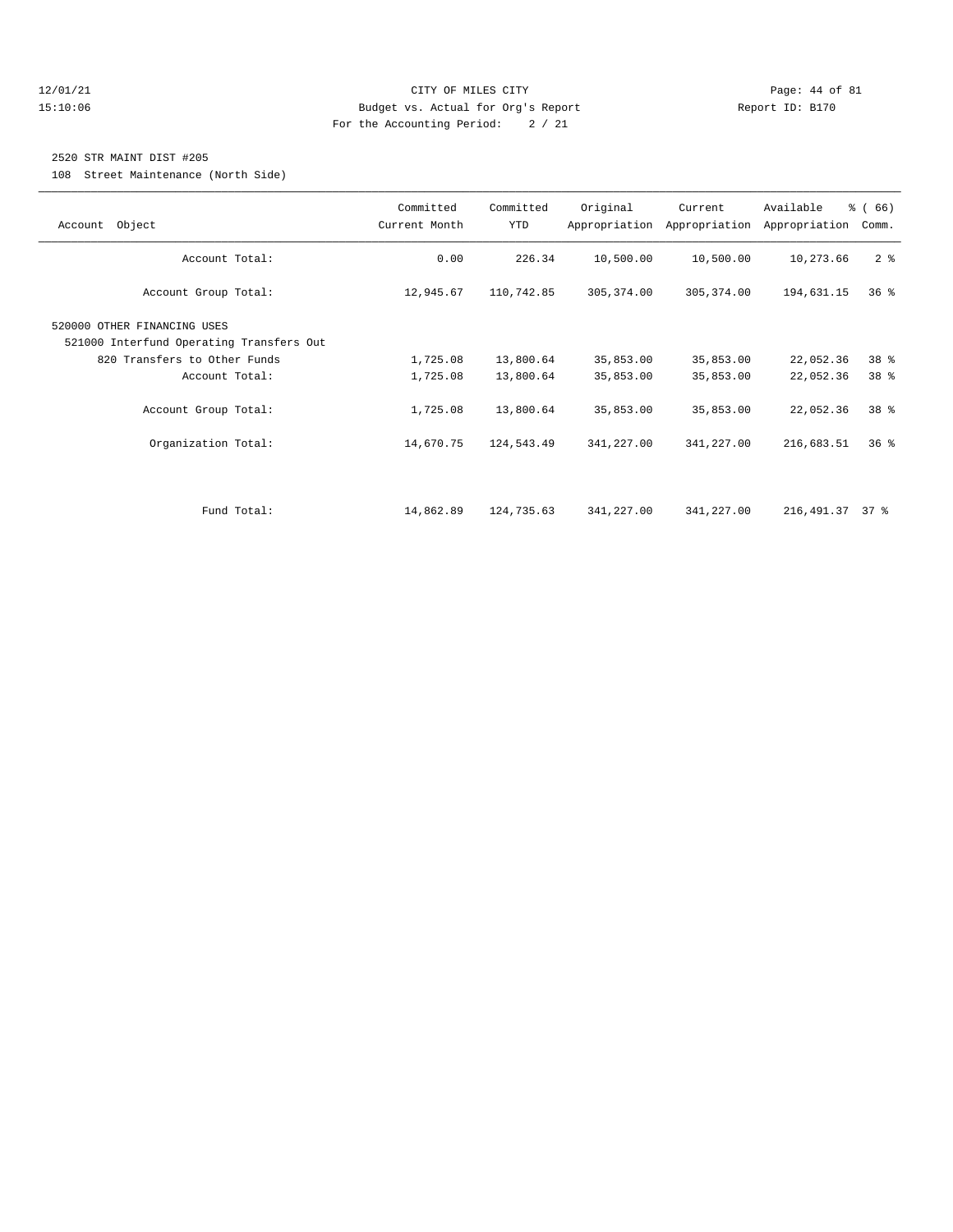## 12/01/21 Page: 45 of 81 15:10:06 Budget vs. Actual for Org's Report Report ID: B170 For the Accounting Period: 2 / 21

#### 2540 STR MAINT DIST#207-(MILESTOWN ESTATES)

109 Milestown Estates Maintenance Dist.

| Account Object                           | Committed<br>Current Month | Committed<br><b>YTD</b> | Original | Current  | Available<br>Appropriation Appropriation Appropriation Comm. | % (66)          |
|------------------------------------------|----------------------------|-------------------------|----------|----------|--------------------------------------------------------------|-----------------|
|                                          |                            |                         |          |          |                                                              |                 |
| 430000 Public Works-GASB68               |                            |                         |          |          |                                                              |                 |
| 430220 Operations                        |                            |                         |          |          |                                                              |                 |
| 111 Salaries and Wages - Permanent       | 285.18                     | 2,188.73                | 3,496.00 | 3,496.00 | 1,307.27                                                     | $63$ $%$        |
| 121 OVERTIME-PERMANENT                   | 4.11                       | 16.18                   | 100.00   | 100.00   | 83.82                                                        | 16 <sup>°</sup> |
| 131 VACATION                             | 8.19                       | 108.45                  | 300.00   | 300.00   | 191.55                                                       | 36%             |
| 132 SICK LEAVE                           | 5.46                       | 94.03                   | 200.00   | 200.00   | 105.97                                                       | 47.8            |
| 133 OTHER LEAVE PAY                      | 0.00                       | 0.20                    | 39.00    | 39.00    | 38.80                                                        | 1 <sup>8</sup>  |
| 134 HOLIDAY PAY                          | 1.92                       | 10.09                   | 40.00    | 40.00    | 29.91                                                        | 25%             |
| 141 Unemployment Insurance               | 0.41                       | 3.38                    | 6.00     | 6.00     | 2.62                                                         | 56%             |
| 142 Workers' Compensation                | 9.74                       | 106.74                  | 194.00   | 194.00   | 87.26                                                        | 55 <sup>8</sup> |
| 143 Health Insurance                     | 68.31                      | 576.34                  | 820.00   | 820.00   | 243.66                                                       | 70 %            |
| 144 FICA                                 | 22.59                      | 179.61                  | 319.00   | 319.00   | 139.39                                                       | 56%             |
| 145 PERS                                 | 26.72                      | 212.02                  | 366.00   | 366.00   | 153.98                                                       | 58 %            |
| 196 CLOTHING ALLOTMENT                   | 0.00                       | 12.00                   | 20.00    | 20.00    | 8.00                                                         | 60 %            |
| 350 Professional Services                | 0.00                       | 0.70                    | 1,000.00 | 1,000.00 | 999.30                                                       | 0 <sup>8</sup>  |
| Account Total:                           | 432.63                     | 3,508.47                | 6,900.00 | 6,900.00 | 3,391.53                                                     | $51$ $%$        |
| Account Group Total:                     | 432.63                     | 3,508.47                | 6,900.00 | 6,900.00 | 3,391.53                                                     | $51$ $%$        |
| 510000 MISCELLANEOUS                     |                            |                         |          |          |                                                              |                 |
| 510330 Comprehensive Liability Insurance |                            |                         |          |          |                                                              |                 |
| 513 Liability                            | 0.00                       | 63.16                   | 64.00    | 64.00    | 0.84                                                         | 99 <sub>8</sub> |
| Account Total:                           | 0.00                       | 63.16                   | 64.00    | 64.00    | 0.84                                                         | 99 <sub>8</sub> |
| Account Group Total:                     | 0.00                       | 63.16                   | 64.00    | 64.00    | 0.84                                                         | 99 %            |
| Organization Total:                      | 432.63                     | 3,571.63                | 6,964.00 | 6,964.00 | 3,392.37                                                     | $51$ $%$        |
| Fund Total:                              | 432.63                     | 3,571.63                | 6,964.00 | 6,964.00 | 3,392.37 51 %                                                |                 |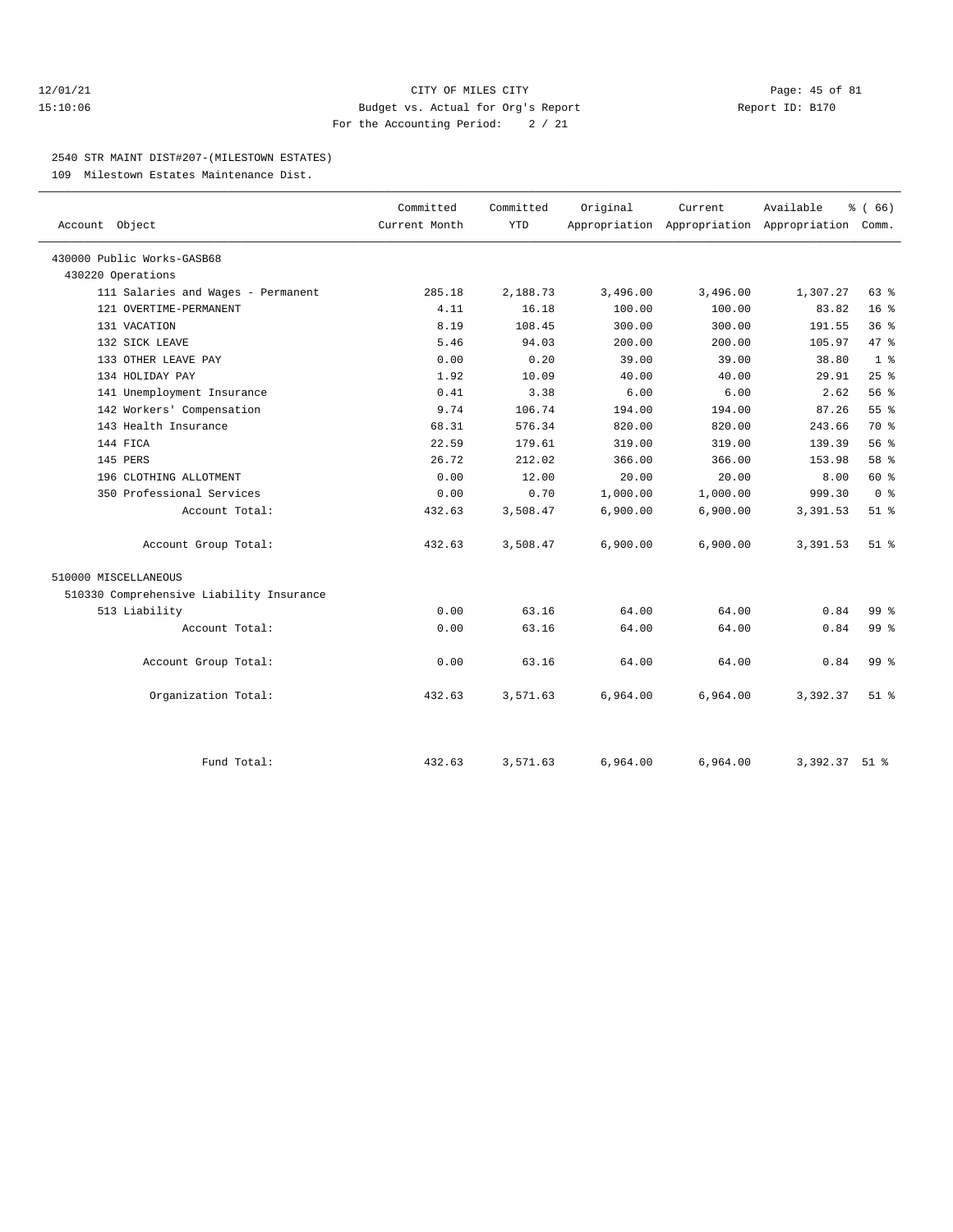## $12/01/21$  Page: 46 of 81 15:10:06 Budget vs. Actual for Org's Report Report ID: B170 For the Accounting Period: 2 / 21

#### 2701 Fire Grants

7 Fire

| Account Object                                                               | Committed<br>Current Month | Committed<br><b>YTD</b> | Original   | Current<br>Appropriation Appropriation | Available<br>Appropriation | $\frac{3}{6}$ (66)<br>Comm. |
|------------------------------------------------------------------------------|----------------------------|-------------------------|------------|----------------------------------------|----------------------------|-----------------------------|
| 420000 PUBLIC SAFETY-GASB68<br>420464 Fire-Turnouts/Accountability Sys Grant |                            |                         |            |                                        |                            |                             |
| 226 Clothing and Uniforms                                                    | 0.00                       | 0.00                    | 325,087.00 | 325,087.00                             | 325,087.00                 | 0 <sup>8</sup>              |
| Account Total:                                                               | 0.00                       | 0.00                    | 325,087.00 | 325,087.00                             | 325,087.00                 | 0 <sup>8</sup>              |
| Account Group Total:                                                         | 0.00                       | 0.00                    | 325,087.00 | 325,087.00                             | 325,087.00                 | 0 <sup>8</sup>              |
| Organization Total:                                                          | 0.00                       | 0.00                    | 325,087.00 | 325,087.00                             | 325,087.00                 | 0 <sup>8</sup>              |
| Fund Total:                                                                  | 0.00                       | 0.00                    | 325,087.00 | 325,087.00                             | 325,087.00                 | 0 <sup>8</sup>              |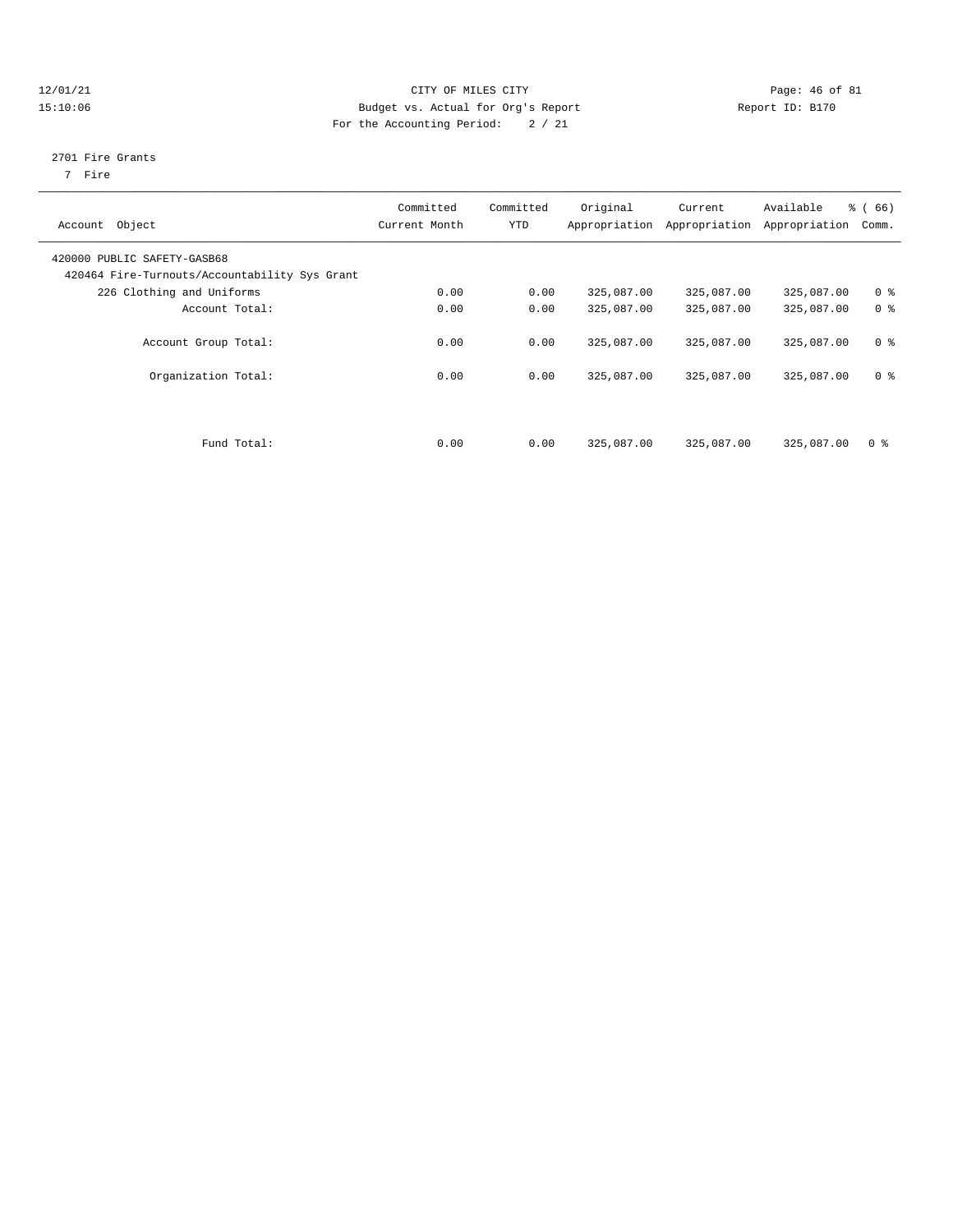## 12/01/21 Page: 47 of 81 CITY OF MILES CITY CONTRIBUTE CITY PAGE: 47 of 81 Page: 47 of 81 CITY CONTRIBUTE CITY 15:10:06 Budget vs. Actual for Org's Report For the Accounting Period: 2 / 21

 2820 GAS TAX 34 Gas Tax

| Account Object                           | Committed<br>Current Month | Committed<br><b>YTD</b> | Original   | Current    | Available<br>Appropriation Appropriation Appropriation | % (66)<br>Comm. |  |
|------------------------------------------|----------------------------|-------------------------|------------|------------|--------------------------------------------------------|-----------------|--|
| 520000 OTHER FINANCING USES              |                            |                         |            |            |                                                        |                 |  |
| 521000 Interfund Operating Transfers Out |                            |                         |            |            |                                                        |                 |  |
| 820 Transfers to Other Funds             | 204.33                     | 1,634.64                | 2,452.00   | 2,452.00   | 817.36                                                 | 67%             |  |
| Account Total:                           | 204.33                     | 1,634.64                | 2,452.00   | 2,452.00   | 817.36                                                 | 67%             |  |
| 521204 TRANSFER:<br>SID 204              |                            |                         |            |            |                                                        |                 |  |
| 820 Transfers to Other Funds             | 0.00                       | 0.00                    | 83,878.00  | 83,878.00  | 83,878.00                                              | 0 <sup>8</sup>  |  |
| Account Total:                           | 0.00                       | 0.00                    | 83,878.00  | 83,878.00  | 83,878.00                                              | 0 <sup>8</sup>  |  |
| 521205 TRANSFER:<br>SID 205              |                            |                         |            |            |                                                        |                 |  |
| 820 Transfers to Other Funds             | 0.00                       | 0.00                    | 83,878.00  | 83,878.00  | 83,878.00                                              | 0 <sup>8</sup>  |  |
| Account Total:                           | 0.00                       | 0.00                    | 83,878.00  | 83,878.00  | 83,878.00                                              | 0 <sup>8</sup>  |  |
| Account Group Total:                     | 204.33                     | 1,634.64                | 170,208.00 | 170,208.00 | 168,573.36                                             | 1 <sup>8</sup>  |  |
| Organization Total:                      | 204.33                     | 1,634.64                | 170,208.00 | 170,208.00 | 168,573.36                                             | 1 <sup>8</sup>  |  |
|                                          |                            |                         |            |            |                                                        |                 |  |
| Fund Total:                              | 204.33                     | 1,634.64                | 170,208.00 | 170,208.00 | 168,573.36                                             | 1 <sup>8</sup>  |  |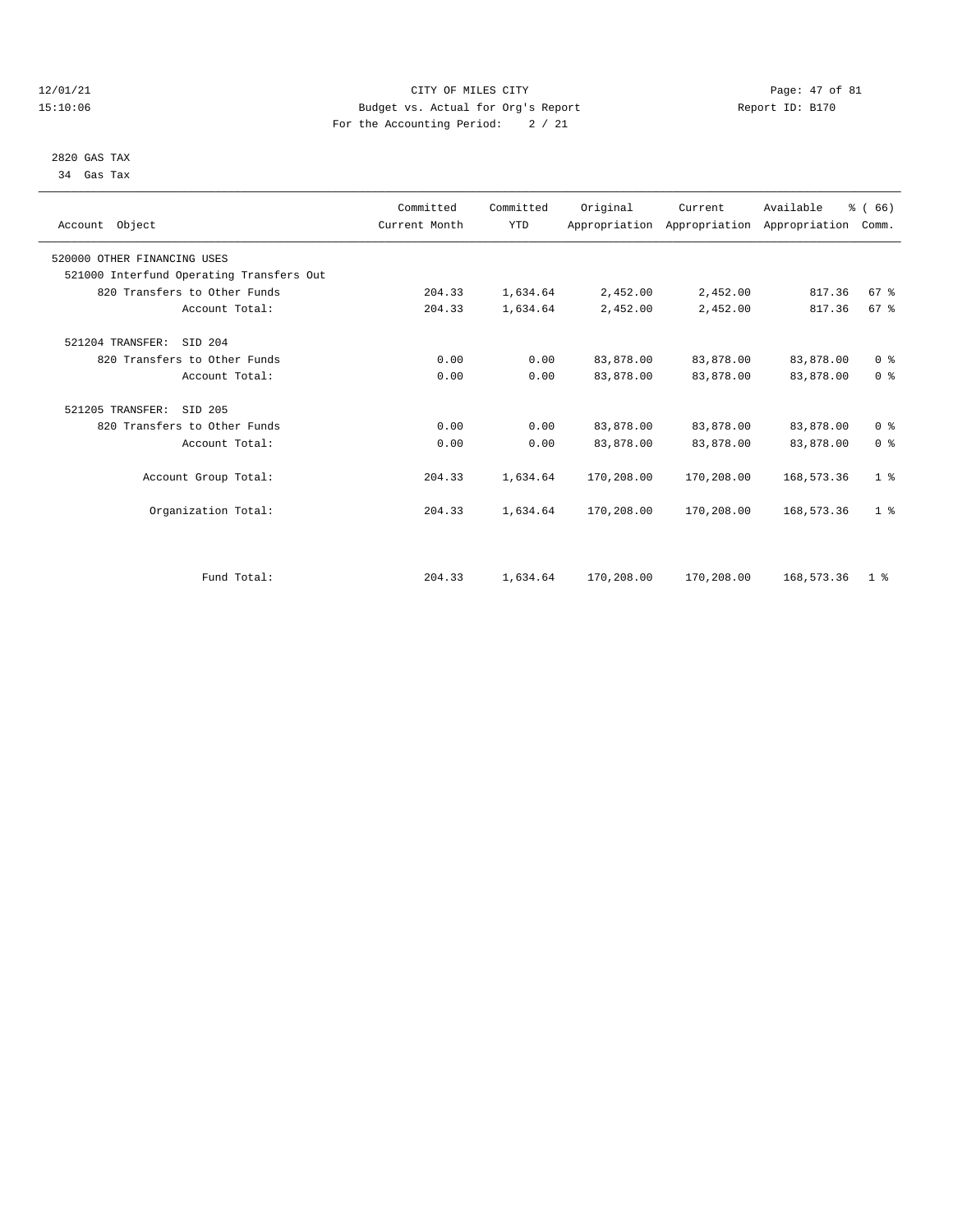## $\begin{tabular}{c} 12/01/21 & \hspace{2.5cm} \textbf{Page: 48 of 81} \\ 15:10:06 & \hspace{2.5cm} \textbf{Bugel: 49 of 81} \\ \end{tabular}$ 15:10:06 Budget vs. Actual for Org's Report Report ID: B170 For the Accounting Period: 2 / 21

#### 2821 HB473- Fuel Tax 95 HB473

| Object<br>Account                                         | Committed<br>Current Month | Committed<br><b>YTD</b> | Original<br>Appropriation | Current<br>Appropriation | Available<br>Appropriation | % (66)<br>Comm. |
|-----------------------------------------------------------|----------------------------|-------------------------|---------------------------|--------------------------|----------------------------|-----------------|
| 430000 Public Works-GASB68<br>430233 Roadway/Re-surfacing |                            |                         |                           |                          |                            |                 |
| 935 HB473 Tax Match Program                               | 0.00                       | 0.00                    | 105,000.00                | 105,000.00               | 105,000.00                 | 0 <sup>8</sup>  |
| Account Total:                                            | 0.00                       | 0.00                    | 105,000.00                | 105,000.00               | 105,000.00                 | 0 <sup>8</sup>  |
| Account Group Total:                                      | 0.00                       | 0.00                    | 105,000.00                | 105,000.00               | 105,000.00                 | 0 <sup>8</sup>  |
| Organization Total:                                       | 0.00                       | 0.00                    | 105,000.00                | 105,000.00               | 105,000.00                 | 0 <sup>8</sup>  |
| Fund Total:                                               | 0.00                       | 0.00                    | 105,000.00                | 105,000.00               | 105,000.00                 | 0 <sup>8</sup>  |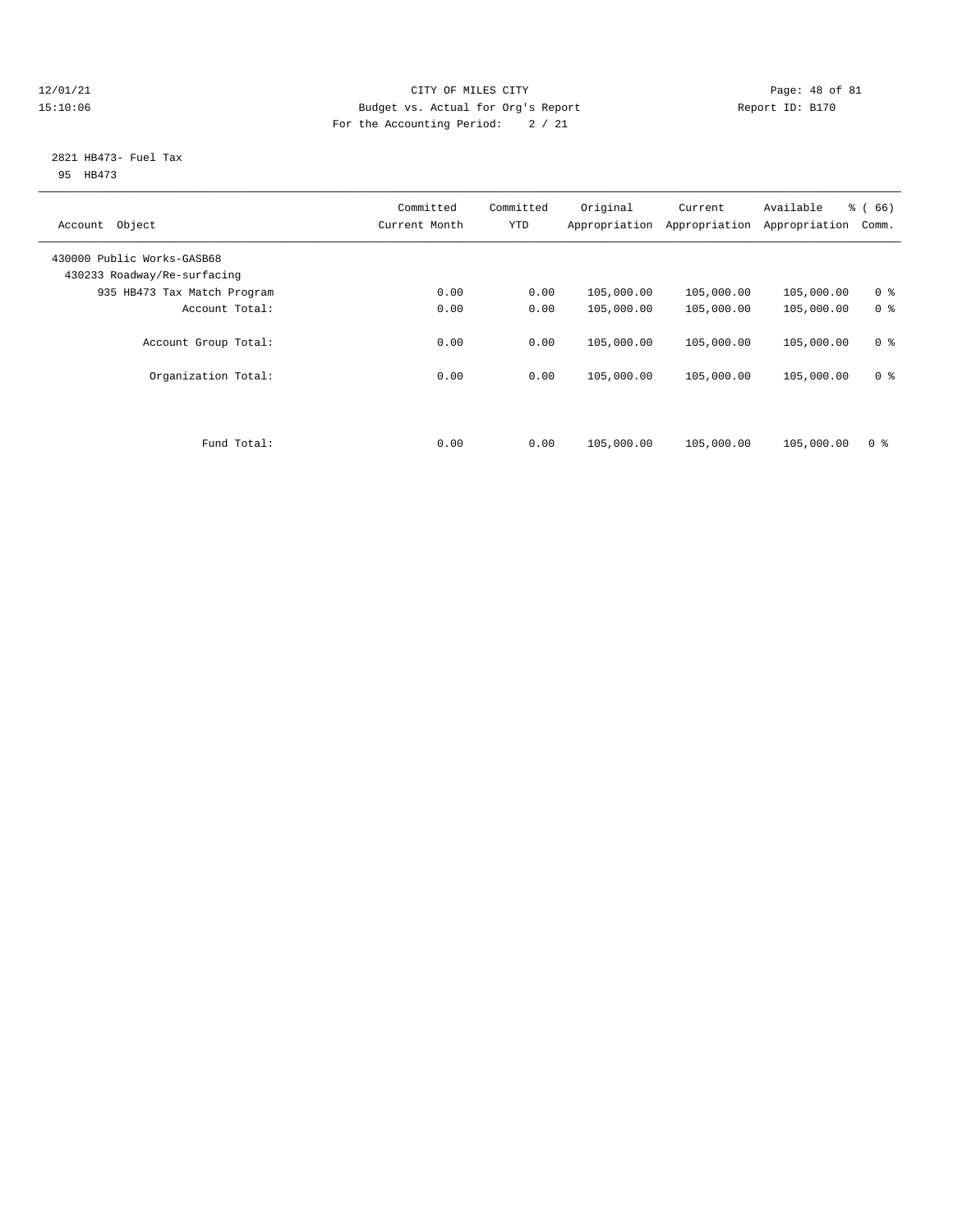## 12/01/21 Page: 49 of 81 15:10:06 Budget vs. Actual for Org's Report Report ID: B170 For the Accounting Period: 2 / 21

2850 Southeastern Montana Dispatch-911

105 Enhanced 911

| Account Object                             | Committed<br>Current Month | Committed<br><b>YTD</b> | Original   | Current    | Available<br>Appropriation Appropriation Appropriation Comm. | $*(66)$                            |
|--------------------------------------------|----------------------------|-------------------------|------------|------------|--------------------------------------------------------------|------------------------------------|
| 420000 PUBLIC SAFETY-GASB68                |                            |                         |            |            |                                                              |                                    |
| 420140 Crime Control and Investigation(05) |                            |                         |            |            |                                                              |                                    |
| 210 Office Supplies and Materials          | 0.00                       | 0.00                    | 1,500.00   | 1,500.00   | 1,500.00                                                     | $0 \text{ }$ $\text{ }$ $\text{ }$ |
| 214 Small Items of Equipment               | 0.00                       | 1,017.98                | 2,000.00   | 2,000.00   | 982.02                                                       | $51$ %                             |
| 220 Operating Expenses                     | 0.00                       | 0.00                    | 2,000.00   | 2,000.00   | 2.000.00                                                     | 0 <sup>8</sup>                     |
| 311 Postage, Box Rent, Etc.                | 0.00                       | 0.00                    | 150.00     | 150.00     | 150.00                                                       | 0 <sup>8</sup>                     |
| 320 Printing, Duplicating, Typing &        | 0.00                       | 0.00                    | 100.00     | 100.00     | 100.00                                                       | 0 <sup>8</sup>                     |
| 334 Memberships, Registrations & Dues      | 0.00                       | 0.00                    | 100.00     | 100.00     | 100.00                                                       | 0 <sup>8</sup>                     |
| 341 Electric Utility Services              | 98.25                      | 399.21                  | 650.00     | 650.00     | 250.79                                                       | 61 %                               |
| 345 Telephone                              | 2,333.27                   | 16, 143. 78             | 30,000.00  | 30,000.00  | 13,856.22                                                    | 54%                                |
| 350 Professional Services                  | 200.00                     | 25,094.99               | 70,000.00  | 70,000.00  | 44,905.01                                                    | 36%                                |
| 370 Travel                                 | 0.00                       | 0.00                    | 3,000.00   | 3,000.00   | 3,000.00                                                     | 0 <sup>8</sup>                     |
| 380 Training Services                      | 0.00                       | 1,200.00                | 1,500.00   | 1,500.00   | 300.00                                                       | $80*$                              |
| 512 Insurance on Vehicles & Equipment      | 0.00                       | 280.00                  | 280.00     | 280.00     | 0.00                                                         | $100*$                             |
| 940 Machinery & Equipment                  | 0.00                       | 0.00                    | 30,000.00  | 30,000.00  | 30,000.00                                                    | $0 \text{ }$ $\text{ }$ $\text{ }$ |
| 941 911 Eq & Software (2/01)               | 0.00                       | 106, 445.10             | 30,000.00  | 30,000.00  | $-76, 445.10$                                                | $355$ $%$                          |
| Account Total:                             | 2,631.52                   | 150,581.06              | 171,280.00 | 171,280.00 | 20,698.94                                                    | 88 %                               |
| Account Group Total:                       | 2,631.52                   | 150,581.06              | 171,280.00 | 171,280.00 | 20,698.94                                                    | 88 %                               |
| 520000 OTHER FINANCING USES                |                            |                         |            |            |                                                              |                                    |
| 521000 Interfund Operating Transfers Out   |                            |                         |            |            |                                                              |                                    |
| 820 Transfers to Other Funds               | 0.00                       | 14,923.25               | 59,693.00  | 59,693.00  | 44,769.75                                                    | $25$ $%$                           |
| Account Total:                             | 0.00                       | 14,923.25               | 59,693.00  | 59,693.00  | 44,769.75                                                    | 25%                                |
| Account Group Total:                       | 0.00                       | 14,923.25               | 59,693.00  | 59,693.00  | 44,769.75                                                    | $25$ $%$                           |
| Organization Total:                        | 2,631.52                   | 165,504.31              | 230,973.00 | 230,973.00 | 65,468.69                                                    | $72*$                              |
| Fund Total:                                | 2,631.52                   | 165,504.31              | 230,973.00 | 230,973.00 | 65,468.69 72 %                                               |                                    |
|                                            |                            |                         |            |            |                                                              |                                    |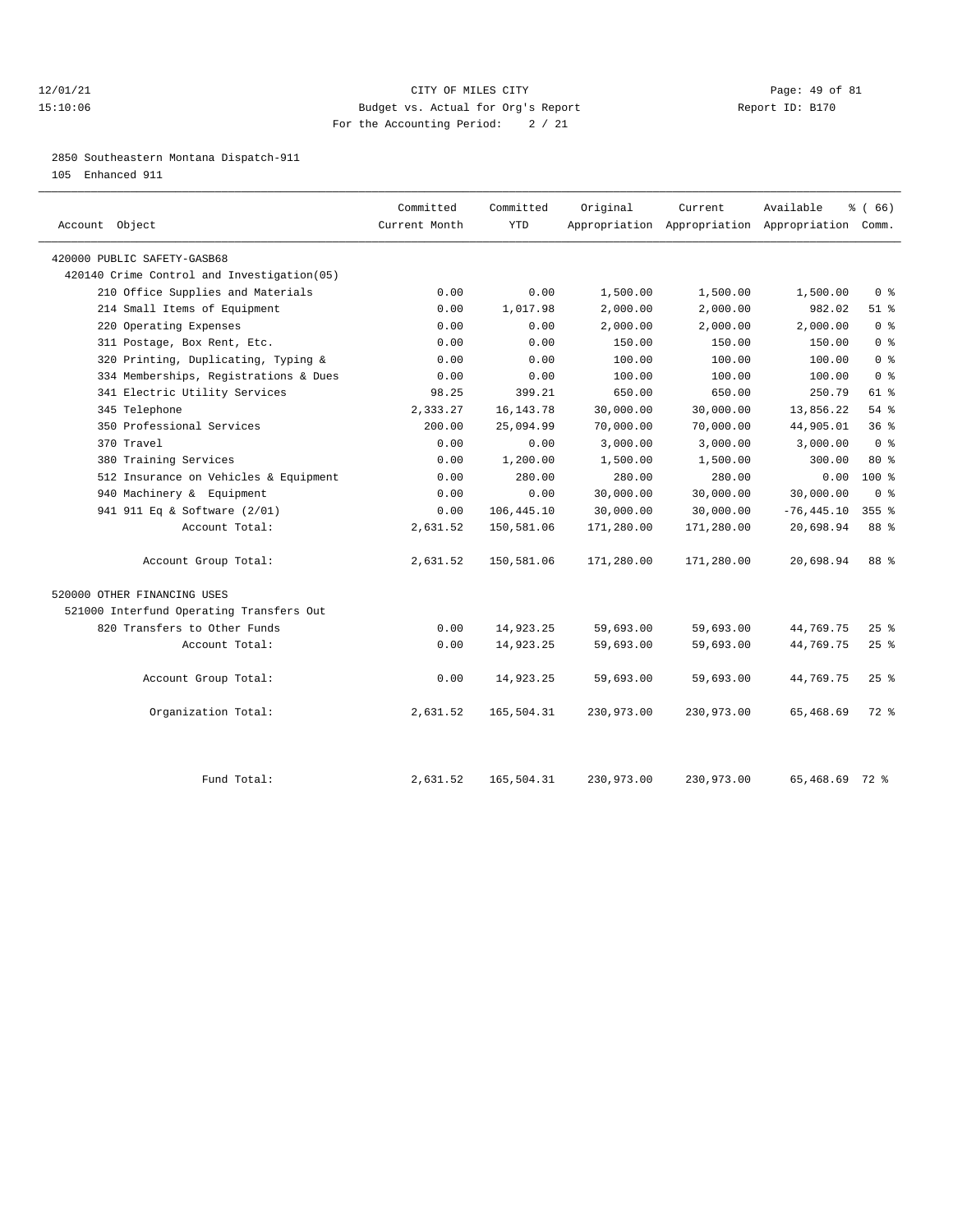## 12/01/21 Page: 50 of 81 15:10:06 Budget vs. Actual for Org's Report Report ID: B170 For the Accounting Period: 2 / 21

# 2880 LIBRARY GRANTS

39 Partners Program

| Account Object                                                      | Committed<br>Current Month | Committed<br>YTD | Original<br>Appropriation | Current<br>Appropriation | Available<br>Appropriation | % (66)<br>Comm. |
|---------------------------------------------------------------------|----------------------------|------------------|---------------------------|--------------------------|----------------------------|-----------------|
| 460000 CULTURE AND RECREATION-GASB68<br>460100 Library Services(16) |                            |                  |                           |                          |                            |                 |
| 311 Postage, Box Rent, Etc.                                         | 234.00                     | 1,923.06         | 4,900.00                  | 4,900.00                 | 2,976.94                   | 39 <sup>8</sup> |
| 382 Books                                                           | 0.00                       | 0.00             | 100.00                    | 100.00                   | 100.00                     | 0 %             |
| Account Total:                                                      | 234.00                     | 1,923.06         | 5,000.00                  | 5.000.00                 | 3,076.94                   | 38 <sup>8</sup> |
| Account Group Total:                                                | 234.00                     | 1,923.06         | 5,000.00                  | 5,000.00                 | 3,076.94                   | 38 %            |
| Organization Total:                                                 | 234.00                     | 1,923.06         | 5,000.00                  | 5.000.00                 | 3,076.94                   | 38 <sup>8</sup> |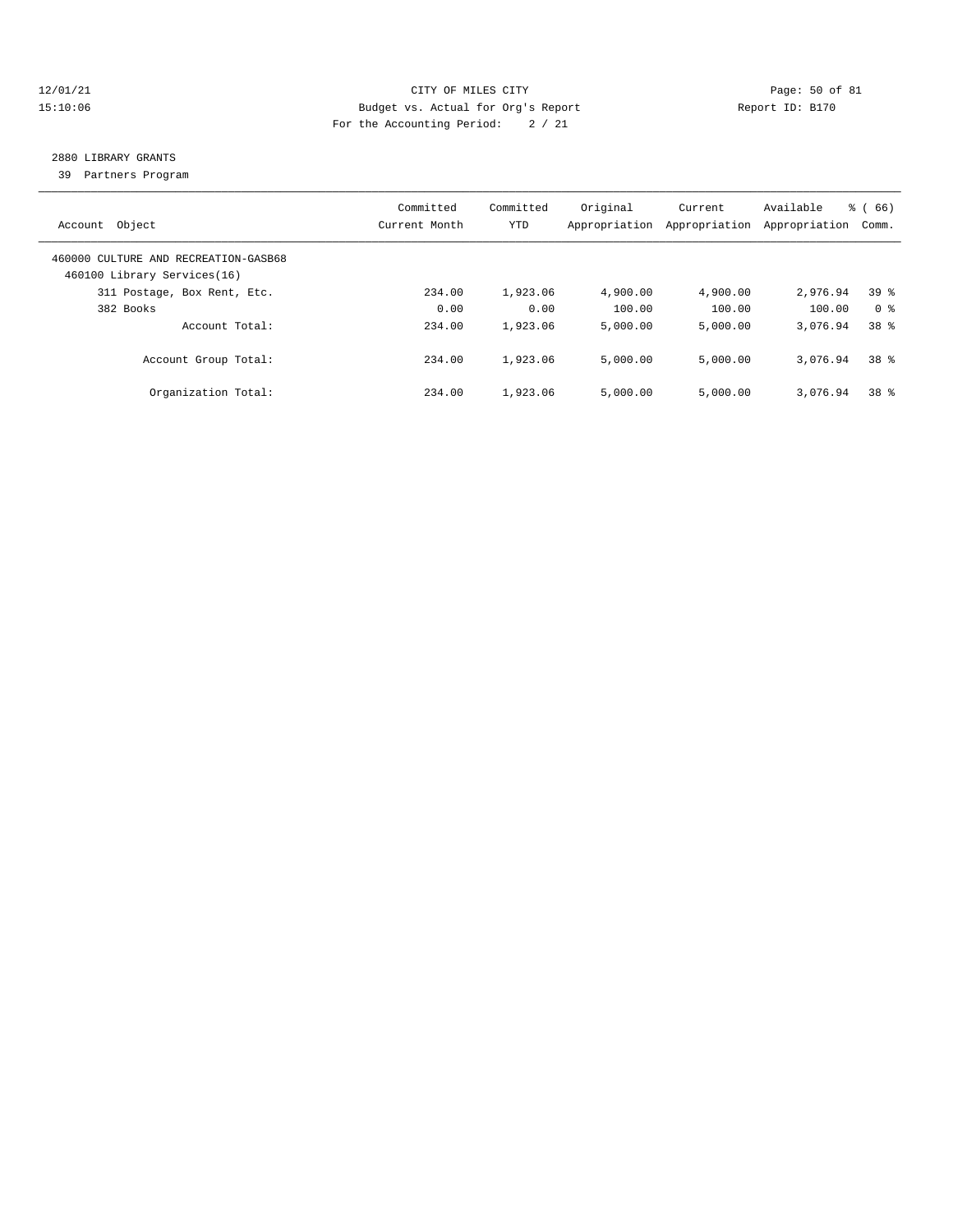## 12/01/21 Page: 51 of 81 15:10:06 Budget vs. Actual for Org's Report Report ID: B170 For the Accounting Period: 2 / 21

#### 2880 LIBRARY GRANTS

41 Sagebrush Fed/Coal Sev Tax

| Object<br>Account                    | Committed<br>Current Month | Committed<br>YTD | Original<br>Appropriation | Current<br>Appropriation | Available<br>Appropriation | $\frac{3}{6}$ (66)<br>Comm. |
|--------------------------------------|----------------------------|------------------|---------------------------|--------------------------|----------------------------|-----------------------------|
| 460000 CULTURE AND RECREATION-GASB68 |                            |                  |                           |                          |                            |                             |
| 460100 Library Services(16)          |                            |                  |                           |                          |                            |                             |
| 210 Office Supplies and Materials    | 0.00                       | 0.00             | 1,056.00                  | 1,056.00                 | 1,056.00                   | 0 <sup>8</sup>              |
| 214 Small Items of Equipment         | 0.00                       | 0.00             | 2,500.00                  | 2,500.00                 | 2,500.00                   | 0 %                         |
| 350 Professional Services            | 1,932.00                   | 1,932.00         | 8,900.00                  | 8,900.00                 | 6,968.00                   | $22$ %                      |
| 370 Travel                           | 0.00                       | 0.00             | 5,600.00                  | 5,600.00                 | 5,600.00                   | 0 <sup>8</sup>              |
| 380 Training Services                | 0.00                       | 0.00             | 2,700.00                  | 2,700.00                 | 2,700.00                   | 0 <sup>8</sup>              |
| Account Total:                       | 1,932.00                   | 1,932.00         | 20,756.00                 | 20,756.00                | 18,824.00                  | 9 <sup>8</sup>              |
| Account Group Total:                 | 1,932.00                   | 1,932.00         | 20,756.00                 | 20,756.00                | 18,824.00                  | 9 %                         |
| Organization Total:                  | 1,932.00                   | 1,932.00         | 20,756.00                 | 20,756.00                | 18,824.00                  | 9%                          |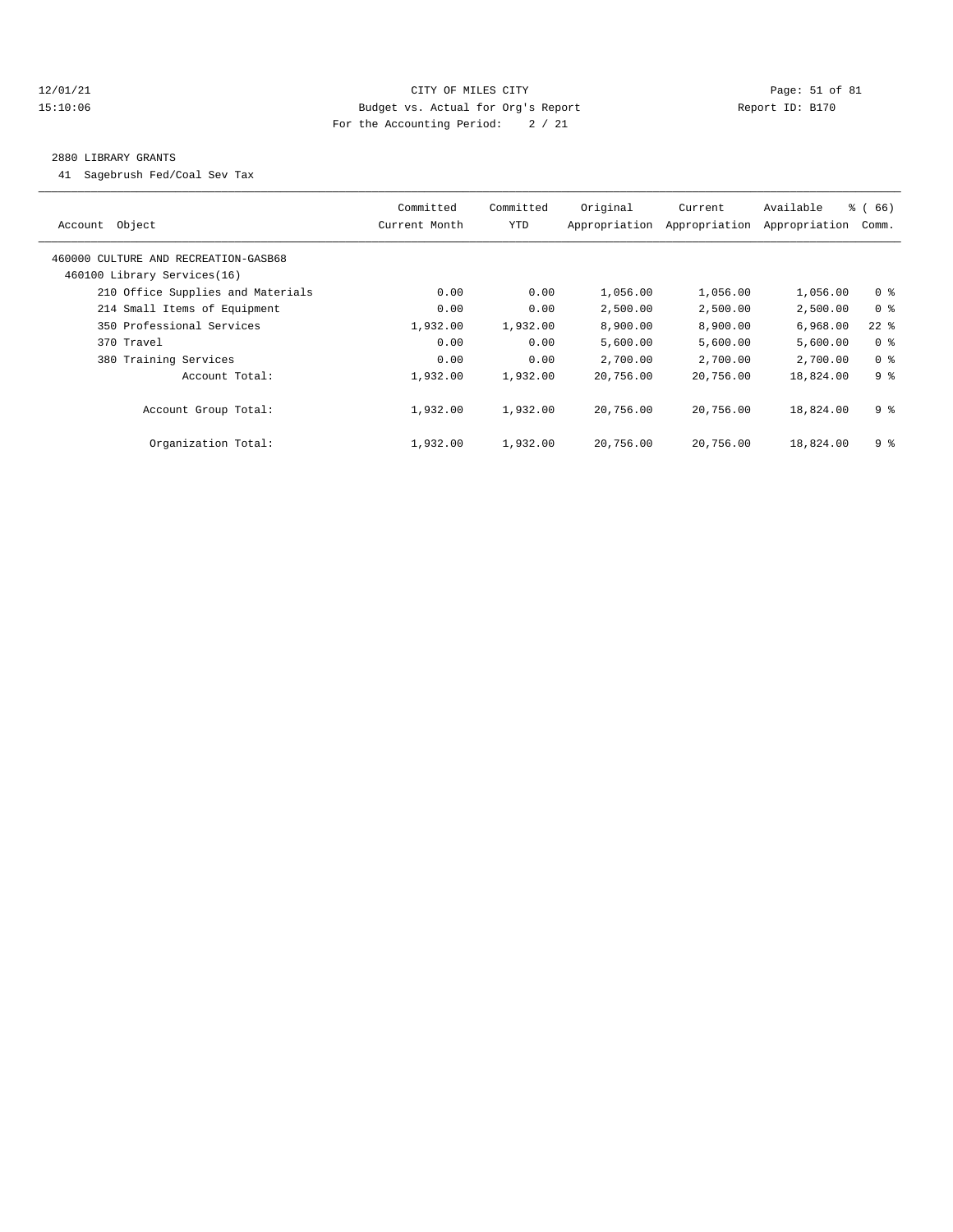## 12/01/21 Page: 52 of 81 15:10:06 Budget vs. Actual for Org's Report Report ID: B170 For the Accounting Period: 2 / 21

#### 2880 LIBRARY GRANTS

43 State Aid Per Capita-Tech Serv

| Account Object                                                      | Committed<br>Current Month | Committed<br>YTD | Original<br>Appropriation | Current<br>Appropriation | Available<br>Appropriation | $\frac{3}{6}$ (66)<br>Comm. |
|---------------------------------------------------------------------|----------------------------|------------------|---------------------------|--------------------------|----------------------------|-----------------------------|
| 460000 CULTURE AND RECREATION-GASB68<br>460100 Library Services(16) |                            |                  |                           |                          |                            |                             |
| 210 Office Supplies and Materials                                   | 0.00                       | 0.00             | 1,000.00                  | 1,000.00                 | 1,000.00                   | 0 <sup>8</sup>              |
| 214 Small Items of Equipment                                        | 0.00                       | 1,598.00         | 5,399.00                  | 5,399.00                 | 3,801.00                   | $30*$                       |
| 350 Professional Services                                           | 0.00                       | 2,004.89         | 15,284.00                 | 15,284.00                | 13,279.11                  | $13*$                       |
| 370 Travel                                                          | 0.00                       | 0.00             | 5,000.00                  | 5.000.00                 | 5,000.00                   | 0 %                         |
| Account Total:                                                      | 0.00                       | 3,602.89         | 26,683.00                 | 26,683.00                | 23,080.11                  | $14*$                       |
| Account Group Total:                                                | 0.00                       | 3,602.89         | 26,683.00                 | 26,683.00                | 23,080.11                  | $14*$                       |
| Organization Total:                                                 | 0.00                       | 3,602.89         | 26,683.00                 | 26,683.00                | 23,080.11                  | $14*$                       |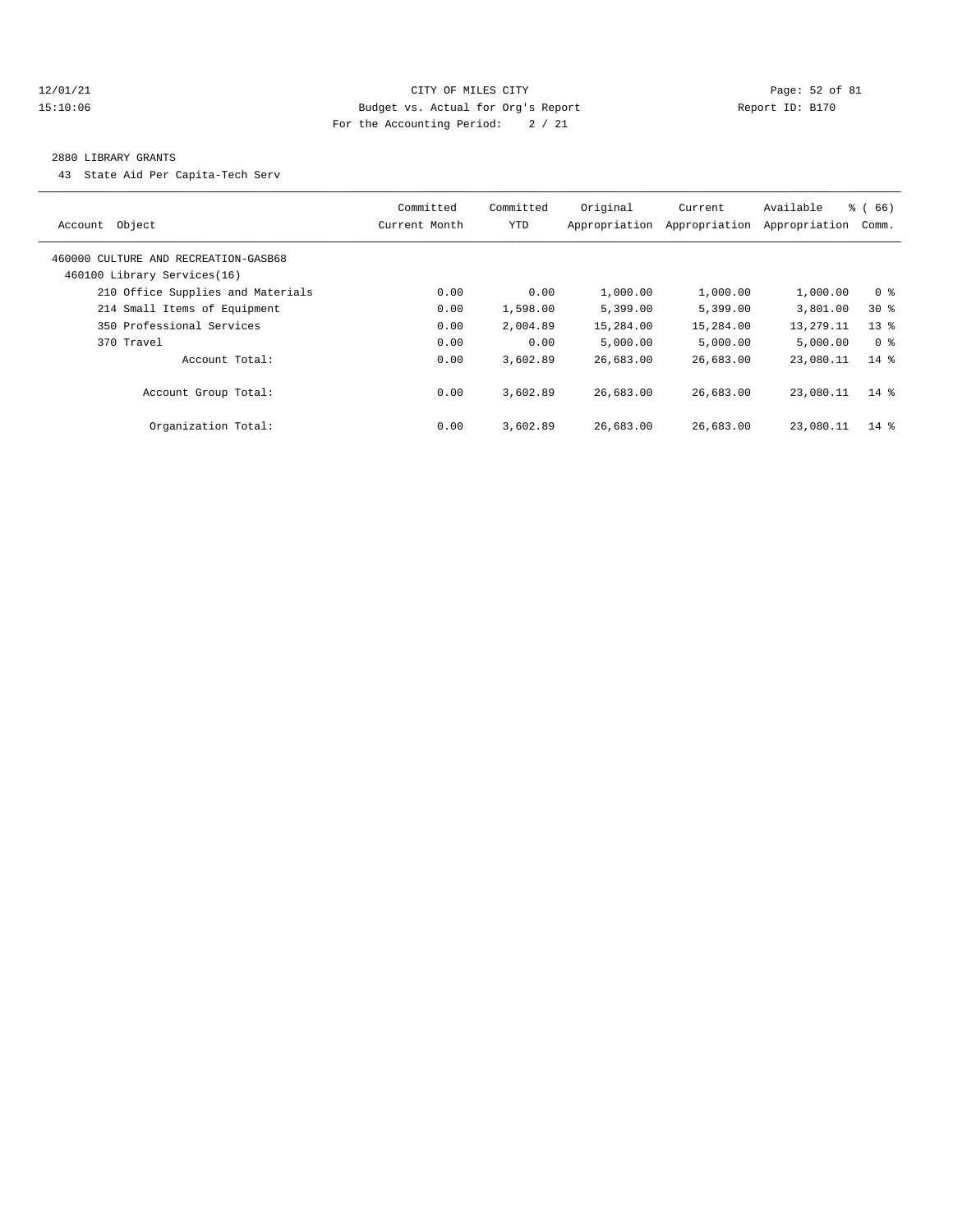## 12/01/21 Page: 53 of 81 15:10:06 Budget vs. Actual for Org's Report Report ID: B170 For the Accounting Period: 2 / 21

#### 2880 LIBRARY GRANTS

111 One Time Endowments-Library

| Account Object                                                      | Committed<br>Current Month | Committed<br>YTD | Original<br>Appropriation | Current<br>Appropriation | Available<br>Appropriation | % (66)<br>Comm. |
|---------------------------------------------------------------------|----------------------------|------------------|---------------------------|--------------------------|----------------------------|-----------------|
| 460000 CULTURE AND RECREATION-GASB68<br>460100 Library Services(16) |                            |                  |                           |                          |                            |                 |
| 214 Small Items of Equipment                                        | 0.00                       | 0.00             | 1,785.00                  | 1,785.00                 | 1,785.00                   | 0 <sup>8</sup>  |
| Account Total:                                                      | 0.00                       | 0.00             | 1,785.00                  | 1,785.00                 | 1,785.00                   | 0 <sup>8</sup>  |
| Account Group Total:                                                | 0.00                       | 0.00             | 1,785.00                  | 1,785.00                 | 1,785.00                   | 0 %             |
| Organization Total:                                                 | 0.00                       | 0.00             | 1,785.00                  | 1,785.00                 | 1,785.00                   | 0 %             |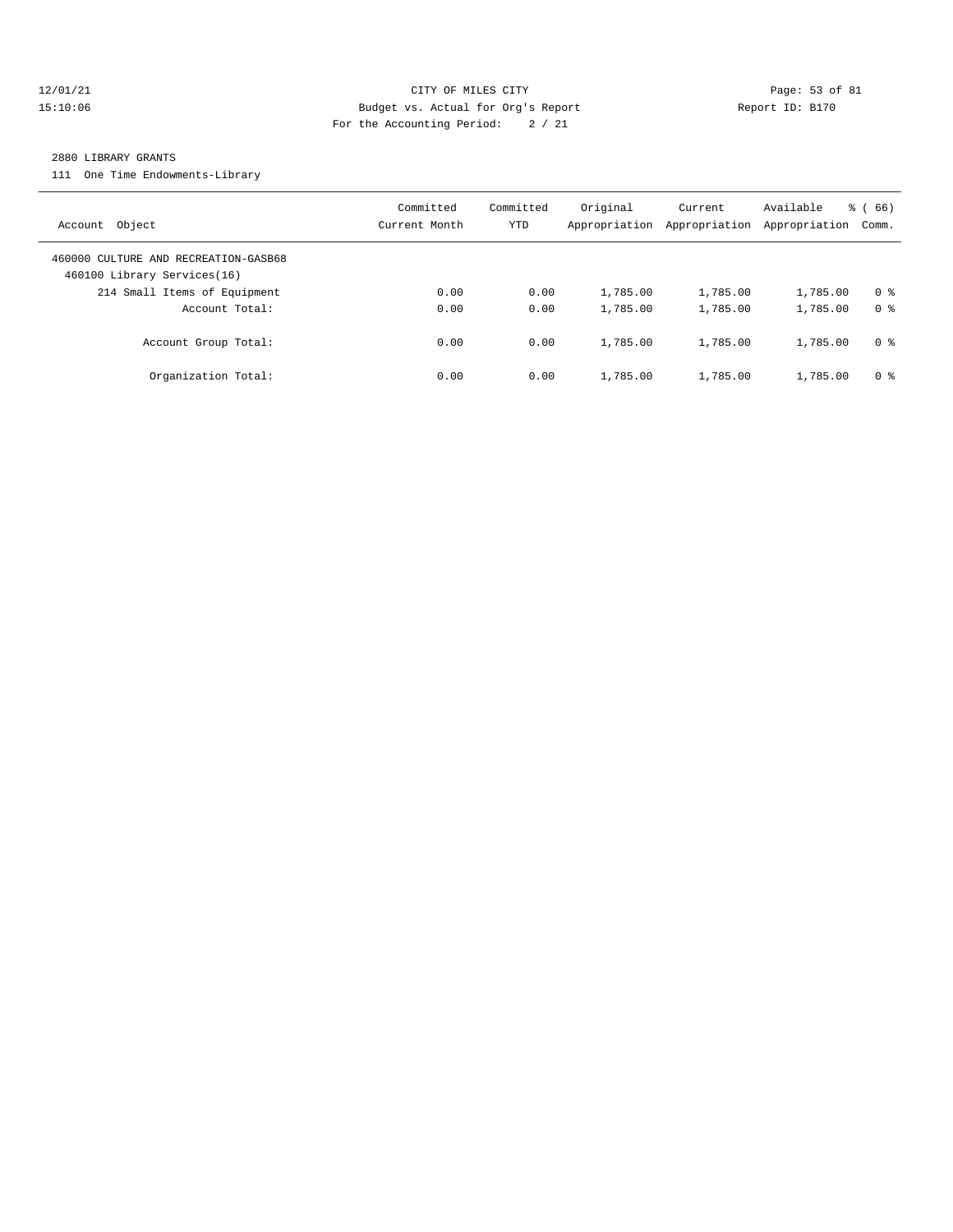## $12/01/21$  Page: 54 of 81 15:10:06 Budget vs. Actual for Org's Report Report ID: B170 For the Accounting Period: 2 / 21

#### 2880 LIBRARY GRANTS

112 Library Board of Trustees-Library

| Object<br>Account                                                   | Committed<br>Current Month | Committed<br>YTD | Original<br>Appropriation | Current<br>Appropriation | Available<br>Appropriation | % (66)<br>Comm. |
|---------------------------------------------------------------------|----------------------------|------------------|---------------------------|--------------------------|----------------------------|-----------------|
| 460000 CULTURE AND RECREATION-GASB68<br>460100 Library Services(16) |                            |                  |                           |                          |                            |                 |
| 350 Professional Services                                           | 0.00                       | 0.00             | 10,000.00                 | 10,000.00                | 10,000.00                  | 0 <sup>8</sup>  |
| 360 Contr R & M                                                     | 0.00                       | 0.00             | 40,000.00                 | 40,000.00                | 40,000.00                  | 0 <sup>8</sup>  |
| 382 Books                                                           | 0.00                       | 0.00             | 10,000.00                 | 10,000.00                | 10,000.00                  | 0 <sup>8</sup>  |
| Account Total:                                                      | 0.00                       | 0.00             | 60,000.00                 | 60,000.00                | 60,000.00                  | 0 <sup>8</sup>  |
| Account Group Total:                                                | 0.00                       | 0.00             | 60,000.00                 | 60,000.00                | 60,000.00                  | 0 <sup>8</sup>  |
| Organization Total:                                                 | 0.00                       | 0.00             | 60,000.00                 | 60,000.00                | 60,000.00                  | 0 <sup>8</sup>  |
|                                                                     |                            |                  |                           |                          |                            |                 |
| Fund Total:                                                         | 2,166.00                   | 7,457.95         | 114,224.00                | 114,224.00               | 106,766.05                 | 7 %             |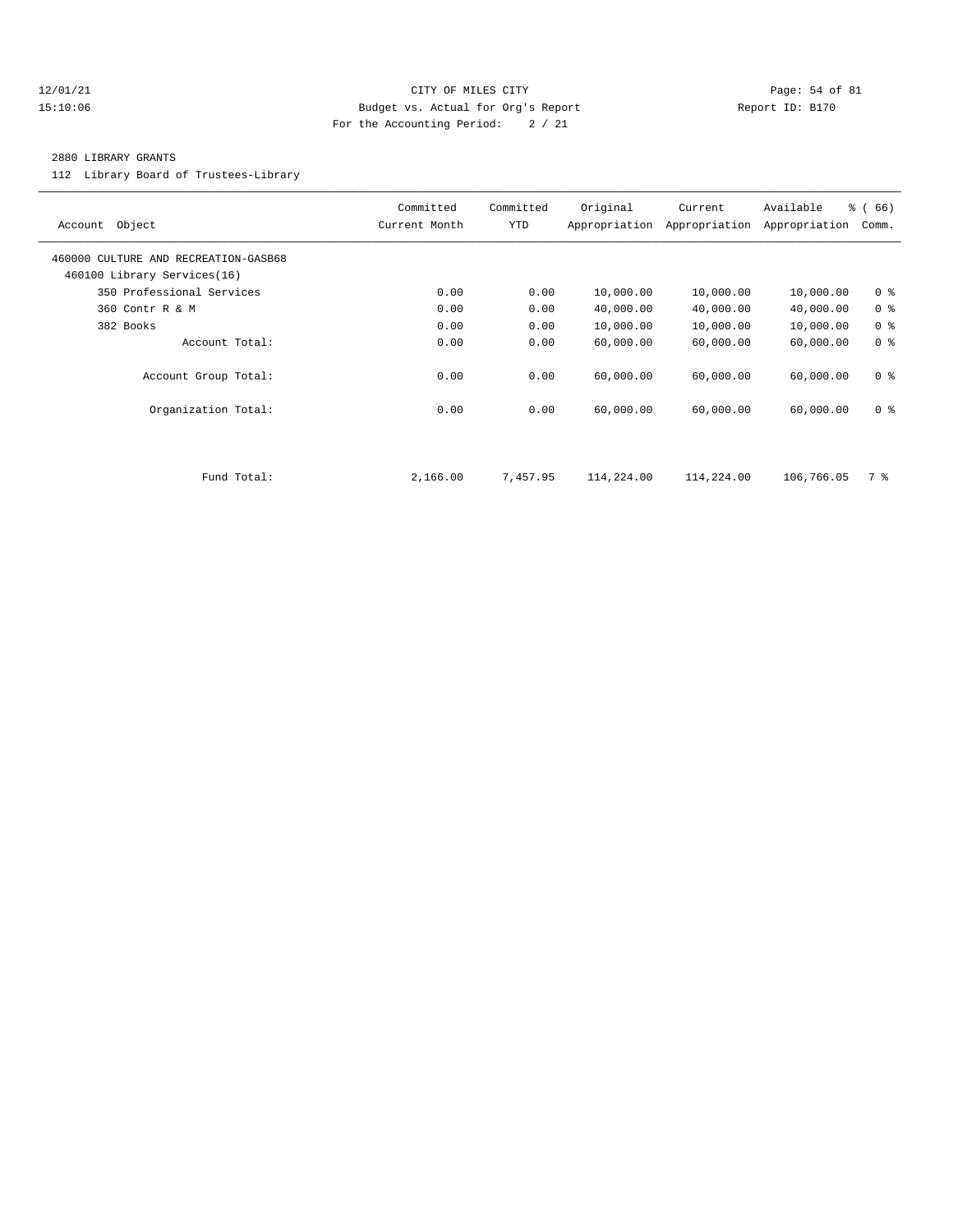## 12/01/21 Page: 55 of 81 15:10:06 Budget vs. Actual for Org's Report Report ID: B170 For the Accounting Period: 2 / 21

# 2935 Historic Preservation

11 Historic Preservation

| Account Object                              | Committed<br>Current Month | Committed<br><b>YTD</b> | Original        | Current<br>Appropriation Appropriation Appropriation Comm. | Available         | % (66)          |
|---------------------------------------------|----------------------------|-------------------------|-----------------|------------------------------------------------------------|-------------------|-----------------|
| 460000 CULTURE AND RECREATION-GASB68        |                            |                         |                 |                                                            |                   |                 |
| 460461 Historic Preservation-Administration |                            |                         |                 |                                                            |                   |                 |
| 111 Salaries and Wages - Permanent          | 150.45                     | 1,149.12                | 7,236.00        | 7,236.00                                                   | 6,086.88          | 16 <sup>8</sup> |
| 131 VACATION                                | 1.00                       | 47.87                   | 60.00           | 60.00                                                      | 12.13             | 80 %            |
| 132 SICK LEAVE                              | 18.33                      | 147.31                  | 60.00           | 60.00                                                      | $-87.31$          | $246$ %         |
| 133 OTHER LEAVE PAY                         | 0.00                       | 14.90                   |                 | 424.00                                                     | 409.10            | 4%              |
| 141 Unemployment Insurance                  | 0.24                       | 2.02                    | 424.00<br>12.00 | 12.00                                                      | 9.98              | $17*$           |
| 142 Workers' Compensation                   | 1.22                       | 6.04                    | 29.00           | 29.00                                                      | 22.96             | $21$ %          |
| 143 Health Insurance                        | 42.71                      | 341.94                  | 1,846.00        | 1,846.00                                                   | 1,504.06          | 19 <sup>8</sup> |
| 144 FICA                                    |                            |                         |                 |                                                            |                   | 18 <sup>8</sup> |
|                                             | 12.98                      | 104.53                  | 595.00          | 595.00                                                     | 490.47            | 17 <sup>8</sup> |
| 145 PERS<br>196 CLOTHING ALLOTMENT          | 14.88<br>0.00              | 119.19<br>7.50          | 682.00<br>0.00  | 682.00<br>0.00                                             | 562.81<br>$-7.50$ | $***$ $%$       |
|                                             |                            |                         | 500.00          | 500.00                                                     | 500.00            | 0 <sup>8</sup>  |
| 210 Office Supplies and Materials           | 0.00                       | 0.00                    |                 |                                                            |                   | 0 <sup>8</sup>  |
| 220 Operating Expenses                      | 0.00                       | 0.00                    | 500.00          | 500.00                                                     | 500.00            |                 |
| 231 Gas, Oil, Diesel Fuel, Grease, etc.     | 0.00                       | 0.00                    | 200.00          | 200.00                                                     | 200.00            | 0 <sup>8</sup>  |
| 311 Postage, Box Rent, Etc.                 | 0.00                       | 0.00                    | 100.00          | 100.00                                                     | 100.00            | 0 <sup>8</sup>  |
| 320 Printing, Duplicating, Typing &         | 0.00                       | 0.00                    | 500.00          | 500.00                                                     | 500.00            | 0 <sup>8</sup>  |
| 330 Publicity, Subscriptions & Dues         | 0.00                       | 0.00                    | 100.00          | 100.00                                                     | 100.00            | 0 <sup>8</sup>  |
| 331 Publication of Formal & Legal Notices   | 0.00                       | 7.00                    | 100.00          | 100.00                                                     | 93.00             | 7 <sup>°</sup>  |
| 334 Memberships, Registrations & Dues       | 0.00                       | 89.29                   | 100.00          | 100.00                                                     | 10.71             | 89 %            |
| 345 Telephone                               | 0.00                       | 0.00                    | 50.00           | 50.00                                                      | 50.00             | 0 <sup>8</sup>  |
| 347 Internet                                | 0.03                       | 0.21                    | 50.00           | 50.00                                                      | 49.79             | 0 <sup>8</sup>  |
| 350 Professional Services                   | 0.00                       | 6.10                    | 1,000.00        | 1,000.00                                                   | 993.90            | 1 <sup>°</sup>  |
| 370 Travel                                  | 0.00                       | 0.00                    | 300.00          | 300.00                                                     | 300.00            | 0 <sup>8</sup>  |
| 380 Training Services                       | 0.00                       | 0.00                    | 300.00          | 300.00                                                     | 300.00            | 0 <sup>8</sup>  |
| 513 Liability                               | 0.00                       | 45.04                   | 46.00           | 46.00                                                      | 0.96              | 98 %            |
| Account Total:                              | 241.84                     | 2,088.06                | 14,790.00       | 14,790.00                                                  | 12,701.94         | $14*$           |
| Account Group Total:                        | 241.84                     | 2,088.06                | 14,790.00       | 14,790.00                                                  | 12,701.94         | $14*$           |
| 520000 OTHER FINANCING USES                 |                            |                         |                 |                                                            |                   |                 |
| 521000 Interfund Operating Transfers Out    |                            |                         |                 |                                                            |                   |                 |
| 820 Transfers to Other Funds                | 0.00                       | 0.00                    | 2,000.00        | 2,000.00                                                   | 2,000.00          | 0 <sup>8</sup>  |
| Account Total:                              | 0.00                       | 0.00                    | 2,000.00        | 2,000.00                                                   | 2,000.00          | 0 <sup>8</sup>  |
| Account Group Total:                        | 0.00                       | 0.00                    | 2,000.00        | 2,000.00                                                   | 2,000.00          | 0 <sup>8</sup>  |
| Organization Total:                         | 241.84                     | 2,088.06                | 16,790.00       | 16,790.00                                                  | 14,701.94         | $12*$           |
| Fund Total:                                 | 241.84                     | 2,088.06                | 16,790.00       | 16,790.00                                                  | 14,701.94 12 %    |                 |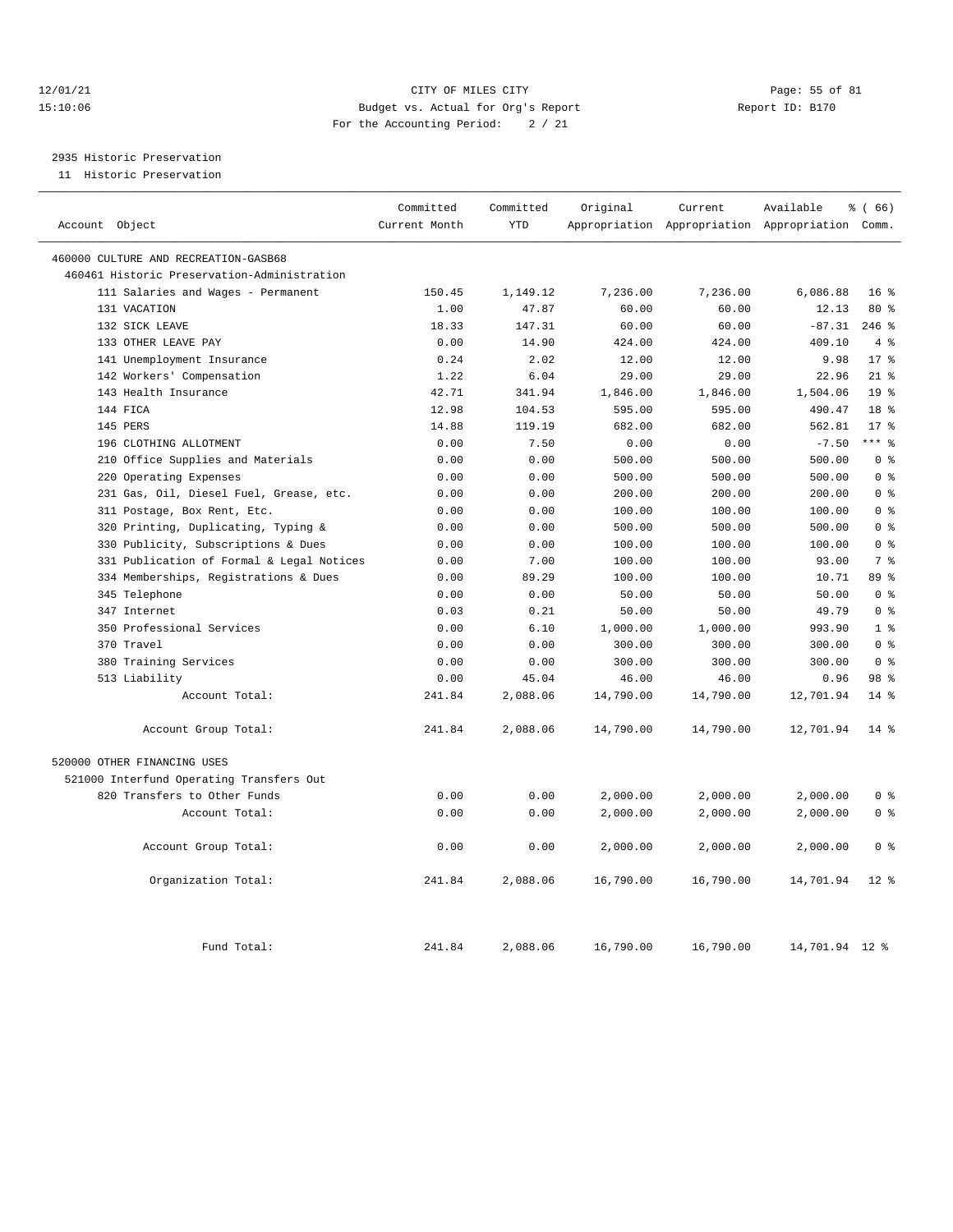## 12/01/21 Page: 56 of 81 15:10:07 Budget vs. Actual for Org's Report Report ID: B170 For the Accounting Period: 2 / 21

————————————————————————————————————————————————————————————————————————————————————————————————————————————————————————————————————

#### 2985 RETIRED SENIOR VOLUNTEER PROG (RSVP)

15 Retired Senior Volunteer Program

|                                            | Committed     | Committed  | Original   | Current    | Available                                       | <sub>ර</sub> ි (66)     |
|--------------------------------------------|---------------|------------|------------|------------|-------------------------------------------------|-------------------------|
| Account Object                             | Current Month | <b>YTD</b> |            |            | Appropriation Appropriation Appropriation Comm. |                         |
| 450000 Social and Economic Services-GASB68 |               |            |            |            |                                                 |                         |
| 450330 RSVP Non-Federal                    |               |            |            |            |                                                 |                         |
| 111 Salaries and Wages - Permanent         | 164.57        | 1,464.91   | 3,000.00   | 3,000.00   | 1,535.09                                        | 49 %                    |
| 131 VACATION                               | 15.47         | 133.79     | 0.00       | 0.00       | $-133.79$                                       | *** 응                   |
| 132 SICK LEAVE                             | 32.74         | 92.21      | 0.00       | 0.00       | $-92.21$                                        | *** 응                   |
| 133 OTHER LEAVE PAY                        | 0.00          | 9.66       | 0.00       | 0.00       | $-9.66$                                         | $***$ $-$               |
| 141 Unemployment Insurance                 | 0.32          | 2.54       | 44.00      | 44.00      | 41.46                                           | 6 %                     |
| 142 Workers' Compensation                  | 1.52          | 7.53       | 38.00      | 38.00      | 30.47                                           | $20*$                   |
| 143 Health Insurance                       | 0.00          | 0.00       | 500.00     | 500.00     | 500.00                                          | 0 <sup>8</sup>          |
| 144 FICA                                   | 16.27         | 130.07     | 230.00     | 230.00     | 99.93                                           | 57%                     |
| 145 PERS                                   | 18.66         | 149.16     | 207.00     | 207.00     | 57.84                                           | 72 %                    |
| 210 Office Supplies and Materials          | 0.00          | 33.00      | 1,500.00   | 1,500.00   | 1,467.00                                        | 2 <sup>8</sup>          |
| 220 Operating Expenses                     | 0.00          | 1,693.11   | 6,965.00   | 6,965.00   | 5,271.89                                        | $24$ %                  |
| 311 Postage, Box Rent, Etc.                | 0.00          | 241.18     | 900.00     | 900.00     | 658.82                                          | $27$ %                  |
| 330 Publicity, Subscriptions & Dues        | 0.00          | 159.60     | 160.00     | 160.00     | 0.40                                            | $100$ %                 |
| 334 Memberships, Registrations & Dues      | 0.00          | 0.00       | 178.00     | 178.00     | 178.00                                          | 0 <sup>8</sup>          |
| 345 Telephone                              | 0.00          | 477.94     | 1,440.00   | 1,440.00   | 962.06                                          | 33%                     |
| 370 Travel                                 | 0.00          | 0.00       | 265.00     | 265.00     | 265.00                                          | 0 <sup>8</sup>          |
| 379 Other Travel                           | 8.79          | 205.91     | 1,600.00   | 1,600.00   | 1,394.09                                        | $13*$                   |
| 512 Insurance on Vehicles & Equipment      | 0.00          | 0.00       | 600.00     | 600.00     | 600.00                                          | 0 <sup>8</sup>          |
| 513 Liability                              | 0.00          | 11.20      | 609.00     | 609.00     | 597.80                                          | 2 <sup>8</sup>          |
| Account Total:                             | 258.34        | 4,811.81   | 18,236.00  | 18,236.00  | 13,424.19                                       | 26%                     |
| 450340 RSVP FEDERAL GRANT- FALLON/CUSTER   |               |            |            |            |                                                 |                         |
| 111 Salaries and Wages - Permanent         | 3,494.93      | 30,527.49  | 54,853.00  | 54,853.00  | 24,325.51                                       | 56%                     |
| 131 VACATION                               | 291.74        | 2,803.06   | 0.00       | 0.00       | $-2,803.06$                                     | $***$ $_{8}$            |
| 132 SICK LEAVE                             | 681.83        | 1,821.60   | 0.00       | 0.00       | $-1,821.60$                                     | $***$ $-$               |
| 133 OTHER LEAVE PAY                        | 0.00          | 183.52     | 0.00       | 0.00       | $-183.52$                                       | $***$ $%$               |
| 141 Unemployment Insurance                 | 6.70          | 53.03      | 278.00     | 278.00     | 224.97                                          | 19 <sup>°</sup>         |
| 142 Workers' Compensation                  | 31.78         | 179.88     | 683.00     | 683.00     | 503.12                                          | 26%                     |
| 143 Health Insurance                       | 854.35        | 6,834.80   | 9,400.00   | 9,400.00   | 2,565.20                                        | 73 %                    |
| 144 FICA                                   | 341.85        | 2,702.44   | 4,197.00   | 4,197.00   | 1,494.56                                        | 64 %                    |
| 145 PERS                                   | 354.06        | 2,765.52   | 3,785.00   | 3,785.00   | 1,019.48                                        | 73 %                    |
| 210 Office Supplies and Materials          | 6.00          | 359.53     | 1,438.00   | 1,438.00   | 1,078.47                                        | 25%                     |
| 220 Operating Expenses                     | 226.98        | 686.26     | 450.00     | 450.00     | $-236.26$                                       | 153 %                   |
| 311 Postage, Box Rent, Etc.                | 63.44         | 353.58     | 0.00       | 0.00       | $-353.58$                                       | $***$ $%$               |
| 334 Memberships, Registrations & Dues      | 0.00          | 75.00      | 247.00     | 247.00     | 172.00                                          | $30*$                   |
| 345 Telephone                              | 125.21        | 492.51     | 0.00       | 0.00       | $-492.51$ *** \$                                |                         |
| 370 Travel                                 | 0.00          | 267.35     | 6,071.00   | 6,071.00   | 5,803.65                                        | $4 \text{ }$ $\text{*}$ |
| 530 Rent                                   | 0.00          | 4,967.50   | 5,010.00   | 5,010.00   | 42.50                                           | 99 %                    |
| Account Total:                             | 6,478.87      | 55,073.07  | 86, 412.00 | 86, 412.00 | 31, 338.93                                      | 64 %                    |
| 450351 RSVP-Excess                         |               |            |            |            |                                                 |                         |
| 111 Salaries and Wages - Permanent         | 0.00          | 755.43     | 2,040.00   | 2,040.00   | 1,284.57                                        | 37 %                    |
| 141 Unemployment Insurance                 | 0.00          | 1.15       | 9.00       | 9.00       | 7.85                                            | 13 <sup>°</sup>         |
| 142 Workers' Compensation                  | 0.00          | 2.89       | 25.00      | 25.00      | 22.11                                           | $12*$                   |
| 144 FICA                                   | 0.00          | 58.52      | 156.00     | 156.00     | 97.48                                           | 38 %                    |
| 145 PERS                                   | 0.00          | 67.09      | 140.00     | 140.00     | 72.91                                           | 48 %                    |
| 220 Operating Expenses                     | 0.00          | 1,079.49   | 2,000.00   | 2,000.00   | 920.51                                          | 54 %                    |
|                                            |               |            |            |            |                                                 |                         |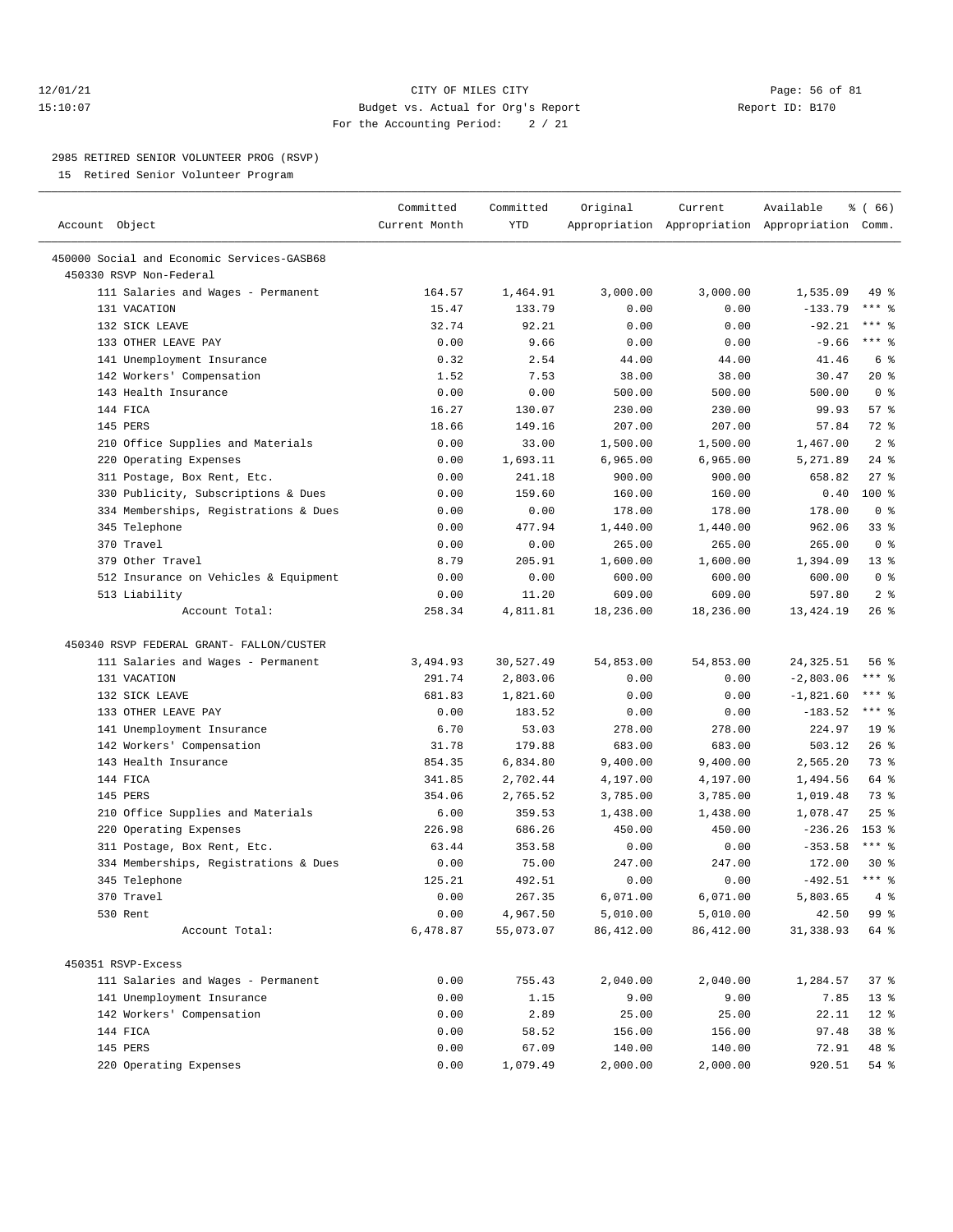## 12/01/21 Page: 57 of 81 15:10:07 Budget vs. Actual for Org's Report Report ID: B170 For the Accounting Period: 2 / 21

## 2985 RETIRED SENIOR VOLUNTEER PROG (RSVP) 15 Retired Senior Volunteer Program

| Object<br>Account    | Committed<br>Current Month | Committed<br><b>YTD</b> | Original<br>Appropriation | Current<br>Appropriation | Available<br>Appropriation | $\frac{6}{6}$ (66)<br>Comm. |
|----------------------|----------------------------|-------------------------|---------------------------|--------------------------|----------------------------|-----------------------------|
| Account Total:       | 0.00                       | 1,964.57                | 4,370.00                  | 4,370.00                 | 2,405.43                   | $45$ %                      |
| Account Group Total: | 6,737.21                   | 61,849.45               | 109,018.00                | 109,018.00               | 47,168.55                  | 57%                         |
| Organization Total:  | 6,737.21                   | 61,849.45               | 109,018.00                | 109,018.00               | 47,168.55                  | 57%                         |
|                      |                            |                         |                           |                          |                            |                             |
| Fund Total:          | 6,737.21                   | 61,849.45               | 109,018.00                | 109,018.00               | 47,168.55                  | 57 %                        |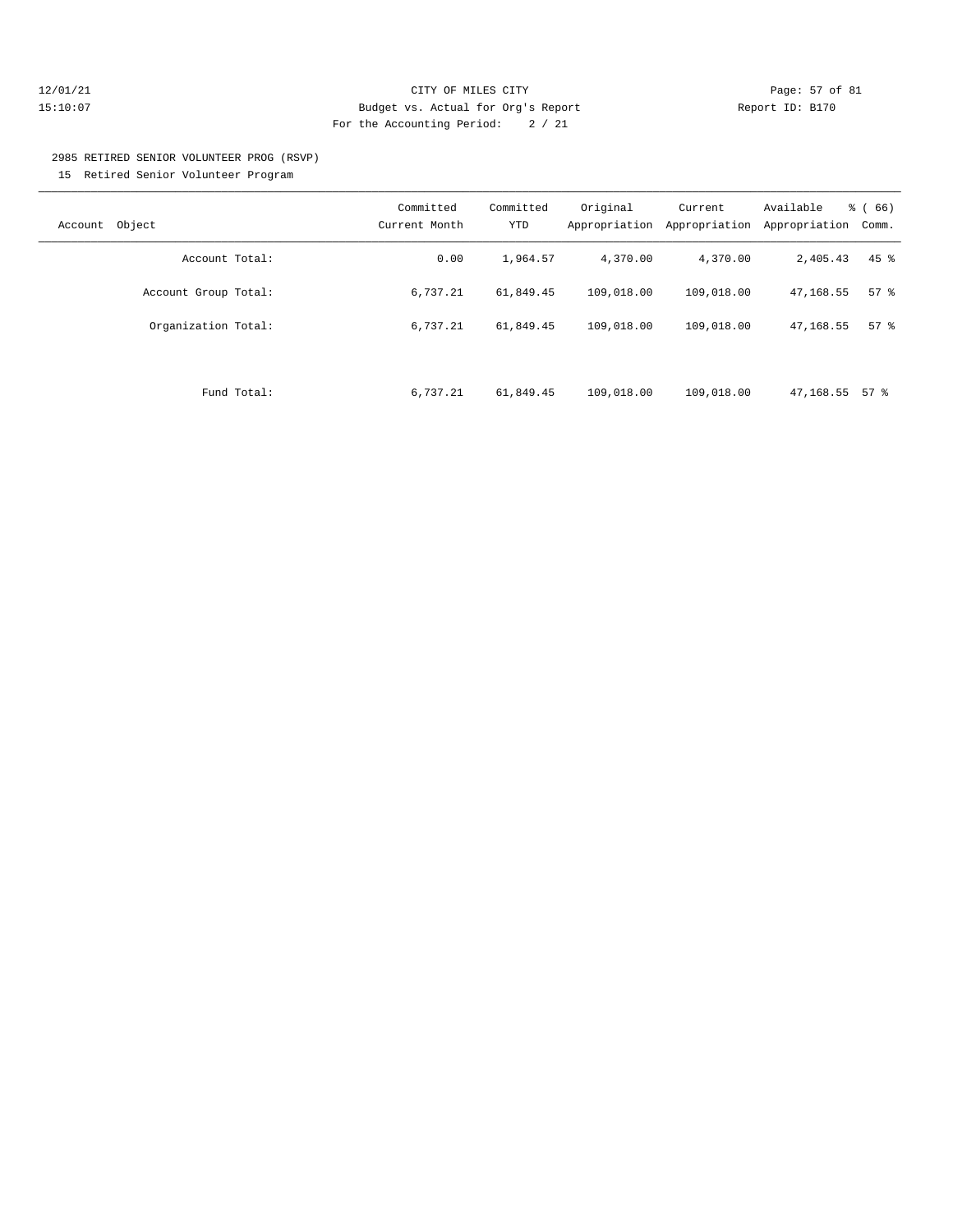## 12/01/21 Page: 58 of 81 15:10:07 Budget vs. Actual for Org's Report Report ID: B170 For the Accounting Period: 2 / 21

# 3301 Judgement Settlement/Southgate

36 Planning & Community Services

| Object<br>Account                           | Committed<br>Current Month | Committed<br><b>YTD</b>  | Original<br>Appropriation | Current<br>Appropriation | Available<br>Appropriation | % (66)<br>Comm. |
|---------------------------------------------|----------------------------|--------------------------|---------------------------|--------------------------|----------------------------|-----------------|
| 510000 MISCELLANEOUS                        |                            |                          |                           |                          |                            |                 |
| 510200 Judgements and Losses                |                            |                          |                           |                          |                            |                 |
| 801 Southqate Lawsuit                       | 0.00                       | 100,850.00               | 201,700.00                | 201,700.00               | 100,850.00                 | 50%             |
| Account Total:                              | 0.00                       | 100,850.00               | 201,700.00                | 201,700.00               | 100,850.00                 | 50%             |
| Account Group Total:<br>Organization Total: | 0.00<br>0.00               | 100,850.00<br>100,850.00 | 201,700.00<br>201,700.00  | 201,700.00<br>201,700.00 | 100,850.00<br>100,850.00   | $50*$<br>$50*$  |
| Fund Total:                                 | 0.00                       | 100,850.00               | 201,700.00                | 201,700.00               | 100,850.00                 | 50 %            |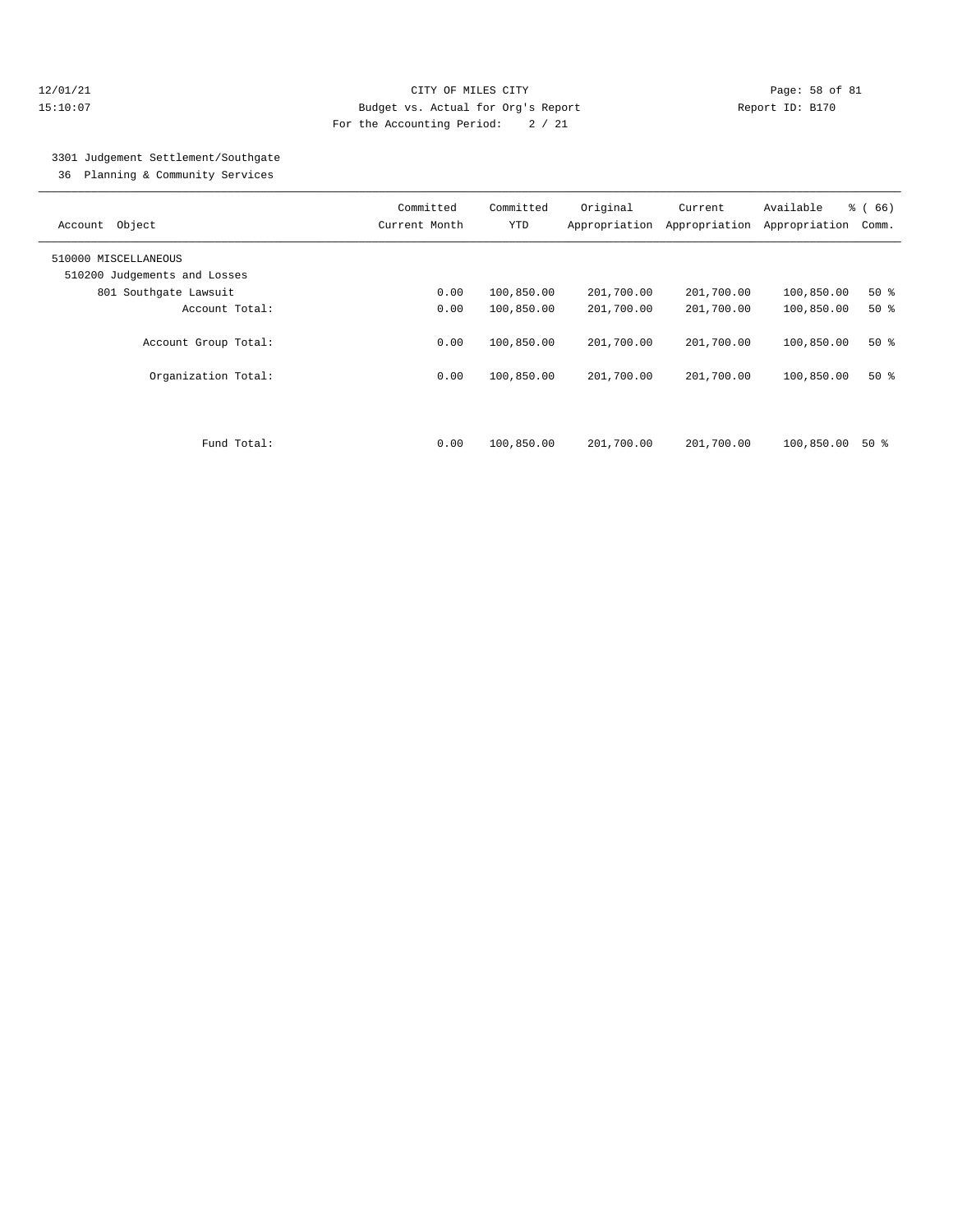## 12/01/21 Page: 59 of 81 CITY OF MILES CITY CONTRIBUTE CITY PAGE: 59 of 81<br>15:10:07 Budget vs. Actual for Org's Report Page: 59 of 81 Page: 59 of 81 15:10:07 Budget vs. Actual for Org's Report For the Accounting Period: 2 / 21

## 3670 SID 211 110 SID # 211

| Account Object                     | Committed<br>Current Month | Committed<br>YTD | Original | Current<br>Appropriation Appropriation | Available<br>Appropriation | % (66)<br>Comm. |  |
|------------------------------------|----------------------------|------------------|----------|----------------------------------------|----------------------------|-----------------|--|
| 490000 DEBT SERVICE                |                            |                  |          |                                        |                            |                 |  |
| 490500 Other Debt Service Payments |                            |                  |          |                                        |                            |                 |  |
| 643 Principal- SID 211             | 1,931.32                   | 3,853.49         | 3,854.00 | 3,854.00                               |                            | $0.51$ 100 %    |  |
| 644 Interest- SID 211              | 514.75                     | 727.97           | 728.00   | 728.00                                 | 0.03                       | $100$ %         |  |
| Account Total:                     | 2,446.07                   | 4,581.46         | 4,582.00 | 4,582.00                               |                            | $0.54$ 100 %    |  |
| Account Group Total:               | 2,446.07                   | 4,581.46         | 4,582.00 | 4,582.00                               |                            | $0.54$ 100 %    |  |
| Organization Total:                | 2,446.07                   | 4,581.46         | 4,582.00 | 4,582.00                               |                            | $0.54$ 100 %    |  |
|                                    |                            |                  |          |                                        |                            |                 |  |
| Fund Total:                        | 2,446.07                   | 4,581.46         | 4,582.00 | 4,582.00                               | $0.54100$ %                |                 |  |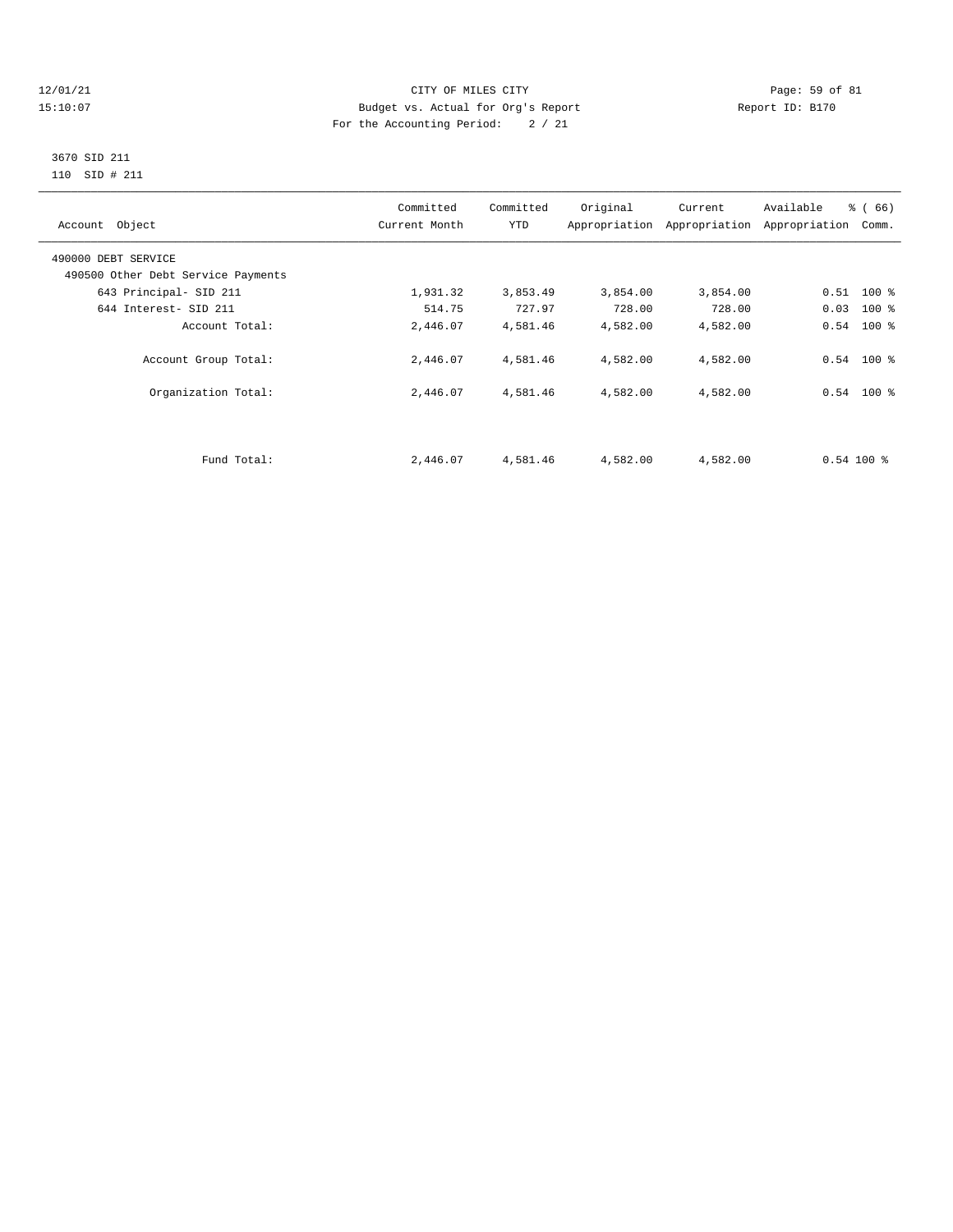## 12/01/21 Page: 60 of 81 15:10:07 Budget vs. Actual for Org's Report Report ID: B170 For the Accounting Period: 2 / 21

## 4050 Ambulance Capital Improvement Fund

10 Ambulance

| Account Object                                                             | Committed<br>Current Month | Committed<br><b>YTD</b> | Original  | Current<br>Appropriation Appropriation | Available<br>Appropriation | $\frac{3}{6}$ (66)<br>Comm. |
|----------------------------------------------------------------------------|----------------------------|-------------------------|-----------|----------------------------------------|----------------------------|-----------------------------|
| 420000 PUBLIC SAFETY-GASB68<br>420730 Emergency Medical Services-Ambulance |                            |                         |           |                                        |                            |                             |
| 940 Machinery & Equipment                                                  | 0.00                       | 0.00                    | 13,779.00 | 13,779.00                              | 13,779.00                  | 0 <sup>8</sup>              |
| Account Total:                                                             | 0.00                       | 0.00                    | 13,779.00 | 13,779.00                              | 13,779.00                  | 0 <sup>8</sup>              |
| Account Group Total:                                                       | 0.00                       | 0.00                    | 13,779.00 | 13,779.00                              | 13,779.00                  | 0 <sup>8</sup>              |
| Organization Total:                                                        | 0.00                       | 0.00                    | 13,779.00 | 13,779.00                              | 13,779.00                  | 0 <sup>8</sup>              |
| Fund Total:                                                                | 0.00                       | 0.00                    | 13,779.00 | 13,779.00                              | 13,779.00                  | 0 ક                         |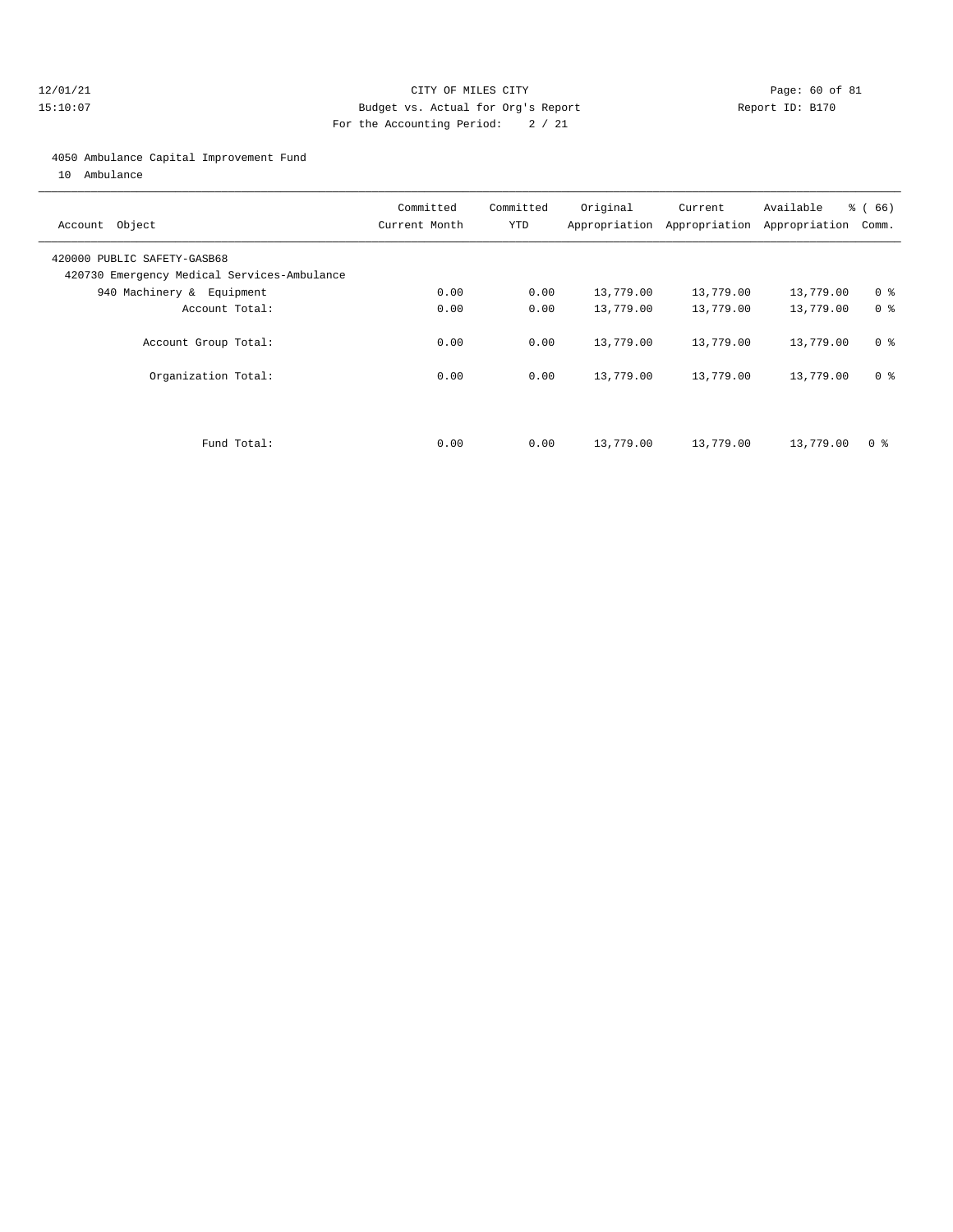## 12/01/21 Page: 61 of 81 15:10:07 Budget vs. Actual for Org's Report Report ID: B170 For the Accounting Period: 2 / 21

# 4060 CAPITAL IMPROV-PUBLIC WORKS

911 Public Works Operations

| Object<br>Account                                         | Committed<br>Current Month | Committed<br><b>YTD</b> | Original<br>Appropriation | Current<br>Appropriation | Available<br>Appropriation | % (66)<br>Comm. |
|-----------------------------------------------------------|----------------------------|-------------------------|---------------------------|--------------------------|----------------------------|-----------------|
| 430000 Public Works-GASB68<br>430233 Roadway/Re-surfacing |                            |                         |                           |                          |                            |                 |
| 940 Machinery & Equipment                                 | 0.00                       | 66,920.00               | 275,000.00                | 275,000.00               | 208,080.00                 | $24$ %          |
| Account Total:                                            | 0.00                       | 66,920.00               | 275,000.00                | 275,000.00               | 208,080.00                 | $24$ $%$        |
| Account Group Total:                                      | 0.00                       | 66,920.00               | 275,000.00                | 275,000.00               | 208,080.00                 | $24$ %          |
| Organization Total:                                       | 0.00                       | 66,920.00               | 275,000.00                | 275,000.00               | 208,080.00                 | $24$ $%$        |
| Fund Total:                                               | 0.00                       | 66,920.00               | 275,000.00                | 275,000.00               | 208,080.00                 | $24$ %          |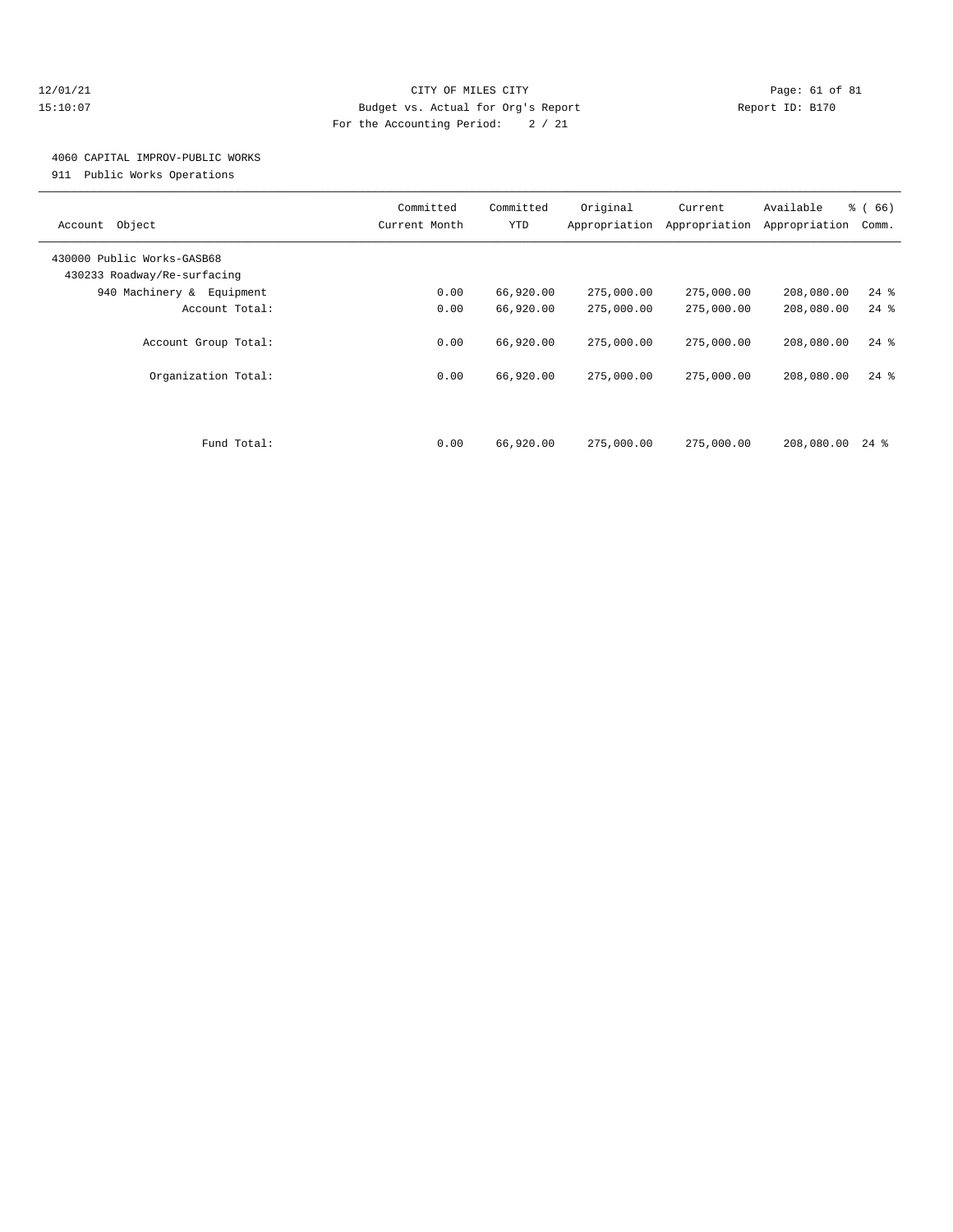## 12/01/21 Page: 62 of 81 CITY OF MILES CITY CONTRIBUTE CITY PAGE: 62 of 81 Page: 62 of 81 CITY CHES CITY CONTRIBUTE CITY PAGE: 15:10:07 15:10:07 Budget vs. Actual for Org's Report For the Accounting Period: 2 / 21

# 5210 WATER UTILITY

22 Water Plant

| Account Object                                           | Committed<br>Current Month | Committed<br>YTD   | Original   | Current    | Available<br>Appropriation Appropriation Appropriation Comm. | <sub>ර</sub> ි (66)      |
|----------------------------------------------------------|----------------------------|--------------------|------------|------------|--------------------------------------------------------------|--------------------------|
| 430000 Public Works-GASB68                               |                            |                    |            |            |                                                              |                          |
| 430530 Water Source of Supply and Pumping(22)            |                            |                    |            |            |                                                              |                          |
| 111 Salaries and Wages - Permanent                       | 20,803.57                  | 170,126.53         | 254,576.00 | 254,576.00 | 84, 449. 47                                                  | 67 %                     |
| 121 OVERTIME-PERMANENT                                   | 454.80                     | 5,184.64           | 10,300.00  | 10,300.00  | 5,115.36                                                     | 50%                      |
| 131 VACATION                                             | 1,378.24                   | 11,660.73          | 19,500.00  | 19,500.00  | 7,839.27                                                     | 60 %                     |
| 132 SICK LEAVE                                           | 577.47                     | 2,445.85           | 5,500.00   | 5,500.00   | 3,054.15                                                     | 44 %                     |
| 133 OTHER LEAVE PAY                                      | 511.15                     | 2,546.61           | 3,162.00   | 3,162.00   | 615.39                                                       | 81 %                     |
| 134 HOLIDAY PAY                                          | 448.25                     | 4,775.97           | 5,400.00   | 5,400.00   | 624.03                                                       | 88 %                     |
| 141 Unemployment Insurance                               | 36.33                      | 296.84             | 448.00     | 448.00     | 151.16                                                       | 66 %                     |
| 142 Workers' Compensation                                | 537.29                     | 9,792.69           | 15, 134.00 | 15,134.00  | 5,341.31                                                     | 65 %                     |
| 143 Health Insurance                                     | 4,785.88                   | 38, 287. 23        | 59,268.00  | 59,268.00  | 20,980.77                                                    | 65 %                     |
| 144 FICA                                                 | 1,757.53                   | 14,384.68          | 22,831.00  | 22,831.00  | 8,446.32                                                     | 63 %                     |
| 145 PERS                                                 | 2,119.98                   | 17,042.55          | 26,173.00  | 26,173.00  | 9,130.45                                                     | 65 %                     |
| 196 CLOTHING ALLOTMENT                                   | 0.00                       | 885.00             | 950.00     | 950.00     | 65.00                                                        | 93%                      |
| 210 Office Supplies and Materials                        | 0.00                       | 3.78               | 250.00     | 250.00     | 246.22                                                       | 2 <sup>8</sup>           |
| 214 Small Items of Equipment                             | 0.00                       | 2,269.94           | 12,000.00  | 12,000.00  | 9,730.06                                                     | 19 <sup>°</sup>          |
| 220 Operating Expenses                                   | 142.38                     | 1,531.64           | 2,500.00   | 2,500.00   | 968.36                                                       | 61 %                     |
| 222 Chemicals, Lab & Med Supplies                        | 19.50                      | 19.50              | 250.00     | 250.00     | 230.50                                                       | 8 %                      |
| 226 Clothing and Uniforms                                | 26.59                      | 115.91             | 600.00     | 600.00     | 484.09                                                       | 19 <sup>°</sup>          |
| 230 Repair and Maintenance Supplies                      | 78.01                      | 4,941.79           | 10,000.00  | 10,000.00  | 5,058.21                                                     | 49 %                     |
| 231 Gas, Oil, Diesel Fuel, Grease, etc.                  | 72.38                      | 695.19             | 2,000.00   | 2,000.00   | 1,304.81                                                     | 35%                      |
| 241 Consumable Tools                                     | 0.00                       | 0.00               | 200.00     | 200.00     | 200.00                                                       | 0 <sup>8</sup>           |
|                                                          | 2.05                       | 4.10               | 50.00      | 50.00      | 45.90                                                        | 8 %                      |
| 311 Postage, Box Rent, Etc.                              | 0.00                       | 0.00               | 750.00     | 750.00     | 750.00                                                       | 0 <sup>8</sup>           |
| 330 Publicity, Subscriptions & Dues                      |                            |                    |            |            |                                                              | 38 %                     |
| 334 Memberships, Registrations & Dues                    | 0.00                       | 75.00<br>46,875.14 | 200.00     | 200.00     | 125.00                                                       | 64 %                     |
| 341 Electric Utility Services<br>344 Gas Utility Service | 4,599.69                   |                    | 73,000.00  | 73,000.00  | 26,124.86                                                    | 61 %                     |
| 345 Telephone                                            | 1,843.68                   | 6,050.24           | 10,000.00  | 10,000.00  | 3,949.76                                                     | 38 %                     |
|                                                          | 54.40                      | 376.36             | 1,000.00   | 1,000.00   | 623.64                                                       | $20*$                    |
| 346 Garbage Service                                      | 76.12                      | 147.24             | 750.00     | 750.00     | 602.76                                                       | 16 <sup>8</sup>          |
| 347 Internet                                             | 22.82                      | 159.74             | 1,000.00   | 1,000.00   | 840.26                                                       |                          |
| 350 Professional Services                                | 0.00                       | 614.00             | 1,000.00   | 1,000.00   | 386.00                                                       | 61 %<br>0 <sup>8</sup>   |
| 352 Wtr/Swr Lab Testing                                  | 0.00                       | 0.00               | 1,000.00   | 1,000.00   | 1,000.00                                                     | 0 <sup>8</sup>           |
| 357 Architectual, Engineering Serv Etc.                  | 0.00                       | 0.00<br>13,082.20  | 8,000.00   | 8,000.00   | 8,000.00                                                     | 9 <sup>8</sup>           |
| 360 Contr R & M                                          | 0.00                       |                    | 148,000.00 | 148,000.00 | 134,917.80                                                   |                          |
| 363 R&M Vehicles/Equip/Labor-PW                          | 132.82                     | 2,432.59           | 2,500.00   | 2,500.00   | 67.41                                                        | 97%                      |
| 369 Other Repair and Maintenance                         | 0.00                       | 0.00               | 2,000.00   | 2,000.00   | 2,000.00                                                     | 0 <sup>8</sup>           |
| 370 Travel                                               | 0.00                       | 0.00               | 1,000.00   | 1,000.00   | 1,000.00                                                     | 0 <sup>8</sup><br>$24$ % |
| 380 Training Services                                    | 30.00                      | 356.00             | 1,500.00   | 1,500.00   | 1,144.00                                                     |                          |
| 382 Books                                                | 0.00                       | 0.00               | 200.00     | 200.00     | 200.00                                                       | 0 <sup>8</sup>           |
| 400 BUILDING MATERIALS                                   | 0.00                       | 0.00               | 500.00     | 500.00     | 500.00                                                       | 0 <sup>8</sup>           |
| 511 Insurance on Buildings                               | 0.00                       | 10,503.38          | 10,882.00  | 10,882.00  | 378.62                                                       | 97%                      |
| 512 Insurance on Vehicles & Equipment                    | 0.00                       | 176.66             | 177.00     | 177.00     | 0.34                                                         | 100 %                    |
| 940 Machinery & Equipment                                | 0.00                       | 0.00               | 80,000.00  | 80,000.00  | 80,000.00                                                    | 0 <sup>8</sup>           |
| Account Total:                                           | 40,510.93                  | 367,859.72         | 794,551.00 | 794,551.00 | 426,691.28                                                   | 46 %                     |
| Account Group Total:                                     | 40,510.93                  | 367,859.72         | 794,551.00 | 794,551.00 | 426,691.28                                                   | 46 %                     |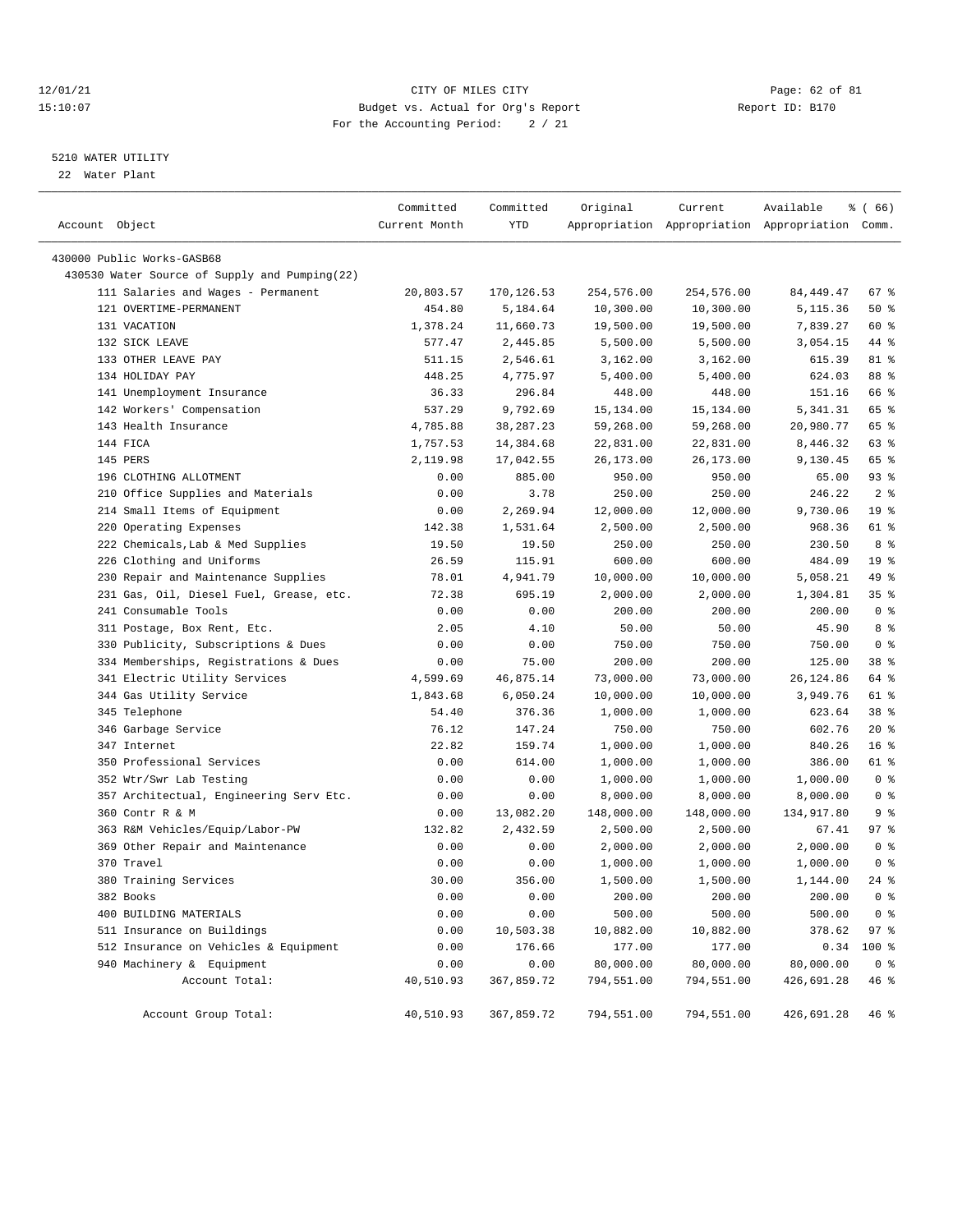## 12/01/21 Page: 63 of 81 CITY OF MILES CITY CONTRIBUTE CITY PAGE: 63 of 81 Page: 63 of 81 CITY CHES CITY CONTRIBUTE CITY PAGE: 15:10:07 15:10:07 Budget vs. Actual for Org's Report For the Accounting Period: 2 / 21

# 5210 WATER UTILITY

22 Water Plant

| Account Object |                     | Committed<br>Current Month | Committed<br>YTD | Original   | Current<br>Appropriation Appropriation Appropriation Comm. | Available      | ී ( 66 ) |
|----------------|---------------------|----------------------------|------------------|------------|------------------------------------------------------------|----------------|----------|
|                | Organization Total: | 40,510.93                  | 367,859.72       | 794,551.00 | 794,551.00                                                 | 426,691.28 46% |          |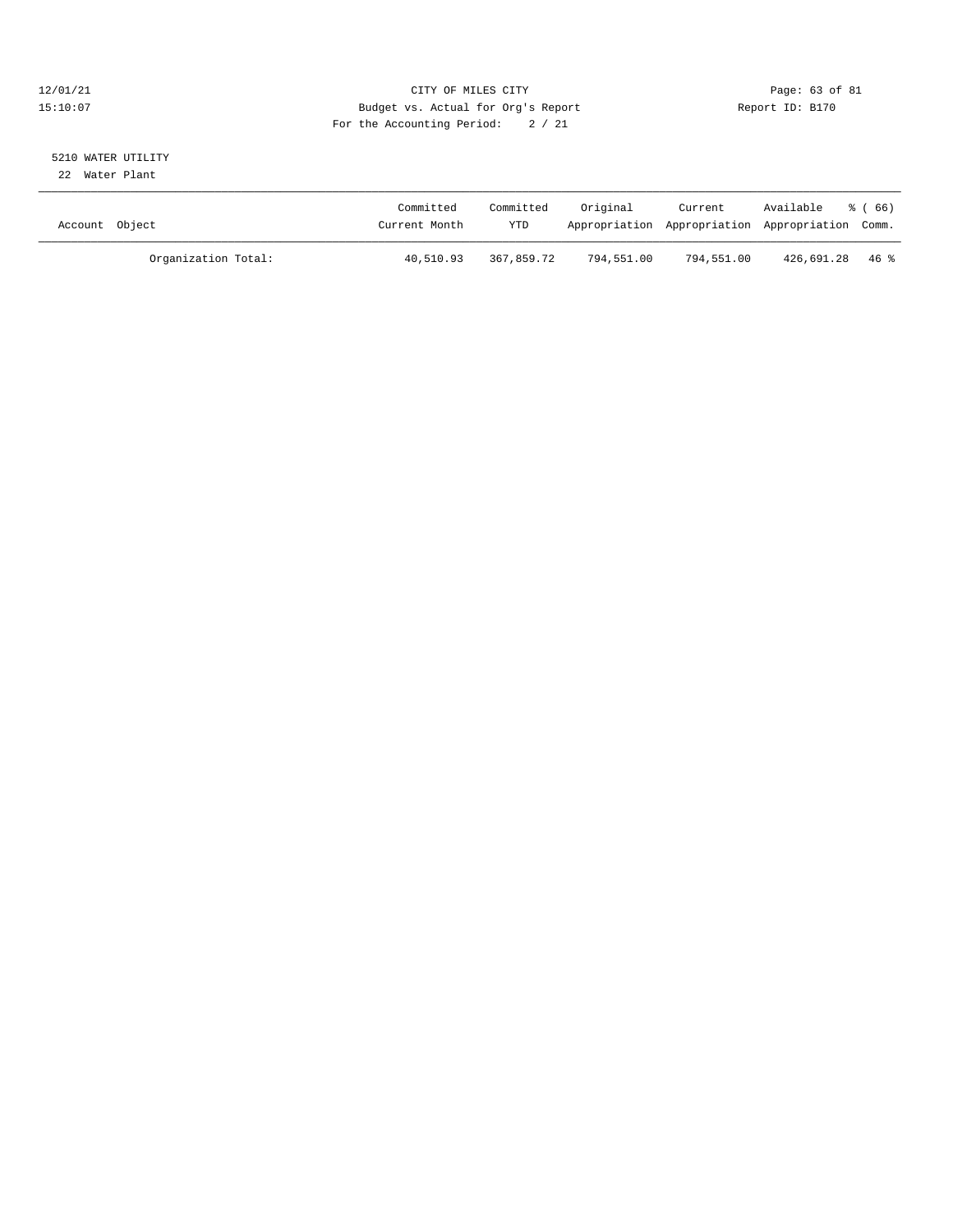## 12/01/21 Page: 64 of 81 CITY OF MILES CITY CONTRIBUTE CITY PAGE: 64 of 81 Page: 64 of 81 Page: 64 of 81 Page: 64 of 81 Page: 64 of 81 Page: 64 of 81 Page: 64 of 81 Page: 64 of 81 Page: 54 OF Page: 54 OF Page: 54 OF Page: 5 15:10:07 Budget vs. Actual for Org's Report For the Accounting Period: 2 / 21

————————————————————————————————————————————————————————————————————————————————————————————————————————————————————————————————————

# 5210 WATER UTILITY

23 Water Lines

|                                                        | Committed            | Committed               | Original               | Current                                         | Available    | $*(66)$         |
|--------------------------------------------------------|----------------------|-------------------------|------------------------|-------------------------------------------------|--------------|-----------------|
| Account Object                                         | Current Month        | YTD                     |                        | Appropriation Appropriation Appropriation Comm. |              |                 |
| 430000 Public Works-GASB68                             |                      |                         |                        |                                                 |              |                 |
| 430550 Transmission and Distribution(23)               |                      |                         |                        |                                                 |              |                 |
| 111 Salaries and Wages - Permanent                     | 13,305.98            | 103,155.40              | 157,740.00             | 157,740.00                                      | 54,584.60    | 65 %            |
| 121 OVERTIME-PERMANENT                                 | 413.04               | 2,575.42                | 10,200.00              | 10,200.00                                       | 7,624.58     | $25$ %          |
| 131 VACATION                                           | 593.25               | 6,636.96                | 7,600.00               | 7,600.00                                        | 963.04       | 87%             |
| 132 SICK LEAVE                                         | 360.39               | 3,158.19                | 5,000.00               | 5,000.00                                        | 1,841.81     | 63%             |
| 133 OTHER LEAVE PAY                                    | 20.80                | 1,365.02                | 1,432.00               | 1,432.00                                        | 66.98        | 95 %            |
| 134 HOLIDAY PAY                                        | 269.91               | 318.65                  | 2,100.00               | 2,100.00                                        | 1,781.35     | 15 <sup>°</sup> |
| 141 Unemployment Insurance                             | 22.48                | 176.69                  | 276.00                 | 276.00                                          | 99.31        | 64 %            |
| 142 Workers' Compensation                              | 556.99               | 5,807.41                | 8,154.00               | 8,154.00                                        | 2,346.59     | 71 %            |
| 143 Health Insurance                                   |                      | 25,702.57               |                        | 36,709.00                                       | 11,006.43    | 70 %            |
| 144 FICA                                               | 3,212.81<br>1,102.07 | 8,668.38                | 36,709.00<br>14,081.00 | 14,081.00                                       | 5,412.62     | 62 %            |
| 145 PERS                                               | 1,312.28             | 10,188.39               | 16,143.00              | 16,143.00                                       | 5,954.61     | 63%             |
| 196 CLOTHING ALLOTMENT                                 | 0.00                 | 564.00                  |                        |                                                 | 236.00       | 71 %            |
|                                                        |                      |                         | 800.00                 | 800.00                                          |              |                 |
| 210 Office Supplies and Materials                      | 32.37                | 490.82                  | 750.00                 | 750.00                                          | 259.18       | 65 %            |
| 214 Small Items of Equipment<br>220 Operating Expenses | 19,583.10            | 28,845.07               | 78,000.00              | 78,000.00                                       | 49,154.93    | 37%             |
|                                                        | 933.31               | 14,430.55               | 35,000.00              | 35,000.00                                       | 20,569.45    | 41 %            |
| 222 Chemicals, Lab & Med Supplies                      | 0.00                 | 0.00                    | 200.00                 | 200.00                                          | 200.00       | 0 <sup>8</sup>  |
| 226 Clothing and Uniforms                              | 0.00                 | 393.44                  | 700.00                 | 700.00                                          | 306.56       | 56%             |
| 230 Repair and Maintenance Supplies                    | 5,112.63             | 23, 156. 27             | 65,000.00              | 65,000.00                                       | 41,843.73    | 36%             |
| 231 Gas, Oil, Diesel Fuel, Grease, etc.                | 681.05               | 4,250.69                | 15,000.00              | 15,000.00                                       | 10,749.31    | $28$ %          |
| 233 Water/Sewer Main Replacement and                   | 0.00                 | 0.00                    | 10,000.00              | 10,000.00                                       | 10,000.00    | 0 <sup>8</sup>  |
| 234 Hydrant/Manhole Replacement, Valves                | 0.00                 | 1,833.43                | 20,000.00              | 20,000.00                                       | 18,166.57    | 9 <sup>8</sup>  |
| 235 Curb Stop Replacement                              | 557.59               | 12,155.05               | 18,000.00              | 18,000.00                                       | 5,844.95     | 68 %            |
| 241 Consumable Tools                                   | 0.00                 | 239.98                  | 1,000.00               | 1,000.00                                        | 760.02       | 24 %            |
| 311 Postage, Box Rent, Etc.                            | 0.00                 | 0.00                    | 100.00                 | 100.00                                          | 100.00       | 0 <sup>8</sup>  |
| 320 Printing, Duplicating, Typing &                    | 0.00                 | 73.30                   | 100.00                 | 100.00                                          | 26.70        | 73 %            |
| 330 Publicity, Subscriptions & Dues                    | 0.00                 | 0.00                    | 1,000.00               | 1,000.00                                        | 1,000.00     | 0 <sup>8</sup>  |
| 331 Publication of Formal & Legal Notices              | 0.00                 | 65.72                   | 150.00                 | 150.00                                          | 84.28        | 44 %            |
| 334 Memberships, Registrations & Dues                  | 0.00                 | 315.00                  | 500.00                 | 500.00                                          | 185.00       | 63%             |
| 341 Electric Utility Services                          | 99.31                | 246.60                  | 1,200.00               | 1,200.00                                        | 953.40       | $21$ %          |
| 344 Gas Utility Service                                | 249.90               | 403.83                  | 500.00                 | 500.00                                          | 96.17        | 81 %            |
| 345 Telephone                                          | 117.82               | 836.40                  | 700.00                 | 700.00                                          | $-136.40$    | 119 %           |
| 347 Internet                                           | 11.83                | 82.81                   | 200.00                 | 200.00                                          | 117.19       | 41 %            |
| 350 Professional Services                              | 325.41               | 23,820.38               | 40,000.00              | 40,000.00                                       | 16, 179.62   | 60 %            |
| 357 Architectual, Engineering Serv Etc.                | 0.00                 | 3,940.50                | 15,000.00              | 15,000.00                                       | 11,059.50    | 26%             |
| 360 Contr R & M                                        | 61,046.55            | 69,202.40               | 85,000.00              | 85,000.00                                       | 15,797.60    | 81 %            |
| 363 R&M Vehicles/Equip/Labor-PW                        | 411.55               | 13, 132.49              | 45,000.00              | 45,000.00                                       | 31,867.51    | 29%             |
| 369 Other Repair and Maintenance                       | 0.00                 | 0.00                    | 1,000.00               | 1,000.00                                        | 1,000.00     | 0 <sup>8</sup>  |
| 370 Travel                                             | 0.00                 | 0.00                    | 1,200.00               | 1,200.00                                        | 1,200.00     | 0 <sup>8</sup>  |
| 380 Training Services                                  | 0.00                 | 0.00                    | 500.00                 | 500.00                                          | 500.00       | 0 <sup>8</sup>  |
| 382 Books                                              | 0.00                 | 67.88                   | 150.00                 | 150.00                                          | 82.12        | 45 %            |
| 400 BUILDING MATERIALS                                 | 0.00                 | 292.61                  | 750.00                 | 750.00                                          | 457.39       | 39 %            |
| 511 Insurance on Buildings                             | 0.00                 | 4,217.21                | 4,218.00               | 4,218.00                                        | 0.79         | 100 %           |
| 512 Insurance on Vehicles & Equipment                  | 0.00                 | 646.60                  | 647.00                 | 647.00                                          | 0.40         | 100 %           |
| 532 Land Rental                                        | 671.95               | 1,215.75                | 1,500.00               | 1,500.00                                        | 284.25       | 81 %            |
| 940 Machinery & Equipment                              | 0.00                 | 877,926.42              | 1,805,603.00           | 1,805,603.00                                    | 927,676.58   | 49 %            |
| Account Total:                                         |                      | 111,004.37 1,250,598.28 | 2,508,903.00           | 2,508,903.00                                    | 1,258,304.72 | 50%             |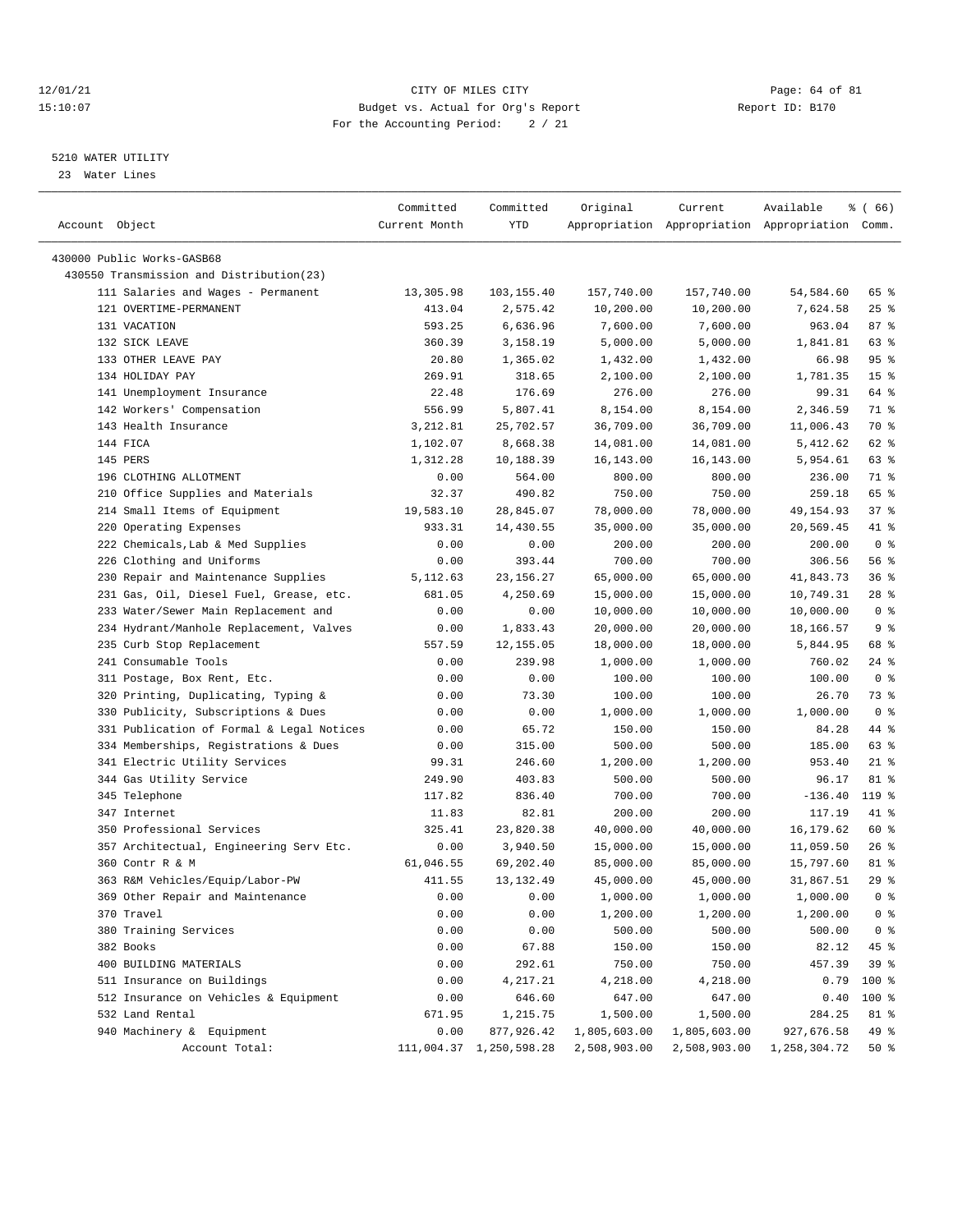## 12/01/21 CITY OF MILES CITY CHES CITY CONTRIBUTE And the Dege: 65 of 81 CITY CITY CITY CITY CITY PAGE: 15:10:07 15:10:07 Budget vs. Actual for Org's Report For the Accounting Period: 2 / 21

# 5210 WATER UTILITY

23 Water Lines

| Account Object                             | Committed<br>Current Month | Committed<br><b>YTD</b> | Original     | Current<br>Appropriation Appropriation Appropriation | Available    | % (66)<br>Comm. |  |
|--------------------------------------------|----------------------------|-------------------------|--------------|------------------------------------------------------|--------------|-----------------|--|
| Account Group Total:                       |                            | 111,004.37 1,250,598.28 | 2,508,903.00 | 2,508,903.00                                         | 1,258,304.72 | $50*$           |  |
| 490000 DEBT SERVICE                        |                            |                         |              |                                                      |              |                 |  |
| 490200 Revenue Bonds                       |                            |                         |              |                                                      |              |                 |  |
| 611 Principal-NE Wtr Line Phase II         | 0.00                       | 9,000.00                | 17,000.00    | 17,000.00                                            | 8,000.00     | 53%             |  |
| 615 Principal-Northeast Water Ln \$2.2     | 0.00                       | 34,000.00               | 69,000.00    | 69,000.00                                            | 35,000.00    | 49.8            |  |
| 616 Principal-Carbon Hill Water Tank \$2.2 | 0.00                       | 34,000.00               | 68,000.00    | 68,000.00                                            | 34,000.00    | 50%             |  |
| 617 Principal - NE Wtr Line \$500k         | 0.00                       | 8,000.00                | 16,000.00    | 16,000.00                                            | 8,000.00     | 50%             |  |
| 618 Principal-Carbon Hill \$500k           | 0.00                       | 8,000.00                | 16,000.00    | 16,000.00                                            | 8,000.00     | 50%             |  |
| 622 Interest-NE Wtr Line Phase II          | 0.00                       | 607.50                  | 1,182.00     | 1,182.00                                             | 574.50       | $51$ $%$        |  |
| 631 Interest - NE Wtr Line \$500k          | 0.00                       | 4,840.00                | 9,570.00     | 9,570.00                                             | 4,730.00     | $51$ $%$        |  |
| 632 Interest - Carbon Hill Wtr Tank \$500k | 0.00                       | 4,840.00                | 9,570.00     | 9,570.00                                             | 4,730.00     | $51$ %          |  |
| 634 Interest-Northeast Wtr Ln \$2.2        | 0.00                       | 23,595.00               | 46,680.00    | 46,680.00                                            | 23,085.00    | $51$ %          |  |
| 638 Interest-Carbon Hill Tank \$2.2        | 0.00                       | 22,965.00               | 45,420.00    | 45,420.00                                            | 22,455.00    | $51$ %          |  |
| Account Total:                             | 0.00                       | 149,847.50              | 298,422.00   | 298,422.00                                           | 148,574.50   | 50%             |  |
| Account Group Total:                       | 0.00                       | 149,847.50              | 298,422.00   | 298,422.00                                           | 148,574.50   | 50%             |  |
| 520000 OTHER FINANCING USES                |                            |                         |              |                                                      |              |                 |  |
| 521000 Interfund Operating Transfers Out   |                            |                         |              |                                                      |              |                 |  |
| 820 Transfers to Other Funds               | 1,000.00                   | 8.000.00                | 12,000.00    | 12,000.00                                            | 4,000.00     | 67 <sup>8</sup> |  |
| Account Total:                             | 1,000.00                   | 8,000.00                | 12,000.00    | 12,000.00                                            | 4,000.00     | 67 <sup>8</sup> |  |
| Account Group Total:                       | 1,000.00                   | 8,000.00                | 12,000.00    | 12,000.00                                            | 4,000.00     | 67 <sup>8</sup> |  |
| Organization Total:                        |                            | 112,004.37 1,408,445.78 | 2,819,325.00 | 2,819,325.00                                         | 1,410,879.22 | $50*$           |  |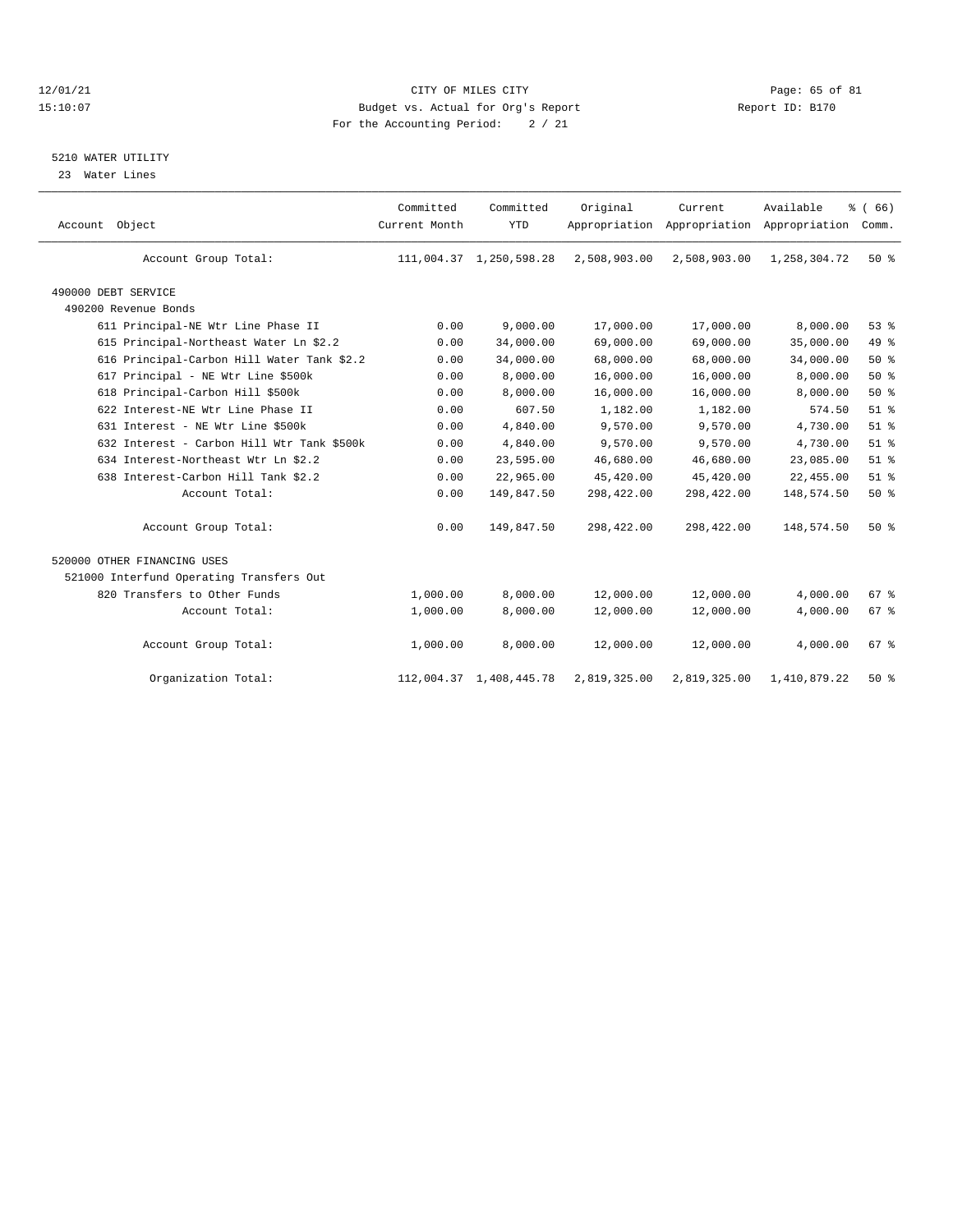## 12/01/21 Page: 66 of 81 CITY OF MILES CITY CONTRIBUTE CITY PAGE: 66 of 81 Page: 66 of 81 CITY CHES CITY CONTRIBUTE CITY PAGE: 15:10:07 15:10:07 Budget vs. Actual for Org's Report For the Accounting Period: 2 / 21

#### 5210 WATER UTILITY

25 Water Administration

|                                           | Committed     | Committed  | Original   | Current    | Available                                       | <sub>ර</sub> ි (66) |
|-------------------------------------------|---------------|------------|------------|------------|-------------------------------------------------|---------------------|
| Account Object                            | Current Month | <b>YTD</b> |            |            | Appropriation Appropriation Appropriation Comm. |                     |
|                                           |               |            |            |            |                                                 |                     |
| 430000 Public Works-GASB68                |               |            |            |            |                                                 |                     |
| 430510 Water Administration(25)           |               |            |            |            |                                                 |                     |
| 111 Salaries and Wages - Permanent        | 2,530.47      | 17,836.65  | 24,740.00  | 24,740.00  | 6,903.35                                        | 72 %                |
| 121 OVERTIME-PERMANENT                    | 0.00          | 24.34      | 120.00     | 120.00     | 95.66                                           | $20*$               |
| 131 VACATION                              | 156.87        | 564.35     | 1,700.00   | 1,700.00   | 1,135.65                                        | 33%                 |
| 132 SICK LEAVE                            | 0.00          | 729.83     | 1,100.00   | 1,100.00   | 370.17                                          | 66 %                |
| 133 OTHER LEAVE PAY                       | 0.00          | 37.25      | 105.00     | 105.00     | 67.75                                           | 35%                 |
| 141 Unemployment Insurance                | 4.03          | 28.93      | 42.00      | 42.00      | 13.07                                           | 69 %                |
| 142 Workers' Compensation                 | 17.46         | 201.26     | 456.00     | 456.00     | 254.74                                          | 44 %                |
| 143 Health Insurance                      | 1,068.11      | 4,337.54   | 5,640.00   | 5,640.00   | 1,302.46                                        | 77 %                |
| 144 FICA                                  | 205.57        | 1,477.39   | 2,124.00   | 2,124.00   | 646.61                                          | 70 %                |
| 145 PERS                                  | 205.92        | 1,650.34   | 2,435.00   | 2,435.00   | 784.66                                          | 68 %                |
| 196 CLOTHING ALLOTMENT                    | 0.00          | 120.00     | 125.00     | 125.00     | 5.00                                            | 96%                 |
| 210 Office Supplies and Materials         | 45.98         | 855.88     | 3,200.00   | 3,200.00   | 2,344.12                                        | 27%                 |
| 214 Small Items of Equipment              | 0.00          | 199.99     | 2,500.00   | 2,500.00   | 2,300.01                                        | 8 %                 |
| 220 Operating Expenses                    | 5.00          | 1,702.12   | 3,000.00   | 3,000.00   | 1,297.88                                        | 57%                 |
| 230 Repair and Maintenance Supplies       | 0.00          | 0.00       | 1,000.00   | 1,000.00   | 1,000.00                                        | 0 <sup>8</sup>      |
| 311 Postage, Box Rent, Etc.               | 622.00        | 5,111.36   | 7,600.00   | 7,600.00   | 2,488.64                                        | 67%                 |
| 320 Printing, Duplicating, Typing &       | 87.85         | 1,159.40   | 1,100.00   | 1,100.00   | $-59.40$                                        | $105$ %             |
| 330 Publicity, Subscriptions & Dues       | 53.20         | 672.40     | 1,300.00   | 1,300.00   | 627.60                                          | $52$ $%$            |
| 345 Telephone                             | 29.45         | 201.71     | 600.00     | 600.00     | 398.29                                          | $34$ $%$            |
| 347 Internet                              | 1.04          | 7.28       | 250.00     | 250.00     | 242.72                                          | 3 <sup>8</sup>      |
| 350 Professional Services                 | 22.13         | 148.61     | 6,000.00   | 6,000.00   | 5,851.39                                        | 2 <sup>8</sup>      |
| 360 Contr R & M                           | 202.88        | 7,849.89   | 8,700.00   | 8,700.00   | 850.11                                          | 90%                 |
| 370 Travel                                | 0.00          | 0.00       | 250.00     | 250.00     | 250.00                                          | 0 <sup>8</sup>      |
| 380 Training Services                     | 0.00          | 0.00       | 250.00     | 250.00     | 250.00                                          | 0 <sup>8</sup>      |
| 382 Books                                 | 0.00          | 0.00       | 125.00     | 125.00     | 125.00                                          | 0 <sup>8</sup>      |
| 513 Liability                             | 0.00          | 20,120.07  | 0.00       | 0.00       | $-20,120.07$                                    | *** *               |
| 531 Building & Office Rental              | 500.00        | 4,000.00   | 8,366.00   | 8,366.00   | 4,366.00                                        | 48 %                |
| 555 Bank Service Charges                  | 16.67         | 135.20     | 450.00     | 450.00     | 314.80                                          | $30*$               |
| 810 Losses (Bad debt expense - Enterprise | 0.00          | 0.00       | 500.00     | 500.00     | 500.00                                          | 0 <sup>8</sup>      |
| 920 Buildings                             | 0.00          | 0.00       | 2,000.00   | 2,000.00   | 2,000.00                                        | 0 <sup>8</sup>      |
| Account Total:                            | 5,774.63      | 69,171.79  | 85,778.00  | 85,778.00  | 16,606.21                                       | 81 %                |
| Account Group Total:                      | 5,774.63      | 69,171.79  | 85,778.00  | 85,778.00  | 16,606.21                                       | 81 %                |
| 510000 MISCELLANEOUS                      |               |            |            |            |                                                 |                     |
| 510330 Comprehensive Liability Insurance  |               |            |            |            |                                                 |                     |
| 513 Liability                             | 0.00          | 0.00       | 12,419.00  | 12,419.00  | 12,419.00                                       | 0 <sup>8</sup>      |
| Account Total:                            | 0.00          | 0.00       | 12,419.00  | 12,419.00  | 12,419.00                                       | 0 <sup>8</sup>      |
|                                           |               |            |            |            |                                                 |                     |
| Account Group Total:                      | 0.00          | 0.00       | 12,419.00  | 12,419.00  | 12,419.00                                       | 0 <sup>8</sup>      |
| 520000 OTHER FINANCING USES               |               |            |            |            |                                                 |                     |
| 521000 Interfund Operating Transfers Out  |               |            |            |            |                                                 |                     |
| 820 Transfers to Other Funds              | 4,994.75      | 639,958.00 | 659,937.00 | 659,937.00 | 19,979.00                                       | 97 %                |
| Account Total:                            | 4,994.75      | 639,958.00 | 659,937.00 | 659,937.00 | 19,979.00                                       | 97%                 |
| Account Group Total:                      | 4,994.75      | 639,958.00 | 659,937.00 | 659,937.00 | 19,979.00                                       | 97%                 |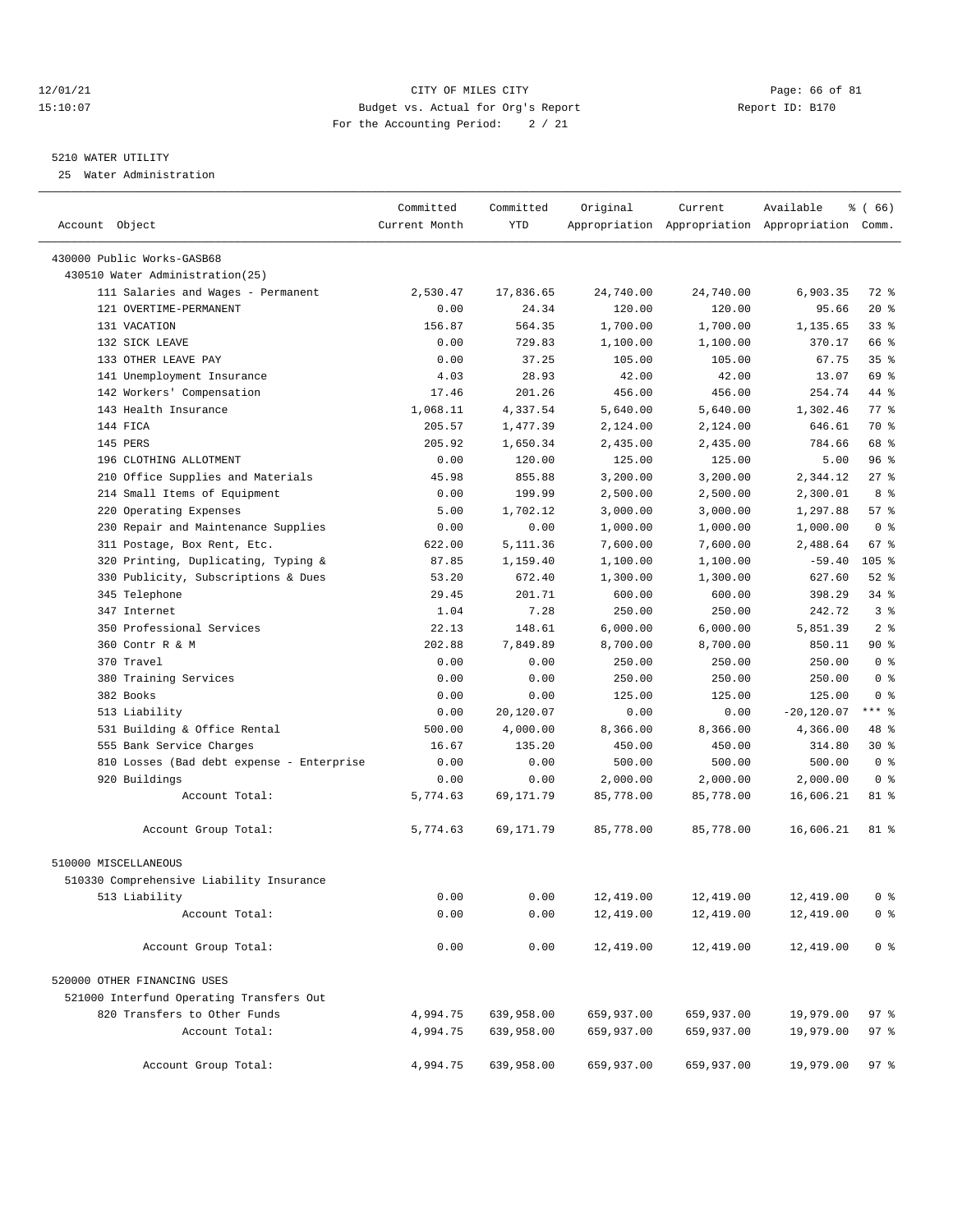## 12/01/21 Page: 67 of 81 CITY OF MILES CITY CONTRIBUTE CITY PAGE: 67 of 81 Page: 67 of 81 CITY CHINES CITY CONTRIBUTE CITY PAGE: 2009 PAGE: 15:10:07 15:10:07 Budget vs. Actual for Org's Report For the Accounting Period: 2 / 21

# 5210 WATER UTILITY

25 Water Administration

| Account Object |                     | Committed<br>Current Month | Committed<br>YTD | Original   | Current    | Available<br>Appropriation Appropriation Appropriation Comm. | ී (66) |
|----------------|---------------------|----------------------------|------------------|------------|------------|--------------------------------------------------------------|--------|
|                | Organization Total: | 10,769.38                  | 709,129.79       | 758,134.00 | 758,134.00 | 49,004.21 94 %                                               |        |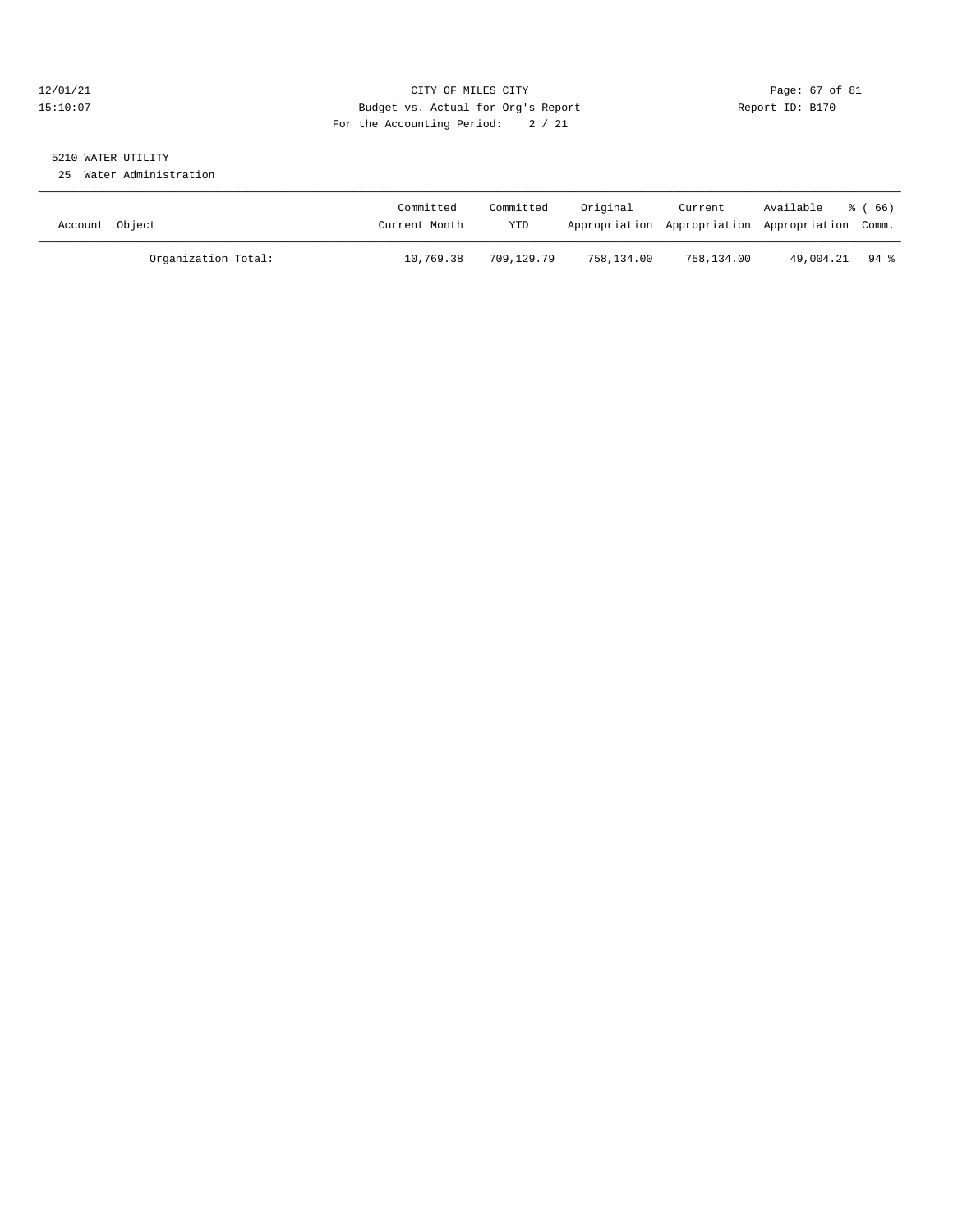## 12/01/21 **CITY OF MILES CITY CITY CITY Page: 68 of 81** 15:10:07 Budget vs. Actual for Org's Report Changer Report ID: B170 For the Accounting Period: 2 / 21

# 5210 WATER UTILITY

80 Water Purification

| Account Object                          | Committed<br>Current Month | Committed<br><b>YTD</b> | Original   | Current    | Available<br>Appropriation Appropriation Appropriation Comm. | % (66)          |
|-----------------------------------------|----------------------------|-------------------------|------------|------------|--------------------------------------------------------------|-----------------|
| 430000 Public Works-GASB68              |                            |                         |            |            |                                                              |                 |
| 430540 Water Purification and Treatment |                            |                         |            |            |                                                              |                 |
| 210 Office Supplies and Materials       | 0.00                       | 3.78                    | 400.00     | 400.00     | 396.22                                                       | 1 <sup>8</sup>  |
| 214 Small Items of Equipment            | 0.00                       | 920.43                  | 3,000.00   | 3,000.00   | 2,079.57                                                     | 318             |
| 220 Operating Expenses                  | 159.64                     | 1,449.76                | 3,000.00   | 3,000.00   | 1,550.24                                                     | 48 %            |
| 222 Chemicals, Lab & Med Supplies       | 50.00                      | 31,804.04               | 60,000.00  | 60,000.00  | 28, 195.96                                                   | 53%             |
| 226 Clothing and Uniforms               | 22.16                      | 102.84                  | 500.00     | 500.00     | 397.16                                                       | $21$ %          |
| 230 Repair and Maintenance Supplies     | 72.68                      | 4,305.74                | 15,000.00  | 15,000.00  | 10,694.26                                                    | 29%             |
| 231 Gas, Oil, Diesel Fuel, Grease, etc. | 72.38                      | 695.18                  | 2,000.00   | 2,000.00   | 1,304.82                                                     | 35%             |
| 311 Postage, Box Rent, Etc.             | 2.35                       | 18.05                   | 100.00     | 100.00     | 81.95                                                        | 18 <sup>8</sup> |
| 320 Printing, Duplicating, Typing &     | 0.00                       | 0.00                    | 100.00     | 100.00     | 100.00                                                       | 0 <sup>8</sup>  |
| 330 Publicity, Subscriptions & Dues     | 0.00                       | 0.00                    | 750.00     | 750.00     | 750.00                                                       | 0 <sup>8</sup>  |
| 334 Memberships, Registrations & Dues   | 0.00                       | 0.00                    | 300.00     | 300.00     | 300.00                                                       | 0 <sup>8</sup>  |
| 352 Wtr/Swr Lab Testing                 | 367.25                     | 4,346.68                | 10,000.00  | 10,000.00  | 5,653.32                                                     | 43.8            |
| 357 Architectual, Engineering Serv Etc. | 0.00                       | 0.00                    | 8,000.00   | 8,000.00   | 8,000.00                                                     | 0 <sup>8</sup>  |
| 360 Contr R & M                         | 19.50                      | 2,917.02                | 4,000.00   | 4,000.00   | 1,082.98                                                     | 73%             |
| 369 Other Repair and Maintenance        | 0.00                       | 0.00                    | 1,500.00   | 1,500.00   | 1,500.00                                                     | 0 <sup>8</sup>  |
| 370 Travel                              | 0.00                       | 0.00                    | 1,500.00   | 1,500.00   | 1,500.00                                                     | 0 <sup>8</sup>  |
| 380 Training Services                   | 30.00                      | 356.00                  | 1,500.00   | 1,500.00   | 1,144.00                                                     | $24$ $%$        |
| 382 Books                               | 0.00                       | 0.00                    | 200.00     | 200.00     | 200.00                                                       | 0 <sup>8</sup>  |
| 533 Machinery and Equipment Rental      | 0.00                       | 0.00                    | 500.00     | 500.00     | 500.00                                                       | 0 <sup>8</sup>  |
| 940 Machinery & Equipment               | 0.00                       | 0.00                    | 5,000.00   | 5,000.00   | 5,000.00                                                     | 0 <sup>8</sup>  |
| Account Total:                          | 795.96                     | 46,919.52               | 117,350.00 | 117,350.00 | 70,430.48                                                    | 40 %            |
| Account Group Total:                    | 795.96                     | 46,919.52               | 117,350.00 | 117,350.00 | 70,430.48                                                    | $40*$           |
| Organization Total:                     | 795.96                     | 46,919.52               | 117,350.00 | 117,350.00 | 70,430.48                                                    | $40*$           |

Fund Total: 164,080.64 2,532,354.81 4,489,360.00 4,489,360.00 1,957,005.19 56 %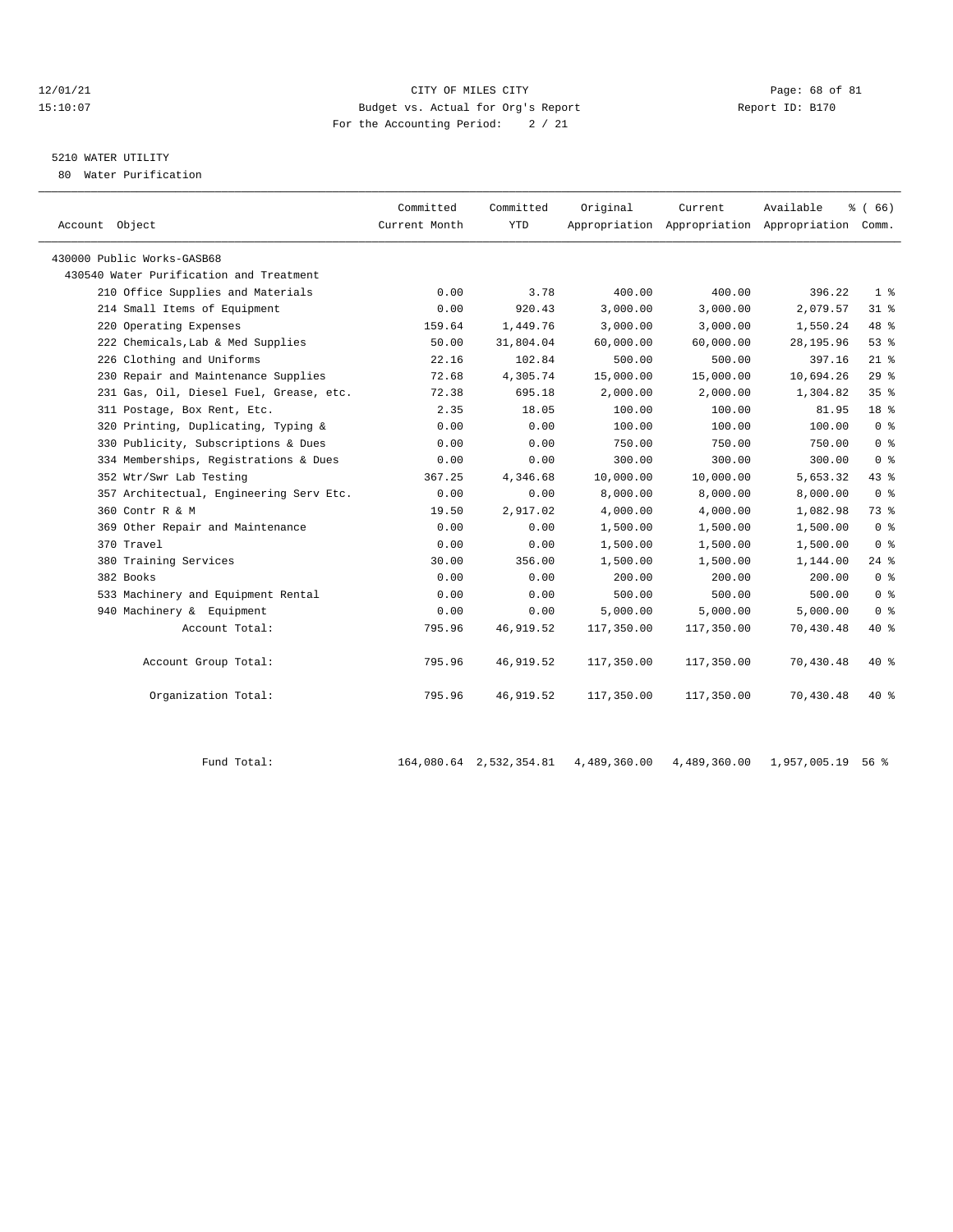## 12/01/21 Page: 69 of 81 CITY OF MILES CITY CONTRIBUTE CITY PAGE: 69 of 81 Page: 69 of 81 CITY CHILES CITY CONTRIBUTE CITY PAGE: 15:10:07 15:10:07 Budget vs. Actual for Org's Report For the Accounting Period: 2 / 21

#### 5310 SEWER UTILITY

29 Sewer Administration

| Account Object |                                                               | Committed<br>Current Month | Committed<br><b>YTD</b> | Original   | Current    | Available<br>Appropriation Appropriation Appropriation Comm. | % (66)           |  |
|----------------|---------------------------------------------------------------|----------------------------|-------------------------|------------|------------|--------------------------------------------------------------|------------------|--|
|                |                                                               |                            |                         |            |            |                                                              |                  |  |
|                | 430000 Public Works-GASB68<br>430610 Sewer Administration(29) |                            |                         |            |            |                                                              |                  |  |
|                | 111 Salaries and Wages - Permanent                            | 2,530.49                   | 17,835.25               | 24,764.00  | 24,764.00  | 6,928.75                                                     | $72*$            |  |
|                | 121 OVERTIME-PERMANENT                                        | 0.00                       | 24.35                   | 120.00     | 120.00     | 95.65                                                        | $20*$            |  |
|                | 131 VACATION                                                  | 156.87                     | 564.20                  | 1,700.00   | 1,700.00   | 1,135.80                                                     | $33$ %           |  |
|                | 132 SICK LEAVE                                                | 0.00                       | 728.31                  | 1,100.00   | 1,100.00   | 371.69                                                       | 66 %             |  |
|                | 133 OTHER LEAVE PAY                                           | 0.00                       | 36.91                   | 106.00     | 106.00     | 69.09                                                        | 35%              |  |
|                | 141 Unemployment Insurance                                    | 4.04                       | 28.98                   | 42.00      | 42.00      | 13.02                                                        | 69 %             |  |
|                | 142 Workers' Compensation                                     | 17.47                      | 201.20                  | 456.00     | 456.00     | 254.80                                                       | 44 %             |  |
|                | 143 Health Insurance                                          | 640.94                     | 3,909.56                | 5,640.00   | 5,640.00   | 1,730.44                                                     | 69 %             |  |
|                | 144 FICA                                                      | 205.59                     | 1,477.32                | 2,126.00   | 2,126.00   | 648.68                                                       | 69 %             |  |
|                | 145 PERS                                                      | 205.92                     | 1,650.15                | 2,437.00   | 2,437.00   | 786.85                                                       | 68 %             |  |
|                | 196 CLOTHING ALLOTMENT                                        | 0.00                       | 120.00                  | 125.00     | 125.00     | 5.00                                                         | 96%              |  |
|                | 210 Office Supplies and Materials                             | 45.98                      | 855.85                  | 3,200.00   | 3,200.00   | 2,344.15                                                     | 27%              |  |
|                | 214 Small Items of Equipment                                  | 0.00                       | 199.99                  | 2,500.00   | 2,500.00   | 2,300.01                                                     | 8 %              |  |
|                | 220 Operating Expenses                                        | 4.99                       | 1,612.24                | 3,000.00   | 3,000.00   | 1,387.76                                                     | 54%              |  |
|                | 230 Repair and Maintenance Supplies                           | 0.00                       | 0.00                    | 1,000.00   | 1,000.00   | 1,000.00                                                     | 0 <sup>8</sup>   |  |
|                | 311 Postage, Box Rent, Etc.                                   | 622.01                     | 5, 111.31               | 7,500.00   | 7,500.00   | 2,388.69                                                     | 68 %             |  |
|                | 320 Printing, Duplicating, Typing &                           | 87.85                      | 1,159.39                | 1,100.00   | 1,100.00   | $-59.39$                                                     | 105 <sub>8</sub> |  |
|                | 330 Publicity, Subscriptions & Dues                           | 53.20                      | 672.40                  | 1,300.00   | 1,300.00   | 627.60                                                       | $52$ $%$         |  |
|                | 345 Telephone                                                 | 29.44                      | 201.64                  | 600.00     | 600.00     | 398.36                                                       | 34%              |  |
|                | 347 Internet                                                  | 1.04                       | 7.28                    | 250.00     | 250.00     | 242.72                                                       | 3 <sup>8</sup>   |  |
|                | 350 Professional Services                                     | 22.12                      | 148.61                  | 6,000.00   | 6,000.00   | 5,851.39                                                     | 2 <sup>8</sup>   |  |
|                | 360 Contr R & M                                               | 202.88                     | 7,849.89                | 8,700.00   | 8,700.00   | 850.11                                                       | 90%              |  |
|                | 370 Travel                                                    | 0.00                       | 0.00                    | 250.00     | 250.00     | 250.00                                                       | 0 <sup>8</sup>   |  |
|                | 380 Training Services                                         | 0.00                       | 0.00                    | 250.00     | 250.00     | 250.00                                                       | 0 <sup>8</sup>   |  |
|                | 382 Books                                                     | 0.00                       | 0.00                    | 125.00     | 125.00     | 125.00                                                       | 0 <sup>8</sup>   |  |
|                | 531 Building & Office Rental                                  | 500.00                     | 4,000.00                | 8,366.00   | 8,366.00   | 4,366.00                                                     | $48$ $%$         |  |
|                | 555 Bank Service Charges                                      | 16.67                      | 135.19                  | 450.00     | 450.00     | 314.81                                                       | $30*$            |  |
|                | 810 Losses (Bad debt expense - Enterprise                     | 0.00                       | 0.00                    | 500.00     | 500.00     | 500.00                                                       | 0 <sup>8</sup>   |  |
|                | 920 Buildings                                                 | 0.00                       | 0.00                    | 2,000.00   | 2,000.00   | 2,000.00                                                     | 0 <sup>8</sup>   |  |
|                | Account Total:                                                | 5,347.50                   | 48,530.02               | 85,707.00  | 85,707.00  | 37, 176.98                                                   | 57%              |  |
|                | Account Group Total:                                          | 5,347.50                   | 48,530.02               | 85,707.00  | 85,707.00  | 37,176.98                                                    | 57%              |  |
|                | 490000 DEBT SERVICE                                           |                            |                         |            |            |                                                              |                  |  |
|                | 490200 Revenue Bonds                                          |                            |                         |            |            |                                                              |                  |  |
|                | 608 Prpl-Wastewater Project Phase I                           | 0.00                       | 35,000.00               | 71,000.00  | 71,000.00  | 36,000.00                                                    | 49 %             |  |
|                | 619 Principal-WWTP Phase II                                   | 0.00                       | 133,755.00              | 268,000.00 | 268,000.00 | 134,245.00                                                   | 50%              |  |
|                | 626 Interest-Wastewater Project Phase I                       | 0.00                       | 15,165.00               | 29,805.00  | 29,805.00  | 14,640.00                                                    | $51$ %           |  |
|                | 639 Interest-WWTP Phase II                                    | 0.00                       | 64,871.94               | 133,513.00 | 133,513.00 | 68,641.06                                                    | 49 %             |  |
|                | Account Total:                                                | 0.00                       | 248,791.94              | 502,318.00 | 502,318.00 | 253,526.06                                                   | 50%              |  |
|                | Account Group Total:                                          | 0.00                       | 248,791.94              | 502,318.00 | 502,318.00 | 253,526.06                                                   | $50*$            |  |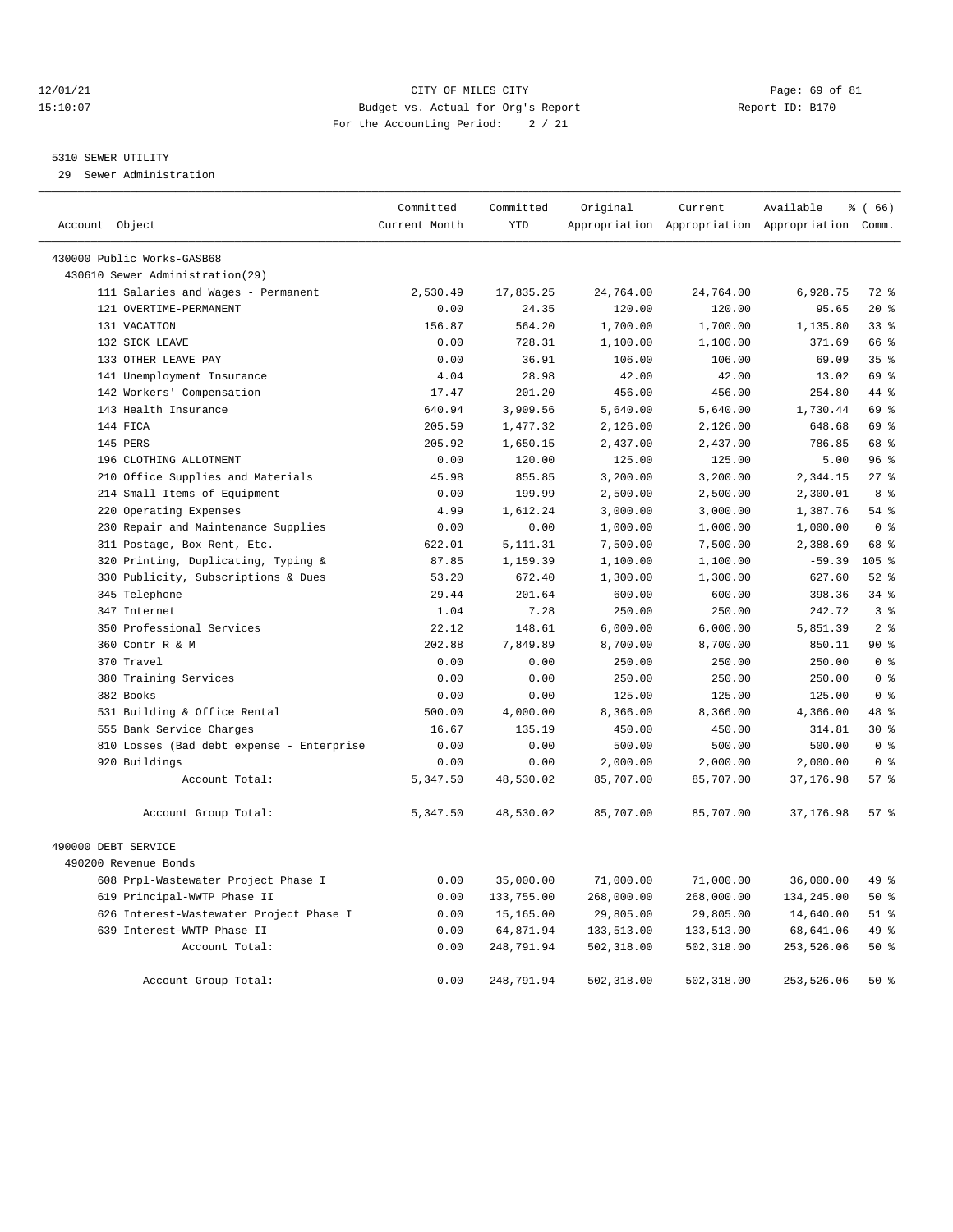## 12/01/21 Page: 70 of 81 15:10:07 Budget vs. Actual for Org's Report Report ID: B170 For the Accounting Period: 2 / 21

## 5310 SEWER UTILITY

29 Sewer Administration

| Account Object                           | Committed<br>Current Month | Committed<br>YTD | Original   | Current<br>Appropriation Appropriation | Available<br>Appropriation | % (66)<br>Comm. |
|------------------------------------------|----------------------------|------------------|------------|----------------------------------------|----------------------------|-----------------|
| 510000 MISCELLANEOUS                     |                            |                  |            |                                        |                            |                 |
| 510330 Comprehensive Liability Insurance |                            |                  |            |                                        |                            |                 |
| 513 Liability                            | 0.00                       | 12,772.74        | 12,773.00  | 12,773.00                              | 0.26                       | 100 %           |
| Account Total:                           | 0.00                       | 12,772.74        | 12,773.00  | 12,773.00                              | 0.26                       | $100*$          |
| Account Group Total:                     | 0.00                       | 12,772.74        | 12,773.00  | 12,773.00                              |                            | $0.26$ 100 %    |
| 520000 OTHER FINANCING USES              |                            |                  |            |                                        |                            |                 |
| 521000 Interfund Operating Transfers Out |                            |                  |            |                                        |                            |                 |
| 820 Transfers to Other Funds             | 3,486.75                   | 27,894.00        | 41,841.00  | 41,841.00                              | 13,947.00                  | 67 %            |
| Account Total:                           | 3,486.75                   | 27,894.00        | 41,841.00  | 41,841.00                              | 13,947.00                  | 67 <sup>8</sup> |
| Account Group Total:                     | 3,486.75                   | 27,894.00        | 41,841.00  | 41,841.00                              | 13,947.00                  | 67 %            |
| Organization Total:                      | 8,834.25                   | 337,988.70       | 642,639.00 | 642,639.00                             | 304,650.30                 | 53%             |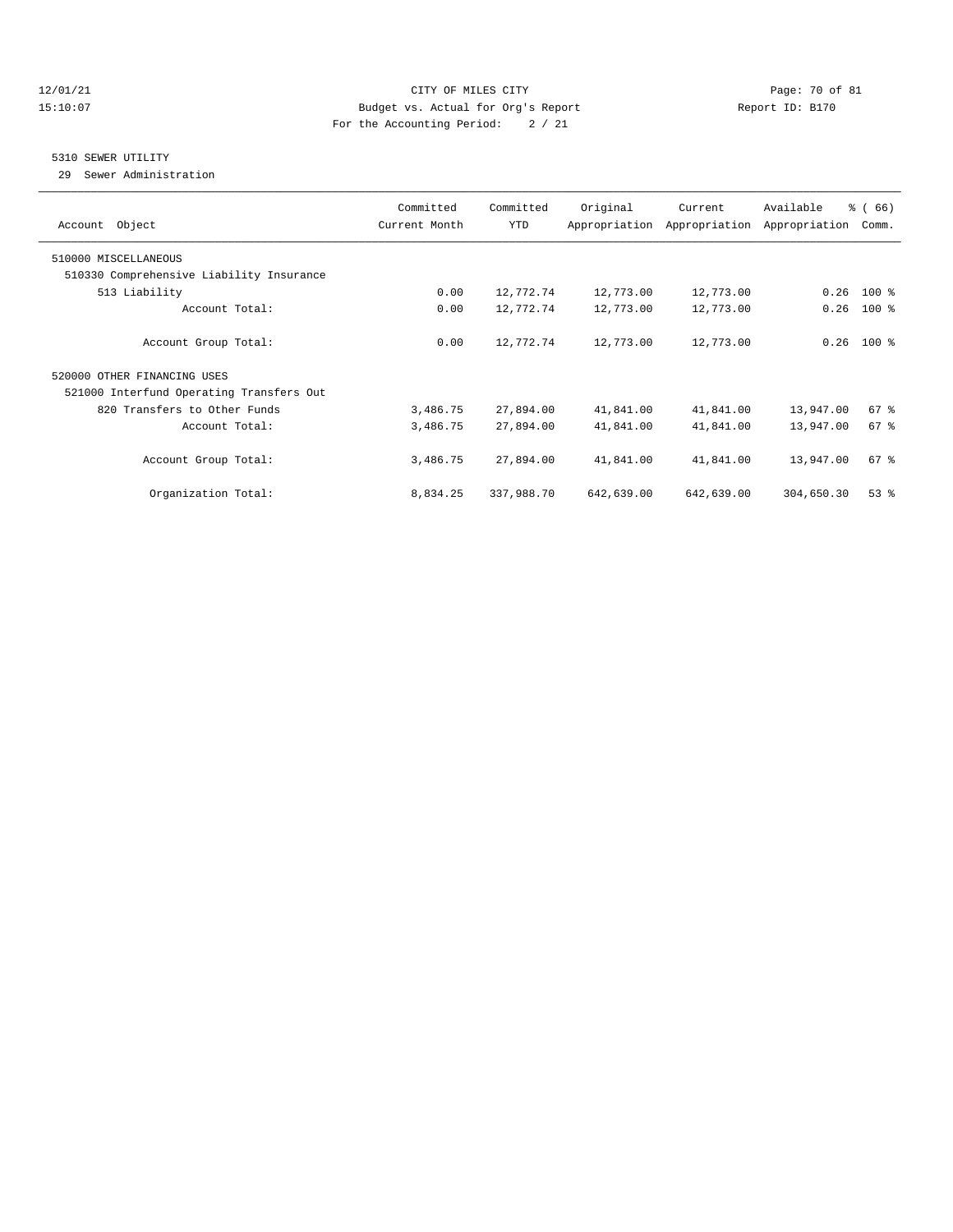## 12/01/21 Page: 71 of 81 CITY OF MILES CITY CONTRIBUTE PAGE: 71 of 81 Page: 71 of 81 Page: 71 of 81 Page: 71 of 81 Page: 71 of 81 Page: 71 of 81 Page: 71 of 81 Page: 71 of 81 Page: 71 of 81 Page: 71 of 81 Page: 71 of 81 Pag 15:10:07 Budget vs. Actual for Org's Report For the Accounting Period: 2 / 21

————————————————————————————————————————————————————————————————————————————————————————————————————————————————————————————————————

# 5310 SEWER UTILITY

31 Sewer Lines

|                                                                                 | Committed          | Committed            | Original              | Current                                         | Available             | <sub>ර</sub> ි (66)  |
|---------------------------------------------------------------------------------|--------------------|----------------------|-----------------------|-------------------------------------------------|-----------------------|----------------------|
| Account Object                                                                  | Current Month      | YTD                  |                       | Appropriation Appropriation Appropriation Comm. |                       |                      |
| 430000 Public Works-GASB68                                                      |                    |                      |                       |                                                 |                       |                      |
| 430630 Sewer Collection and Transmission(31)                                    |                    |                      |                       |                                                 |                       |                      |
| 111 Salaries and Wages - Permanent                                              | 12,991.86          | 100,827.33           | 145,580.00            | 145,580.00                                      | 44,752.67             | 69 %                 |
| 121 OVERTIME-PERMANENT                                                          | 413.04             | 2,574.86             | 10,200.00             | 10,200.00                                       | 7,625.14              | $25$ %               |
| 131 VACATION                                                                    | 590.02             | 6,494.92             | 7,300.00              | 7,300.00                                        | 805.08                | 89 %                 |
| 132 SICK LEAVE                                                                  | 358.79             | 3,112.84             | 4,800.00              | 4,800.00                                        | 1,687.16              | 65 %                 |
| 133 OTHER LEAVE PAY                                                             | 20.80              | 1,329.67             | 1,236.00              | 1,236.00                                        | $-93.67$              | 108 %                |
| 134 HOLIDAY PAY                                                                 | 269.91             | 318.65               | 2,100.00              | 2,100.00                                        | 1,781.35              | 15 <sup>°</sup>      |
| 141 Unemployment Insurance                                                      | 21.96              | 172.97               | 257.00                | 257.00                                          | 84.03                 | 67%                  |
| 142 Workers' Compensation                                                       | 554.78             | 5,794.55             | 7,486.00              | 7,486.00                                        | 1,691.45              | $77$ $\frac{6}{9}$   |
| 143 Health Insurance                                                            | 3,161.57           | 25, 291.94           | 30,967.00             | 30,967.00                                       | 5,675.06              | 82%                  |
| 144 FICA                                                                        | 1,080.11           | 8,492.55             | 13,098.00             | 13,098.00                                       | 4,605.45              | 65 %                 |
| 145 PERS                                                                        | 1,284.30           | 9,964.71             | 15,016.00             | 15,016.00                                       | 5,051.29              | 66 %                 |
| 196 CLOTHING ALLOTMENT                                                          | 0.00               | 555.00               | 600.00                | 600.00                                          | 45.00                 | 93%                  |
| 210 Office Supplies and Materials                                               | 0.00               | 458.90               | 400.00                | 400.00                                          | $-58.90$              | 115 %                |
| 214 Small Items of Equipment                                                    |                    | 1,109.77             | 25,000.00             |                                                 |                       | 4%                   |
| 220 Operating Expenses                                                          | 365.10<br>753.31   | 11,739.68            | 15,000.00             | 25,000.00<br>15,000.00                          | 23,890.23<br>3,260.32 | 78 %                 |
| 222 Chemicals, Lab & Med Supplies                                               | 0.00               | 0.00                 |                       |                                                 |                       | 0 <sup>8</sup>       |
| 226 Clothing and Uniforms                                                       |                    | 393.45               | 1,000.00              | 1,000.00                                        | 1,000.00<br>356.55    |                      |
| 230 Repair and Maintenance Supplies                                             | 0.00               |                      | 750.00                | 750.00<br>10,000.00                             | 6,834.11              | $52$ $%$<br>$32$ $%$ |
|                                                                                 | 0.00               | 3,165.89<br>4,250.67 | 10,000.00             |                                                 |                       | $28$ %               |
| 231 Gas, Oil, Diesel Fuel, Grease, etc.<br>233 Water/Sewer Main Replacement and | 681.04<br>0.00     | 378.70               | 15,000.00<br>5,000.00 | 15,000.00<br>5,000.00                           | 10,749.33<br>4,621.30 | 8 %                  |
| 234 Hydrant/Manhole Replacement, Valves                                         | 540.00             | 540.00               |                       |                                                 | 14,460.00             | 4%                   |
| 241 Consumable Tools                                                            |                    |                      | 15,000.00             | 15,000.00                                       | 760.02                | $24$ %               |
|                                                                                 | 0.00               | 239.98               | 1,000.00              | 1,000.00<br>100.00                              | 100.00                | 0 <sup>8</sup>       |
| 311 Postage, Box Rent, Etc.                                                     | 0.00               | 0.00                 | 100.00                |                                                 |                       | 0 <sup>8</sup>       |
| 320 Printing, Duplicating, Typing &<br>330 Publicity, Subscriptions & Dues      | 0.00               | 0.00                 | 100.00                | 100.00                                          | 100.00<br>300.00      | 0 <sup>8</sup>       |
| 331 Publication of Formal & Legal Notices                                       | 0.00<br>0.00       | 0.00<br>65.71        | 300.00<br>250.00      | 300.00<br>250.00                                | 184.29                | $26$ %               |
|                                                                                 |                    |                      |                       |                                                 | 575.00                | $23$ $%$             |
| 334 Memberships, Registrations & Dues<br>341 Electric Utility Services          | 0.00               | 175.00               | 750.00                | 750.00                                          | 852.71                | 15 <sup>°</sup>      |
|                                                                                 | 0.00               | 147.29               | 1,000.00              | 1,000.00                                        | 346.07                | $31$ %               |
| 344 Gas Utility Service<br>345 Telephone                                        | 0.00<br>117.83     | 153.93<br>836.51     | 500.00<br>750.00      | 500.00<br>750.00                                | $-86.51$              | 112 %                |
| 347 Internet                                                                    | 11.83              | 82.81                | 170.00                | 170.00                                          | 87.19                 | 49 %                 |
| 350 Professional Services                                                       | 325.42             | 21, 144. 28          | 30,000.00             | 30,000.00                                       | 8,855.72              | 70 %                 |
|                                                                                 |                    | 6,000.00             |                       | 40,000.00                                       | 34,000.00             | 15 <sup>°</sup>      |
| 357 Architectual, Engineering Serv Etc.<br>360 Contr R & M                      | 6,000.00<br>233.41 | 1,194.26             | 40,000.00<br>5,000.00 | 5,000.00                                        | 3,805.74              | $24$ %               |
| 363 R&M Vehicles/Equip/Labor-PW                                                 | 411.55             | 10,743.96            | 40,000.00             | 40,000.00                                       | 29,256.04             | $27$ %               |
| 369 Other Repair and Maintenance                                                | 0.00               | 0.00                 | 1,000.00              | 1,000.00                                        | 1,000.00              | 0 <sup>8</sup>       |
| 370 Travel                                                                      | 0.00               | 0.00                 | 1,200.00              | 1,200.00                                        | 1,200.00              | 0 <sup>8</sup>       |
| 380 Training Services                                                           | 0.00               | 0.00                 | 750.00                | 750.00                                          | 750.00                | 0 <sup>8</sup>       |
| 382 Books                                                                       | 0.00               | 0.00                 | 150.00                | 150.00                                          | 150.00                | 0 <sup>8</sup>       |
| 400 BUILDING MATERIALS                                                          | 0.00               | 19.98                | 750.00                | 750.00                                          | 730.02                | 3 <sup>8</sup>       |
| 512 Insurance on Vehicles & Equipment                                           | 0.00               | 2,180.13             | 2,181.00              | 2,181.00                                        | 0.87                  | 100 %                |
| 532 Land Rental                                                                 | 0.00               | 892.33               | 1,200.00              | 1,200.00                                        | 307.67                | 74 %                 |
| 940 Machinery & Equipment                                                       | 0.00               | 303,033.31           | 375,750.00            |                                                 | 72,716.69             |                      |
| Account Total:                                                                  | 30,186.63          | 533,876.53           | 828,691.00            | 375,750.00<br>828,691.00                        | 294,814.47            | 81 %<br>64 %         |
|                                                                                 |                    |                      |                       |                                                 |                       |                      |
| Account Group Total:                                                            | 30,186.63          | 533,876.53           | 828,691.00            | 828,691.00                                      | 294,814.47            | 64 %                 |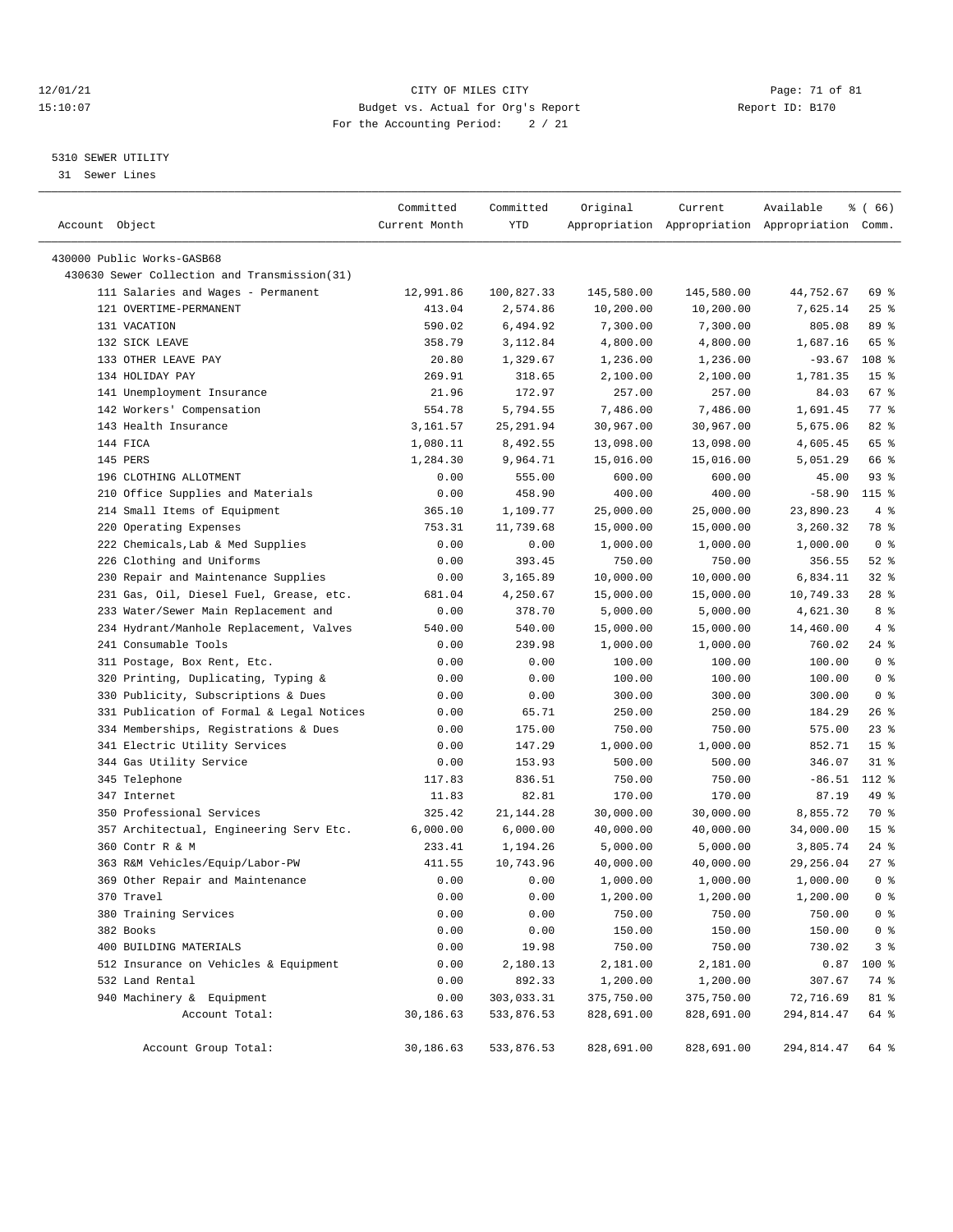## 12/01/21 Page: 72 of 81<br>
Eudget vs. Actual for Org's Report Report Report ID: B170 15:10:07 Budget vs. Actual for Org's Report For the Accounting Period: 2 / 21

## 5310 SEWER UTILITY

31 Sewer Lines

| Object<br>Account                                                       | Committed<br>Current Month | Committed<br>YTD | Original<br>Appropriation | Current<br>Appropriation | Available<br>Appropriation | 66)<br>ී (<br>Comm. |
|-------------------------------------------------------------------------|----------------------------|------------------|---------------------------|--------------------------|----------------------------|---------------------|
| 520000 OTHER FINANCING USES<br>521000 Interfund Operating Transfers Out |                            |                  |                           |                          |                            |                     |
| 820 Transfers to Other Funds                                            | 1,000.00                   | 8,000.00         | 12,000.00                 | 12,000.00                | 4,000.00                   | 67%                 |
| Account Total:                                                          | 1,000.00                   | 8.000.00         | 12,000.00                 | 12,000.00                | 4,000.00                   | 67%                 |
| Account Group Total:                                                    | 1,000.00                   | 8.000.00         | 12,000.00                 | 12,000.00                | 4,000.00                   | 67%                 |
| Organization Total:                                                     | 31,186.63                  | 541,876.53       | 840,691.00                | 840,691.00               | 298,814.47                 | 64 %                |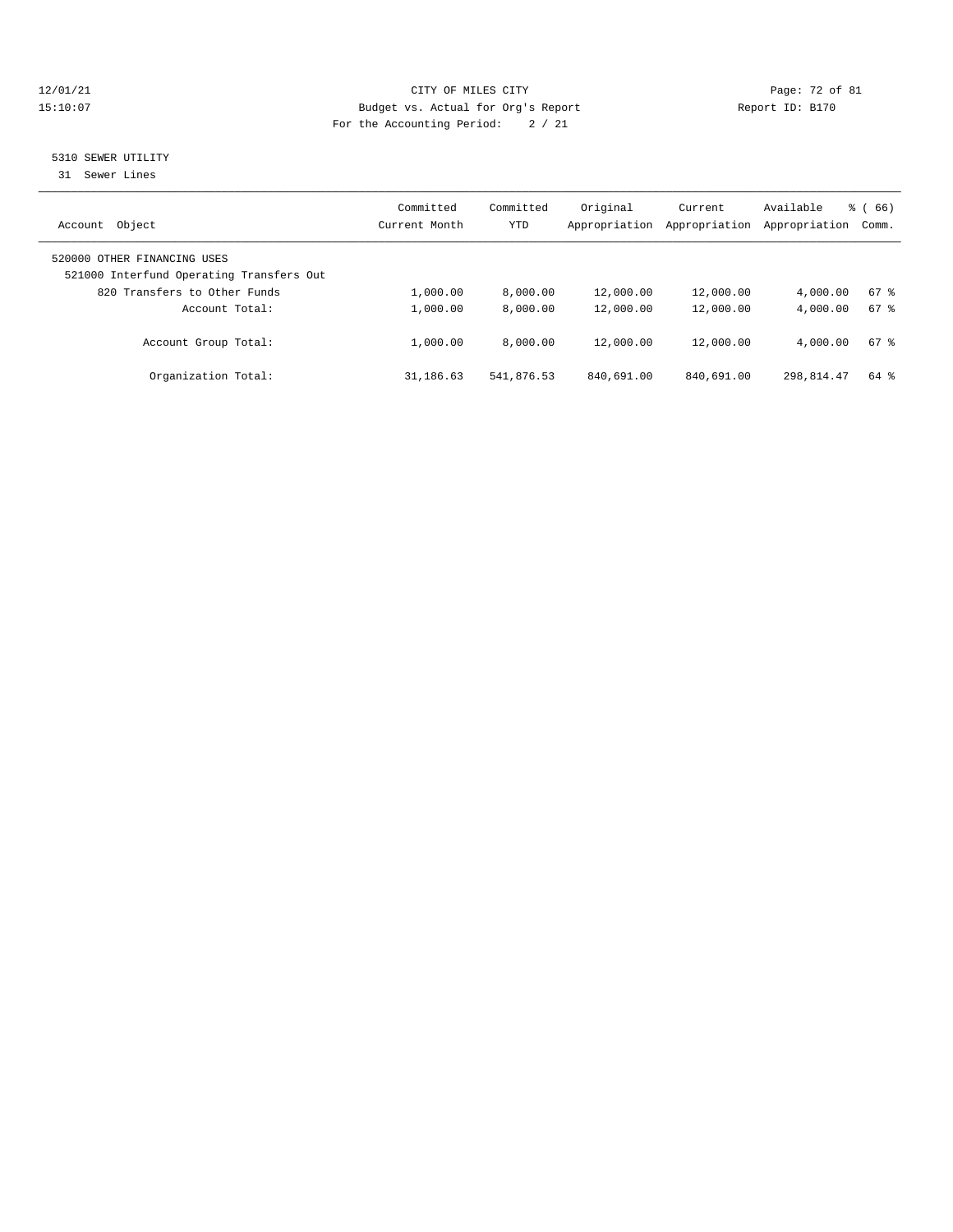### 12/01/21 Page: 73 of 81 CITY OF MILES CITY CONTRIBUTE CITY PAGE: 73 of 81 Page: 73 of 81 CITY CHES CITY CONTRIBUTE CITY 15:10:07 Budget vs. Actual for Org's Report For the Accounting Period: 2 / 21

# 5310 SEWER UTILITY

32 Sewer Lifts

| Account Object                          | Committed<br>Current Month | Committed<br><b>YTD</b> | Original   | Current<br>Appropriation Appropriation Appropriation Comm. | Available | $*(66)$        |
|-----------------------------------------|----------------------------|-------------------------|------------|------------------------------------------------------------|-----------|----------------|
| 430000 Public Works-GASB68              |                            |                         |            |                                                            |           |                |
| 430690 Sewer Lift Stations (32)         |                            |                         |            |                                                            |           |                |
| 111 Salaries and Wages - Permanent      | 5,642.12                   | 46,058.75               | 65,548.00  | 65,548.00                                                  | 19,489.25 | 70 %           |
| 121 OVERTIME-PERMANENT                  | 121.64                     | 1,381.90                | 2,700.00   | 2,700.00                                                   | 1,318.10  | $51$ %         |
| 131 VACATION                            | 367.53                     | 3,151.74                | 5,300.00   | 5,300.00                                                   | 2,148.26  | 59 %           |
| 132 SICK LEAVE                          | 153.99                     | 661.98                  | 1,500.00   | 1,500.00                                                   | 838.02    | 44 %           |
| 133 OTHER LEAVE PAY                     | 136.32                     | 690.41                  | 795.00     | 795.00                                                     | 104.59    | 87%            |
| 134 HOLIDAY PAY                         | 119.53                     | 1,273.71                | 1,400.00   | 1,400.00                                                   | 126.29    | $91$ %         |
| 141 Unemployment Insurance              | 9.75                       | 79.89                   | 116.00     | 116.00                                                     | 36.11     | 69 %           |
| 142 Workers' Compensation               | 143.99                     | 2,610.15                | 4,009.00   | 4,009.00                                                   | 1,398.85  | 65 %           |
| 143 Health Insurance                    | 1,290.53                   | 10,323.59               | 15,484.00  | 15,484.00                                                  | 5,160.41  | 67%            |
| 144 FICA                                | 475.10                     | 3,887.15                | 5,909.00   | 5,909.00                                                   | 2,021.85  | 66 %           |
| 145 PERS                                | 573.69                     | 4,627.33                | 6,774.00   | 6,774.00                                                   | 2,146.67  | 68 %           |
| 196 CLOTHING ALLOTMENT                  | 0.00                       | 238.50                  | 600.00     | 600.00                                                     | 361.50    | 40 %           |
| 210 Office Supplies and Materials       | 0.00                       | 2.92                    | 400.00     | 400.00                                                     | 397.08    | 1 <sup>8</sup> |
| 214 Small Items of Equipment            | 0.00                       | 13,283.10               | 20,000.00  | 20,000.00                                                  | 6,716.90  | 66 %           |
| 220 Operating Expenses                  | 223.93                     | 928.84                  | 2,000.00   | 2,000.00                                                   | 1,071.16  | 46%            |
| 222 Chemicals, Lab & Med Supplies       | 0.00                       | 23.73                   | 1,000.00   | 1,000.00                                                   | 976.27    | 2 <sup>8</sup> |
| 226 Clothing and Uniforms               | 22.15                      | 106.20                  | 500.00     | 500.00                                                     | 393.80    | $21$ %         |
| 230 Repair and Maintenance Supplies     | 0.00                       | 5,031.59                | 26,000.00  | 26,000.00                                                  | 20,968.41 | 19 %           |
| 231 Gas, Oil, Diesel Fuel, Grease, etc. | 90.46                      | 740.37                  | 2,000.00   | 2,000.00                                                   | 1,259.63  | 37%            |
| 241 Consumable Tools                    | 0.00                       | 39.99                   | 100.00     | 100.00                                                     | 60.01     | 40 %           |
| 341 Electric Utility Services           | 1,808.15                   | 14,025.59               | 25,000.00  | 25,000.00                                                  | 10,974.41 | 56 %           |
| 344 Gas Utility Service                 | 128.48                     | 676.76                  | 2,000.00   | 2,000.00                                                   | 1,323.24  | $34$ $%$       |
| 352 Wtr/Swr Lab Testing                 | 0.00                       | 0.00                    | 250.00     | 250.00                                                     | 250.00    | 0 <sup>8</sup> |
| 360 Contr R & M                         | 0.00                       | 2,317.00                | 2,000.00   | 2,000.00                                                   | $-317.00$ | $116$ %        |
| 369 Other Repair and Maintenance        | 0.00                       | 0.00                    | 1,000.00   | 1,000.00                                                   | 1,000.00  | 0 <sup>8</sup> |
| 370 Travel                              | 0.00                       | 0.00                    | 600.00     | 600.00                                                     | 600.00    | 0 <sup>8</sup> |
| 380 Training Services                   | 0.00                       | 130.00                  | 600.00     | 600.00                                                     | 470.00    | $22$ %         |
| 400 BUILDING MATERIALS                  | 0.00                       | 0.00                    | 200.00     | 200.00                                                     | 200.00    | 0 %            |
| 511 Insurance on Buildings              | 0.00                       | 2,031.86                | 2,032.00   | 2,032.00                                                   | 0.14      | $100$ %        |
| 533 Machinery and Equipment Rental      | 0.00                       | 0.00                    | 200.00     | 200.00                                                     | 200.00    | 0 <sup>8</sup> |
| Account Total:                          | 11,307.36                  | 114,323.05              | 196,017.00 | 196,017.00                                                 | 81,693.95 | 58 %           |
| Account Group Total:                    | 11,307.36                  | 114,323.05              | 196,017.00 | 196,017.00                                                 | 81,693.95 | 58 %           |
| Organization Total:                     | 11,307.36                  | 114,323.05              | 196,017.00 | 196,017.00                                                 | 81,693.95 | 58 %           |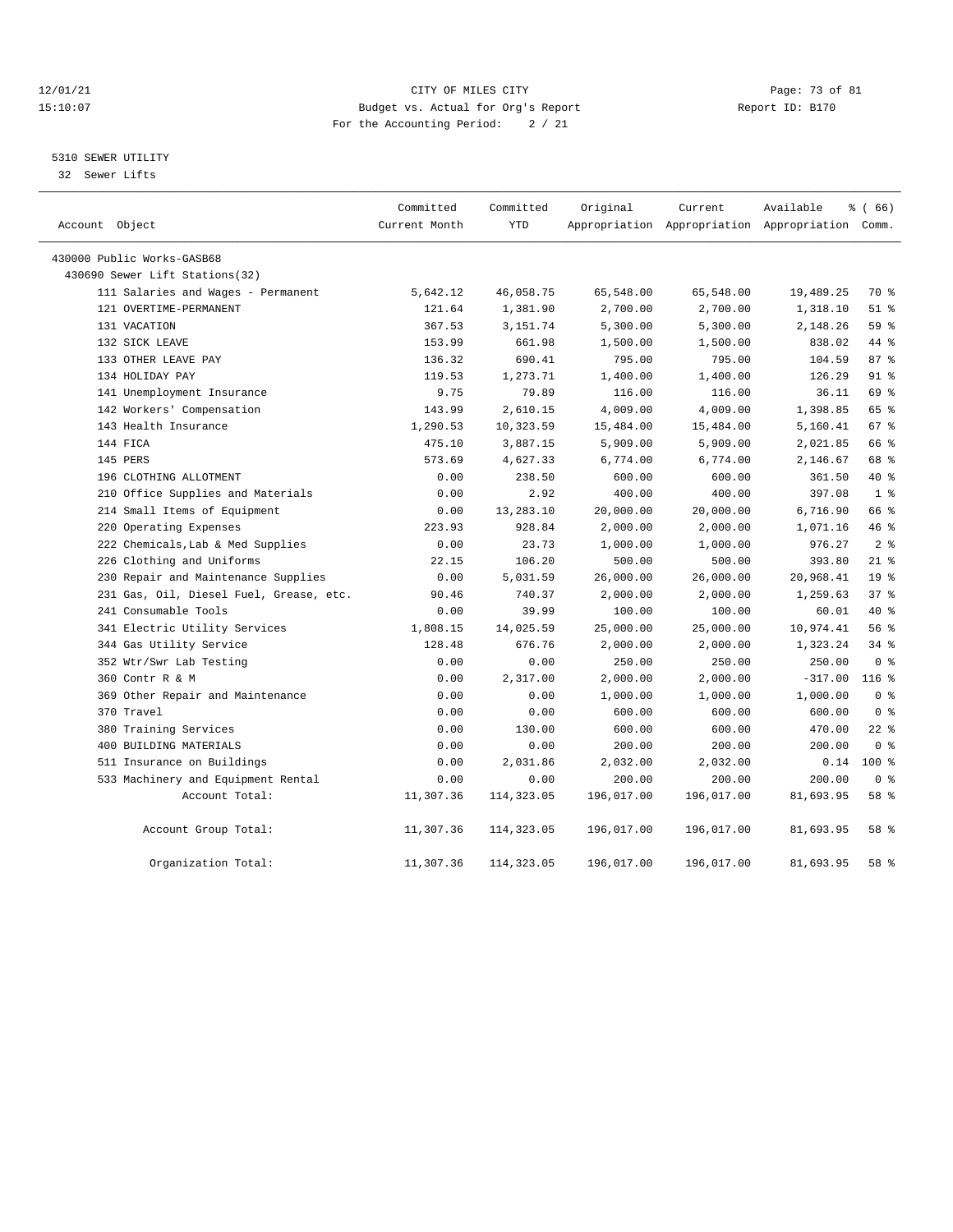### 12/01/21 Page: 74 of 81 CITY OF MILES CITY CONTRIBUTE CITY PAGE: 74 of 81 Page: 74 of 81 CITY CHINES CITY CONTRIBUTE CITY PAGE: 74 OF 81 15:10:07 Budget vs. Actual for Org's Report For the Accounting Period: 2 / 21

# 5310 SEWER UTILITY

33 Sewer Plant

| Account Object                          | Committed<br>Current Month | Committed<br><b>YTD</b> | Original   | Current    | Available<br>Appropriation Appropriation Appropriation Comm. | <sub>ර</sub> ි (66) |
|-----------------------------------------|----------------------------|-------------------------|------------|------------|--------------------------------------------------------------|---------------------|
|                                         |                            |                         |            |            |                                                              |                     |
| 410000 GENERAL GOVERNMENTGASB68         |                            |                         |            |            |                                                              |                     |
| 411230 City Hall<br>360 Contr R & M     | 15.00                      | 15.00                   | 0.00       | 0.00       |                                                              | $***$ 9             |
| Account Total:                          |                            |                         |            |            | $-15.00$                                                     | $***$ 2             |
|                                         | 15.00                      | 15.00                   | 0.00       | 0.00       | $-15.00$                                                     |                     |
| Account Group Total:                    | 15.00                      | 15.00                   | 0.00       | 0.00       | $-15.00$ *** \$                                              |                     |
| 430000 Public Works-GASB68              |                            |                         |            |            |                                                              |                     |
| 430640 Sewer Treatment and Disposal(33) |                            |                         |            |            |                                                              |                     |
| 111 Salaries and Wages - Permanent      | 8,888.57                   | 72, 204.42              | 111,832.00 | 111,832.00 | 39,627.58                                                    | 65 %                |
| 121 OVERTIME-PERMANENT                  | 181.54                     | 2,071.90                | 4,100.00   | 4,100.00   | 2,028.10                                                     | $51$ %              |
| 131 VACATION                            | 551.30                     | 4,917.28                | 8,400.00   | 8,400.00   | 3,482.72                                                     | 59%                 |
| 132 SICK LEAVE                          | 230.99                     | 1,038.45                | 2,600.00   | 2,600.00   | 1,561.55                                                     | 40 %                |
| 133 OTHER LEAVE PAY                     | 204.47                     | 1,088.14                | 1,912.00   | 1,912.00   | 823.86                                                       | 57%                 |
| 134 HOLIDAY PAY                         | 179.30                     | 1,910.30                | 2,100.00   | 2,100.00   | 189.70                                                       | 91 %                |
| 141 Unemployment Insurance              | 15.34                      | 125.26                  | 196.00     | 196.00     | 70.74                                                        | 64 %                |
| 142 Workers' Compensation               | 219.01                     | 3,930.19                | 6, 136.00  | 6,136.00   | 2,205.81                                                     | 64 %                |
| 143 Health Insurance                    | 1,999.81                   | 15,998.76               | 25,840.00  | 25,840.00  | 9,841.24                                                     | 62 %                |
| 144 FICA                                | 741.48                     | 6,062.43                | 10,017.00  | 10,017.00  | 3,954.57                                                     | 61 %                |
| 145 PERS                                | 897.70                     | 7,238.85                | 11,484.00  | 11,484.00  | 4,245.15                                                     | 63 %                |
| 196 CLOTHING ALLOTMENT                  | 0.00                       | 369.00                  | 500.00     | 500.00     | 131.00                                                       | 74 %                |
| 210 Office Supplies and Materials       | 0.00                       | 0.00                    | 250.00     | 250.00     | 250.00                                                       | 0 <sup>8</sup>      |
| 214 Small Items of Equipment            | 0.00                       | 3,615.15                | 15,000.00  | 15,000.00  | 11,384.85                                                    | $24$ %              |
| 220 Operating Expenses                  | 320.81                     | 2,575.65                | 15,000.00  | 15,000.00  | 12, 424.35                                                   | $17*$               |
| 222 Chemicals, Lab & Med Supplies       | 858.35                     | 7,935.49                | 25,000.00  | 25,000.00  | 17,064.51                                                    | $32$ $%$            |
| 226 Clothing and Uniforms               | 26.59                      | 119.29                  | 600.00     | 600.00     | 480.71                                                       | 20%                 |
| 230 Repair and Maintenance Supplies     | 1,510.37                   | 11,485.84               | 15,000.00  | 15,000.00  | 3,514.16                                                     | 77 %                |
| 231 Gas, Oil, Diesel Fuel, Grease, etc. | 72.38                      | 1,279.45                | 5,000.00   | 5,000.00   | 3,720.55                                                     | $26$ %              |
| 241 Consumable Tools                    | 0.00                       | 0.00                    | 200.00     | 200.00     | 200.00                                                       | 0 <sup>8</sup>      |
| 311 Postage, Box Rent, Etc.             | 14.50                      | 46.15                   | 100.00     | 100.00     | 53.85                                                        | 46 %                |
|                                         |                            |                         |            |            |                                                              | 0 <sup>8</sup>      |
| 320 Printing, Duplicating, Typing &     | 0.00                       | 0.00                    | 100.00     | 100.00     | 100.00                                                       | 0 <sup>8</sup>      |
| 330 Publicity, Subscriptions & Dues     | 0.00                       | 0.00                    | 100.00     | 100.00     | 100.00                                                       |                     |
| 334 Memberships, Registrations & Dues   | 0.00                       | 85.00                   | 400.00     | 400.00     | 315.00                                                       | $21$ %              |
| 341 Electric Utility Services           | 10,200.81                  | 64,840.77               | 130,000.00 | 130,000.00 | 65, 159. 23                                                  | 50%                 |
| 342 Water Utility Services              | 42.71                      | 285.43                  | 1,500.00   | 1,500.00   | 1,214.57                                                     | 19 <sup>°</sup>     |
| 343 Sewer Utility Services              | 0.00                       | 40.71                   | 750.00     | 750.00     | 709.29                                                       | 5 <sup>8</sup>      |
| 345 Telephone                           | 41.44                      | 285.64                  | 800.00     | 800.00     | 514.36                                                       | 36%                 |
| 346 Garbage Service                     | 47.42                      | 850.84                  | 2,000.00   | 2,000.00   | 1,149.16                                                     | 43.8                |
| 347 Internet                            | 44.95                      | 314.65                  | 650.00     | 650.00     | 335.35                                                       | 48 %                |
| 350 Professional Services               | 0.00                       | 360.24                  | 5,000.00   | 5,000.00   | 4,639.76                                                     | 7 %                 |
| 352 Wtr/Swr Lab Testing                 | 77.00                      | 2,898.59                | 8,000.00   | 8,000.00   | 5,101.41                                                     | 36%                 |
| 357 Architectual, Engineering Serv Etc. | 0.00                       | 0.00                    | 5,000.00   | 5,000.00   | 5,000.00                                                     | 0 <sup>8</sup>      |
| 360 Contr R & M                         | 0.00                       | 4,123.22                | 5,000.00   | 5,000.00   | 876.78                                                       | 82 %                |
| 363 R&M Vehicles/Equip/Labor-PW         | 132.82                     | 2,338.48                | 7,500.00   | 7,500.00   | 5,161.52                                                     | $31$ %              |
| 370 Travel                              | 0.00                       | 0.00                    | 1,000.00   | 1,000.00   | 1,000.00                                                     | 0 <sup>8</sup>      |
| 380 Training Services                   | 30.00                      | 323.50                  | 1,000.00   | 1,000.00   | 676.50                                                       | 32 %                |
| 382 Books                               | 0.00                       | 0.00                    | 200.00     | 200.00     | 200.00                                                       | 0 <sup>8</sup>      |
| 400 BUILDING MATERIALS                  | 0.00                       | 0.00                    | 500.00     | 500.00     | 500.00                                                       | 0 <sup>8</sup>      |
| 511 Insurance on Buildings              | 0.00                       | 12,460.08               | 12,461.00  | 12,461.00  | 0.92                                                         | 100 %               |
| 512 Insurance on Vehicles & Equipment   | 0.00                       | 148.65                  | 149.00     | 149.00     |                                                              | $0.35$ 100 %        |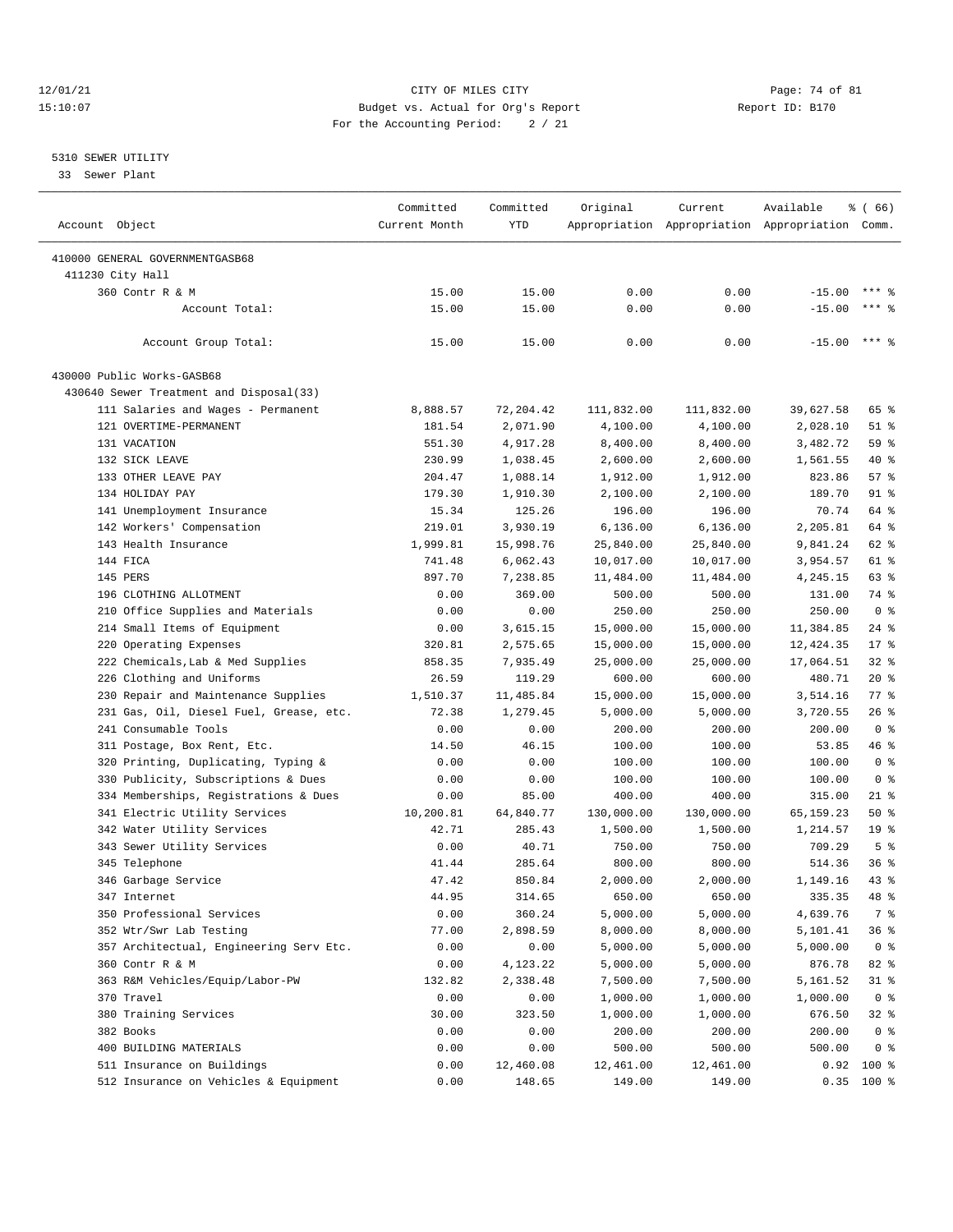### 12/01/21 Page: 75 of 81 CITY OF MILES CITY CONTRIBUTE PAGE: 75 of 81 Page: 75 of 81 Page: 75 of 81 Page: 75 of 81 Page: 75 of 81 Page: 75 of 81 Page: 75 of 81 Page: 75 of 81 Page: 75 of 81 Page: 75 of 81 Page: 75 of 81 Pag 15:10:07 Budget vs. Actual for Org's Report For the Accounting Period: 2 / 21

### 5310 SEWER UTILITY

33 Sewer Plant

| Object<br>Account                  | Committed<br>Current Month | Committed<br><b>YTD</b> | Original<br>Appropriation | Current<br>Appropriation | Available<br>Appropriation | % (66)<br>Comm. |
|------------------------------------|----------------------------|-------------------------|---------------------------|--------------------------|----------------------------|-----------------|
| 533 Machinery and Equipment Rental | 0.00                       | 0.00                    | 1,000.00                  | 1,000.00                 | 1,000.00                   | 0 <sup>8</sup>  |
| 940 Machinery &<br>Equipment       | 0.00                       | 0.00                    | 150,000.00                | 150,000.00               | 150,000.00                 | 0 %             |
| Account Total:                     | 27,529.66                  | 233, 367, 80            | 594,377.00                | 594,377.00               | 361,009.20                 | 39 <sup>8</sup> |
| Account Group Total:               | 27,529.66                  | 233, 367, 80            | 594,377.00                | 594, 377, 00             | 361,009.20                 | 39 <sup>8</sup> |
| Organization Total:                | 27,544.66                  | 233,382.80              | 594, 377, 00              | 594, 377, 00             | 360,994.20                 | 398             |
|                                    |                            |                         |                           |                          |                            |                 |

Fund Total: 78,872.90 1,227,571.08 2,273,724.00 2,273,724.00 1,046,152.92 54 %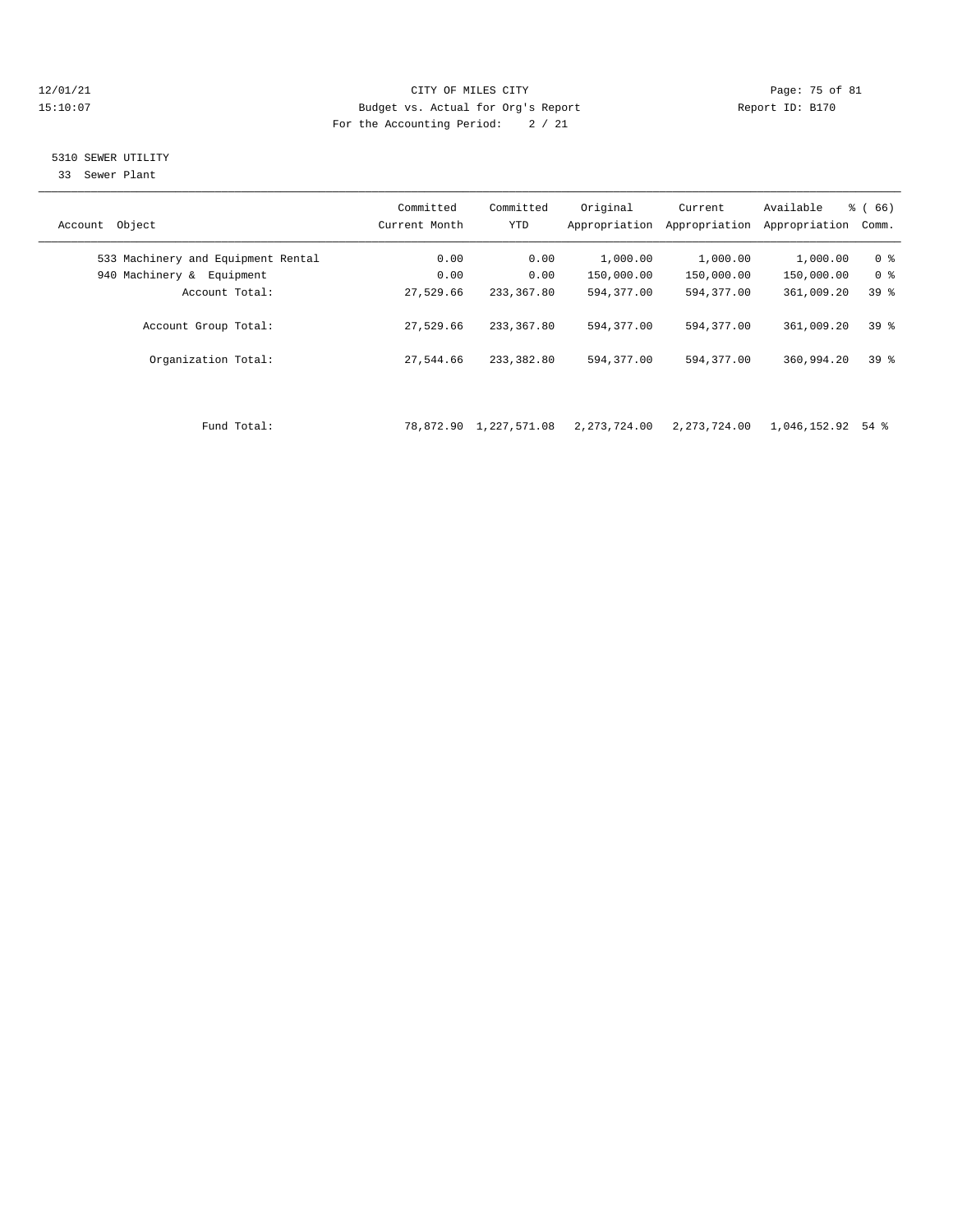### $12/01/21$  Page: 76 of 81 15:10:07 Budget vs. Actual for Org's Report Report ID: B170 For the Accounting Period: 2 / 21

————————————————————————————————————————————————————————————————————————————————————————————————————————————————————————————————————

#### 5510 AMBULANCE FUND

10 Ambulance

|                                             | Committed     | Committed                  | Original     | Current      | Available                                       | % ( 66)          |
|---------------------------------------------|---------------|----------------------------|--------------|--------------|-------------------------------------------------|------------------|
| Account Object                              | Current Month | YTD                        |              |              | Appropriation Appropriation Appropriation Comm. |                  |
| 420000 PUBLIC SAFETY-GASB68                 |               |                            |              |              |                                                 |                  |
| 420730 Emergency Medical Services-Ambulance |               |                            |              |              |                                                 |                  |
| 111 Salaries and Wages - Permanent          | 22,529.41     | 185,088.53                 | 290,796.00   | 290,796.00   | 105,707.47                                      | 64 %             |
| 112 SALARIES AND WAGES - PART PAID          | 1,662.00      | 11,935.65                  | 20,000.00    | 20,000.00    | 8,064.35                                        | 60 %             |
| 121 OVERTIME-PERMANENT                      | 4,259.06      | 31,138.88                  | 65,000.00    | 65,000.00    | 33,861.12                                       | 48 %             |
| 124 Amb OT Trips                            | 7,525.76      | 34,552.32                  | 22,500.00    | 22,500.00    | $-12,052.32$                                    | 154 %            |
| 131 VACATION                                | 1,459.69      | 16,727.57                  | 22,500.00    | 22,500.00    | 5,772.43                                        | 74 %             |
| 132 SICK LEAVE                              | 2,562.14      | 11,608.57                  | 12,700.00    | 12,700.00    | 1,091.43                                        | 91 %             |
| 133 OTHER LEAVE PAY                         | 1,193.54      | 3,533.46                   | 8,540.00     | 8,540.00     | 5,006.54                                        | 41 %             |
| 134 HOLIDAY PAY                             | 615.41        | 6,663.09                   | 12,000.00    | 12,000.00    | 5,336.91                                        | 56%              |
| 141 Unemployment Insurance                  | 62.69         | 439.38                     | 616.00       | 616.00       | 176.62                                          | 71 %             |
| 142 Workers' Compensation                   | 2,391.13      | 17,185.20                  | 19,725.00    | 19,725.00    | 2,539.80                                        | 87%              |
| 143 Health Insurance                        | 5,883.15      | 41,609.92                  | 55,987.00    | 55,987.00    | 14,377.08                                       | 74 %             |
| 144 FICA                                    | 731.41        | 5,074.86                   | 5,949.00     | 5,949.00     | 874.14                                          | 85%              |
| 147 Firemen's Pension                       | 4,345.85      | 32,513.91                  | 44,987.00    | 44,987.00    | 12,473.09                                       | 72 %             |
| 149 Firemen's 457B Match                    | 319.96        | 2,370.70                   | 1,970.00     | 1,970.00     | $-400.70$                                       | $120*$           |
| 210 Office Supplies and Materials           | 0.00          | 1,108.20                   | 4,500.00     | 4,500.00     | 3,391.80                                        | 25%              |
| 211 Clothing Allotment                      | 0.00          | 772.20                     | 0.00         | 0.00         | $-772.20$                                       | $***$ 8          |
| 214 Small Items of Equipment                | 0.00          | 4,274.03                   | 4,000.00     | 4,000.00     | $-274.03$                                       | 107 <sub>8</sub> |
| 220 Operating Expenses                      | 841.78        | 6,894.43                   | 71,312.00    | 71,312.00    | 64, 417.57                                      | $10*$            |
| 222 Chemicals, Lab & Med Supplies           | 2,414.73      | 35, 917.74                 | 35,000.00    | 35,000.00    | $-917.74$                                       | $103$ %          |
| 226 Clothing and Uniforms                   | 0.00          | 224.78                     | 0.00         | 0.00         | $-224.78$                                       | $***$ $_{8}$     |
| 230 Repair and Maintenance Supplies         | 0.00          | 940.45                     | 3,000.00     | 3,000.00     | 2,059.55                                        | $31$ %           |
| 231 Gas, Oil, Diesel Fuel, Grease, etc.     | 979.95        | 4,758.20                   | 16,000.00    | 16,000.00    | 11,241.80                                       | $30*$            |
| 241 Consumable Tools                        | 0.00          | 1,159.43                   | 3,000.00     | 3,000.00     | 1,840.57                                        | 39%              |
| 300 PURCHASED SERVICES                      | 0.00          | 2,000.00                   | 2,000.00     | 2,000.00     | 0.00                                            | 100 %            |
| 311 Postage, Box Rent, Etc.                 | 0.00          | 1.00                       | 100.00       | 100.00       | 99.00                                           | 1 <sup>8</sup>   |
| 320 Printing, Duplicating, Typing &         | 0.00          | 0.00                       | 350.00       | 350.00       | 350.00                                          | 0 <sup>8</sup>   |
| 334 Memberships, Registrations & Dues       | 100.00        | 135.00                     | 0.00         | 0.00         | $-135.00$                                       | $***$ $-$        |
| 341 Electric Utility Services               | 238.37        | 1,909.73                   | 2,700.00     | 2,700.00     | 790.27                                          | 71 %             |
| 342 Water Utility Services                  | 26.24         | 181.85                     | 400.00       | 400.00       | 218.15                                          | $45$ %           |
| 343 Sewer Utility Services                  | 30.39         | 216.80                     | 400.00       | 400.00       | 183.20                                          | $54$ %           |
| 344 Gas Utility Service                     | 115.56        | 507.59                     | 1,200.00     | 1,200.00     | 692.41                                          | $42$ %           |
| 345 Telephone                               | 134.52        | 1,004.12                   | 1,750.00     | 1,750.00     | 745.88                                          | 57%              |
| 346 Garbage Service                         | 47.41         | 354.49                     | 1,000.00     | 1,000.00     | 645.51                                          | 35%              |
| 347 Internet                                | 24.96         | 174.72                     | 550.00       | 550.00       | 375.28                                          | $32$ $%$         |
| 350 Professional Services                   | 3,529.54      | 44,146.50                  | 50,000.00    | 50,000.00    | 5,853.50                                        | 88 %             |
| 360 Contr R & M                             | 0.00          | 2,847.99                   | 5,000.00     | 5,000.00     | 2,152.01                                        | 57%              |
| 364 R&M Vehicles - Fire/Amb                 | 0.00          | 11,010.23                  | 15,000.00    | 15,000.00    | 3,989.77                                        | 73 %             |
| 370 Travel                                  | 0.00          | 0.00                       | 2,500.00     | 2,500.00     | 2,500.00                                        | 0 <sup>8</sup>   |
| 380 Training Services                       | 986.75        | 3,024.24                   | 5,000.00     | 5,000.00     | 1,975.76                                        | 60 %             |
| 382 Books                                   | 0.00          | 656.71                     | 2,000.00     | 2,000.00     | 1,343.29                                        | 33%              |
| 400 BUILDING MATERIALS                      | 0.00          | 812.88                     | 3,000.00     | 3,000.00     | 2,187.12                                        | $27$ %           |
| 511 Insurance on Buildings                  | 0.00          | 777.63                     | 778.00       | 778.00       | 0.37                                            | 100 %            |
| 512 Insurance on Vehicles & Equipment       | 0.00          | 2,602.72                   | 2,603.00     | 2,603.00     | 0.28                                            | 100 %            |
| 810 Losses (Bad debt expense - Enterprise   | 413.17        | 64, 913.57                 | 125,000.00   | 125,000.00   | 60,086.43                                       | $52$ %           |
| 811 Contractual Allowances (Ambl)           | 34,815.59     | 292,610.99                 | 464,000.00   | 464,000.00   | 171,389.01                                      | 63 %             |
| 940 Machinery & Equipment                   | 159, 355.35   | 219,265.11                 | 10,000.00    | 10,000.00    | $-209, 265.11$                                  | $***$ $_{8}$     |
| Account Total:                              |               | 259, 595.51 1, 105, 645.37 | 1,415,413.00 | 1,415,413.00 | 309,767.63                                      | 78 %             |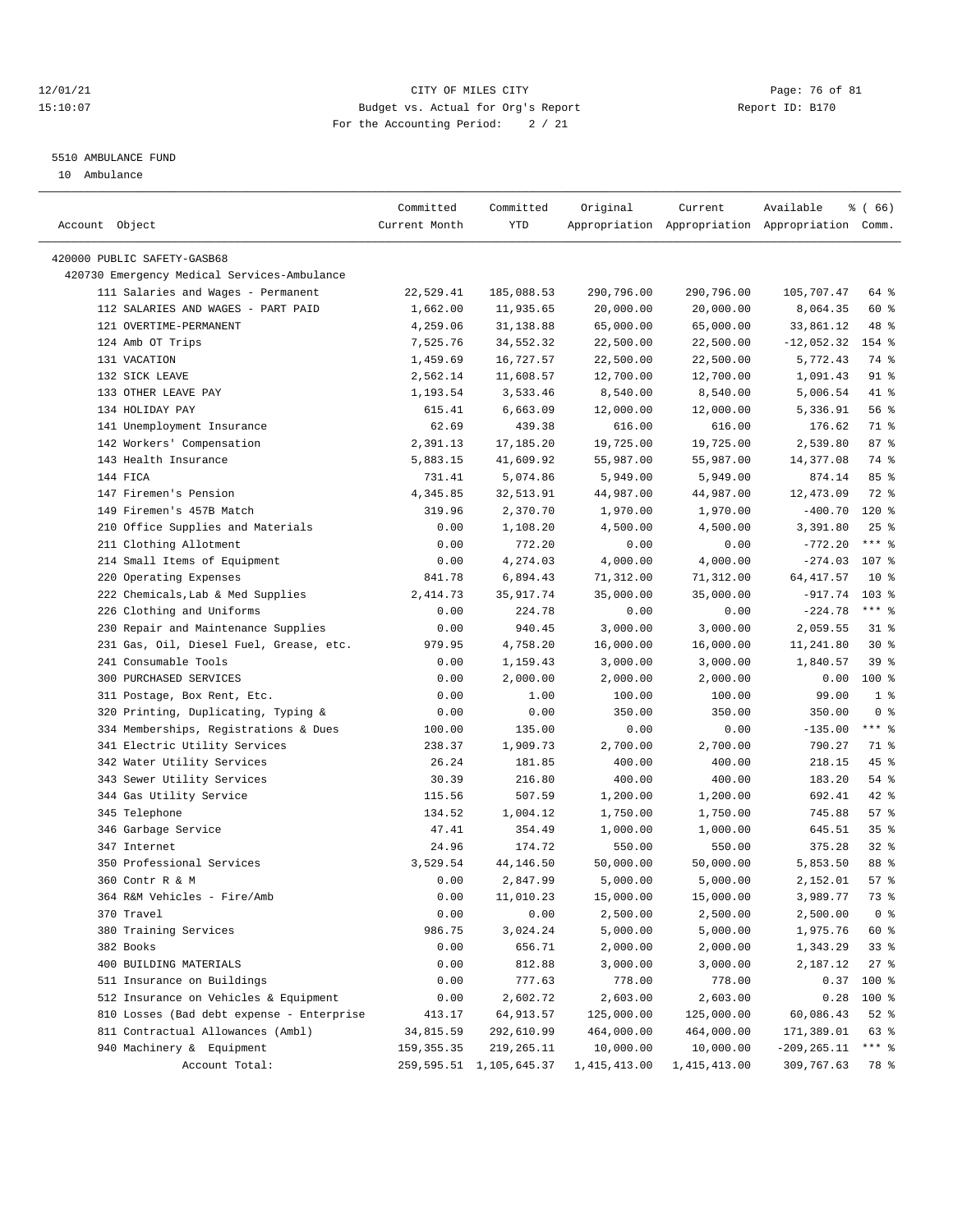### $12/01/21$  Page: 77 of 81 15:10:07 Budget vs. Actual for Org's Report Report ID: B170 For the Accounting Period: 2 / 21

#### 5510 AMBULANCE FUND

10 Ambulance

| Account Object                           | Committed<br>Current Month | Committed<br><b>YTD</b>    | Original                  | Current<br>Appropriation Appropriation | Available<br>Appropriation | % (66)<br>Comm. |
|------------------------------------------|----------------------------|----------------------------|---------------------------|----------------------------------------|----------------------------|-----------------|
| Account Group Total:                     |                            | 259, 595.51 1, 105, 645.37 | 1,415,413.00              | 1,415,413.00                           | 309,767.63                 | 78 %            |
| 510000 MISCELLANEOUS                     |                            |                            |                           |                                        |                            |                 |
| 510330 Comprehensive Liability Insurance |                            |                            |                           |                                        |                            |                 |
| 513 Liability                            | 0.00                       | 6,310.86                   | 6,311.00                  | 6,311.00                               |                            | $0.14$ 100 %    |
| Account Total:                           | 0.00                       | 6,310.86                   | 6,311.00                  | 6,311.00                               |                            | $0.14$ 100 %    |
| Account Group Total:                     | 0.00                       | 6,310.86                   | 6,311.00                  | 6,311.00                               |                            | $0.14$ 100 %    |
| 520000 OTHER FINANCING USES              |                            |                            |                           |                                        |                            |                 |
| 521000 Interfund Operating Transfers Out |                            |                            |                           |                                        |                            |                 |
| 820 Transfers to Other Funds             | 3,263.17                   | 31, 105.36                 | 49,158.00                 | 49,158.00                              | 18,052.64                  | 63%             |
| Account Total:                           | 3,263.17                   | 31, 105.36                 | 49,158.00                 | 49,158.00                              | 18,052.64                  | 63%             |
| Account Group Total:                     | 3,263.17                   | 31, 105.36                 | 49,158.00                 | 49,158.00                              | 18,052.64                  | 63%             |
| Organization Total:                      |                            | 262,858.68 1,143,061.59    | 1,470,882.00              | 1,470,882.00                           | 327,820.41                 | 78 %            |
|                                          |                            |                            |                           |                                        |                            |                 |
| Fund Total:                              |                            | 262,858.68 1,143,061.59    | 1,470,882.00 1,470,882.00 |                                        | 327,820.41 78 %            |                 |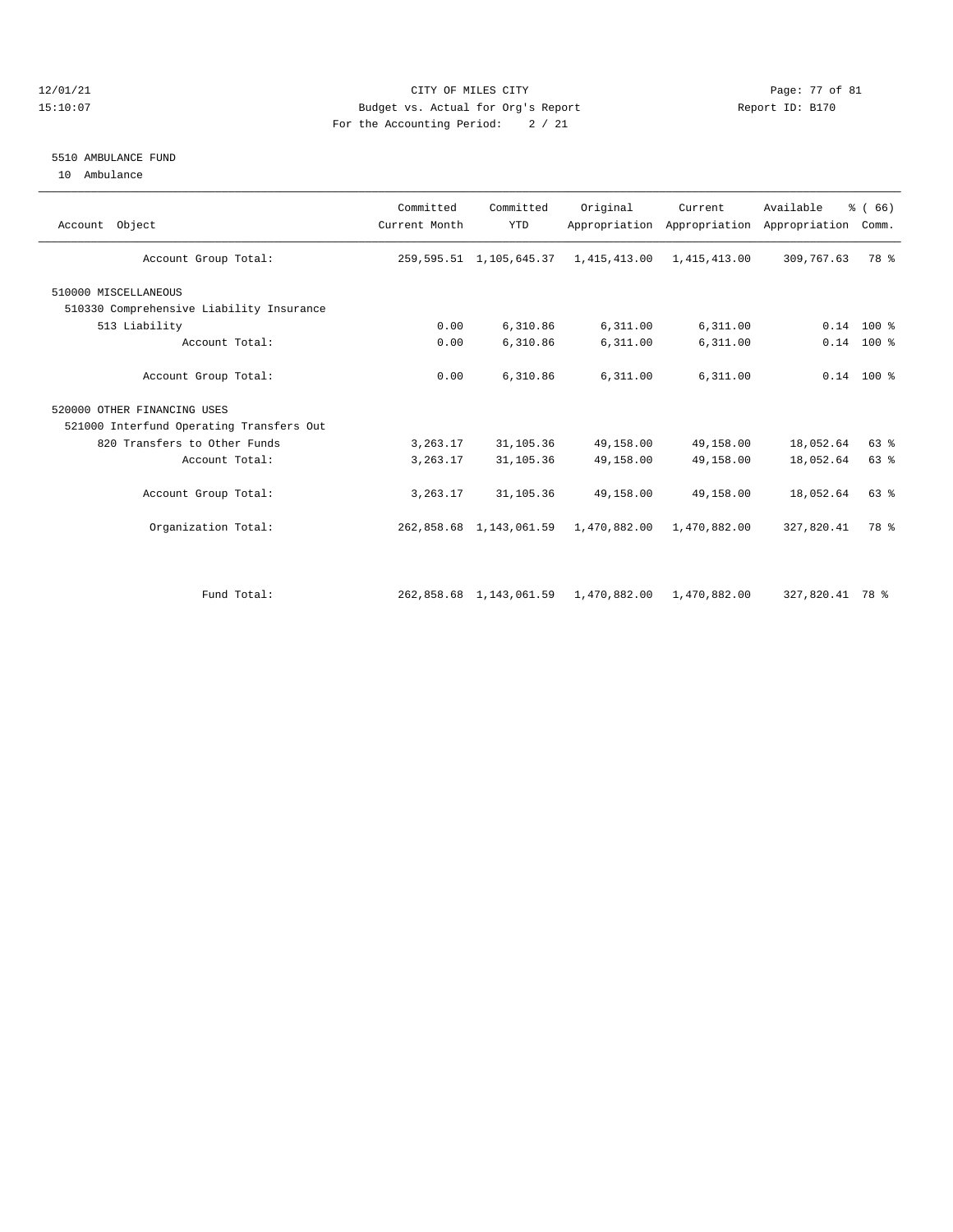### 12/01/21 Page: 78 of 81 CITY OF MILES CITY CONTRIBUTE CITY PAGE: 78 of 81 Page: 78 of 81 CITY CHINES CITY CONTRIBUTE CITY PAGE: 78 OF 81 15:10:07 Budget vs. Actual for Org's Report For the Accounting Period: 2 / 21

————————————————————————————————————————————————————————————————————————————————————————————————————————————————————————————————————

## 5610 AIRPORT OPERATING

87 Airport

|                                            | Committed     | Committed            | Original   | Current    | Available                                       | % (66)         |
|--------------------------------------------|---------------|----------------------|------------|------------|-------------------------------------------------|----------------|
| Account Object                             | Current Month | YTD                  |            |            | Appropriation Appropriation Appropriation Comm. |                |
|                                            |               |                      |            |            |                                                 |                |
| 430000 Public Works-GASB68                 |               |                      |            |            |                                                 |                |
| 430300 Airport (87)                        |               |                      |            |            |                                                 |                |
| 111 Salaries and Wages - Permanent         | 6,288.15      | 56,755.69            | 100,356.00 | 100,356.00 | 43,600.31                                       | 57%            |
| 121 OVERTIME-PERMANENT                     | 0.00          | 1,311.98             | 2,800.00   | 2,800.00   | 1,488.02                                        | 47 %           |
| 131 VACATION                               | 1,106.87      | 3,563.96             | 2,100.00   | 2,100.00   | $-1,463.96$                                     | 170 %          |
| 132 SICK LEAVE                             | 0.00          | 1,238.99             | 1,800.00   | 1,800.00   | 561.01                                          | 69 %           |
| 133 OTHER LEAVE PAY                        | 224.62        | 3,221.20             | 3,207.00   | 3,207.00   | $-14.20$                                        | $100*$         |
| 134 HOLIDAY PAY                            | 0.00          | 213.60               | 1,600.00   | 1,600.00   | 1,386.40                                        | $13*$          |
| 141 Unemployment Insurance                 | 11.44         | 100.02               | 168.00     | 168.00     | 67.98                                           | 60 %           |
| 142 Workers' Compensation                  | 147.81        | 3,054.58             | 5,577.00   | 5,577.00   | 2,522.42                                        | 55%            |
| 143 Health Insurance                       | 1,709.05      | 13,672.40            | 20,508.00  | 20,508.00  | 6,835.60                                        | 67 %           |
| 144 FICA                                   | 582.92        | 5,097.96             | 8,558.00   | 8,558.00   | 3,460.04                                        | 60 %           |
| 145 PERS                                   | 668.24        | 5,573.99             | 9,810.00   | 9,810.00   | 4,236.01                                        | 57%            |
| 196 CLOTHING ALLOTMENT                     | 0.00          | 333.75               | 375.00     | 375.00     | 41.25                                           | 89 %           |
| 210 Office Supplies and Materials          | 217.27        | 726.96               | 650.00     | 650.00     | $-76.96$                                        | 112 %          |
| 214 Small Items of Equipment               | 0.00          | 0.00                 | 250.00     | 250.00     | 250.00                                          | 0 <sup>8</sup> |
| 220 Operating Expenses                     | 378.07        | 1,840.76             | 4,000.00   | 4,000.00   | 2,159.24                                        | 46%            |
| 230 Repair and Maintenance Supplies        | 2,973.38      | 19,550.09            | 10,000.00  | 10,000.00  | $-9,550.09$                                     | $196$ %        |
| 231 Gas, Oil, Diesel Fuel, Grease, etc.    | 228.85        | 1,424.78             | 3,000.00   | 3,000.00   | 1,575.22                                        | 47 %           |
| 237 Aviation Fuel                          | 0.00          | 159,192.19           | 300,000.00 | 300,000.00 | 140,807.81                                      | 53%            |
| 239 Tires, Tubes Etc.                      | 0.00          | 155.00               | 2,500.00   | 2,500.00   | 2,345.00                                        | 6 %            |
| 250 Supplies for Resale                    | 645.80        | 790.93               | 2,000.00   | 2,000.00   | 1,209.07                                        | 40 %           |
| 311 Postage, Box Rent, Etc.                | 3.00          | 193.30               | 200.00     | 200.00     | 6.70                                            | 97%            |
| 319 Other Communication and Transportation | 143.95        | 950.15               | 1,300.00   | 1,300.00   | 349.85                                          | 73 %           |
| 320 Printing, Duplicating, Typing &        | 0.00          | 40.00                | 0.00       | 0.00       | $-40.00$                                        | *** %          |
| 330 Publicity, Subscriptions & Dues        | 0.00          | 980.82               | 1,200.00   | 1,200.00   | 219.18                                          | 82%            |
| 334 Memberships, Registrations & Dues      | 0.00          | 420.00               | 800.00     | 800.00     | 380.00                                          | 53%            |
| 341 Electric Utility Services              | 1,264.06      | 8,915.22             | 11,000.00  | 11,000.00  | 2,084.78                                        | 81 %           |
| 344 Gas Utility Service                    | 529.07        | 2,353.64             | 5,000.00   | 5,000.00   | 2,646.36                                        | 47 %           |
| 345 Telephone                              | 193.88        | 1,717.18             | 3,000.00   | 3,000.00   | 1,282.82                                        | 57%            |
| 347 Internet                               | 17.20         | 84.40                | 400.00     | 400.00     | 315.60                                          | $21$ %         |
| 350 Professional Services                  | 0.00          | 13.50                | 1,000.00   | 1,000.00   | 986.50                                          | 1 <sup>8</sup> |
| 360 Contr R & M                            | 0.00          | 0.00                 | 3,000.00   | 3,000.00   | 3,000.00                                        | 0 <sup>8</sup> |
| 363 R&M Vehicles/Equip/Labor-PW            | 0.00          | 10,495.07            | 6,000.00   | 6,000.00   | $-4,495.07$                                     | $175$ %        |
| 367 Plumbing, Heating, Electrical          | 0.00          | 0.00                 | 1,000.00   | 1,000.00   | 1,000.00                                        | 0 <sup>8</sup> |
| 380 Training Services                      | 0.00          | 0.00                 | 250.00     | 250.00     | 250.00                                          | 0 <sup>8</sup> |
| 511 Insurance on Buildings                 | 0.00          | 3,931.08             | 3,932.00   | 3,932.00   | 0.92                                            | $100*$         |
| 512 Insurance on Vehicles & Equipment      | 0.00          | 2,097.26             | 2,098.00   | 2,098.00   |                                                 | $0.74$ 100 %   |
| 513 Liability                              | 0.00          | 0.00                 | 4,800.00   | 4,800.00   | 4,800.00                                        | $0$ %          |
| 939 AIP-3-30-055-018-2019                  | 0.00          | 5,500.00             | 216,900.00 | 216,900.00 | 211,400.00                                      | 3 <sup>8</sup> |
| 944 017-2018 Environment                   | 0.00          | 157,150.00           | 0.00       | 0.00       | $-157, 150.00$ *** %                            |                |
| Account Total:                             | 17, 333.63    | 472,660.45           | 741,139.00 | 741,139.00 | 268, 478.55                                     | 64 %           |
| 430320 Airport - Improvements              |               |                      |            |            |                                                 |                |
| 940 Machinery & Equipment                  | 3,250.00      |                      |            | 0.00       | $-3,250.00$ *** %                               |                |
|                                            |               | 3,250.00<br>3,250.00 | 0.00       |            |                                                 |                |
| Account Total:                             | 3,250.00      |                      | 0.00       | 0.00       | $-3,250.00$ *** \$                              |                |
| Account Group Total:                       | 20,583.63     | 475,910.45           | 741,139.00 | 741,139.00 | 265, 228.55                                     | 64 %           |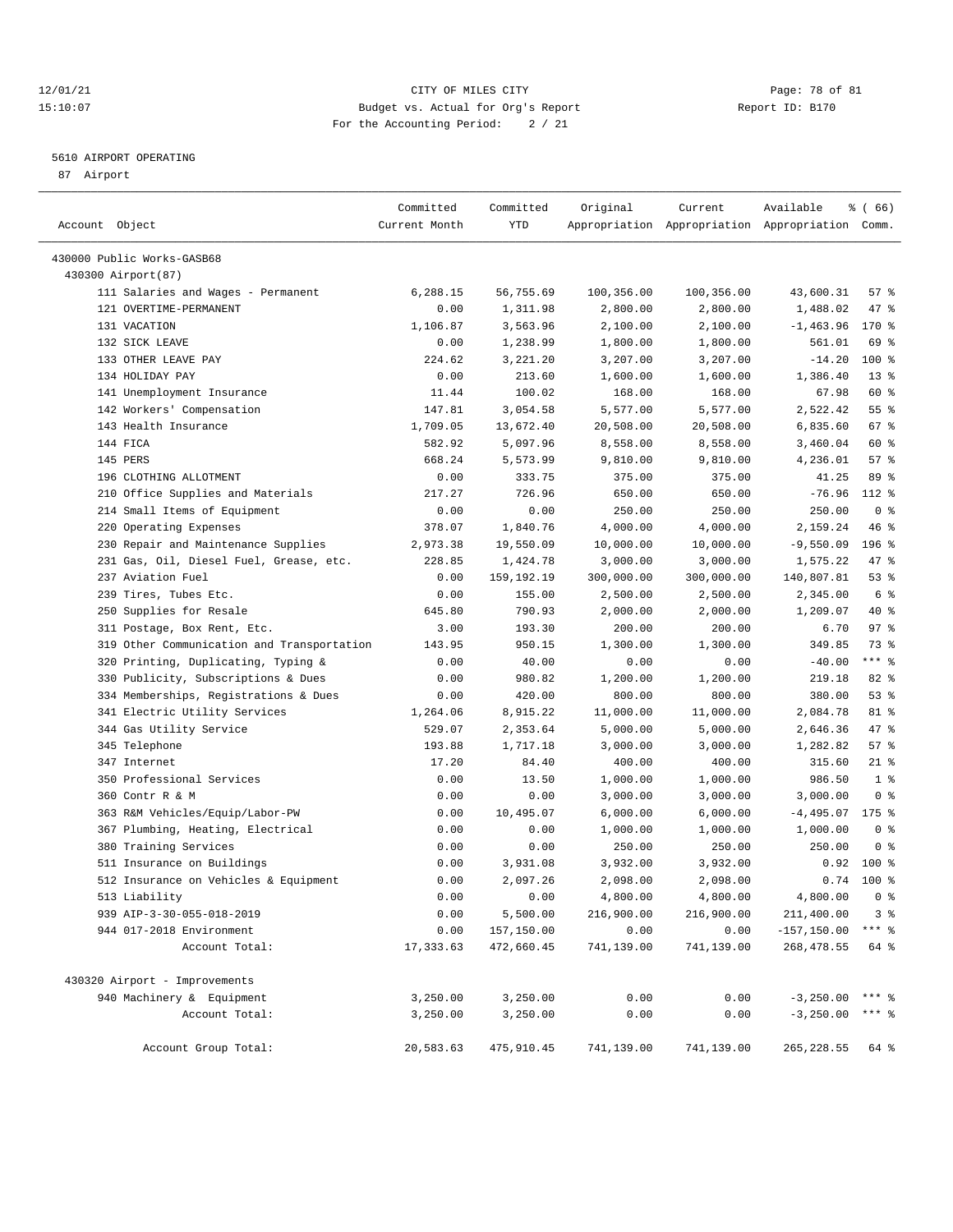### 12/01/21 Page: 79 of 81<br>
1210107 Page: 79 of 81<br>
Budget vs. Actual for Org's Report Physics (Report ID: B170 15:10:07 Budget vs. Actual for Org's Report For the Accounting Period: 2 / 21

# 5610 AIRPORT OPERATING

87 Airport

| Account Object                           | Committed<br>Current Month | Committed<br><b>YTD</b> | Original   | Current    | Available<br>Appropriation Appropriation Appropriation Comm. | % (66)          |  |
|------------------------------------------|----------------------------|-------------------------|------------|------------|--------------------------------------------------------------|-----------------|--|
| 490000 DEBT SERVICE                      |                            |                         |            |            |                                                              |                 |  |
| 490500 Other Debt Service Payments       |                            |                         |            |            |                                                              |                 |  |
| 635 Principle- Hanger 8 Door Loan        | 1,500.00                   | 1,500.00                | 1,500.00   | 1,500.00   | 0.00                                                         | 100 %           |  |
| 636 Interest-Hanger 8 Door Loan          | 29.69                      | 29.69                   | 357.00     | 357.00     | 327.31                                                       | 8 %             |  |
| 648 MT Aero Principle 06-2015            | 16,953.00                  | 16,953.00               | 16,953.00  | 16,953.00  | 0.00                                                         | 100 %           |  |
| 649 MT Aero Interest06-2015              | 1,377.41                   | 1,377.41                | 1,378.00   | 1,378.00   | 0.59                                                         | 100 %           |  |
| Account Total:                           | 19,860.10                  | 19,860.10               | 20,188.00  | 20,188.00  | 327.90                                                       | 98 <sup>8</sup> |  |
| Account Group Total:                     | 19,860.10                  | 19,860.10               | 20,188.00  | 20,188.00  | 327.90                                                       | 98 <sup>8</sup> |  |
| 520000 OTHER FINANCING USES              |                            |                         |            |            |                                                              |                 |  |
| 521000 Interfund Operating Transfers Out |                            |                         |            |            |                                                              |                 |  |
| 820 Transfers to Other Funds             | 1,662.42                   | 13,299.36               | 19,949.00  | 19,949.00  | 6,649.64                                                     | 67%             |  |
| Account Total:                           | 1,662.42                   | 13,299.36               | 19,949.00  | 19,949.00  | 6,649.64                                                     | 67%             |  |
| Account Group Total:                     | 1,662.42                   | 13,299.36               | 19,949.00  | 19,949.00  | 6,649.64                                                     | 67 <sup>8</sup> |  |
| Organization Total:                      | 42,106.15                  | 509,069.91              | 781,276.00 | 781,276.00 | 272,206.09                                                   | 65 %            |  |
|                                          |                            |                         |            |            |                                                              |                 |  |
| Fund Total:                              | 42,106.15                  | 509,069.91              | 781,276.00 | 781,276.00 | 272,206.09                                                   | 65 %            |  |